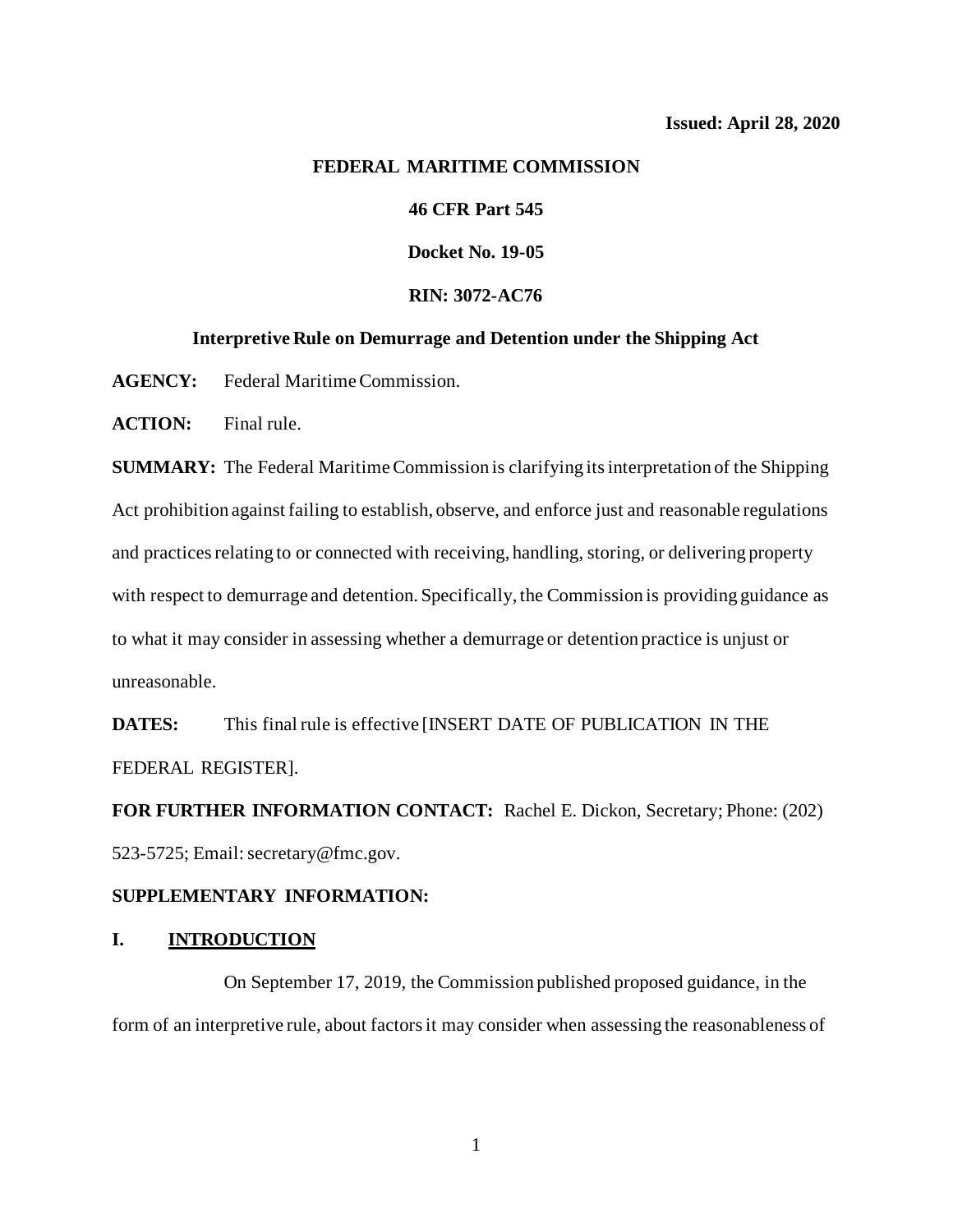demurrage and detention practices and regulations under 46 U.S.C.  $41102(c)^1$  $41102(c)^1$  $41102(c)^1$  and 46 CFR  $545.4(d)$ .<sup>[2](#page-1-0)</sup> The rule followed years of complaints from U.S. importers, exporters, transportation intermediaries, and drayage truckers that ocean carrier and marine terminal operator demurrage and detention practices unfairly penalized shippers, intermediaries, and truckers for circumstances outside their control. [3](#page-1-1) These complaints led the Commission to open a Fact Finding Investigation that substantiated many of these concerns. Based on the investigation and previous experience with demurrage and detention issues, the Commission developed guidance and sought comment in a Notice of Proposed Rulemaking (NPRM). [4](#page-1-2) The interpretive rule was intended to reflect three general principles:

- 1. Importers, exporters, intermediaries, and truckers should not be penalized by demurrage and detention practices when circumstances are such that they cannot retrieve containers from, or return containers to, marine terminals because under those circumstances the charges cannot serve their incentive function.
- 2. Importers should be notified when their cargo is actually available for retrieval.
- 3. Demurrage and detention policies should be accessible, clear, and, to the extent possible, use consistent terminology. [5](#page-1-3)

The NPRM attempted to provide guidance on these principles while making sure that the

proposed interpretive rule was flexible enough to account for the variety of marine terminal

operations nationwide and to allow for innovative commercial solutions to commercial problems.

<sup>&</sup>lt;sup>1</sup> Section 41102(c) represents the recodification of section  $10(d)(1)$  of the Shipping Act of 1984. Some authorities cited herein refer to § 41102(c) while others refer to section  $10(d)(1)$ . For ease of reading, we will generally refer to § 41102(c) in analyzing these authorities.

<span id="page-1-0"></span><sup>&</sup>lt;sup>2</sup> Notice of Proposed Rulemaking: Interpretive Rule on Demurrage and Detention Under the Shipping Act, 84 FR 48850 (Sept. 17, 2019).

<span id="page-1-1"></span><sup>3</sup> The term "ocean carrier" in this document refers to ocean common carriers subject to 46 U.S.C. 41102(c). *See* 46 U.S.C. 40102(18). Although the rule focuses on the practices of ocean carriers, i.e., vessel-operating common carriers, and marine terminal operators as defined in the Shipping Act, § 41102(c) also applies to ocean transportation intermediaries, and some entities, specifically, non-vessel operating common carriers, are both "common carriers" and "ocean transportation intermediaries." 46 U.S.C. § 40102(17), (20). <sup>4</sup> 84 FR at 48850-56.

<span id="page-1-3"></span><span id="page-1-2"></span><sup>5</sup> *See* 84 FR at 48851-53; *Fact Finding Investigation No. 28 Final Report* at 32 ((Dec. 3, 2018) (Final Report), https://www2.fmc.gov/readingroom/docs/FF%20No.%2028/FF-28\_FR.pdf.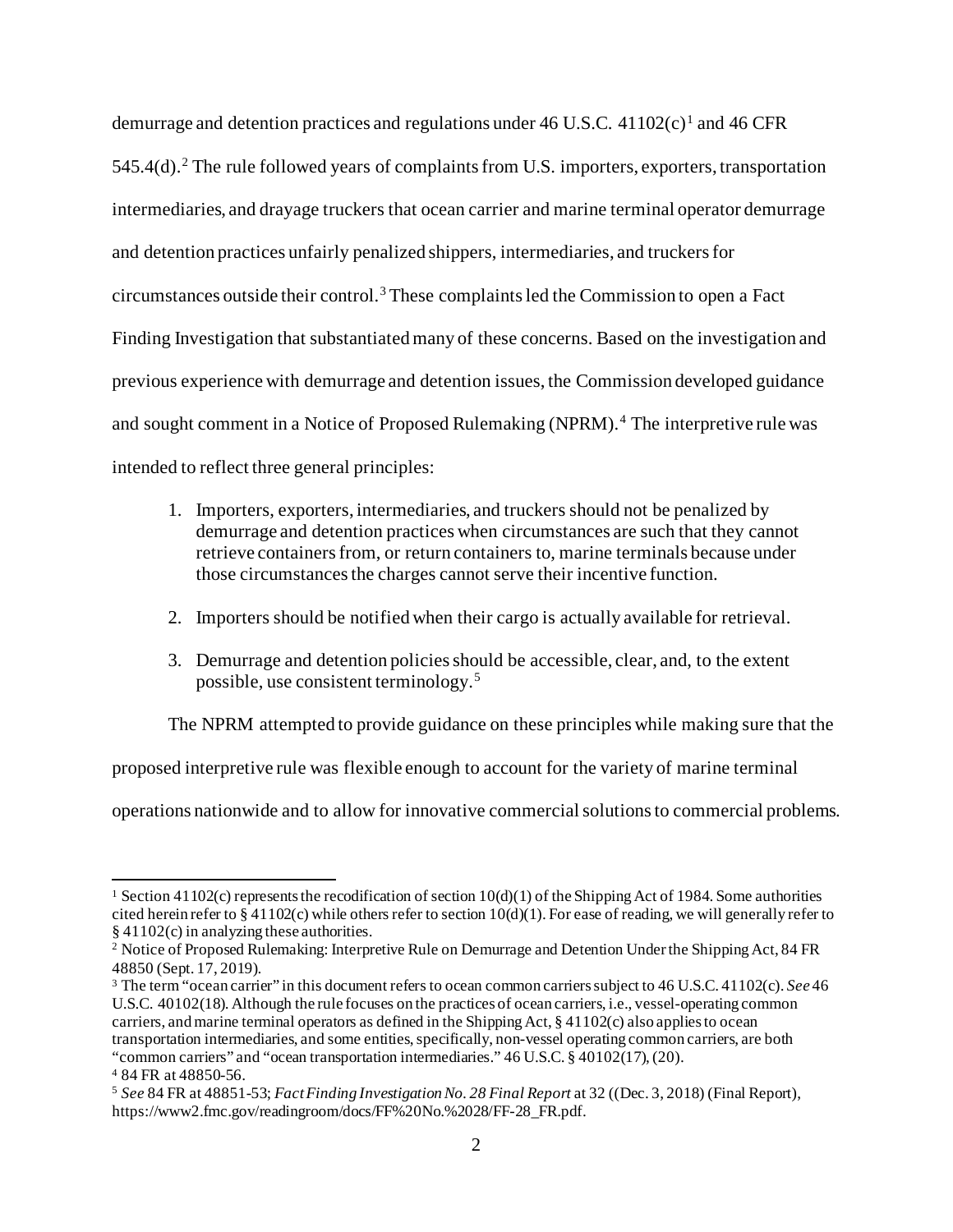Consequently, instead of prescribing practices that ocean carriers and marine terminal operators must adopt or avoid, the Commission's proposed rule was a non-exclusive list of factors that the Commission may consider when assessing the reasonableness of demurrage and detention practices under 46 U.S.C. 41102(c) and 46 CFR 545.4(d). Each § 41102(c) case would continue to be decided on its particular facts, and the rule would not foreclose parties from raising, or the Commission from considering, factors beyond those listed in the rule.

The Commission received just over one hundred comments to the NPRM, the vast majority of which supported the Commission's rule. In particular, American importers, exporters, intermediaries, and truckers urged that the Commission adopt it, and, in many instances, implored the Commission to do more. Ocean carriers and their marine terminal operator partners opposed the proposed guidance on legal and policy grounds.

Having considered the comments, the Commission adopts the rule as set forth in the NPRM, with a few minor changes. In particular, the Commission is revising the regulatory text to: (1) adopt a policy regarding demurrage and detention practices and government inspections; and (2) to make clear that the rule does not preclude the Commission from considering additional factors outside those specifically listed. [6](#page-2-0) Importantly, the rule is not intended to, and cannot, solve every demurrage and detention problem or quell all disputes.Rather, it reflects the Commission's finding that all segments of the industry will benefit from advance notice of how the Commission will approach the "reasonableness" inquiry under  $\S$  41102(c). The Commission continues to believe that such guidance will promote fluidity in the U.S. freight delivery system by ensuring that demurrage and detention serve their purpose of incentivizing cargo and

<span id="page-2-0"></span><sup>6</sup> The Commission is also making minor changes in the final rule, described in more detail below. The Commission has also made technical formatting changes to the paragraph levels in the final regulatory text.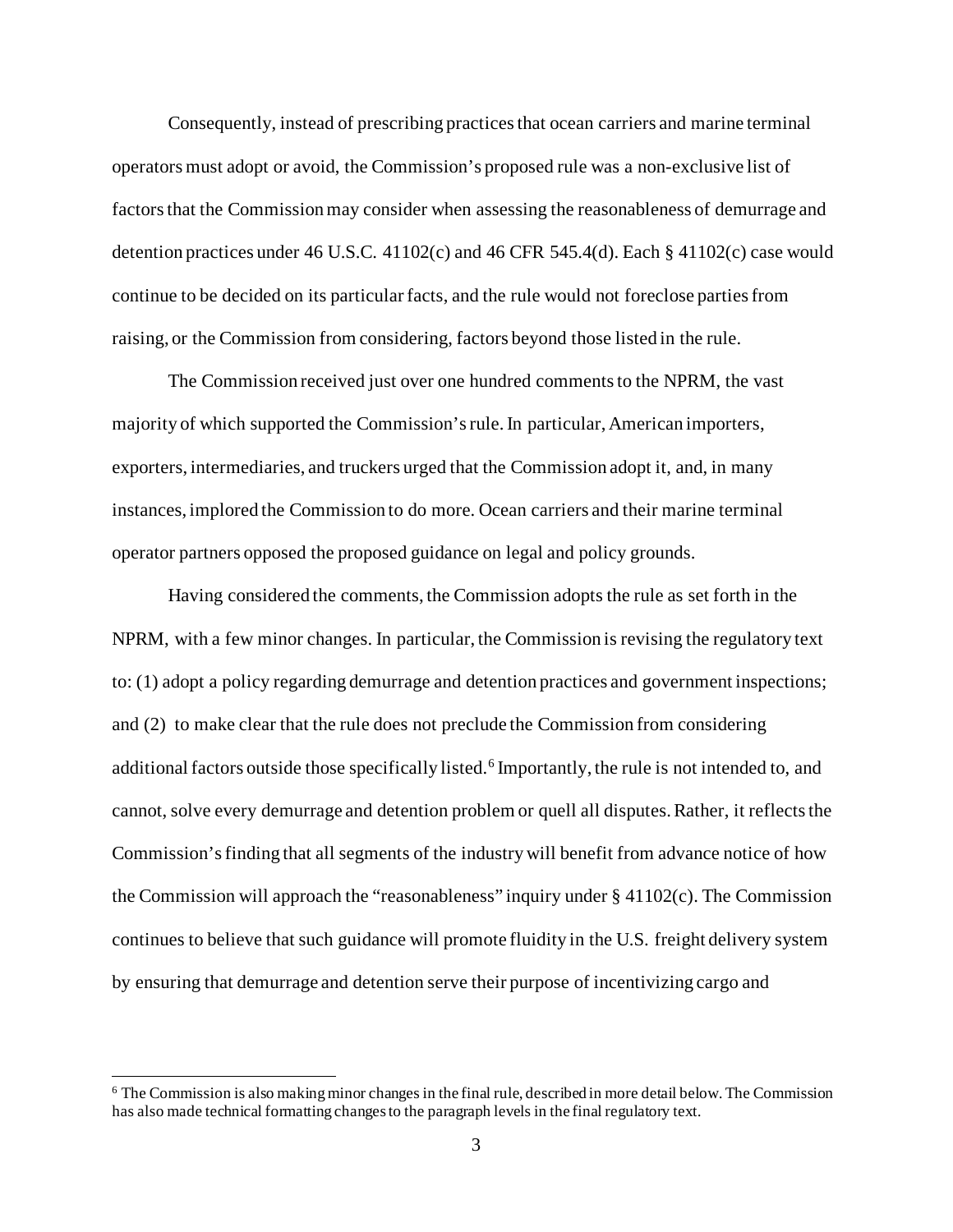equipment velocity, and that the interpretive rule will also mitigate confusion, reduce and streamline disputes, and enhance competition and innovation in business operations and policies.

# **II. NPRM AND SUMMARY OF COMMENTS**

### **A. Background**

Although the rule is derived from Commission's Fact Finding Investigation No. 28, that investigation itself was just the Commission'slatest attempt to reconcile shipper and trucker complaints about ocean carrier and marine terminal operator demurrage and detention practices with the latter groups' insistence that the transportation system was working well and that Commission action was unnecessary.

The Commission's recent focus on demurrage and detention began in 2014, when the Commission hosted four regional port forums regarding congestion in the international ocean supply system.<sup>[7](#page-3-0)</sup> These forums were catalyzed in part by severe winter weather and the expiration of the labor agreement covering most West Coast port workers. Although demurrage and detention were not the focus of the forums, shipper and trucker discontent with free time, demurrage, and detention practices was "palpable."[8](#page-3-1)

In response, Commission staff issued a report, subsequently published by the Commission in 2015, that compiled shipper concerns about demurrage and detention, examined potential private-sector approaches to addressing those concerns, and surveyed possible ways the Commission could serve as a catalyst for those efforts.<sup>[9](#page-3-2)</sup> Among other things, the report noted

<span id="page-3-0"></span><sup>7</sup> *See* Fed. Mar. Comm'n, 2014 Port Forums[, https://www.fmc.gov/about-the-fmc/2014-public-port-forums/](https://www.fmc.gov/about-the-fmc/2014-public-port-forums/); Fed. Mar. Comm'n, *Report, Rules, Rates, and Practices Relating to Detention, Demurrage, and Free Time for Containerized Imports and Exports Moving Through Selected United States Ports* at 3 (April 3, 2015) (FMC Demurrage Report), https://www.fmc.gov/wp-content/uploads/2019/04/reportdemurrage.pdf. <sup>8</sup> Fed. Mar. Comm'n, *Report, U.S. Container Port Congestion & Related International Supply Chain Issues: Causes, Consequences & Challenges* at 75 (July 2015) (FMC Congestion Report), https://www.fmc.gov/wp-

<span id="page-3-2"></span><span id="page-3-1"></span>content/uploads/2019/04/PortForumReport\_FINALwebAll.pdf. 9 FMC Demurrage Report at 1.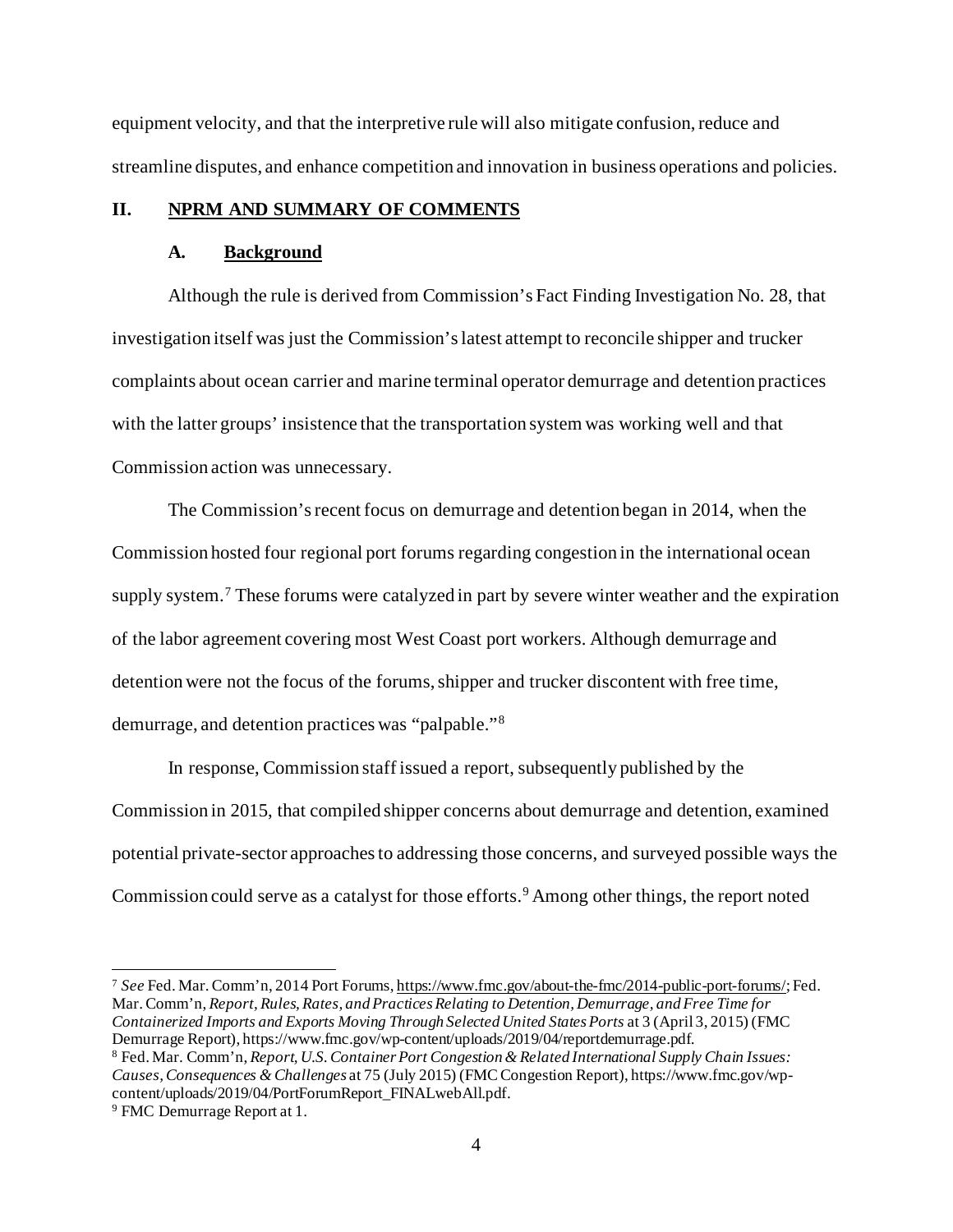that: (1) it appeared that ocean carriers, rather than marine terminal operators, generally control demurrage and detention practices; and (2) there was little uniformity in demurrage and detention terminology or the circumstances under which ocean carriers would waive, refund, or otherwise mitigate demurrage and detention, making comparisons across the industry difficult.[10](#page-4-0) The report also noted "shippers' perceptions that demurrage charges are not serving to speed the movement of cargo, the purpose for which those charges had originally been intended."<sup>[11](#page-4-1)</sup>

Aggrieved shippers, intermediaries, and truckers took action in 2016 by petitioning the Commission to adopt a rule specifying certain circumstances under which it would be unreasonable for ocean carriers or marine terminal operators to collect demurrage or detention.<sup>[12](#page-4-2)</sup> The petitioners were chiefly concerned that although demurrage and detention are intended to incentivize efficient cargo retrieval and container return, "these charges did not abate consistently even though shippers, consignees, and drayage providers had no control over the events that cause[d] the ports to be inaccessible and prevented them from retrieving their cargo or returning equipment."[13](#page-4-3) Petitioners argued that not only were current ocean carrier and marine terminal demurrage and detention practices unjust and unreasonable, but permitting ocean carriers and marine terminal operators to levy these charges even when cargo and equipment could not be retrieved or returned weakened any incentive for them to address port congestion and their own operational inefficiencies.<sup>[14](#page-4-4)</sup> The Commission received numerous comments on the

<span id="page-4-2"></span>

<span id="page-4-1"></span><span id="page-4-0"></span><sup>&</sup>lt;sup>10</sup> FMC Demurrage Report at 2,4, 32.<br><sup>11</sup> FMC Demurrage Report at 44.<br><sup>12</sup> Coalition for Fair Port Practices Petition for Rulemaking, FMC No. P4-16, Ex. A (Dec. 7, 2016) (Pet. P4-16). Petitioners' rule would "essentially revive rules that the Commission had in place for the port of New York for over 40 years." *Id.* at 32.

<span id="page-4-3"></span>

<span id="page-4-4"></span><sup>&</sup>lt;sup>14</sup> Pet. P4-16 at 4-5 ("But the incentive placed upon ocean common carriers and marine terminal operators to address port congestion is weakened if they can levy demurrage, detention, and per diem charges against parties who have no influence over the operations and conditions that prevent shippers, consignees, and drayage providers from promptly picking up cargo and returning equipment.").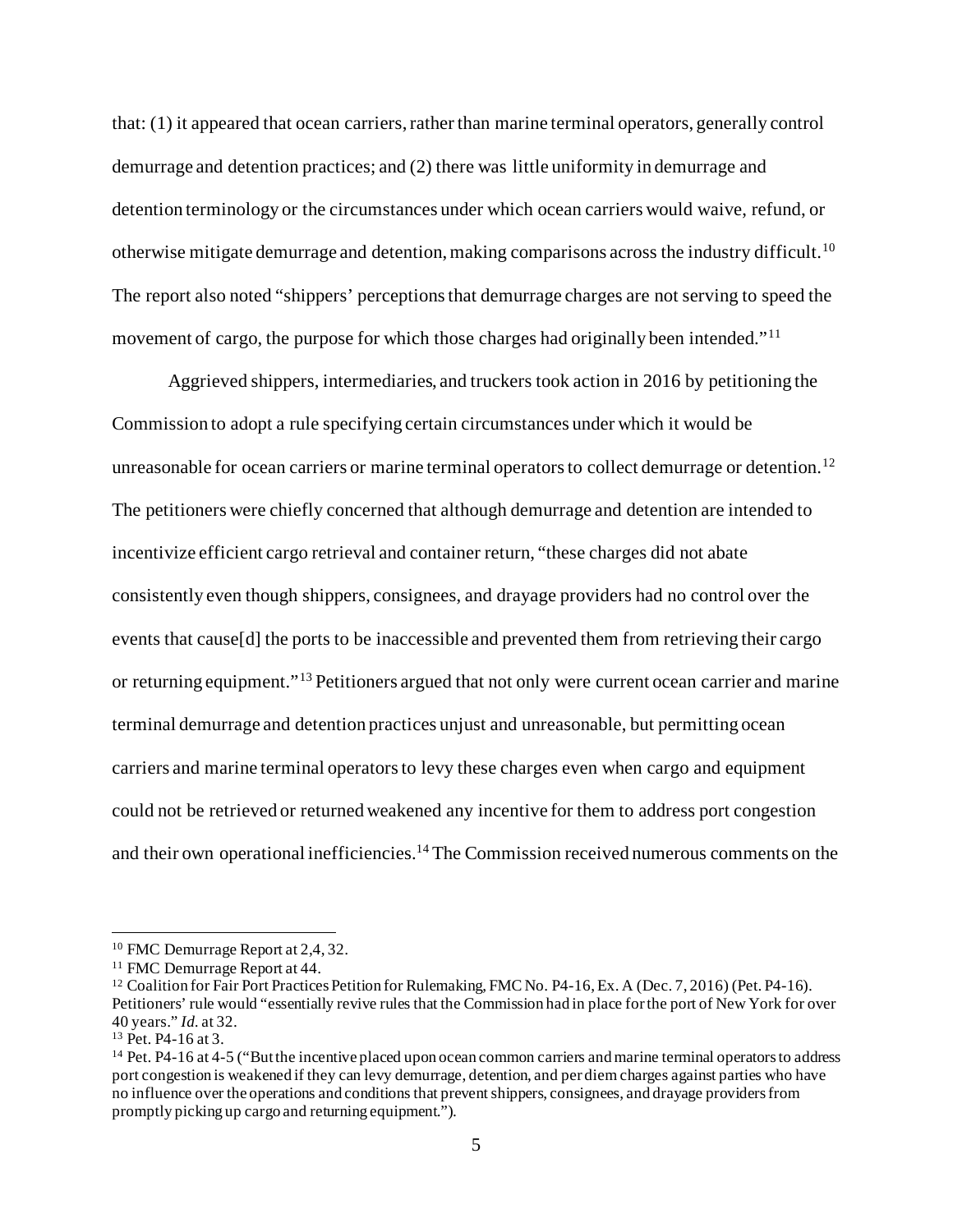petition and held two days of public hearings.

In light of the petition, comments, and testimony, on March 5, 2018, the Commission launched a non-adjudicatory fact finding investigation into "current conditions and practices of vessel operating common carriers and marine terminal operators, and U.S. demurrage, detention, and per diem charges."[15](#page-5-0) In so doing, the Commission acknowledged the petitioners' concerns, highlighted the nationwide scope of the Commission's jurisdiction and the variety of demurrage and detention practices across the country, and recognized that "[t]he international ocean liner trade has changed dramatically over the last fifty years, driven in large part by the advent of containerization."[16](#page-5-1) The Commission named Commissioner Rebecca F. Dye the Fact Finding Officer and charged her with developing a record on five subjectsrelated to demurrage and detention: (a) comparative commercial conditions and practices in the United States vis-à-vis other maritime nations; (b) tender of cargo; (c) billing practices; (d) practicesregarding delays caused by intervening events; and (e) dispute resolution practices.[17](#page-5-2) The Commission stated it would use the resulting record and Fact Finding Officer'srecommendation to determine its policies with respect to demurrage and detention.<sup>[18](#page-5-3)</sup>

The Fact Finding Investigation lasted 17 months and involved written discovery, field interviews, and group discussions with industry leaders.<sup>[19](#page-5-4)</sup> The investigation revealed a situation

<span id="page-5-0"></span>*<sup>15</sup> Conditions and Practices Related to Detention, Demurrage, and Free Time in Int'l Oceanborne Commerce*, 1 F.M.C.2d 1 (FMC 2018) (Order of Investigation), https://www2.fmc.gov/readingroom/docs/FF%20No.%2028/ff-28\_ord2.pdf/. 16 *Id.* at 2.

<span id="page-5-2"></span><span id="page-5-1"></span><sup>17</sup> *Id.* at 2-3.

<span id="page-5-3"></span><sup>18</sup> *Id.* at 2.

<span id="page-5-4"></span><sup>19</sup> In the first phase of the investigation, the Fact Finding Officer (FFO) obtained information and documents from twenty-three ocean carriers and forty-four marine terminal operators and operating ports, as well as importers, exporters, truckers, and intermediaries. Final Report at 7-8. In the investigation's second phase, the FFO met inperson and telephonically with representatives from a cross section of the industry, including over twenty-five ports and marine terminal operators. *Id.* at 11. In the third phase, the FFO met with stakeholders in groups to discuss the feasibility of implementing some of the recommendations from the first two investigatory phases. Letter from Rebecca F. Dye, Commissioner, to Michael A. Khouri, Chairman, Daniel B. Maffei, Commissioner, Louis E. Sola, Commissioner, Federal Maritime Commission (Aug. 27, 2019) (FF28 Letter).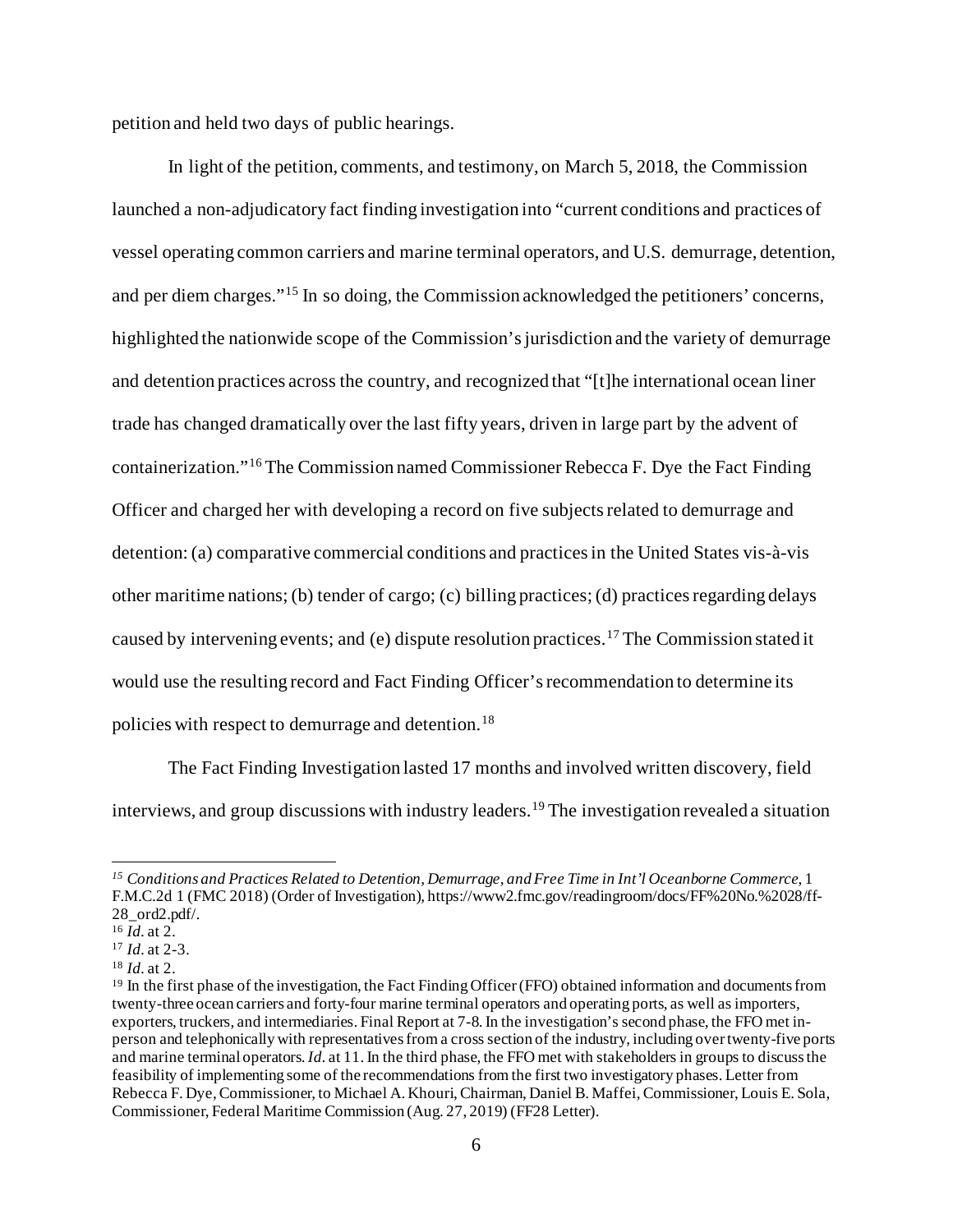marked by: (1) increasing demurrage and detention charges even after controlling for weather and labor events; (2) complexity; and (3) a lack of clarity and consistency regarding demurrage and detention practices, policies, and terminology.<sup>[20](#page-6-0)</sup> On December 3, 2018, the Fact Finding Officer found that:

- Demurrage and detention are valuable charges when applied in ways that incentivize cargo interests to move cargo promptly from ports and marine terminals;
- All international supply chain actors could benefit from transparent, consistent, and reasonable demurrage and detention practices, which would improve throughput velocity at U.S. ports, allow for more efficient use of business assets, and result in administrative savings; and
- Focusing port and marine terminal operations on notice of actual cargo availability would achieve the goals of demurrage and detention practices and improve the performance of the international commercial supply chain.<sup>[21](#page-6-1)</sup>

The Fact Finding Officer further found that the U.S. international ocean freight delivery system,

and American economy, would benefit from:

- Transparent, standardized language for demurrage and detention practices;
- Clear, simplified, and accessible demurrage and detention billing practices and dispute resolution processes;
- Explicit guidance regarding the types of evidence relevant to resolving demurrage and detention disputes;
- Consistent notice to cargo interests of container availability; and
- An FMC Shipper Advisory Board.<sup>[22](#page-6-2)</sup>

The Fact Finding Officer ultimately recommended that the Commission: (a) implement

the guidance from the investigation's Final Report in an interpretive rule; (b) establish a Shipper

<span id="page-6-0"></span><sup>20</sup>*Fact Finding Investigation No. 28 Interim Report* at 5-14 (Sept. 4, 2018) (Interim Report),

https://www2.fmc.gov/readingroom/docs/FF%20No.%2028/FF28\_int\_rpt2.pdf/; Final Report at 25, 29-30.

<span id="page-6-2"></span><span id="page-6-1"></span><sup>&</sup>lt;sup>21</sup> Final Report at 32.<br><sup>22</sup> Final Report at 32.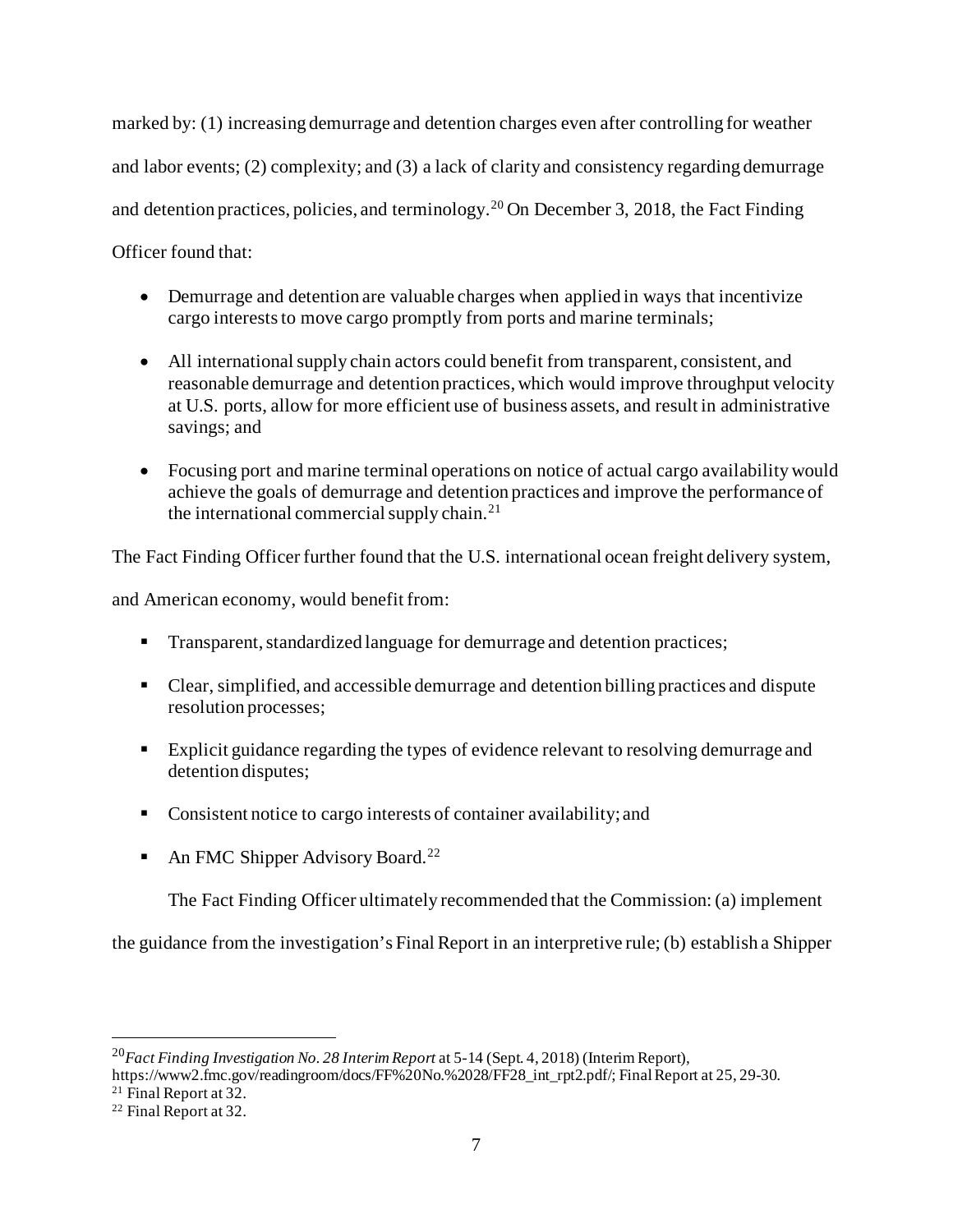Advisory Board; and (c) continue to support the FFO's work with stakeholders in Memphis.<sup>[23](#page-7-0)</sup> As to the first recommendation, the Fact Finding Officer emphasized the "longstanding principle that practices imposed by tariffs, which are implied contracts by law, must be tailored to meet their intended purpose."[24](#page-7-1) Accordingly, the Fact Finding Officer explained, "when incentives such as demurrage and detention no longer function because shippers are prevented from picking up cargo or returning containers within time allotted," absent extenuating circumstances, "charges should be suspended."[25](#page-7-2) The Fact Finding Officer also recommended that the Commission make clear in its proposed guidance that it may consider other factors in the "reasonableness inquiry" under § 41102(c), including the "existence, accessibility, and transparency of demurrage and detention policies, including dispute resolution policies (and related concepts such as clear bills and evidence guidelines), and clarified language."[26](#page-7-3)

### **B. Notice of Proposed Rulemaking and Comments**

The Commission adopted the Fact Finding Officer's recommendation on September 6, 2019, and on September 13, 2019, issued its proposed guidance in an NPRM.<sup>[27](#page-7-4)</sup> The proposed rule took the form of a non-exclusive list of factors that the Commission may consider when assessing the reasonableness of demurrage and detention regulations and practices under 46 U.S.C. 41102(c).<sup>[28](#page-7-5)</sup> Consistent with Commission caselaw on § 41102(c), the chief consideration was whether ocean carrier and marine terminal operator practices are tailored to meet their

<span id="page-7-5"></span><span id="page-7-4"></span><sup>27</sup> *See* Fed. Mar. Comm'n, *Commission Approves Dye's Final Recommendations on Detention and Demurrage* (Sept. 6, 2019), https://www.fmc.gov/commission-approves-dyes-final-recommendations-on-detention-anddemurrage/; Fed. Mar. Comm'n, *Proposed Interpretive Rule on Demurrage and Detention Issued* (Sept. 13, 2019), https://www.fmc.gov/proposed-interpretive-rule-on-demurrage-and-detention-issued/. 28 84 FR at 48855-48856.

<span id="page-7-0"></span><sup>&</sup>lt;sup>23</sup> FF28 Letter at 1.<br><sup>24</sup> FF28 Letter at 1.

<span id="page-7-2"></span><span id="page-7-1"></span><sup>25</sup> FF28 letter at 2.

<span id="page-7-3"></span><sup>26</sup> FF28 Letter at 2.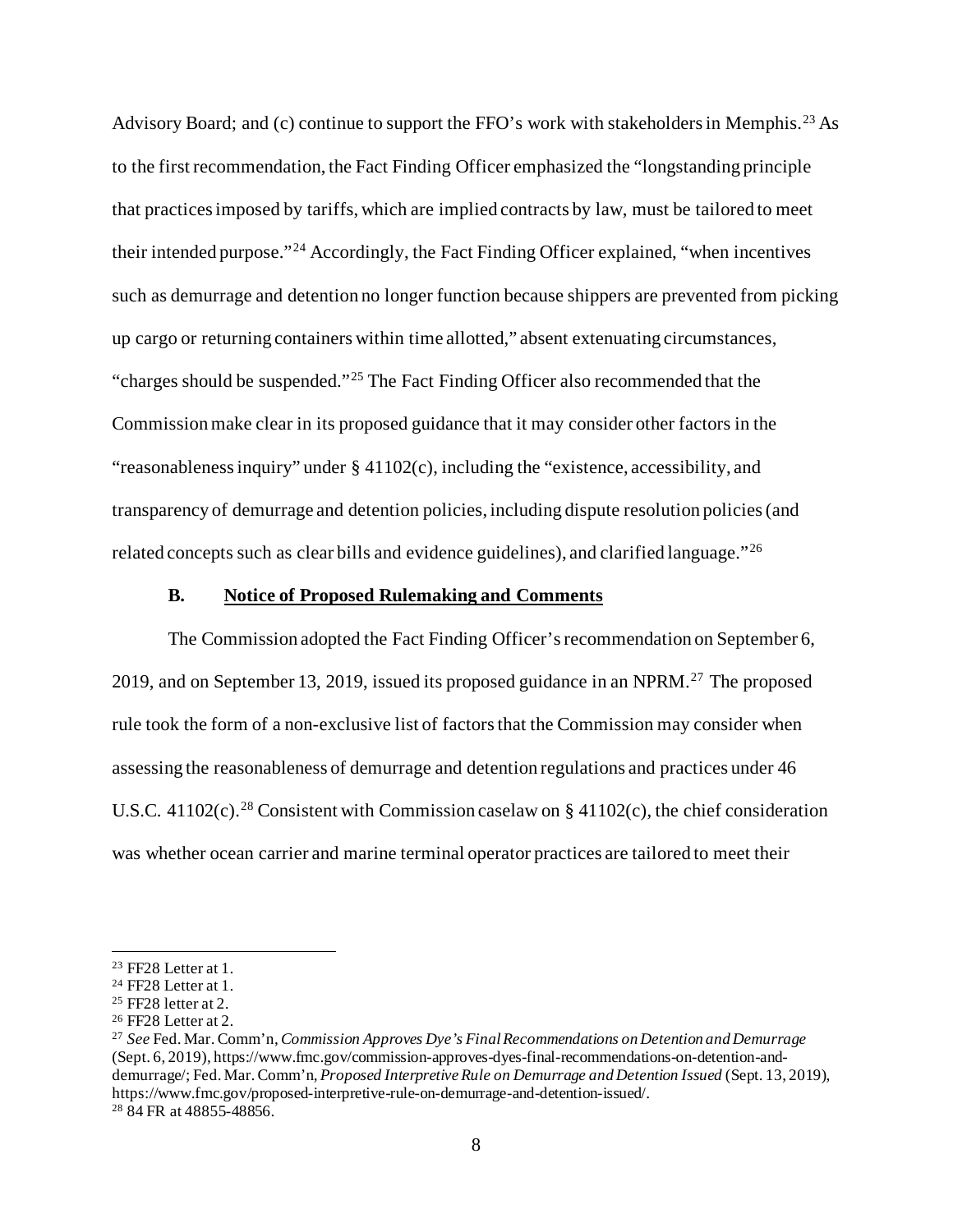intended purposes.[29](#page-8-0) In the case of demurrage and detention, the rule stated, this means considering the extent to which demurrage and detention serve their purposes as financial incentives to promote freight fluidity.<sup>[30](#page-8-1)</sup> The rule also set forth illustrations of how the Commission might apply this principle, and additional considerations the Commissionmight weigh, in various contexts, e.g., empty container return.<sup>[31](#page-8-2)</sup> The Commission discussed government inspections in the NPRM but deferred issuing guidance with respect to that issue until it received industry comment.

The industry responded to the NPRM with over one hundred comments.<sup>[32](#page-8-3)</sup> Most commenters supported the proposed guidance.<sup>[33](#page-8-4)</sup> This support came primarily from importers, exporters, transportation intermediaries, and truckers, large and small, and their trade associations, from across the United States. To the extent their comments departed from the rule, it was to ask the Commission to do more: to be more prescriptive and require ocean carriers to take certain actions and refrain from others, to apply the proposed guidance to more situations and contexts than described expressly in the NPRM, and to consider more circumstances as justifying mitigation of demurrage and detention.

In contrast, ocean carriers, marine terminal operators, chassis lessors, and cooperative working agreements of ocean carriers and marine terminal operators<sup>[34](#page-8-5)</sup> opposed the rule. Also

<span id="page-8-0"></span><sup>29</sup> 84 FR at 48852.

<span id="page-8-1"></span><sup>30</sup> 84 FR at 48855.

<span id="page-8-2"></span><sup>31</sup> 84 FR at 48855-48856.

<span id="page-8-3"></span><sup>&</sup>lt;sup>32</sup> In promulgating this final rule and as discussed below, the Commission has considered all comments filed on or before the comment deadline of October 31, 2019, as well as all comments filed between November 1, 2019 and March 31, 2020. Although we received additional comments in April 2020, it was not possible to consider these comments given the drafting schedule for the final rule.

<span id="page-8-4"></span><sup>33</sup> Approximately 60 commenters expressly supported the proposed guidance, and another 20 commenters supported the proposed guidance implicitly or in part.

<span id="page-8-5"></span><sup>&</sup>lt;sup>34</sup> The Ocean Carrier Equipment Management Association (OCEMA) (FMC Agreement No. 011284), the Port of New York and New Jersey Sustainable Services Agreement (PONYNJSSA) (FMC Agreement No. 201175), and the West Coast MTO Agreement (WCMTOA) (FMC Agreement No. 201143) are cooperative working agreements filed with the Commission under the Shipping Act.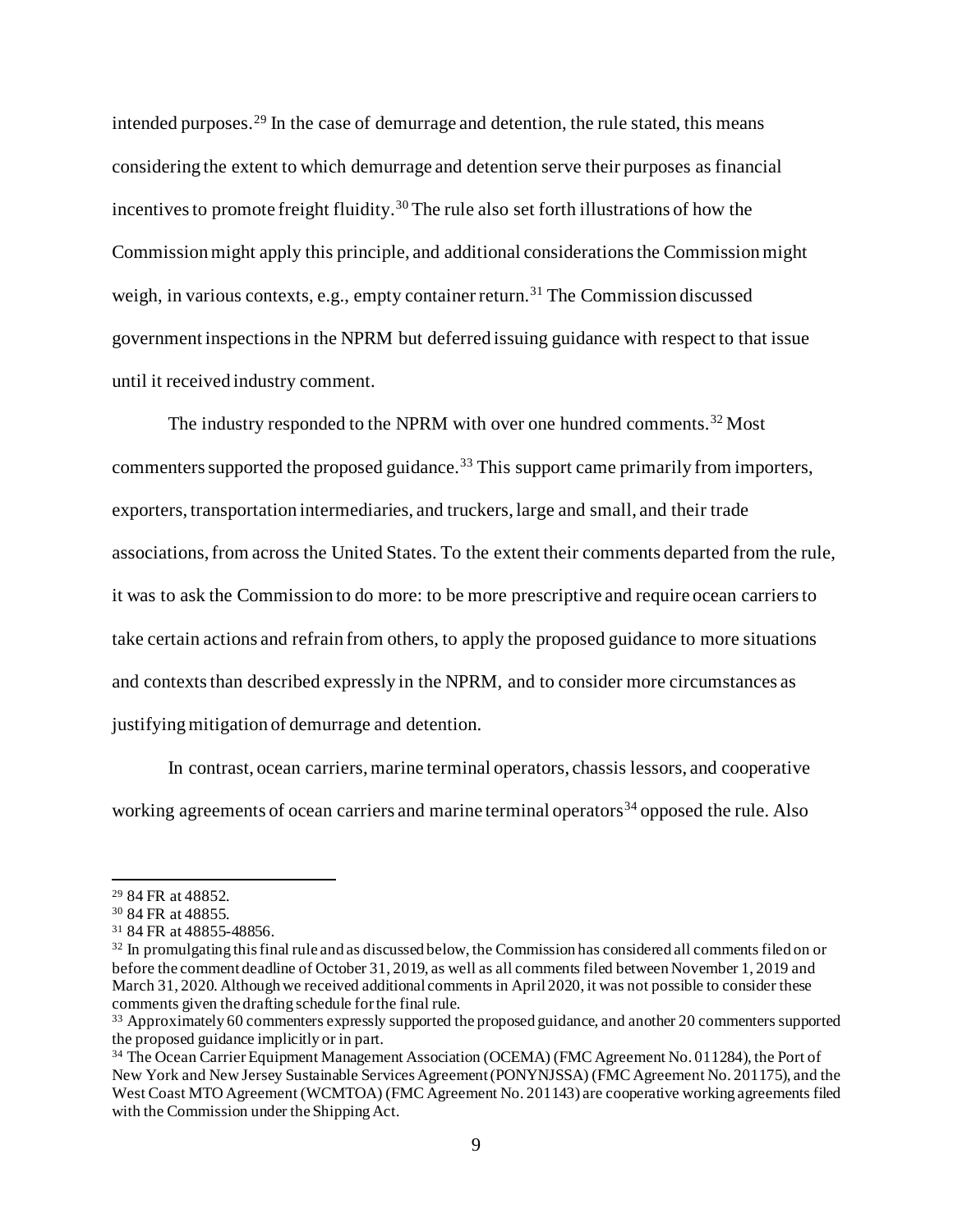opposing the rule were trade associations such as the World Shipping Council (WSC), a trade group representing the interests of approximately 90 percent of the global liner vessel capacity, whose members include companies such as China COSCO Shipping Corporation, Mediterranean Shipping Company, and A.P. Møller-Maersk. [35](#page-9-0) They argued that the Commission lacks the authority to issue the rule, and that the rule is unnecessary, costly, burdensome, and unfair to ocean carriers and marine terminal operators.

# **III. DISCUSSION OF PARTICULAR ISSUES**

#### **A. General Legal Challenges to Rule**

Ocean carrier and marine terminal operators raise a number of legal objectionsto the rule, many of which are based on misinterpretations of the guidance.<sup>[36](#page-9-1)</sup> WSC describes the rule as "prescrib[ing] sweeping new standards that would make ocean carriers financially responsible for circumstances beyond their control" and "impose significant regulatory costs on carriers in order to comply with those standards."[37](#page-9-2) Similarly, the National Association of Waterfront Employers (NAWE) contends that the rule "would require wholesale changes in the way ocean carriers and marine terminal operators do business."[38](#page-9-3) And the Pacific Merchant Shipping Association (PMSA) insists that the NPRM's "rigid standards of reasonableness" "seek[] to mandate a 'perfect world.'"[39](#page-9-4)

These characterizations bear little resemblance to the proposed rule.<sup>[40](#page-9-5)</sup> The rule consists of a *non-exclusive* list of *factors*for the Commission to consider when determining whether

<span id="page-9-1"></span><span id="page-9-0"></span> $35$  http://www.worldshipping.org/about-the-council/member-corporations.<br> $36$  The Institute of International Container Lessors' (IICL) argument that "the FMC had no jurisdiction to permit the chassis management limited liability corporations that were formed by the ocean carriers to become parties to FMC agreements with resultant antitrust immunity" is beyond the scope of this rulemaking. 37 WSC at 2; *see also id.* at 4 (describing rule as a "blanket rule").

<span id="page-9-2"></span>

<span id="page-9-3"></span><sup>38</sup> NAWE at 8. NAWE represents marine terminal operators. *Id.* at 1.

<span id="page-9-4"></span><sup>39</sup> PMSA at 1, 4. PMSA is an association of marine terminal operators and ocean carriers. *Id.* at 1.

<span id="page-9-5"></span><sup>&</sup>lt;sup>40</sup> WSC implicitly concedes that the rule does not set forth requirements by using the adverb "effectively" when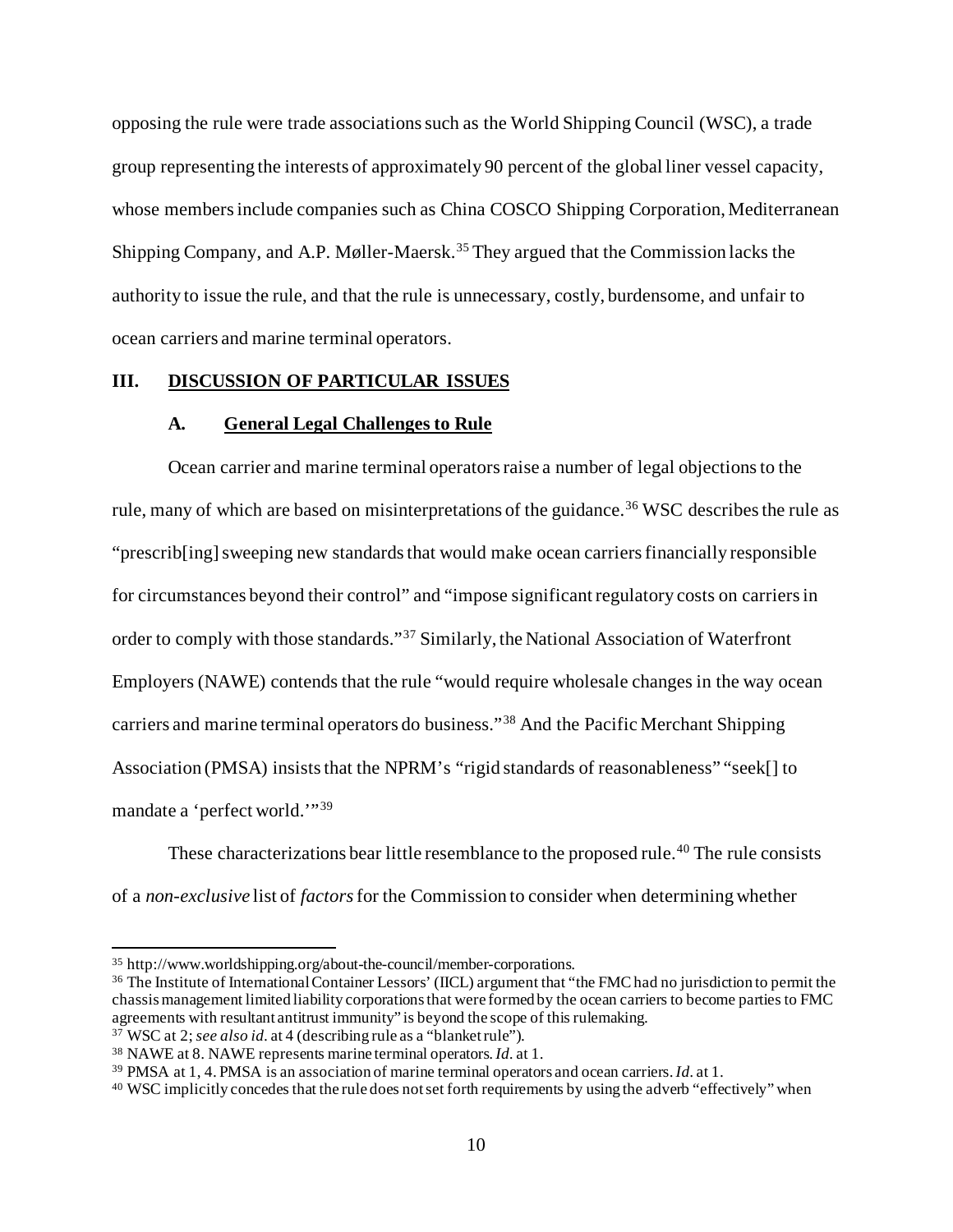demurrage and detention practices are "just and reasonable" under  $46$  U.S.C.  $41102(c)$  $41102(c)$ .<sup>41</sup> And aside from the general incentive principle, which the proposed rule indicated the Commission *will* consider,<sup>[42](#page-10-1)</sup> the particular applications of that principle and other factors listed are things the Commission *may* consider. The Commission also sought in the preamble of the NPRM to give a sense of how those factors might weigh in particular contexts<sup>[43](#page-10-2)</sup> and gave some examples of the attributes of demurrage and detention practicesthat might, in the abstract, weigh favorably or unfavorably in the analysis.[44](#page-10-3)

The Commission emphasized that although the factors in the proposed rule would guide its analysis, "each § 41102(c) case would continue to be decided on the particular facts of the case."[45](#page-10-4) The application of the "incentive principle," the Commission reiterated, would "vary depending on the facts of a given case."[46](#page-10-5) Moreover, the Commission specified that the illustrations of how the factors might apply in the NPRM were subject to "extenuating

portraying what it believes the guidance would do. *See*WSC at 10 ("The NPRM effectively prohibits . . . ."); *id.* at 11 ("the NPRM effectively requires . . ."); *cf.*("This new interpretation of reasonableness would essentially require .  $\ldots$ ").

<span id="page-10-0"></span><sup>41</sup> 84 FR at 48851, 48855-56; *see also* FF28 Letter at 2 (noting that interpretive rule includes factors that the Commission may consider as contributing to the reasonableness inquiry).

<span id="page-10-1"></span><sup>42</sup> 84 FR at 48855-56. As noted in the NPRM, the "incentive principle" is simply another way of stating the preexisting test for reasonableness under  $\S 41102(c)$ : whether a regulation or practice is "tailored to meet its intended purpose." Id. at 48852 (quoting *Distribution Servs. Ltd. v. Trans-Pac. Freight Conference of Japan and Its Member Lines*, 24 S.R.R. 714, 722 (FMC 1988)).

<span id="page-10-2"></span><sup>43</sup> *E.g.*, 84 FR at 48852; *see also id.* 48853 ("The more notice is calculated to apprise cargo interests that cargo is available for retrieval, the more this factor favors a finding of reasonableness."); *id.*("The more these factors align with the goal of moving cargo off terminal property, the less likely demurrage practices would be found unreasonable.").

<span id="page-10-3"></span><sup>44</sup> 84 FR at 48852 (listing "[e]xamples of demurrage practices that are expressly linked to container availability and which the Commission would weigh positively in the reasonableness analysis"); *id.* at 48853 ("Imposing detention in situations of uncommunicated or untimely communicated changes in container return location also weighs on the side of unreasonableness, as might doing so when there have been uncommunicated or untimely communicated notice of terminal closures for empties."); *id.* ("[D]emurrage practices that link the start of free time to notice that a container is available weigh in favor of reasonableness. . . . ."); *id.* at 48854 (listing attributes of dispute resolution policies that will weigh in favor of reasonableness).

<span id="page-10-4"></span><sup>&</sup>lt;sup>45</sup> 84 FR at 48851.

<span id="page-10-5"></span><sup>46</sup> 84 FR at 48852.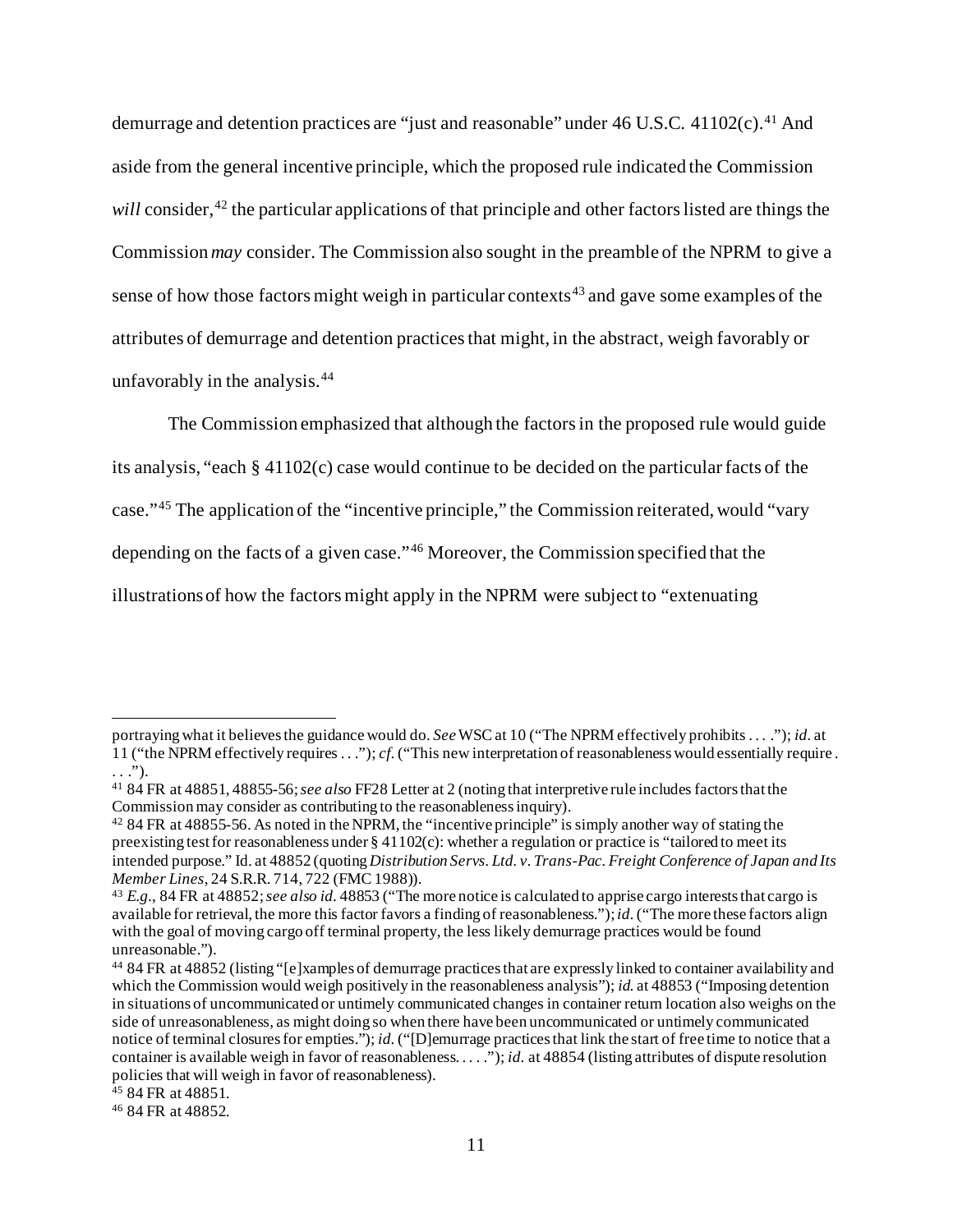circumstances."[47](#page-11-0) In other words, the Commission would consider any additional or countervailing arguments or evidence raised by the parties in a particular case.

It appears from ocean carrier and marine terminal operator comments, however, that some may have misunderstood the nature of the proposed rule. Consequently, the final rule includes a new paragraph confirming that nothing in the rule precludes the Commission from considering other factors, arguments, and evidence in addition to the ones specified.

### 1. APA Considerations

Turning to the ocean carriers and marine terminal operators'specific legal objections, these commentersfirst argue that despite the Commission characterizing the proposed rule as guidance and interpretive, it is actually a legislative rule subject to all the Administrative Procedure Act's (APA) rulemaking requirements.<sup>[48](#page-11-1)</sup> Because the Commission did not comply with these requirements, they argue, the rule violates the APA.

The APA's notice-and-comment requirements apply to legislative rules, not "interpretative rules, general statements of policy, or rules of agency organization, procedure, or practice."[49](#page-11-2) A legislative rule is "[a]n agency action that purports to impose legally binding obligations or prohibitions on regulated parties – and that would be the basis for an enforcement action for violations of those obligations or requirements."[50](#page-11-3) Interpretive rules and policy statements, in contrast, are explanatory in nature; they do not impose new obligations.<sup>[51](#page-11-4)</sup> The key consideration is whether the rule has "legal effect," which courts assess by asking:

<span id="page-11-0"></span><sup>47</sup> 84 FR at 48855 ("Absent extenuating circumstances, practices and regulations that provide for imposition of detention when it does not serve its incentivizing purposes, such as when empty containers cannot be returned, are likely to be found unreasonable."); *id.* at 48853 (framing guidance as "[a]bsent extenuating circumstances").  $48$  WSC at 6.

<span id="page-11-2"></span><span id="page-11-1"></span><sup>49</sup> 5 U.S.C. 553(b).

<span id="page-11-3"></span><sup>50</sup> *Nat'l Mining Ass'n v. McCarthy*, 758 F.3d 243, 251 (D.C. Cir. 2014).

<span id="page-11-4"></span><sup>51</sup> *Id.* at 252. Although the Commission refers to its guidance as an interpretive rule, whether it is an "interpretive rule" or "general statement of policy" within the meaning of the APA is not relevant to WSC's argument that the rule is legislative.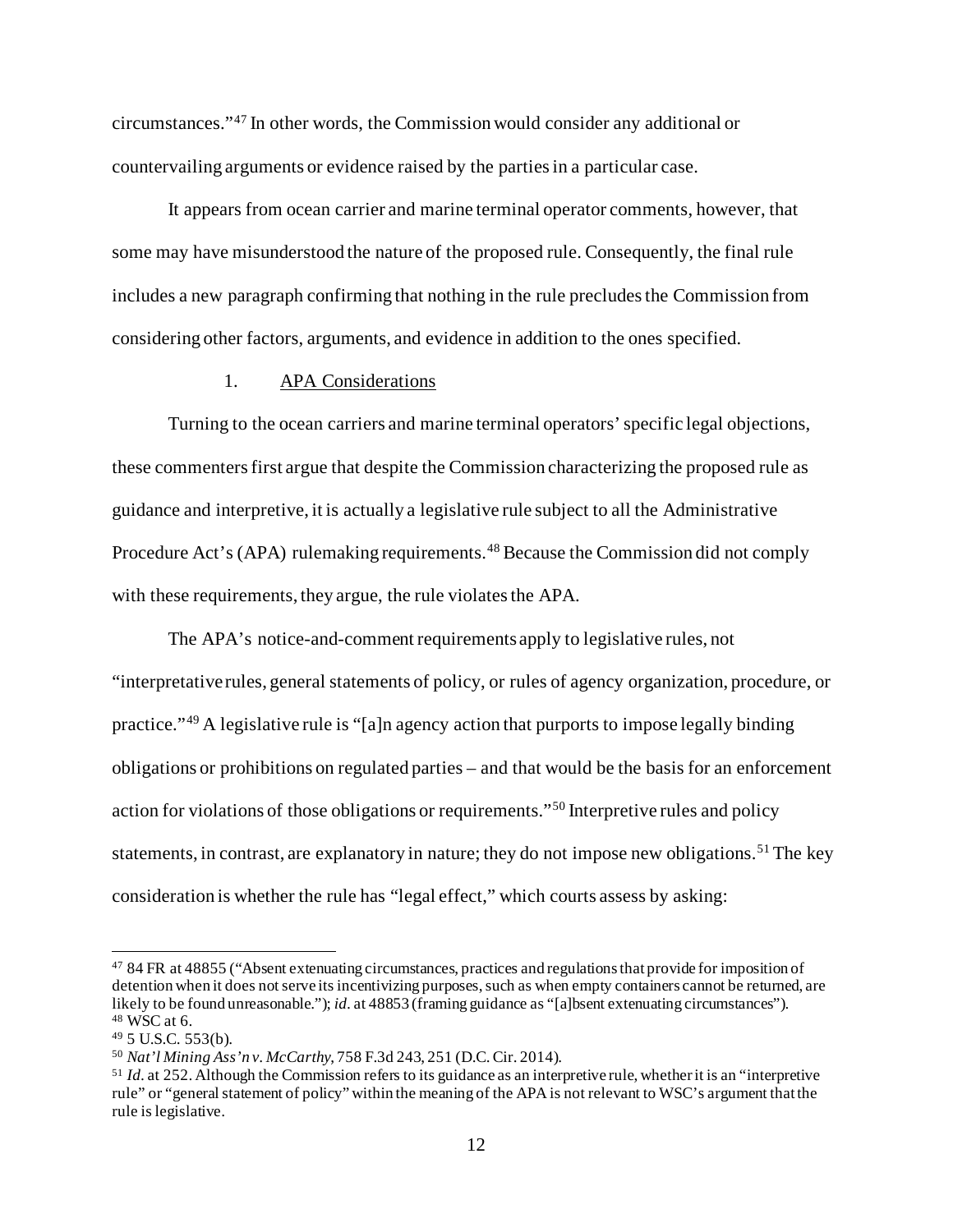(1) whether in the absence of the rule there would not be an adequate legislative basis for enforcement action or other agency action to confer benefits or ensure the performance of duties, (2) whether the agency has published the rule in the Code of Federal Regulations, (3) whether the agency has explicitly invoked its general legislative authority, or (4) whether the rule effectively amends a prior legislative rule. If the answer to any of these questions is affirmative, we have a legislative, not an interpretive rule.<sup>[52](#page-12-0)</sup>

None of the factors support treating the Commission's non-exclusive list of considerations as a legislative rule. WSC argues that the rule meets the first prong because it "without question proposes new, enforceable obligations on carriers with respect to detention practices."[53](#page-12-1) According to WSC, the rule and NPRM would require substantial changes in how carriers operate, and "the proposed rule would create new grounds for reparations actions."[54](#page-12-2)

The rule does not, however, have "legal effect" within the meaning of the *American Mining* test. The rule could not be the basis for a Commission enforcement action or a private party reparation action. There are no "requirements" or mandates or dictates in the rule for an ocean carrier to violate. In other words, one cannot bring an action based on the rule alone – the basis for any legal action would be § 41102(c). Similarly, the rule does not subject regulated entities to any new legal authority. They were already subject to § 41102(c)'s requirement that their practices be "just and reasonable." Further, the NPRM makes clear that each demurrage and detention case under § 41102(c) would be decided on its own facts, and the Commission is adding a provision to the final rule to expressly reflect that the Commission may consider additional factors, arguments, and evidence presented in individual cases. A set of factors issued as guidance does not constitute a legislative rule.[55](#page-12-3)

<span id="page-12-0"></span><sup>52</sup> *Am. Mining Cong. v. Mine Safety & Health Admin.*, 995 F.2d 1106, 1112 (D.C. Cir. 1993).

<span id="page-12-1"></span><sup>53</sup> WSC at 4.

<span id="page-12-2"></span><sup>54</sup> WSC at 5.

<span id="page-12-3"></span><sup>55</sup> *Cf. Inv. Co. Inst. v. CFTC*, 720 F.3d 370, 381 (D.C. Cir. 2013) (noting that guidance in form of a seven-factor test was not subject to the APA's notice-and-comment provision).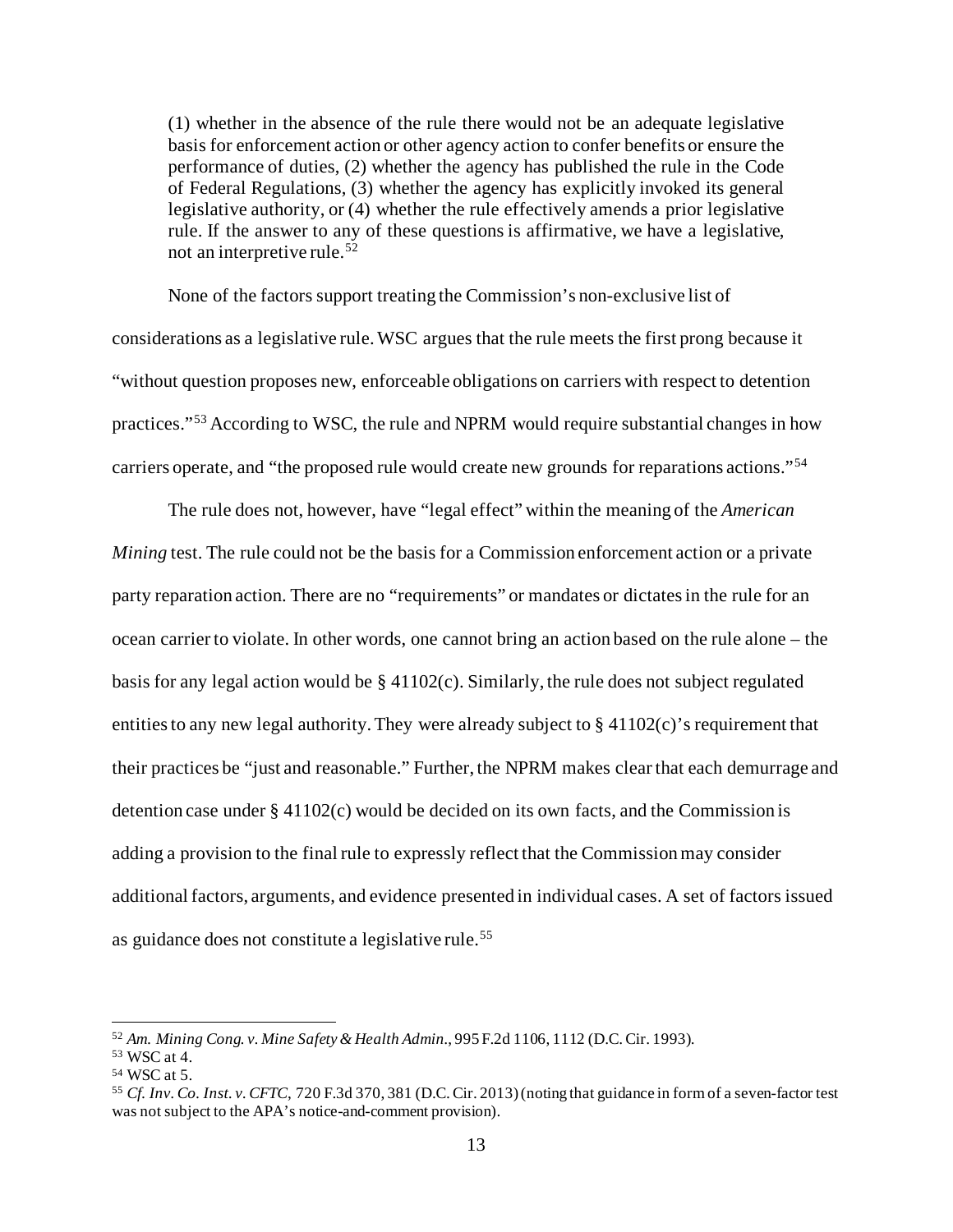Moreover, that the industry might rely on the guidance in the Commission's rule, and that ocean carriers and marine terminal operators might feel "pressure to voluntarily conform" does not make the rule legislative.<sup>[56](#page-13-0)</sup> The Commission is issuing guidance in part to mitigate confusion about how the Commission may apply  $\S 41102(c)$  with respect to demurrage and detention.<sup>[57](#page-13-1)</sup> Providing advance notice "facilitates long range planning within the regulated industry, and allows the public a chance to contemplate an agency's views before those views are applied to particular factual circumstances."[58](#page-13-2) Commission guidance will not only help ocean carriers and marine terminal operators avoid § 41102(c) liability, but it will also raise awareness of shipper, intermediary, and trucker obligations.The "mere fact" that an interpretive rule could have a "substantial impact does not transform it into a legislative rule."[59](#page-13-3)

Additionally, the rule is not legislative because the Commission published the NPRM in the Federal Register and because the final rule will be codified in the Code of Federal Regulations (CFR). While publication in the CFR is a factor courts look at, it is based on a presumption, [60](#page-13-4) and publication or its absence is nothing more than a "snippet of evidence of agency intent"; it is not determinative.<sup>[61](#page-13-5)</sup> The Commission customarily publishes non-legislative rules in the CFR in a part titled "Interpretations and Statements of Policy."[62](#page-13-6) For instance, the Commission published an interpretive rule regarding § 41102(c) in the CFR as recently as

<span id="page-13-6"></span><sup>62</sup> 46 CFR part 545.

<span id="page-13-0"></span><sup>56</sup> *Sec. Indus. & Fin. Mkts. Ass'n v. CFTC*, 67 F. Supp. 3d 373, 422 (D.D.C. 2014). In determining that the agency issuance was a policy statement as opposed to a legislative rule, the court reasoned that "[p]ractical consequences, such as the threat of having to defend itself in an administrative hearing should the agency actually decide to pursue enforcement pursuant to the policies within the Cross-Border Action are insufficient to bring an agency's conduct under [the Court's] purview." *Id.*(internal quotation marks omitted).

<span id="page-13-1"></span><sup>57</sup> 84 FR at 48851.

<span id="page-13-2"></span><sup>&</sup>lt;sup>58</sup> *Sec. Indus.*, 67 F. Supp. 3d at 422 (internal quotation marks and citations omitted).<br><sup>59</sup> *Cent. Texas Tel. Coop. v. FCC*, 402 F.3d 205, 214 (D.C. Cir. 2005).

<span id="page-13-3"></span>

<span id="page-13-4"></span><sup>&</sup>lt;sup>60</sup> Am. Mining Cong., 995 F.2d at 1109 ("Second, an agency presumably intends a rule to be legislative if it has the rule published in the Code of Federal Regulations . . . .).

<span id="page-13-5"></span><sup>61</sup> *Health Ins. Ass'n of Am. v. Shalala*, 23 F.3d 412, 423 (D.C. Cir. 1994).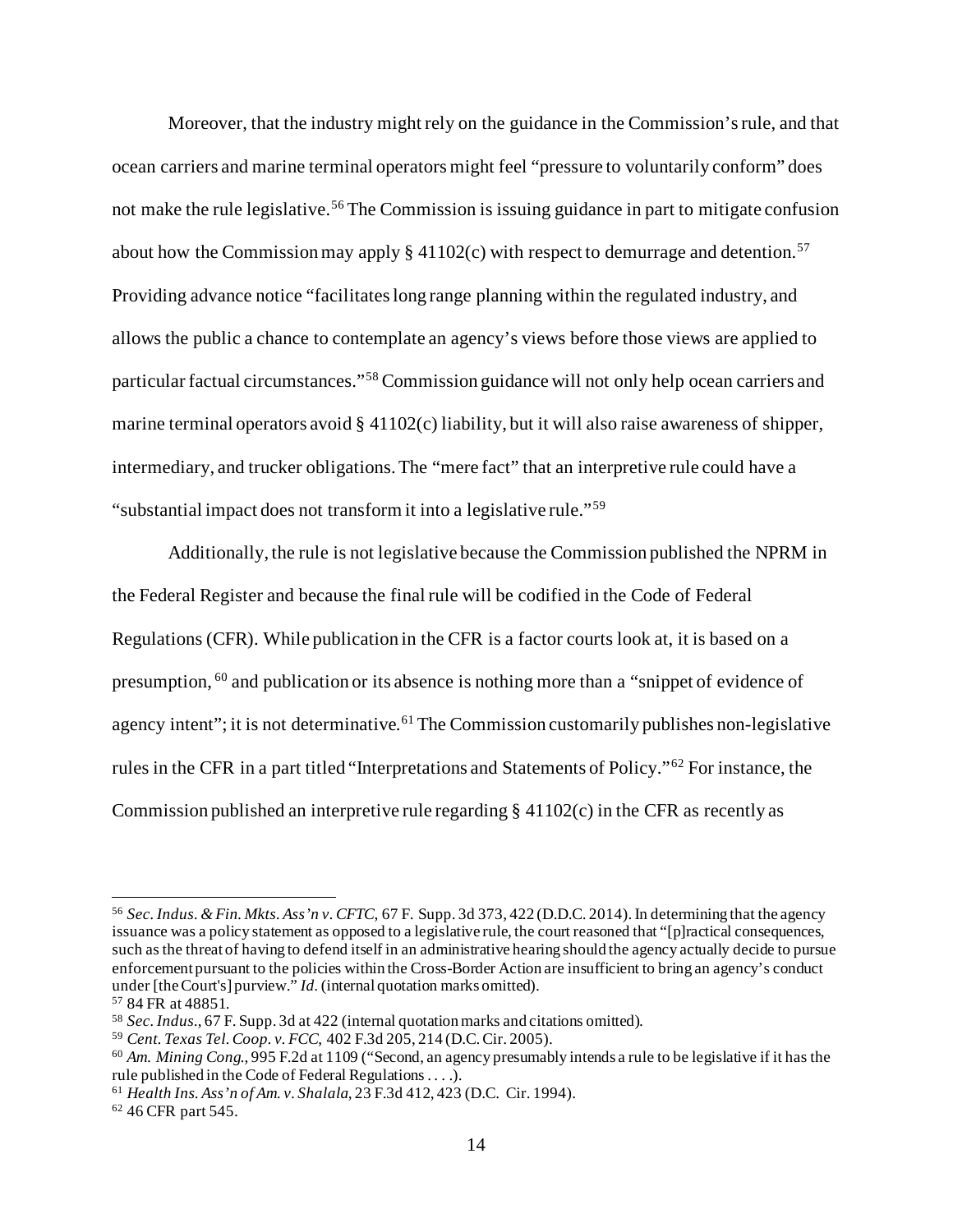December 2018.<sup>[63](#page-14-0)</sup> Here, the Commission reasoned that publication in the Federal Register and CFR was not only consistent with its normal practice, but would promote public notice of the guidance. [64](#page-14-1)

The Commission's guidance also does not qualify as a legislative rule under the final two *American Mining* criteria. The Commission did not invoke its general legislative authority to issue its interpretive rule. The Commission's authority to issue interpretive rules and policy statements derives from the APA.<sup>[65](#page-14-2)</sup> The only reference to the Commission's general rulemaking authority under 46 U.S.C. 305 in the NPRM copies the preexisting authority citation for part 545 of the Commission's regulations.[66](#page-14-3) And the Commission's rule does not amend any prior legislative rule.

Because the Commission's guidance is not a legislative rule, APA requirements applicable solely to legislative rules are inapplicable here. That said, commenters' APA-related arguments are unpersuasive.The primary distinction under the APA between legislative rules on one hand and interpretive rules and statements of policy on the other is that the former require notice and comment while the latter do not.<sup>[67](#page-14-4)</sup> While not required to engage in notice-andcomment rulemaking, the Commission nonetheless provided notice and requested comment on

<span id="page-14-0"></span><sup>63</sup> Final Rule: Interpretive Rule, Shipping Act of 1984, 83 FR 64478 (Dec. 17, 2018).

<span id="page-14-1"></span><sup>64</sup> *Cf. Am. Mining Cong.*, 995 F.2d at 1112 ("The protection that Congress sought to secure by requiring notice and comment for legislative rules is not advanced by reading the exemption for 'interpretive rule'so narrowly as to drive agencies into pure ad hocery--an ad hocery, moreover, that affords less notice, or less convenient notice, to affected parties.").

<span id="page-14-2"></span><sup>65</sup> *See Splane v. W.*, 216 F.3d 1058, 1066 (Fed. Cir. 2000) ("[A]n agency's statutory authority to issue interpretive rules is implicit in sections  $552(a)(1)$  and  $553$  of title 5."). Because the source of the Commission's authority to issue guidance is the APA and 46 U.S.C. 41102(c), the National Federation of Independent Business's argument that 46 U.S.C. 305 does not grant the Commission power to prescribe regulations to implement § 41102(c) is unpersuasive. Nat'l Fed. Ind. Business at 2-3. Moreover, as described in further detail in Part III.A.2, *infra*, the Commission has the authority to prescribe regulations under  $\S 41102(c)$ . The commenter also correctly points out that the Commission could achieve results similar to the rule via adjudication. *Id.* at 3. The choice whether to proceed via adjudication or rulemaking, however, "lies primarily in the informed discretion of the administrative agency." *SEC v. Chenery Corp.*, 332 U.S. 194, 203 (1947).<br><sup>66</sup> 84 FR at 48855.<br><sup>67</sup> 5 U.S.C. 553.

<span id="page-14-4"></span><span id="page-14-3"></span>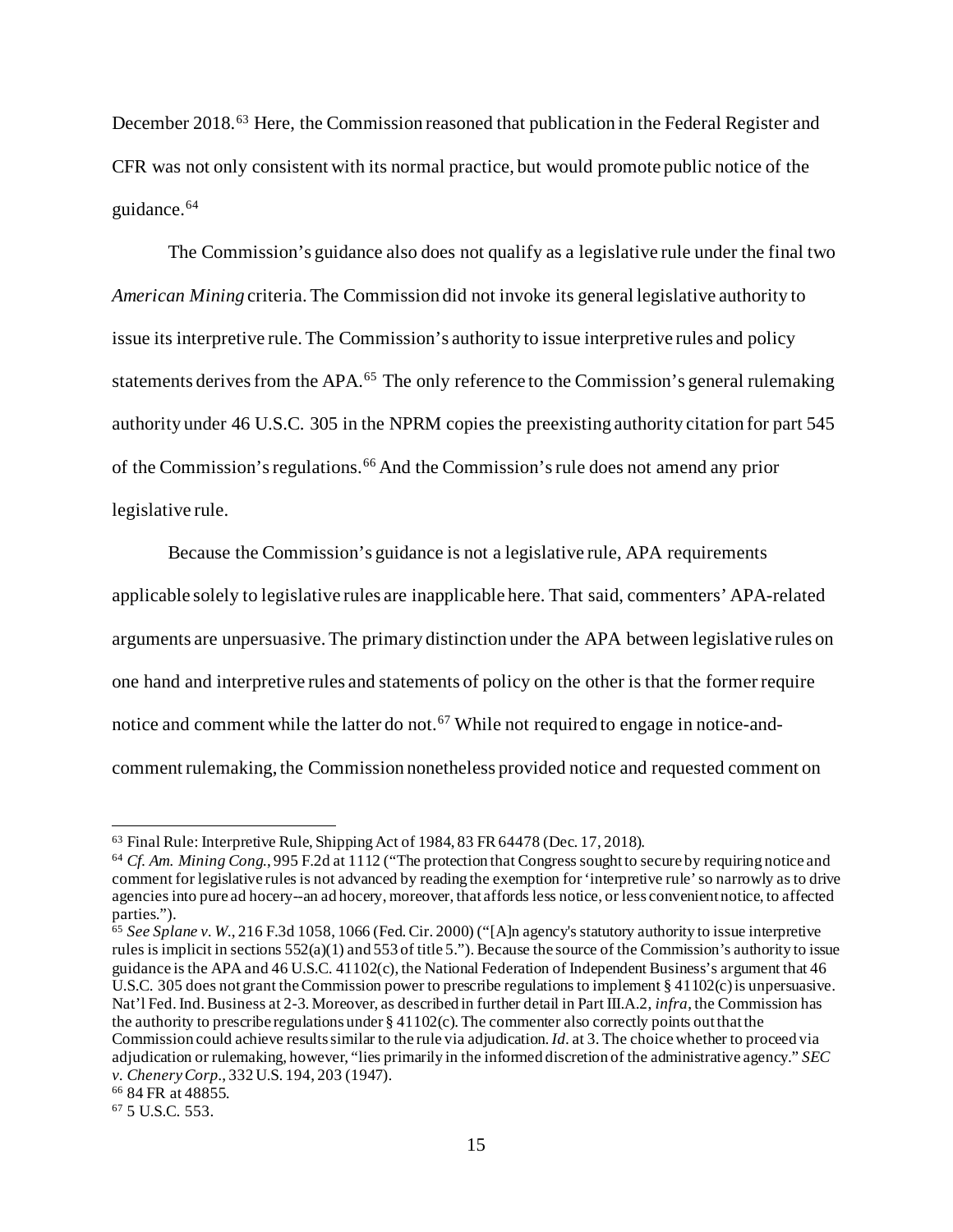the proposed rule in this case, and ocean carriers, marine terminal operators, importers, exporters, intermediaries, and truckers also had the opportunity to weigh in on possible Commission action during the Fact Finding No. 28 investigation.

WSC argues that the Commission failed in the NPRM to discuss the record in detail or link the evidentiary record to the "reasonableness" standard under  $\S$  41102(c).<sup>[68](#page-15-0)</sup> But the principles in the interpretive rule flow directly from information the Commission received during the Fact Finding No. 28 investigation and described in the Fact Finding reports, which the Commission cited in the NPRM. The Commission focused on the "incentive principle" because § 41102(c) requires that regulations and practices be tailored to meet their intended purpose,<sup>[69](#page-15-1)</sup> and because fact finding participants repeatedly told the Commission that demurrage and detention were incentive charges.[70](#page-15-2) The Commission's guidance emphasizes cargo availability and notice thereof because ocean carrier and marine terminal operators generally agreed that their carrier obligations were related to the concepts of reasonable notice of cargo availability and reasonable opportunity to retrieve cargo, and because the "issue most frequently discussed during Phase Two was notice of container availability and the relationship between container availability and demurrage free time.<sup>[71](#page-15-3)</sup> The Commission's guidance focused on the existence, clarity, content, and accessibility of demurrage and detention dispute resolution and billing practices, and demurrage and detention terminology, because the Commission's review of ocean carrier and marine terminal operator records (some of which are public, e.g., tariffs) and

<span id="page-15-0"></span><sup>68</sup> WSC at 6-8.

<span id="page-15-1"></span><sup>69</sup> *Distribution Servs*., 24 S.R.R. at 722.

<span id="page-15-2"></span> $70$  Final Report at 12 ("Importantly, almost every Phase Two respondent characterized demurrage as an incentive, to get containers out of the terminal."); Interim Report at 2-3.

<span id="page-15-3"></span><sup>71</sup> Interim Report at 9; Final Report at 18.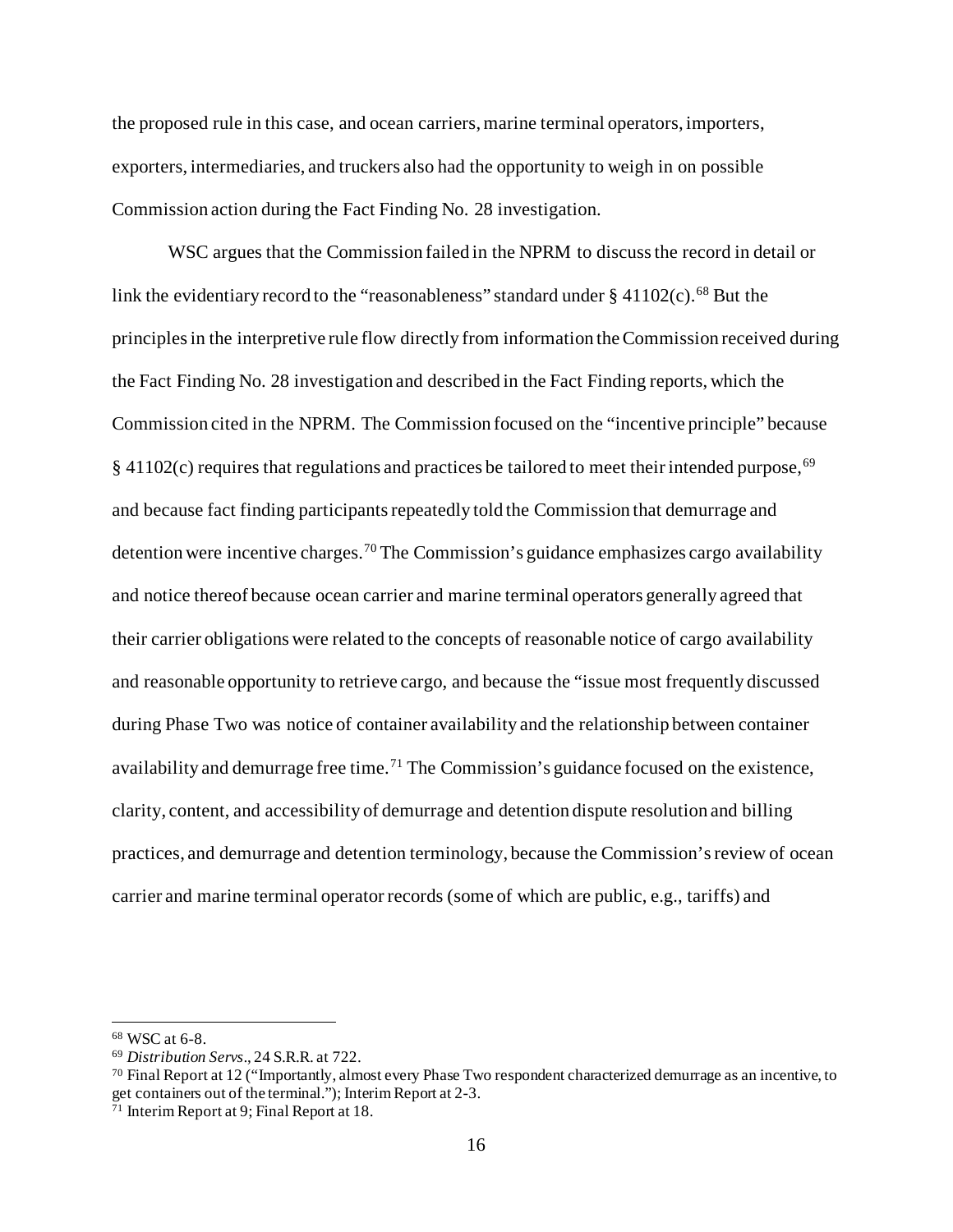discovery responses showed that the practices were rife with complexity, inconsistency, lack of transparency, and variability.<sup>[72](#page-16-0)</sup>

WSC's objection appears to be that the Commission did not cite or discuss the specific documents it reviewed during the Fact Finding Investigation. The Commission does not, however, typically make public its investigatory records in such proceedings.<sup>[73](#page-16-1)</sup> Additionally, most ocean carriers and marine terminal operators requested confidentiality for the responses and documents they submitted to the Commission during Phase One of the investigation. The Commission assumes that WSC is not suggesting that the Commission should ignore those requests for confidentiality.

Several ocean carrier and marine terminal operator commenters also argue that the Commission's rule would depart from Commission precedent without adequate explanation.<sup>[74](#page-16-2)</sup> The rule, however, with a few exceptions explained in more detail below, is consistent with the Commission's approach to applying § 41102(c) and its predecessors (i.e., section 17 of the Shipping Act of 1916). Further, the commenters provide no support for their suggestion that the Commission cannot change agency precedent via an interpretive rule.<sup>[75](#page-16-3)</sup> Commission precedent is not "binding" on the Commission – the Commission can change course in a subsequent case.[76](#page-16-4) NAWE has not explained why Commission could not also change course via an interpretive

<span id="page-16-0"></span><sup>72</sup> Interim Report at 5-6, 10-11, 12, 14; *see also* Final Report at 11-18.

<span id="page-16-1"></span><sup>73</sup> *See*, *e.g.*, Order of Investigation (authorizing the fact finding officer to hold public or nonpublic sessions); 46 CFR

<span id="page-16-2"></span><sup>&</sup>lt;sup>74</sup> Am. Ass'n of Port Authorities at 2; NAWE at 5-6; OCEMA at 5; PMSA at 8-9; WCMTOA at 7, 8, 12; WSC at 8, 13.

<span id="page-16-3"></span><sup>75</sup> NAWE at 6 n.2 (asserting that "the NPRM raises additional legal issues in that it seeks to change binding precedent through a non-binding, interpretative rule").

<span id="page-16-4"></span><sup>76</sup> *See Gen. Am. Transp. Corp. v. ICC*, 872 F.2d 1048, 1060 (D.C. Cir. 1989) ("It seems to us presumptively reasonable that a controlling principle announced in one adjudication may be modified in a subsequent adjudication .

<sup>. . .&</sup>quot;); *id.*("As we have said before, 'adjudicatory decisions do not harden into "rules" which cannot be altered or reversed except by rulemaking simply because they are longstanding.'") (quoting *Chisholm v. FCC*, 538 F.2d 349, 365 (D.C. Cir. 1976)).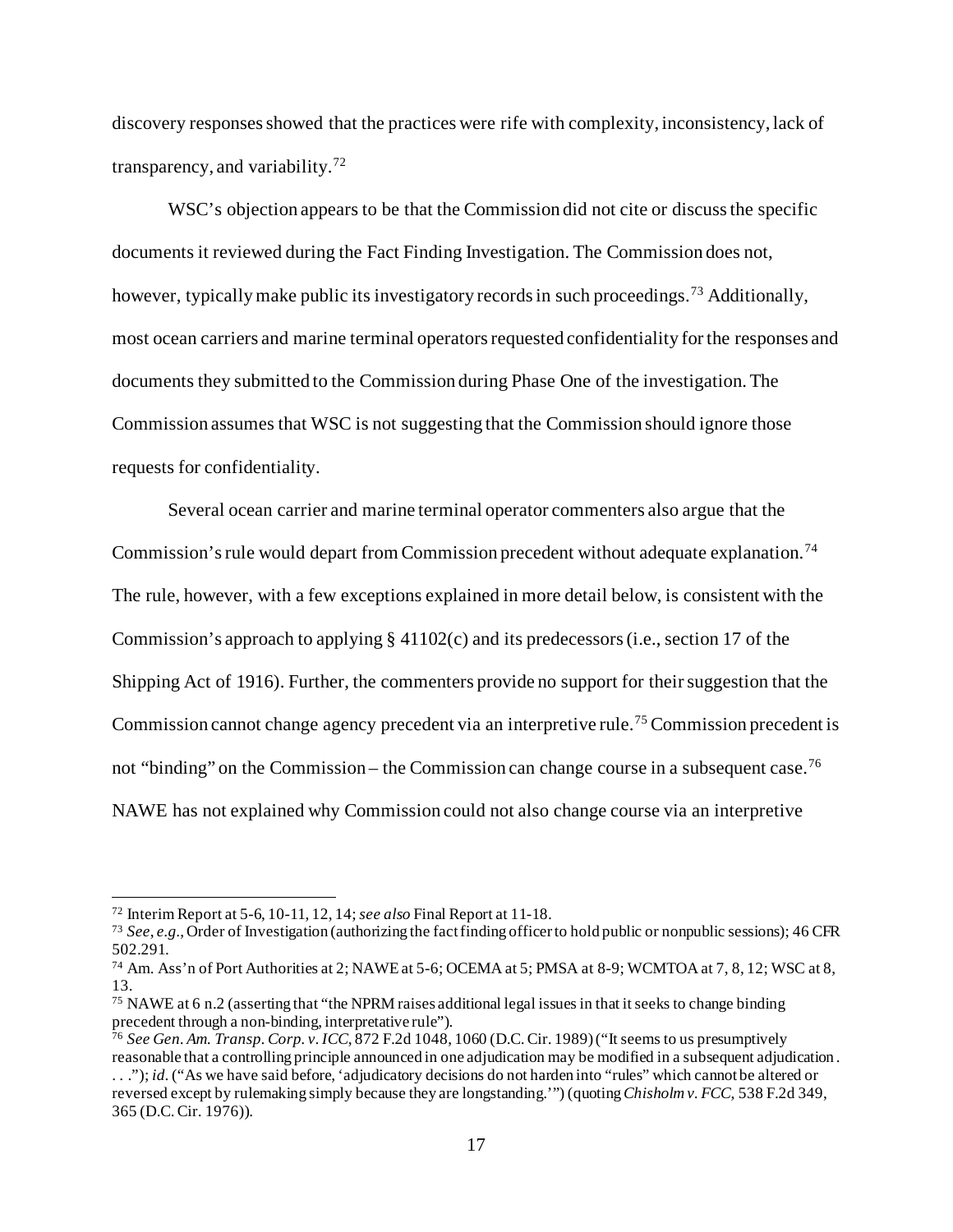rule,<sup>[77](#page-17-0)</sup> especially when the Commission recently did so in a 2018 interpretive rule that ocean carriers and MTOs supported.<sup>[78](#page-17-1)</sup>

Many of these same commenters further contend that the interpretive rule would shift the burden of proof in § 41102(c) cases in violation of the APA.<sup>[79](#page-17-2)</sup> But nothing in the rule changes the burden of proof. Under the APA and Commission regulations, "the proponent of a rule or order has the burden of proof."[80](#page-17-3) This burden of persuasion does not shift, even if the burden of producing evidence does in some cases.<sup>[81](#page-17-4)</sup> In a  $\S$  41102(c) case, the complainant has the burden of persuading the Commission that a practice or regulation is unjust or unreasonable, and if that burden is met, the burden of refuting that conclusion is on the respondent.<sup>[82](#page-17-5)</sup> In all instances, the complainant bears the ultimate burden of proving unreasonableness.<sup>[83](#page-17-6)</sup>

The rule does not change that framework. A complainant would still have the burden of proving all the elements of § 41102(c) claim under 46 CFR 545.4, including proving by a preponderance of the evidence that the demurrage or detention practice or regulation at issue is "unjust or unreasonable." It is true that the rule might help a complainant prove that element by giving guidance about what sort of arguments and evidence the Commission is likely to find

<span id="page-17-0"></span><sup>77</sup> *Cf. Health Ins. Ass'n*, 23 F.3d at 424-25 (noting that disincentivizing the issuance of interpretive rules would lead to the "ironic result" that "the entities affected by the agency's interpretations would be left more in the dark than before, for clues to the agency's reading of the relevant texts would emerge only on an ad hoc basis"). <sup>78</sup> *See* Final Rule: Interpretive Rule, Shipping Act of 1984, 83 FR 64478, 64478 (Dec. 17, 2018); NPRM:

<span id="page-17-1"></span>Interpretive Rule, Shipping Act of 1984, 83 FR 45367, 45367-68 (Sept. 7, 2018).

<span id="page-17-2"></span><sup>79</sup> NAWE at 6 ("Here, the NPRM would have the effect of shifting the burden of proof from a complaining shipper, receiver or motor carrier to the marine terminal operator, which would be required to overcome the presumption of unreasonableness effectively established by the NPRM and demonstrate the reasonableness of assessing the charge in that situation."); Am. Ass'n of Port Authorities at 2; OCEMA at 2-3; WCMTOA at 5 n.2. <sup>80</sup> 5 U.S.C. 556(d); 46 CFR 502.203.

<span id="page-17-4"></span><span id="page-17-3"></span><sup>81</sup> *Maher Terminals, LLC v. Port Auth. of N.Y. & N.J.*, FMC Case No. 08-03, 2014 FMC LEXIS 35, at \*41-\*43 (FMC 2014), *remanded on other grounds*, *Maher Terminals, LLC v. Fed. Mar. Comm'n*, 816 F.3d 888 (D.C. Cir. 2016).

<span id="page-17-5"></span><sup>82</sup> *Maher Terminals*, 2014 FMC LEXIS at \*35 (citing *River Parishes Co. v. Ormet Primary Aluminum Corp.*, 28 S.R.R. 751, 765 (FMC 1999)); *Exclusive Tug Arrangements in Port Canaveral, Fla.*, 29 S.R.R. 1199, 1222 (ALJ 2003). 83 *Id.* at \*42.

<span id="page-17-6"></span>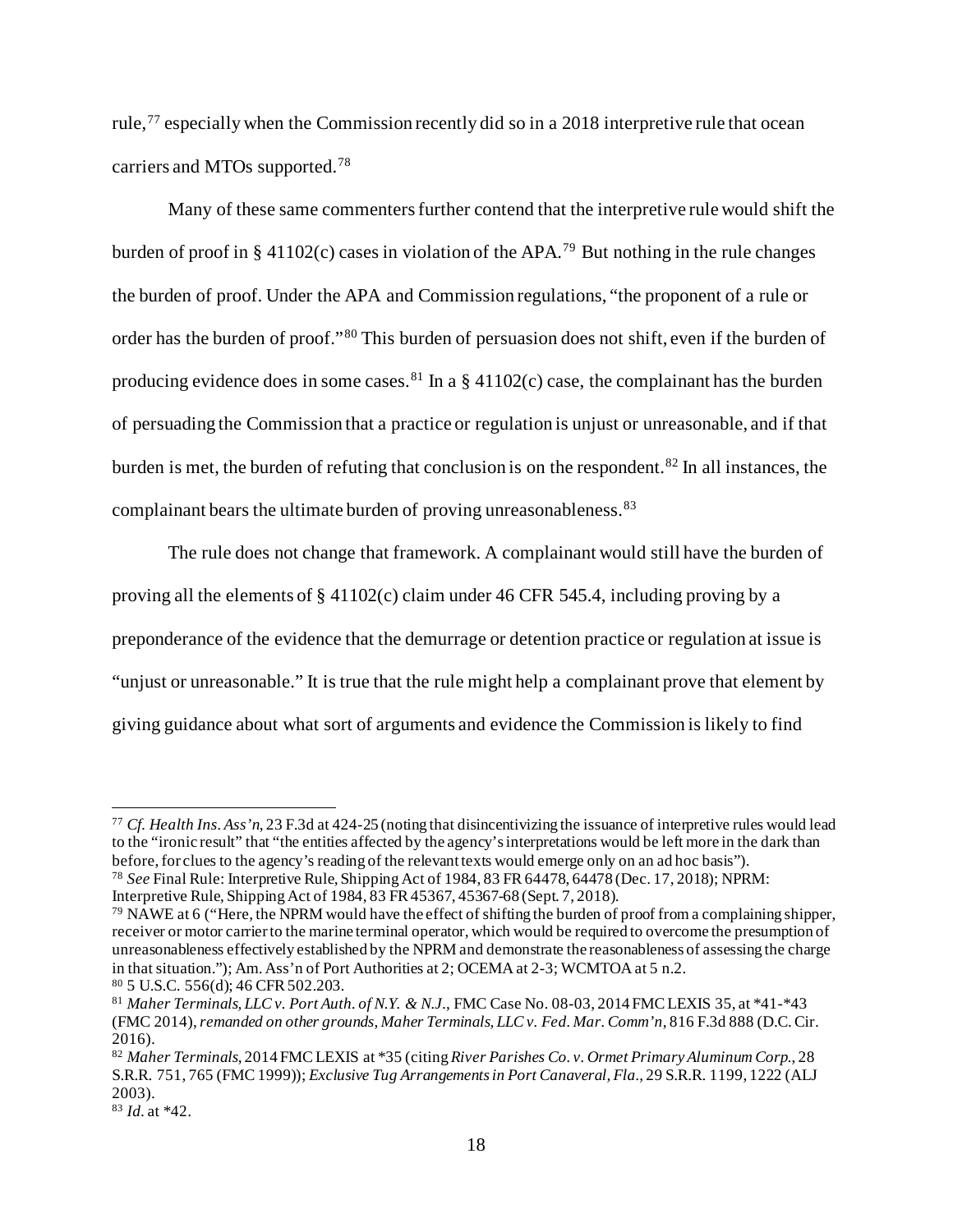relevant. Setting forth factors that the Commission might consider in a case, however, does not shift the burden of proof.[84](#page-18-0)

# 2. Statutory Authority

Another objection raised by commenters is that the Commission lacks authority under the Shipping Act to issue the interpretive rule.<sup>[85](#page-18-1)</sup> Commenters point out that section 17 of the Shipping Act of 1916, the predecessor of § 41102(c), stated that:

Every such carrier and every other person subject to this Act shall establish, observe, and enforce just and reasonable regulations and practices relating to or connected with the receiving, handling, storing, or delivering property. *Whenever the board finds that any such regulation or practice is unjust or unreasonable it may determine, prescribe, and order enforced a just and reasonable regulation or practice*. [86](#page-18-2)

The Shipping Act of 1984, however, replaced this language with: "No common carrier, ocean

freight forwarder, or marine terminal operator may fail to establish, observe, and enforce just and

reasonable regulations and practices relating to or connected with receiving, handling, storing, or

delivering property."[87](#page-18-3) According to commenters, by removing the second sentence of section 17

of the 1916 Act" from its 1984 equivalent, Congress "eliminated the Commission's authority to

determine, prescribe and order enforcement of a just and reasonable regulation or practice."<sup>[88](#page-18-4)</sup>

This argument misses the mark, however, because the rule does not determine, prescribe,

or order enforcement of a reasonable practice; that is, it does not prescribe specific practices that

<span id="page-18-0"></span><sup>84</sup> In *Maher Terminals, LLC v. Port Auth. of NY. & N.J.*, for instance, the Commission listed a number of factors it would consider in determining whether a respondent granted an unreasonable preference, and in so doing it did not change the burden of proof. FMC Case No. 08-03, 2016 FMC LEXIS 61 \*9-\*11 (FMC Oct. 26, 2016).

<span id="page-18-1"></span><sup>&</sup>lt;sup>85</sup> NAWE at 3-4 ("Because the NPRM would have the effect of specifying those regulations and practices which are reasonable and those which are not, it is beyond the scope of the Commission's authority under the Shipping Act and would be unlawful."); WSC at 10-11.

<span id="page-18-2"></span><sup>86</sup> Shipping Act, 1916, Pub. L. No. 64-260, § 17, 39 Stat. 728, 734-35 (1916) (emphasis added).

<span id="page-18-3"></span><sup>&</sup>lt;sup>87</sup> Shipping Act of 1984, Pub. L. No. 98-237, § 10(d)(1), 98 Stat. 67, 89 (1984). This is substantially similar to how the statute appears today. 46 U.S.C. 41102(c).

<span id="page-18-4"></span><sup>88</sup> NAWE at 4.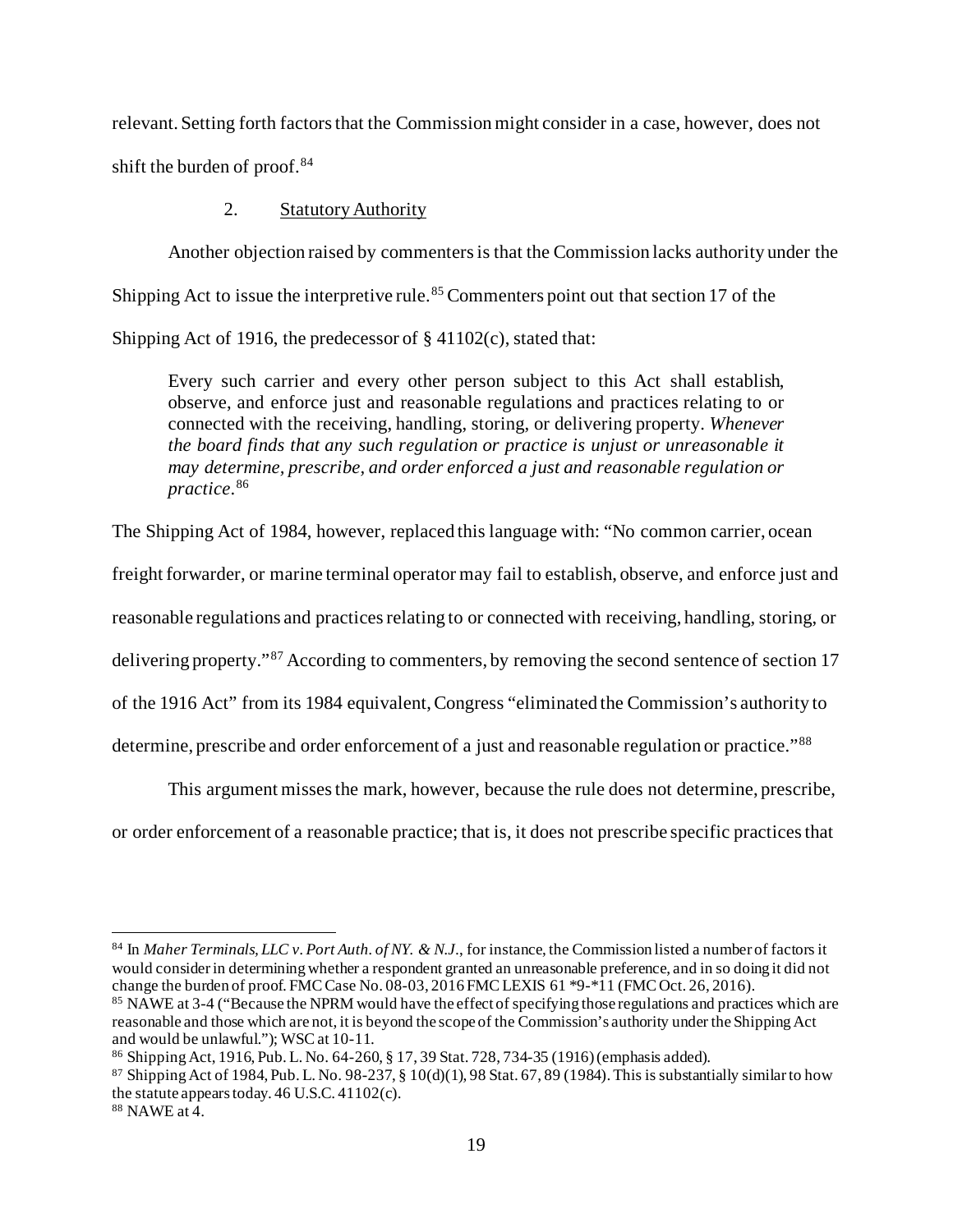regulated entities must adopt.[89](#page-19-0) The Commission avoided doing so because it did not want to inhibit stakeholders from developing new and better practices. Consequently, even if the differences between section 17 of the 1916 Act and  $\S 41102(c)$  removed some Commission authority, the present rule is not implicated.

In addition, although the Commission has not elected to issue a legislative rule in this case, the Commission disagrees with the contention that it lacks the authority to issue rules prohibiting practices or regulations determined to be unjust or unreasonable. The Commission has broad general rulemaking authority under 46 U.S.C. 305, which provides that the Commission "may prescribe regulations to carry out its duties and powers."[90](#page-19-1) The Commission has relied on this authority and  $\S$  41102(c) to issue regulations prohibiting certain practices determined to be unjust and unreasonable,  $91$  and the D.C. Circuit has affirmed this authority.  $92$ 

3. Shipping Act Purposes

A few marine terminal operator and ocean carrier commenters further claim that the rule is inconsistent with the purposes of the Shipping Act because it represents "extreme government

<span id="page-19-0"></span> $89$  Put differently, the Commission is not saying "regulated entities must do X;" it is saying "here are factors the Commission may apply when determining whether Y practices are unreasonable."

<span id="page-19-1"></span><sup>90</sup> This section represents a recodification of two similarly worded provisions, section 201(c) of the Merchant Marine Act of 1936, Pub. L. No. 74-835, and section 17(a) of the Shipping Act of 1984. *See* H.R. Rep. No. 109-170, at 28 (2005)

<span id="page-19-2"></span><sup>91</sup> *See*, *e.g.*, NPRM: Filing of Tariffs by Marine Terminal Operators Exculpatory Provisions, 51 FR15655 (Apr. 25, 1986) ("Tariff provisions that exculpate or otherwise relieve marine terminal operators from liability for their own negligence, or that would impose upon others the obligation to indemnify or save harmless the terminals from liability for their own negligence, are, as a rule, unjust and unreasonable and, therefore, contrary to the provisions of section 17 of the Shipping Act, 1916 and section 10(d)(1) of the Shipping Act of 1984."); NPRM: Exemption of Certain Marine Terminal Services Arrangements, 56 FR 22384, 22387-22388 (May 15, 1991) (concluding that the differences between section 17 of the 1916 Act and section 10(d)(1) of the 1984 Act did not preclude the Commission from requiring filing of marine terminal operator tariffs, and relying on section  $10(d)(1)$  and section 17 of the 1984 Act as authority to continue those requirements); *See also* 46 CFR 515.32(d); 46 CFR 515.41(c); 46 CFR 525.2(a)(1). 92 *See Nat'l Customs Brokers & Forwarders Ass'n v. United States*, 883 F.2d 93, 98-101 (D.C. Cir. 1989); *id.* at 100

<span id="page-19-3"></span><sup>(&</sup>quot;We uphold the FMC's constant rule on the ground that the Commission, in the reasonable exercise of its rulemaking authority, may interpret section  $10(d)(1)$  to prohibit forwarder discrimination in the charges billed to customers.").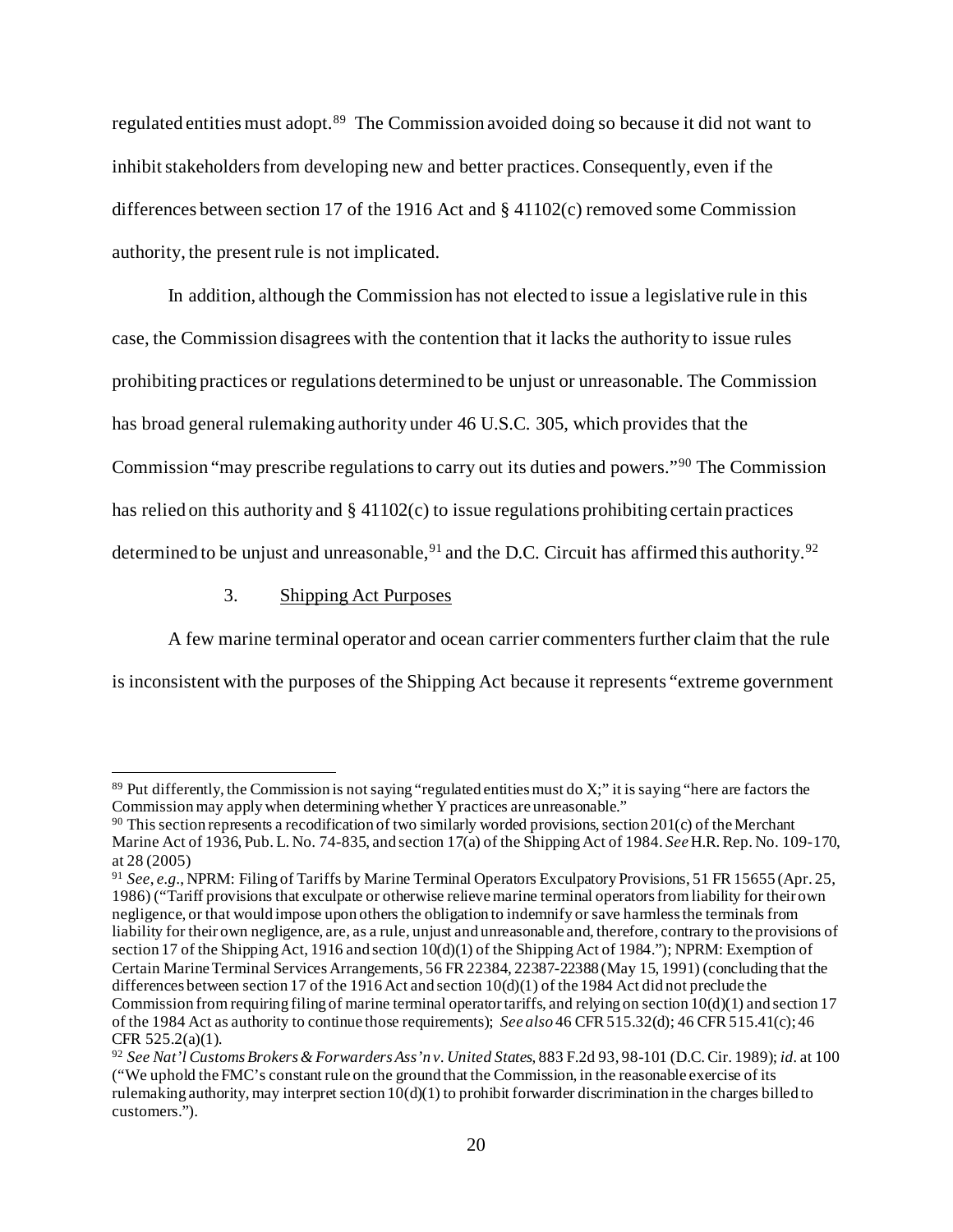intrusion into the market" and discriminates against ocean carriers and marine terminal operators

by placing all risk on them.<sup>[93](#page-20-0)</sup> The purposes of the Shipping Act are to:

- (1) establish a nondiscriminatory regulatory process for the common carriage of goods by water in the foreign commerce of the United States with a minimum of government intervention and regulatory costs;
- (2) provide an efficient and economic transportation system in the ocean commerce of the United States that is, insofar as possible, in harmony with, and responsive to, international shipping practices;
- (3) encourage the development of an economically sound and efficient liner fleet of vessels of the United States capable of meeting national security needs; and
- (4) promote the growth and development of United States exports through competitive and efficient ocean transportation and by placing a greater reliance on the marketplace.<sup>[94](#page-20-1)</sup>

The Commission fails to see how issuing an interpretive rule while declining calls for

more prescriptive regulation, <sup>[95](#page-20-2)</sup> represents "extreme government intrusion." It is unclear based on

the comments whether there is *anything* the Commission could do regarding demurrage and

detention that ocean carriers and marine terminal operations would not object to as overly

intrusive regulation. [96](#page-20-3) That one purpose of the Shipping Act is to minimize government

intervention does not mean that the Commission may abandon its duty to prevent unreasonable

practices under § 41102(c).

Nor is the interpretive rule discriminatory within the meaning of the Shipping Act. There

is nothing discriminatory about the Commission describing factors that would help ensure that

ocean carriers and marine terminal operators comply with their preexisting duty under §

<span id="page-20-0"></span><sup>93</sup> NAWE at 9-10; WSC at 11-12; Ports Am. At 2-3.

<span id="page-20-1"></span><sup>94</sup> 46 U.S.C. 40101.

<span id="page-20-2"></span><sup>95</sup> *E.g.*, Pet. P4-16, Ex. A.

<span id="page-20-3"></span><sup>96</sup> *E.g.* WCMTOA at 3 ("Any proposed change to the current model introduces risk that cargo dwell times on the terminals will increase, effectively reducing terminal throughput capacity causing increased non-compensated costs to MTOs"); WSC at 12-13 ("Those charges and the way each line build[s] them and use[s] them creates real competition among carriers and should not be regulated because these would distort those factors in the marketplace.") (citing testimony of Paolo Magnani, an ocean carrier executive).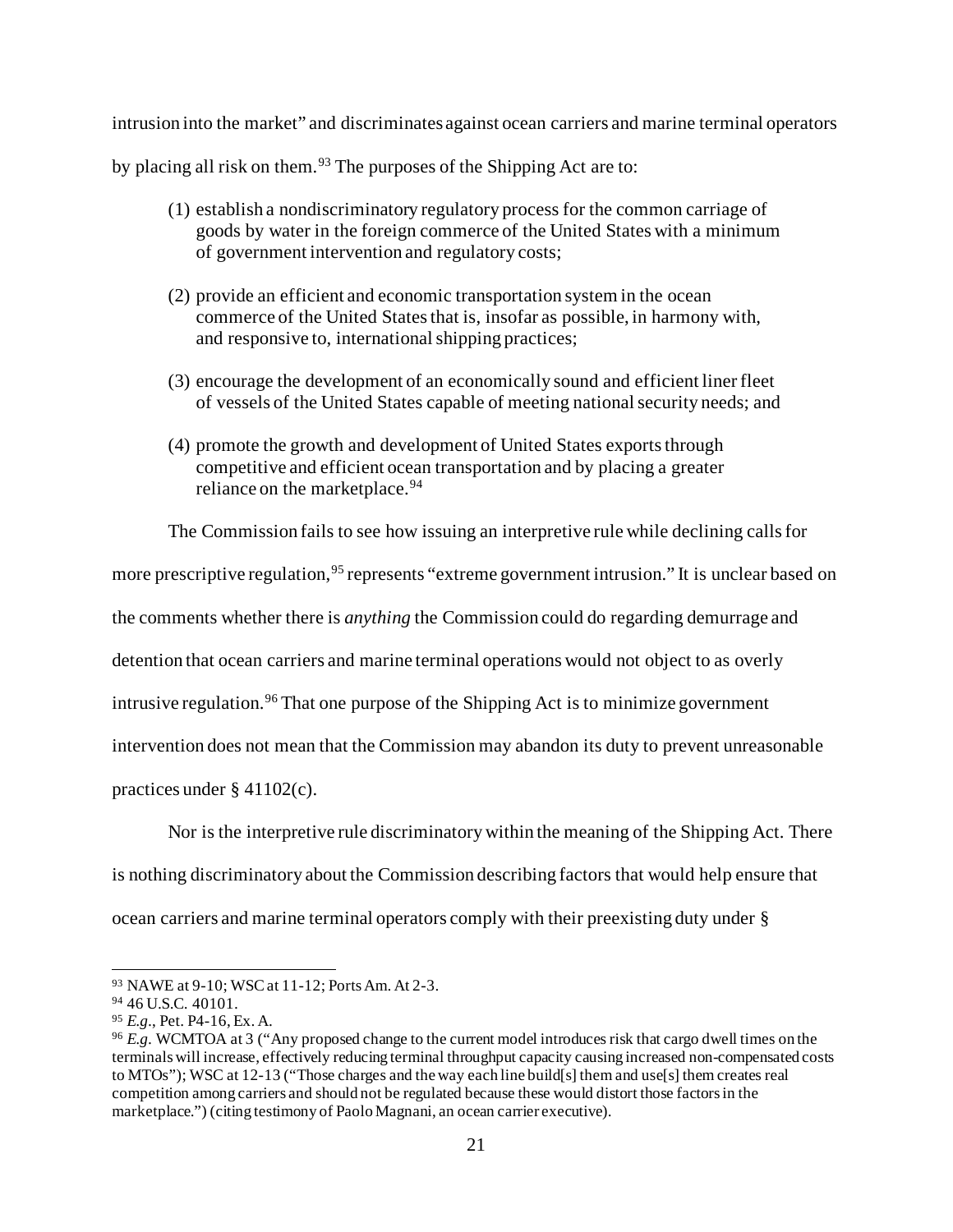41102(c) to ensure their practices are reasonably tailored to match their purposes. Further, the "discrimination" the Shipping Act is concerned with is discrimination by ocean carriers and marine terminal operators against shippers and othersin the industry, not so-called discrimination by the Commission against the entities it oversees.<sup>[97](#page-21-0)</sup> This general purpose aligns with the more specific mandate in  $\S$  41102(c) that the Commission determine the reasonableness of certain carrier and marine terminal operator practices. In sum, it is consistent with the purposes of the Shipping Act for the Commission to address the concerns of American importers, exporters, intermediaries, and truckers.

## 4. Executive Orders

Two commenters assert that the Commission's interpretive rule violates various executive orders. First, NAWE argues that "[b]y specifying the behavior or manner of compliance that regulated entities should adopt rather than performance objectives, the NPRM violates Executive Order 12866."[98](#page-21-1) Executive Order 12866, titled "Regulatory Planning and Review," was issued in 1993. It sets forth several "principles of regulation," one of which is that "[e]ach agency shall identify and assess alternative forms of regulation and shall, to the extent feasible, specify performance objectives, rather than specifying the behavior or manner of compliance that regulated entities must adopt."[99](#page-21-2) According to NAWE, the "effect of the NPRM is to require regulated entities to engage in specific behavior," contrary to the executive order.<sup>[100](#page-21-3)</sup>

<span id="page-21-0"></span><sup>&</sup>lt;sup>97</sup> "The primary purpose of the shipping laws administered by the FMC is to protect the shipping industry's customers, not members of the industry,"*Boston Shipping Ass'n v. Fed. Mar. Comm'n*, 706 F.2d 1231, 1238 (1st Cir. 1983), and the Act "exists in large measure to protect shippers and other persons from unreasonable or discriminatory carrier practices,"*50 Mile Container Rules" Implementation by Ocean Common Carriers Serving U.S. Atl. & Gulf Coast Ports*, 24 S.R.R. 411, 457-58 (FMC 1987). *See also Credit Practices of Sea-Land Service*, *Inc.*, 25 S.R.R. 1308, 1313 (FMC 1990) ("The Commission most recently recognized this policy in stating that '[t]he prevention of *economic* discrimination is at the heart of the regulatory scheme established by Congress in the 1984 Act.'") (emphasis added).

<span id="page-21-1"></span><sup>98</sup> NAWE at 6.

<span id="page-21-2"></span><sup>99</sup> Exec. Order No. 12866, § 1(b)(8), 51 FR 51735, at 51736 (Oct. 4, 1993).

<span id="page-21-3"></span><sup>100</sup> NAWE at 7-8.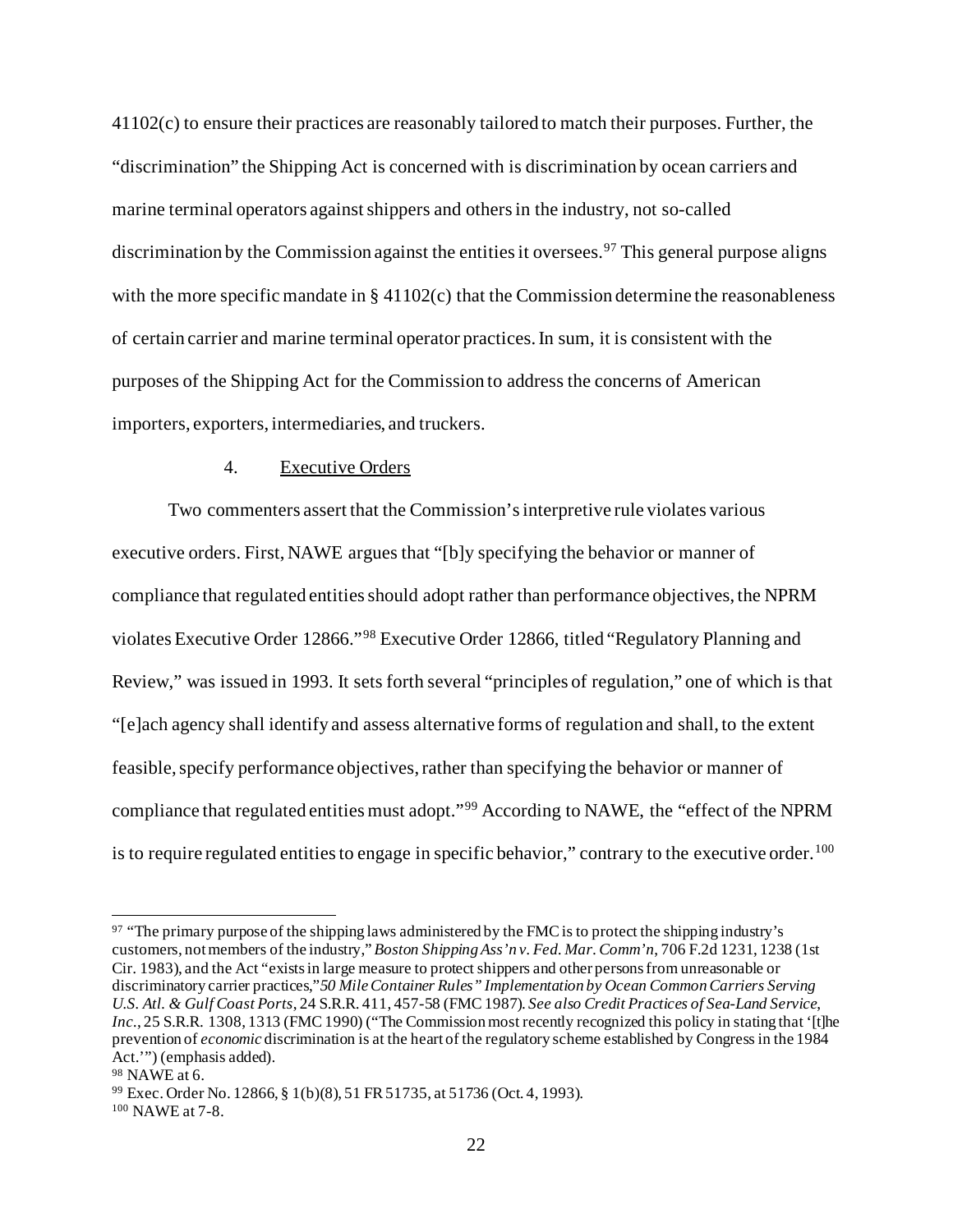The Commission's guidance is not inconsistent with Executive Order 12866. As in initial matter, the order does not apply to the Commission. It expressly excludes from its scope "independent regulatory agencies" such as the Commission.<sup>[101](#page-22-0)</sup> Further, as explained above, the rule is not specifying behavior that regulated entities must adopt; it is describing a non-exclusive list of factors the Commission will consider in evaluating the reasonableness of demurrage and detention practices.

Additionally, in light of NAWE's arguments that the proposed rule is too prescriptive, the Commission is perplexed by NAWE's assertion that the Commission should instead specify "performance objectives," a much more intrusive undertaking. That is, rather than its traditional approach to § 41102(c), NAWE would apparently prefer the Commission set, and assess compliance with, performance metrics. Examples of such metrics commonly used to assess cargo fluidity include container dwell time, truck turn time, and gate moves. Some commenters would welcome that approach.<sup>[102](#page-22-1)</sup> But others have approached performance objectives with caution.<sup>[103](#page-22-2)</sup>

The other executive order mentioned by commenters is Executive Order 13777, titled "Enforcing the Regulatory Reform Agenda."[104](#page-22-3) Issued in 2017, this Executive Order's purpose was to "lower regulatory burdens on the American people by implementing and enforcing

<span id="page-22-0"></span><sup>101</sup> Exec. Order No. 12866 § 3(b), 51 FR at 51737; 44 U.S.C. 3502(5).

<span id="page-22-1"></span><sup>&</sup>lt;sup>102</sup> Nat'l Retail Sys. at 1 (requesting "KPI's for terminal operators to be agreed upon with the import community (drayage) terminal operators"); Transways Motor Express at 1 ("Free time should be extended on all cargo at a terminal when service levels (turn times/congestion) fall below an acceptable level"); Transworld Logistics & Shipping Servs. ("As far as ports go it[']s important each terminal be certified with a capacity like in any other industry, this capacity should be based on the standard of efficiency and the turnaround time.").

<span id="page-22-2"></span><sup>&</sup>lt;sup>103</sup> The Final Report of the Commission's Supply Chain Innovation Initiative noted that the Initiative excluded two subjects "infrastructure investment and port performance metrics." Commissioner Rebecca F. Dye, *Supply Chain Innovation Initiative Final Report* at 16 (Dec. 5, 2017), https://www.fmc.gov/wp-

content/uploads/2019/03/SCITFinalReport-reduced.pdf. The Final Report pointed out that the Commission "did not want to duplicate or impede efforts by local port performance task forces to address supply chain bottlenecks or to second-guess the decisions of port officials." *Id.* at 2

<span id="page-22-3"></span><sup>104</sup> Exec. Order No. 13777, 82 FR 12285 (Mar. 1, 2017).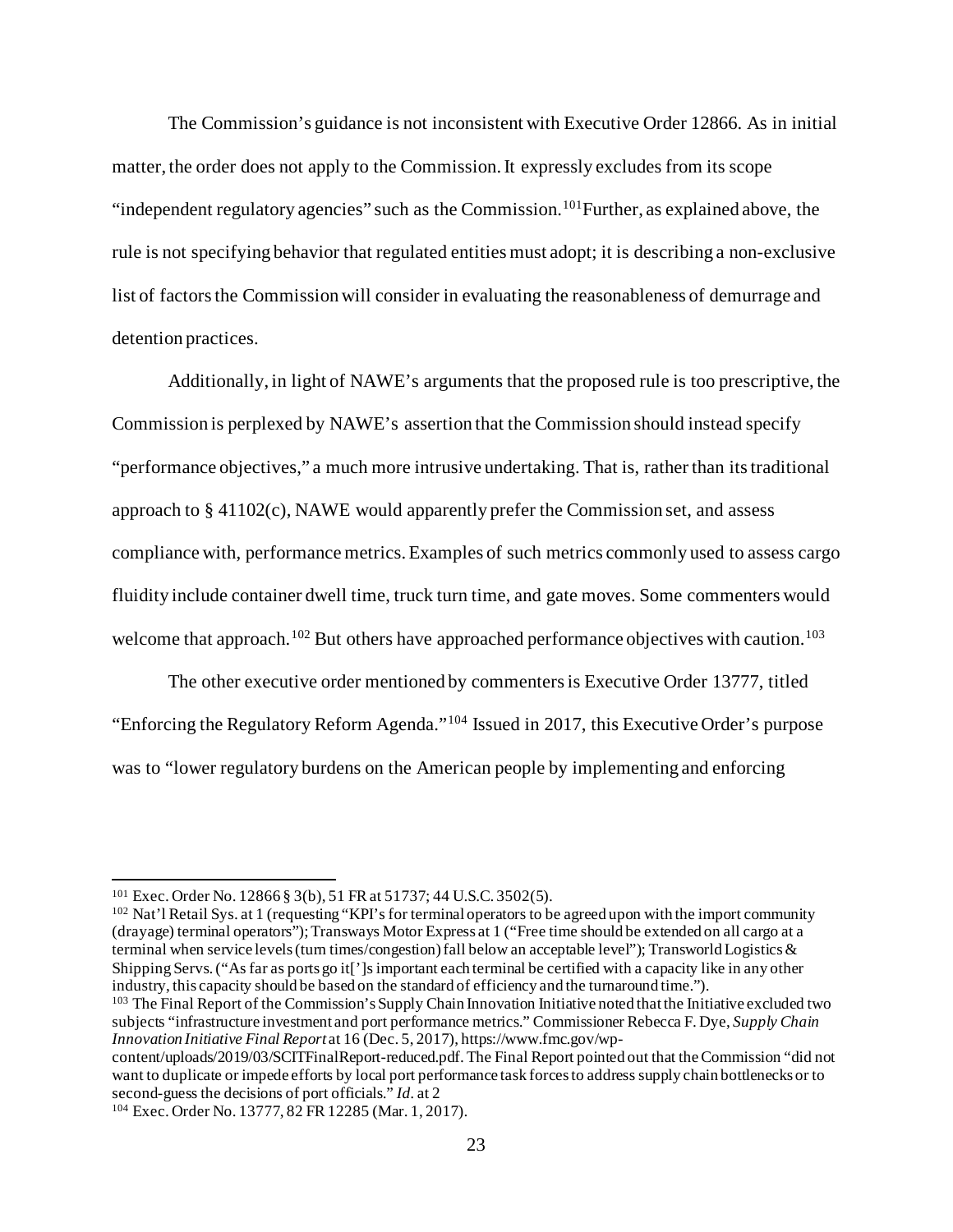regulatory reform."[105](#page-23-0) WSC asserts that the "NPRM's imposition of additional regulatory costs and burdens is in direct contrast with the Executive Order."[106](#page-23-1)

Executive Order 13777, like Executive Order 12866, is not binding on the Commission.[107](#page-23-2) The Commission has, however, voluntarily undertaken regulatory reform efforts consistent with the spirt of the order.<sup>[108](#page-23-3)</sup> There is no evidence that the rule on demurrage and detention is outdated, unnecessary, or otherwise interferes with regulatory reform initiatives and policies. The Commission's interpretive rule is consistent with the goals of regulatory reform and Congress's mandate that the Commission protect U.S. shippers and their agents from unreasonable practices.

## 5. Filed Rate Doctrine

A few commenters question whether statements in the NPRM that the Commission may

consider whether demurrage or detention practices provide for mitigation of charges when cargo

cannot be retrieved, or containers returned, can be reconciled with the "filed rate doctrine." The

"filed rate doctrine" "provides that any entity required to file tariffs governing the rates, terms,

and conditions of service must adhere strictly to those terms."[109](#page-23-4) Commenters argue that the rule

might require ocean carriers to deviate from their tariffs in contravention of this doctrine.<sup>[110](#page-23-5)</sup>

<span id="page-23-0"></span><sup>105</sup> *Id.* at 12285.

<span id="page-23-1"></span><sup>106</sup> WSC at 12 n.3.

<span id="page-23-2"></span><sup>107</sup> Fed. Mar. Comm'n, *FMC Regulatory Reform*[, https://www.fmc.gov/regulatory-reform/](https://www.fmc.gov/regulatory-reform/), (last visited Apr. 5, 2020) (noting that "as an independent regulatory agency the FMC is not required to comply with the recent regulatory reform executive orders").

<span id="page-23-3"></span><sup>&</sup>lt;sup>108</sup> *Id.*; Notice of Inquiry: Regulatory Reform Initiative, 85 FR 25221 (June 1, 2017).

<span id="page-23-4"></span><sup>109</sup> *Muzorori v. Can. State Africa Lines, Inc.*, 2016 FMC LEXIS 45 at \*71 n.62 (FMC July 14, 2016) (Khouri, Commissioner, dissenting).

<span id="page-23-5"></span><sup>110</sup> IICL at 9-10 ("Failure of a carrier to collect its tariff charges could be viewed as a violation of the Shipping Act . . . .What circumstances would allow a carrier to waive some or all of the charges required to be paid under

applicable rules?); Int'l Logistics at 1 ("I do not think it is fair to say the ocean lines are responsible for the problems associated with billing port storage and container per diem when they are required by your tariff requirements to bill everyone according to their published tariff."); *cf.* National Customs Brokers and Forwarders Association of America (NCBFAA) at 15 ("Carriers often decline mitigation citing FMC regulations that necessitate that they must apply all tariffed charges without exception, which is of course not a reasonable construction of the Shipping Act's requirements.").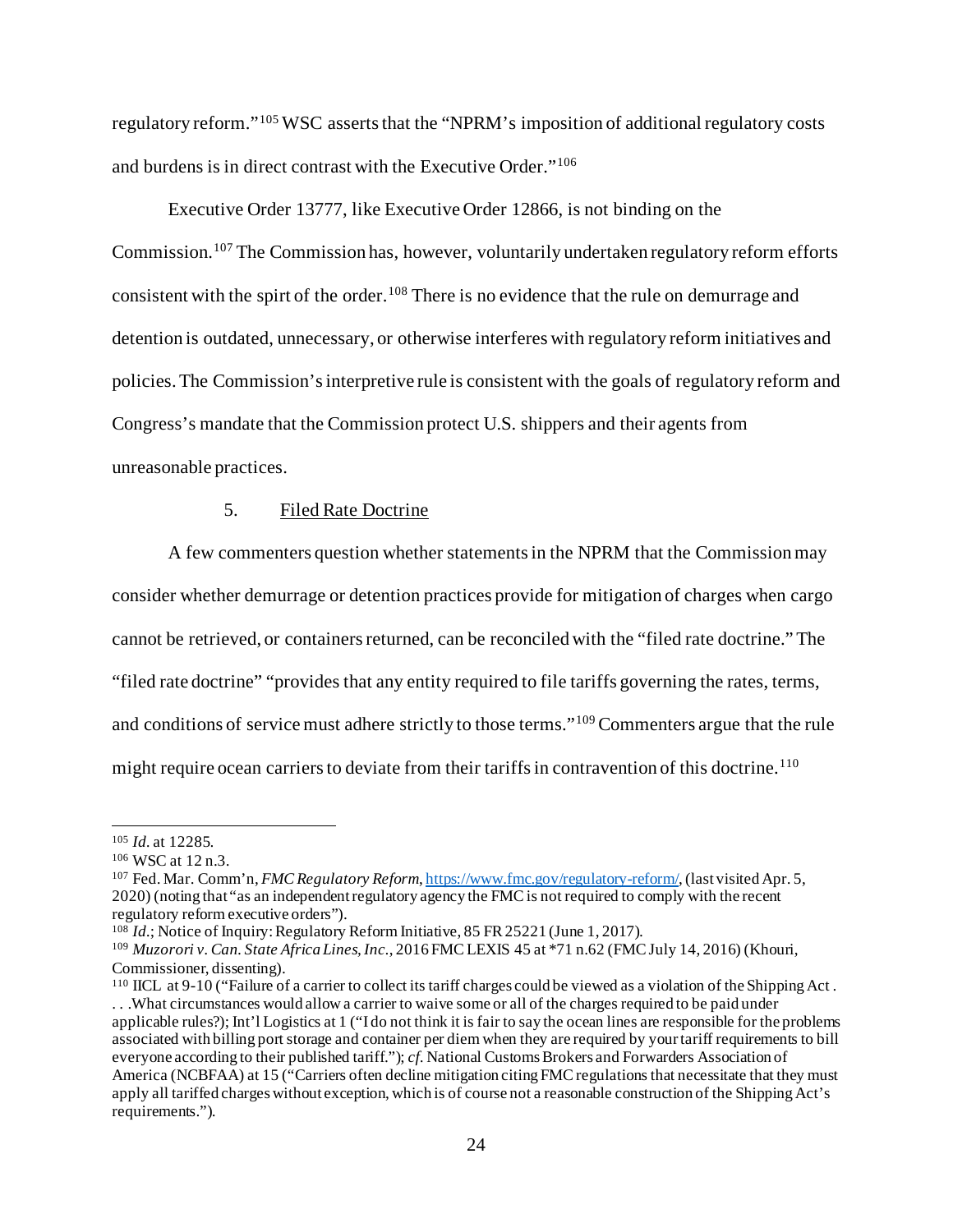This issue involves reconciling two different prohibitions in the Shipping Act. The Shipping Act incorporates the filed rate doctrine by prohibiting common carriers from providing service in the liner trade that is "not in accordance with the rates, charges, classifications, rules, and practices contained in a" published tariff.<sup>[111](#page-24-0)</sup> The Shipping Act also, however, prohibits common carriers from failing "to establish, observe, and enforce just and reasonable regulations and practices relating to or connected with receiving, handling, storing, or delivering property."[112](#page-24-1) If a practice (or the absence of a practice) in a tariff is "unreasonable" under the latter prohibition, it is no defense to rely on the former. "The [filed rate] doctrine is meant to preserve the integrity of filed tariff laws, not to provide carriers with an irrebuttable excuse for alleged violations of the Act."[113](#page-24-2)

Nor does the Shipping Act necessarily require common carriers to apply all tariffed charges without exception. Section 41104 requires that ocean carriers provide service in accordance with their rules and practices. Those rules and practices can provide ocean carriers with the flexibility to mitigate charges (by waiver, refund, or free time extension) in appropriate cases. During the Fact Finding Investigation, "[m]ost VOCCs and MTOS stated that they have a policy for extending free time or waiving or otherwise mitigating demurrage and detention caused by circumstances outside of the control of cargo interests or truckers," and several provided tariffs reflecting such policies.<sup>[114](#page-24-3)</sup> Similarly, the Commission has permitted deviations

<span id="page-24-1"></span><span id="page-24-0"></span><sup>111</sup> 46 U.S.C. 41104(a)(2)(A). 112 46 U.S.C. 41102(c).

<span id="page-24-2"></span><sup>113</sup> *Total Fitness Equipment, Inc. v. Worldlink Logistics, Inc.*, 1998 FMC LEXIS 18 \*26-27 (FMC Dec. 10, 1998); *id.* at \*26 ("The filed rate doctrine does not function as a carte blanche to justify whatever action a carrier believes is appropriate.").

<span id="page-24-3"></span><sup>114</sup> Interim Report at 12; *see also* FMC Demurrage Report at 18 ("There are exceptions to the application of demurrage fees known sometimes as "stop the clock" provisions."); *id.* at 33 ("Carriers may "stop the clock," waive, reduce or compromise fees relating to congestion if they have the flexibility to do so under their tariff or service contract."). *But see* Interim Report at 12 ("[S]everal produced tariffs that specifically state that free time is not automatically extended for events outside the terminal's control, including labor strikes or weather, and at least one said that in those circumstances free time would not be adjusted.").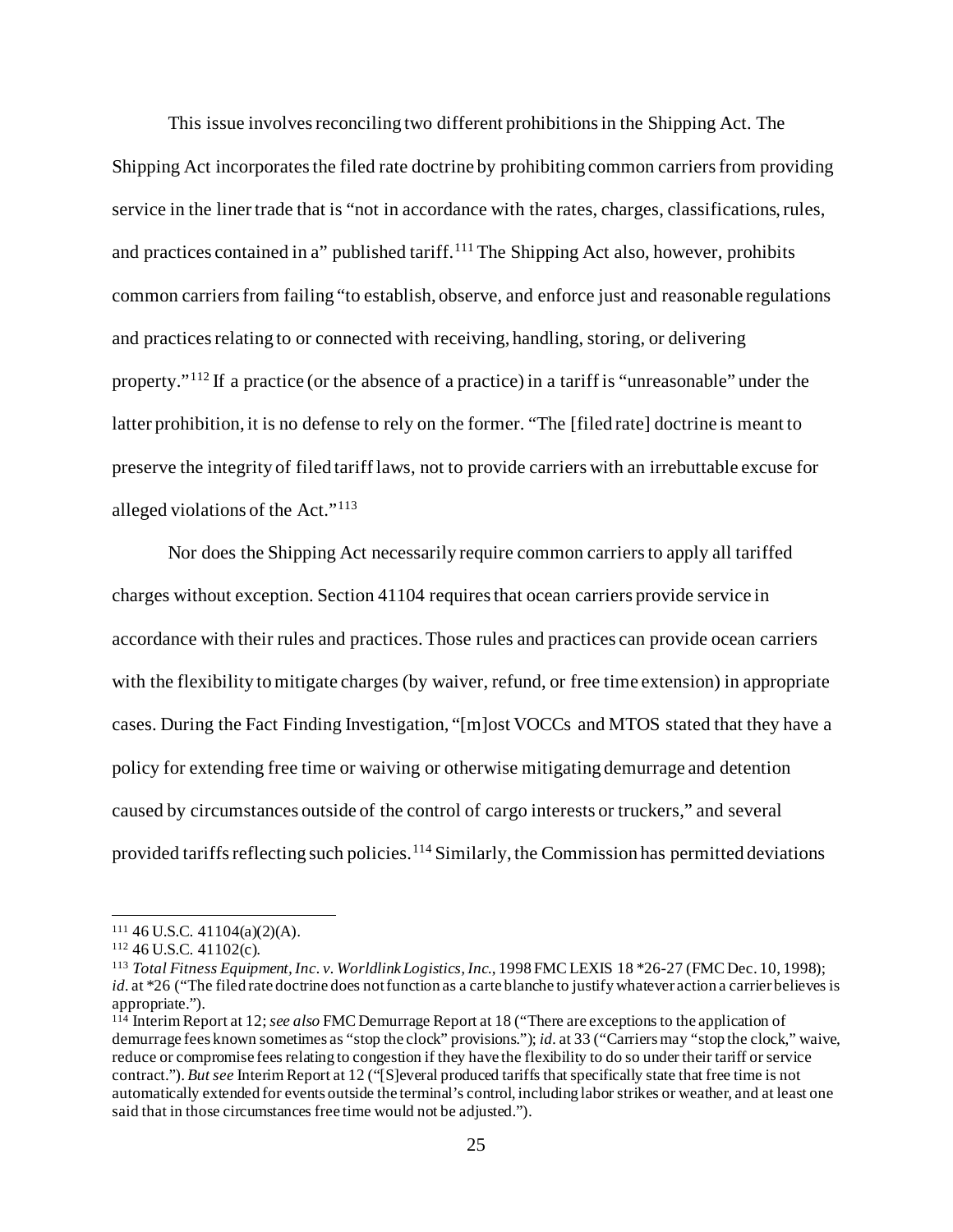from tariff rates when parties settle bona fide disputes.<sup>[115](#page-25-0)</sup> While there is some tension between the filed rate doctrine and encouraging regulated entities to mitigate demurrage and detention under certain circumstances, the Commission is equipped to distinguish legitimate resolution of demurrage and detention disputes from sham settlements and illegal rebates.

# **B. General Policy Comments to Rule**

The commenters also raised several policy issues relating to the rule in general rather than specific sections. These comments fall into several general categories: (a) the desirability of guidance, (b) the specificity of guidance, (c) the consequences of guidance, and (d) the Uniform Intermodal Interchange and Facilities Access Agreement.

### 1. Desirability of Guidance

The Commission issued the rule after a hearing on a petition and a Fact Finding Investigation. It did so after determining that guidance in the form of a non-exclusive list of factors will promote fluidity in the U.S. freight delivery system, mitigate confusion, reduce and streamline disputes, and enhance competition and innovation in business operations and policies. As noted by the petitioners in Docket No. P4-16, guidance will help regulated entities avoid incurring liability under § 41102(c) and will encourage shippers, intermediaries, and truckers to examine their practices as well.<sup>[116](#page-25-1)</sup>

A few commenters, however, assert that Commission guidance is not necessary because the current freight delivery system is working, $117$  commercial solutions to demurrage and

<span id="page-25-0"></span><sup>115</sup> *Univ. Cargo Mgmt., Inc. v. Hyundai Merchant Marine Co.*, 1996 FMC LEXIS 57, \*21-22 (ALJ Dec. 11 1996) ("[T]he Commission long ago began to allow parties in cases involving disputes over the proper rating under filed tariffs to settle their disputes even though this meant that shippers ended up paying something less than what the filed rate otherwise required.").

<span id="page-25-1"></span><sup>116</sup> Pet. P4-16 at 22-23.

<span id="page-25-2"></span><sup>117</sup> *E.g.*, Ports Am. at 4 ("There is no showing in the Commission's fact-finding or rationale expressed for the proposed rule that suggests this is a material problem in the industry. This is demonstrated conclusively by the virtually total absence of Commission complaint proceedings for many decades.").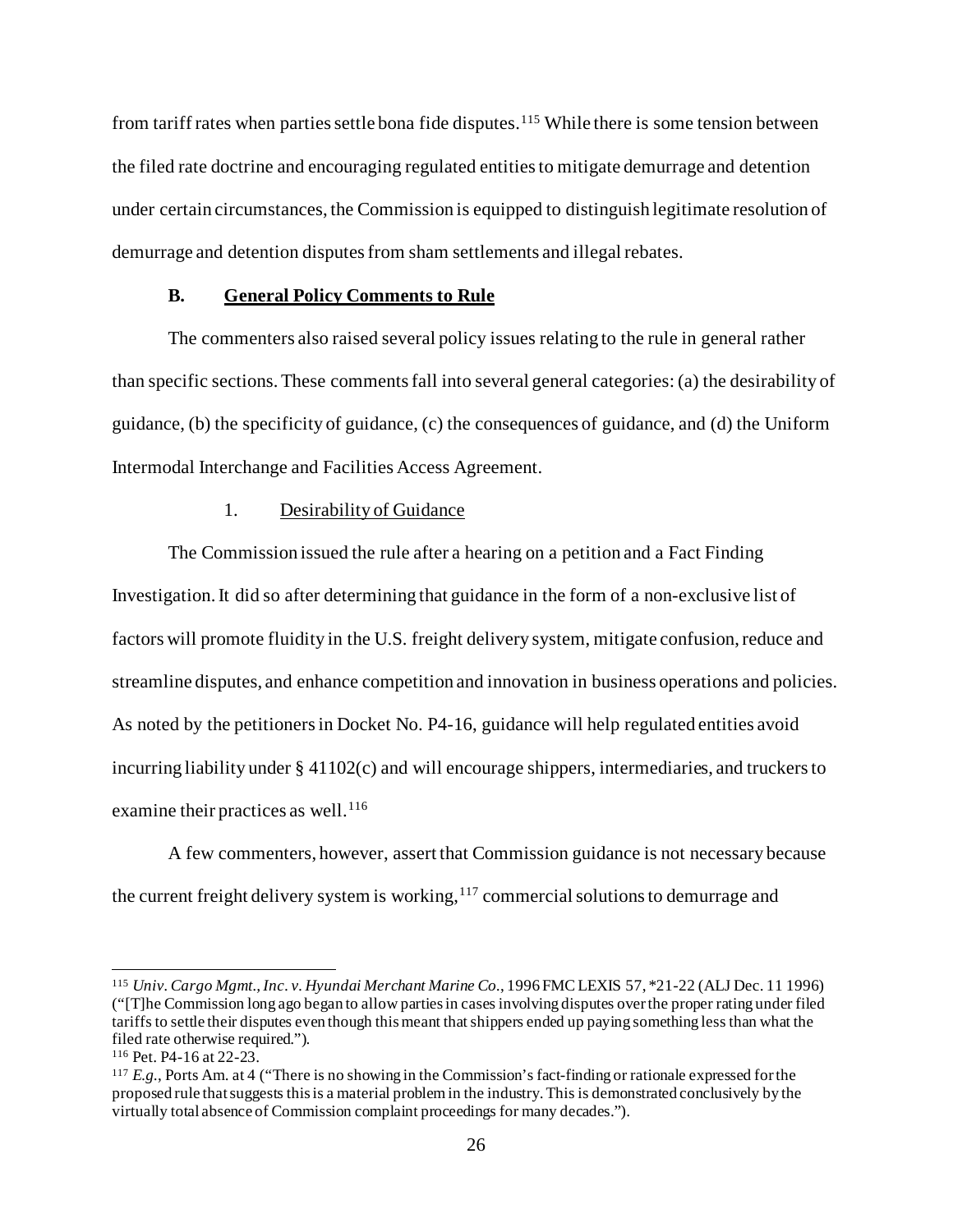detention issues are adequate, <sup>[118](#page-26-0)</sup> and complaints by shippers, intermediaries, and truckers are not subject to cross examination and could contain hyperbole.<sup>[119](#page-26-1)</sup>

The majority of the commenters, however, advocate for the proposed rule's prompt adoption.<sup>[120](#page-26-2)</sup> Although the freight delivery system works in the sense that cargo gets delivered, the notion that there are no problems is belied by the consistent complaints of shippers, intermediaries, and carriers.<sup>[121](#page-26-3)</sup> In light of these complaints, the Commission cannot assume that the lack of Shipping Act proceedings about demurrage and detentionmeans these complaints are illusory or hyperbolic.<sup>[122](#page-26-4)</sup> There a number of reasons why a particular shipper, trucker, or intermediary might not file a formal complaint with the Commission, including relatively low amounts in dispute as compared to litigation costs, fear of retaliation from ocean carriers, or the *absence* of Commission guidance on  $\S$  41102(c).<sup>[123](#page-26-5)</sup>

As for commercial solutions, to the extent that they adequately resolve demurrage and detention issues, then the Commission's guidance will arguably have little effect. Commenters correctly note that the Fact Finding Investigation revealed that most ocean carriers have policies for extending free time or mitigating demurrage and detention charges caused by circumstances

<span id="page-26-0"></span><sup>118</sup> *E.g.*, Ports Am. at 3 ("As the Commission found, when major disruptions occur, such as storms or labor disputes, the terminals work out waivers or other suitable accommodations in individual cases. Terminals are already highly disincentivized by the marketplace from having disputes with their customer vessel operators and their shippers."); PONYNJSSA at 3 ("The PONYNJSSA has long made available at their own cost commercial solutions to provide enhanced cargo information and transparency.); PMSA at 4-5 ("[I]t appears from the Commission's report that the free market has voluntarily addressed the conditions raised in its NPRM.").

<span id="page-26-1"></span><sup>119</sup> IICL at 2 ("We note, however, that statements and contentions by interested parties are generally reflections of the problems they have had; they have not been subjected to cross-examination; they may be true or partially true; they may reflect a single occurrence or many; they may be legally admissible or inadmissible; they frequently contain hyperbole.").

<span id="page-26-2"></span><sup>120</sup> *E.g.*, Letter from 67 Organizationsto Michael A. Khouri, Chairman, Fed. Mar. Comm'n (Mar. 16, 2020) ("urg[ing] the Commission to promptly adopt the rule as published which will assist the maritime industry in evaluating the fairness of these charges and resolving potential disputes"). 121 *See* Part II, *supra*.

<span id="page-26-3"></span>

<span id="page-26-4"></span><sup>&</sup>lt;sup>122</sup> Shippers, intermediary, and trucker comments are no more self-interested than comments from ocean carriers, marine terminal operators, or chassis providers.

<span id="page-26-5"></span><sup>123</sup> Pet. P4-16 at 23 ("Ambiguity has a chilling effect on valid claims.").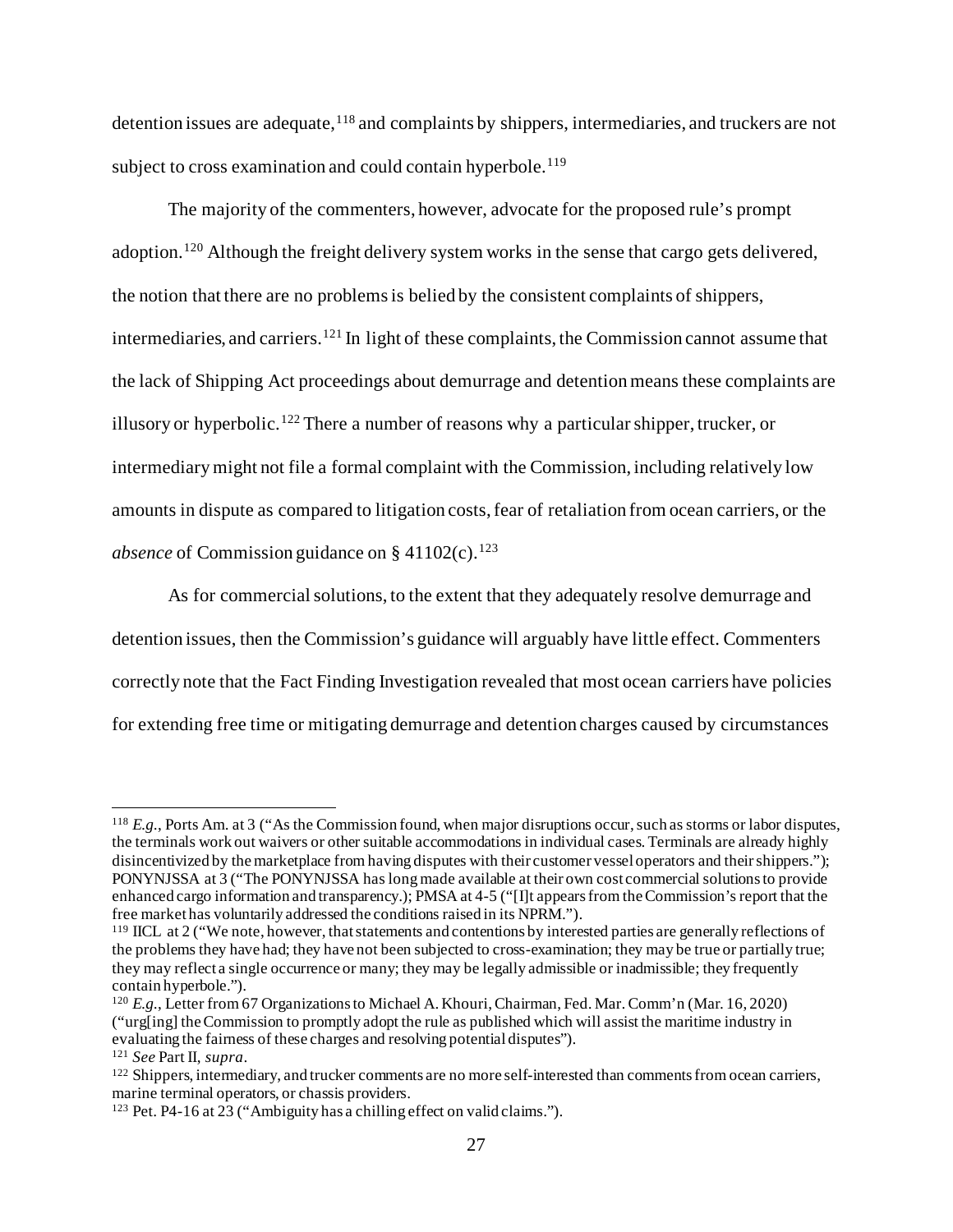outside the control of cargo interests or truckers.<sup>[124](#page-27-0)</sup> But not all did, and a shipper's right under the Shipping Act to be free from unreasonable practices under  $\S 41102(c)$  does not turn on the identity of the regulated entity at issue. Further, several ocean carriers noted that their policies give them the discretion to waive demurrage under certain circumstances.<sup>[125](#page-27-1)</sup> But if application of demurrage in those circumstances would be unreasonable, a shipper, intermediary, or trucker should not have to rely on an ocean carrier or marine terminal operator's discretion for a remedy. In other words, while the Commission prefers commercial solutions to demurrage and detention problems, the Fact Finding record showed that commercial solutions are only adequate from the perspective of ocean carriers and marine terminal operators. [126](#page-27-2)

# 2. Specificity of Guidance

The second category of policy-related comments relate to the specificity of the rule. On one hand, some commenters argue that the rule is too broadly applicable and prescriptive and ignores the complexity of the transportation system.<sup>[127](#page-27-3)</sup> According to these commenters, "[t]he NPRM's approach, which seeks to impose nationwide standards for all terminals and carriers, fails to reflect the nuances of the hundreds and thousands of different factual situations," and "tries to mandate standards that may not be feasible or cost effective for many situations."[128](#page-27-4) The

<span id="page-27-0"></span><sup>124</sup> Interim Report at 12.

<span id="page-27-1"></span><sup>125</sup> Interim Report at 12.

<span id="page-27-2"></span><sup>126</sup> WCMTOA points out that in the FMC Congestion Report, the Commission's Bureau of Trade Analysis stated that at the FMC port forums, "[w]ith appropriate leadership and support, constant encouragement, and a willingness to cooperate, industry stakeholders' thoughtful insights and expressions of concern seemed to demonstrate that the intermodal industry itself is well-capable of accurately diagnosing the problems and crafting enduring solutions." WCMTOA at 4 (quoting FMC Congestion Report at 7). While that may have been the case at the port forums in 2014, the record in Fact Finding No. 28 suggested that demurrage and detention collections have only increased since then, Interim Report at 7-8, and shipper complaints have not abated.

<span id="page-27-3"></span> $^{127}E.g.,$  IICL at 10 (noting that "while the FMC is well-intentioned," "in IICL Providers' view the Interpretive Rule presents more problems than it attempts to resolve because the problems at issue exist at many levels and across multiple jurisdictions"); PMSA at 3 ("The NPRM is a broad-brush approach to a very complex subject."). <sup>128</sup> PMSA at 3; *see also* WCMTOA at 5 ("The NPRM seeks to mandate the same practices nationwide, without

<span id="page-27-4"></span>regard to geography, terminal configuration (including operating ports vs. landlord ports), cargo volumes, and other local conditions.").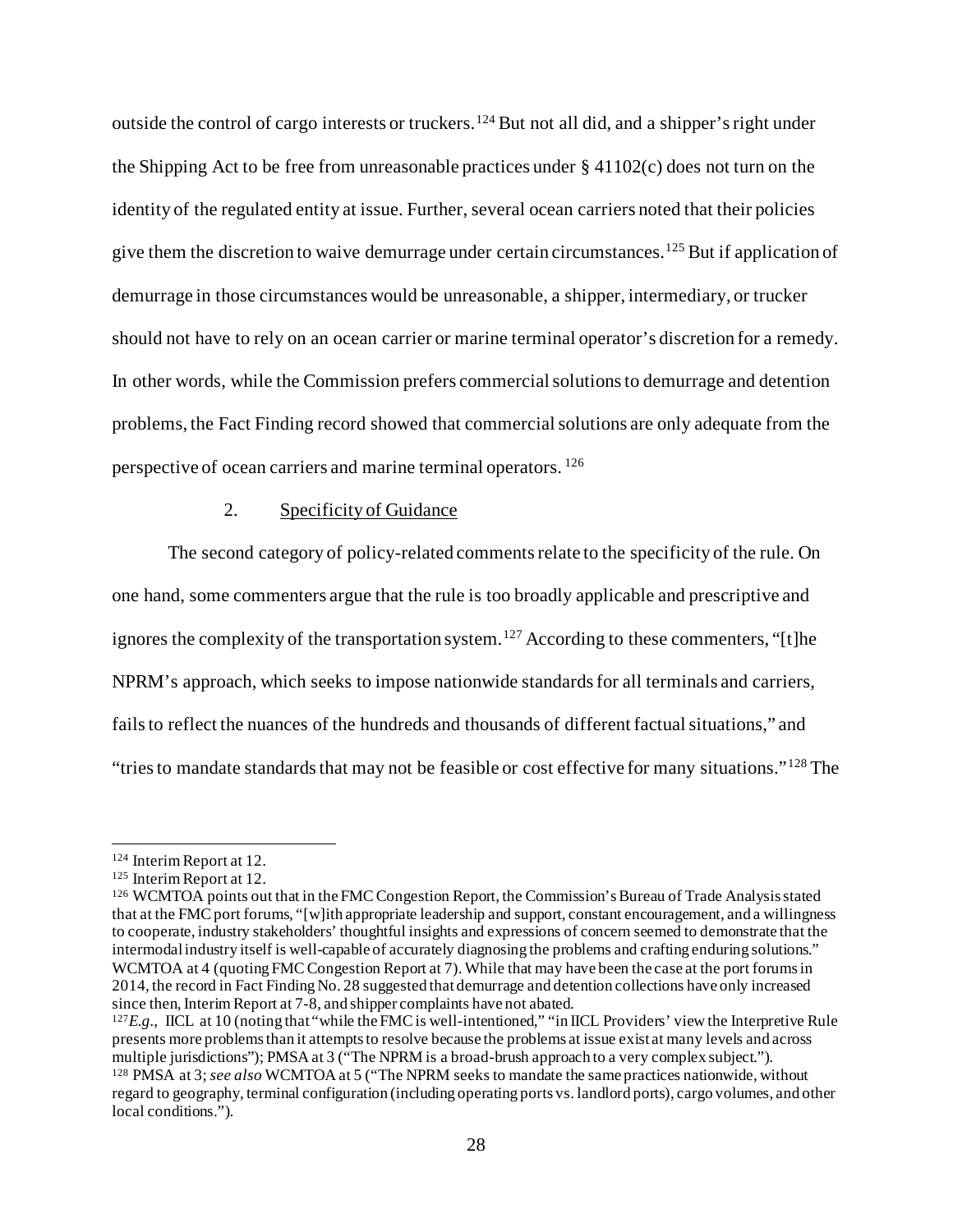commenters also argue a "national standard such as the NPRM" is inconsistent with the Commission's statement that it would continue to consider the facts of each case.<sup>[129](#page-28-0)</sup>

On the other hand, many commenters request that the Commission be more specific and prescriptive. WSC argues that Commission did not provide enough guidance on how the rule would apply in specific situations, <sup>[130](#page-28-1)</sup> and takes issue with the Commission not stating, for instance, what the proper format, method, or timing of notice of cargo availability would be.<sup>[131](#page-28-2)</sup> Likewise, several shipper, intermediary, and trucker commenters want the Commission to do more – to declare certain practices unreasonable or to require various practices. For example, these commenters would have the rule:

- Require that regulated entities extend free time when an ocean carrier requires an empty container to be returned to a location other than where it was retrieved;<sup>[132](#page-28-3)</sup>
- Specify what information ocean carriers or marine terminal operators must provide to shippers and their agents regarding cargo availability;  $133$
- Mandate specific requirements for ocean carrier and marine terminal operator dispute resolution and billing processes, such as timeframes and internal appeals processes;[134](#page-28-5)

<span id="page-28-0"></span><sup>&</sup>lt;sup>129</sup> WCMTOA at 5 n. 2 ("If each case depends on an analysis of the facts of each case, as has historically been the case under Section  $10(d)(1)$  cases, it is unnecessary, and in fact counter-productive, to have a national standard such as in the NPRM."); Nat'l Fed. of Indep. Business at 3; PMSA at (arguing that the NPRM erodes the "broad and factspecific" standard of  $\S 41102(c)$ "). WCMTOA also states that the rule, even if just guidance, might cause stakeholders to adjust their practices in light of the guidance to avoid regulatory risk. According to WCMTOA, this might mean that no cases are filed and the specific facts of cases are not reached. WCMTOA at 5 n.2. WCMTOA does not, however, explain why this would be a problem.

<span id="page-28-1"></span><sup>130</sup> WSC at 15-16.

<span id="page-28-2"></span><sup>131</sup> WSC at 16; *see also id.* at 18-19 (asserting that references to "extenuating circumstances" in NPRM are so vague as to be useless in shedding any light on what particular circumstances would counter-balance those situations that the NPRM would deem likely unreasonable); NAWE at 13-14 (describing hypothetical questions that NPRM does not address); Ocean Network Express at 1-2 (listing hypotheticals); SSA Marine (asserting that because the list of factors is non-exclusive, "there could be any number of circumstances brought to the FMC depending on what it views as 'unreasonable'").

<span id="page-28-3"></span><sup>132</sup> *See* Part III.G., *infra*. Moreover, one commenter suggests that street turns should be cheaper than returning a container to the terminal. Transways Motor Express at 1.

<span id="page-28-5"></span><span id="page-28-4"></span><sup>133</sup> *See* Part III.H, *infra*. 134 *See* Part III.K and Part III.L, *infra*.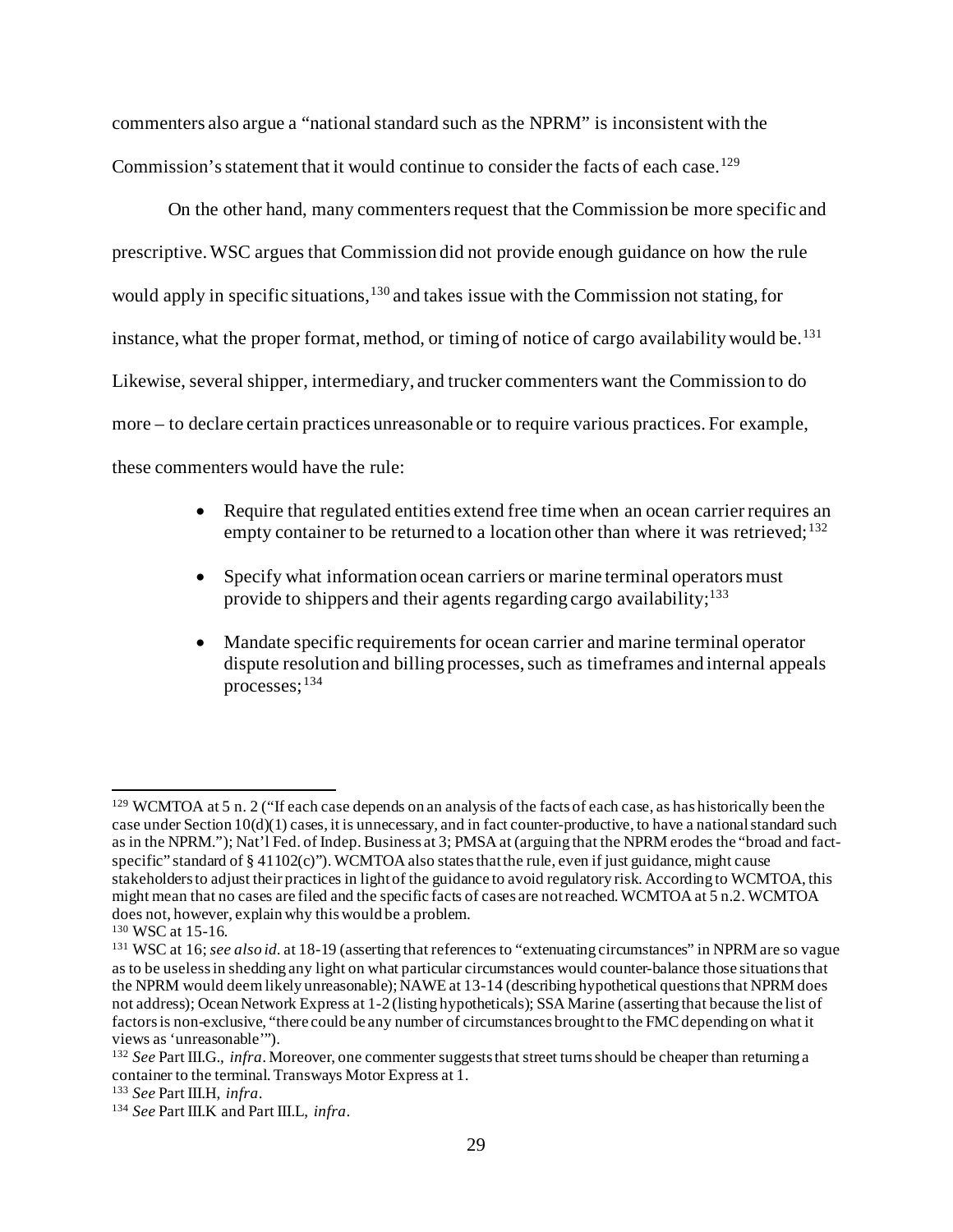- Prescribe reasonable free time periods; $135$
- Define uniform demurrage and detention terminology;<sup>[136](#page-29-1)</sup>
- Specify that all cargo on a bill of lading be available before demurrage accrues on any container: [137](#page-29-2)
- Set caps on the levels of, or total amount of, demurrage or detention that may be charged. [138](#page-29-3)

These comments do not justify withdrawing or substantially altering the rule. The

Commission proposed general guidance in the form of factors because the operations of industry

stakeholders are too varied nationwide, and the risk of inhibiting commercial innovation is too

great, for the Commission to prescribe or prohibit specific practices, at least in this

rulemaking. [139](#page-29-4) Nor is issuing guidance inconsistent with case-by-case adjudication, especially

when the Commission expressly states that it will continue to consider all arguments raised in an

individual case.<sup>[140](#page-29-5)</sup>

<span id="page-29-0"></span><sup>&</sup>lt;sup>135</sup> *E.g.*, Int'l Fed. of Freight Forwarders Ass'ns at 10 ("FIATA would appreciate guidance on fair and reasonable free periods that are in line with market developments of higher peaks.") *cf.*John S. Connor Global Logistics at 3 ("Further to this understanding of availability, there must be a clear and consistent method for calculating Free Time" and "[a]ll parties (carriers, MTOs, rail operators) that provide Free Time should be utilizing the same method of calculation"); New Direx, Inc. ("[F]ree time would not count on days when the terminal or rail yards are not open.").

<span id="page-29-1"></span><sup>136</sup> John S. Connor Global Logistics at 6.

<span id="page-29-2"></span><sup>137</sup> CV Int'l, Inc. at 1; Shapiro at 1.

<span id="page-29-3"></span><sup>138</sup> *E.g.* Int'l Fed. of Freight Forwarders Ass'ns at 7; Int'l Motor Freight at 2 ("Finally, the rates we are charged for per diem and demurrage need to be looked at. Every year, per diem charges increase, regardless of the economic climate, for the same container that sits out year after year."); Nat'l Retail Sys. at 1; Thunderbolt Global Logistics, LLC at 2 ("We feel that ocean carriers use detention charges as a profit center. There should be a formula for detention charges that can be applied across the board by all carriers at all ports.").

<span id="page-29-4"></span><sup>&</sup>lt;sup>139</sup> WCMTOA points out that in the FMC Congestion Report, the Commission's Bureau of Trade Analysis stated that the "idea here is not to recommend or suggest 'best practices'" regarding congestion and that it would "be invidious for the Commission to declare 'best practices." WCMTOA at 6 (quoting FMC Congestion Report at 10). The Commission generally agrees with the idea that it should not be telling regulated entities what the "best practices" are. But the Commission is authorized and required to determine what practices are unreasonable, and it is thus appropriate for the Commission to provide guidance about what sorts of practices might or might not trend in that direction.

<span id="page-29-5"></span><sup>140</sup> The suggestion that case-by-case adjudication means analyzing every case in a vacuum could result in inconsistent agency decisionmaking.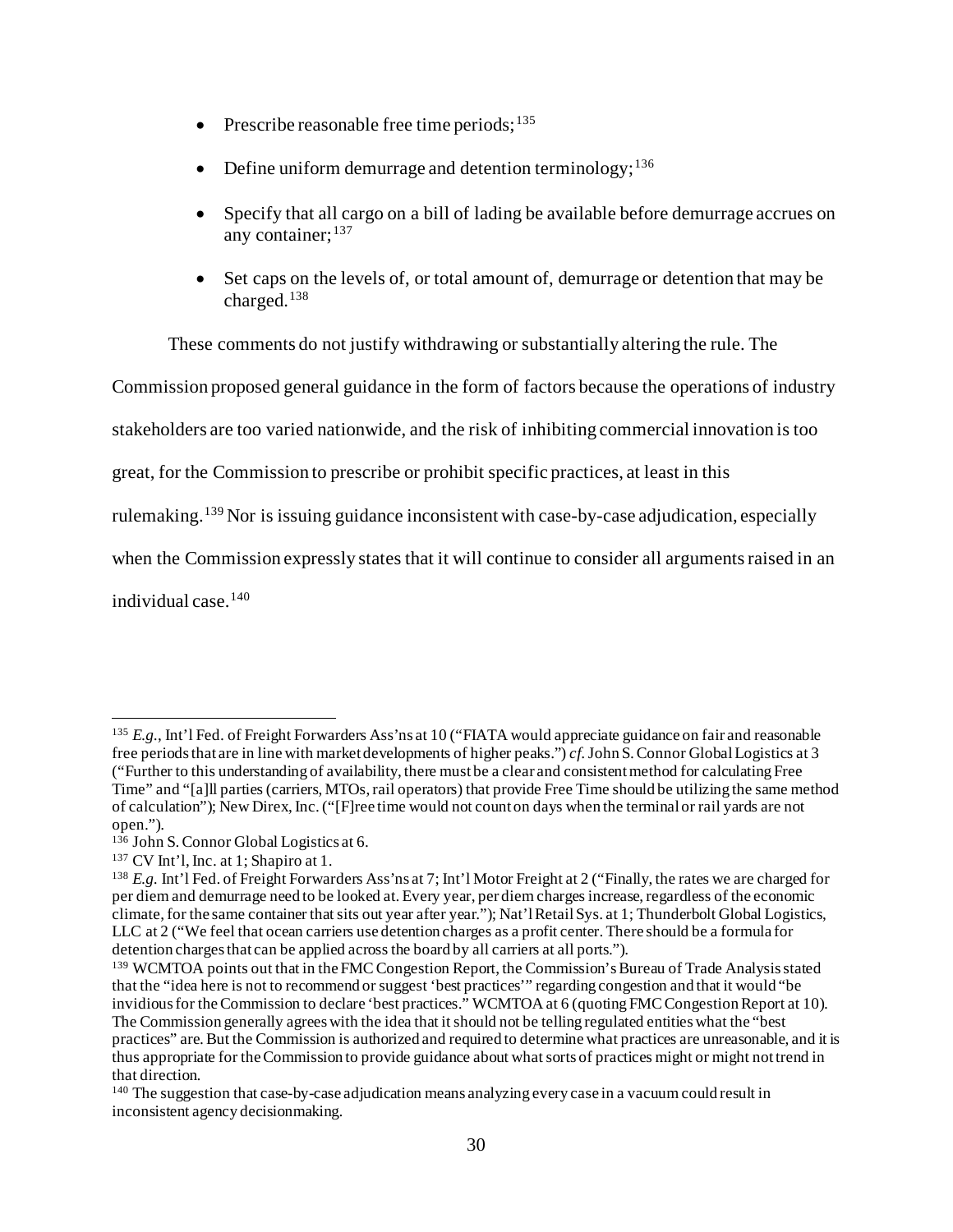It was because the Commission was issuing guidance applicable to all regulated entities within its purview that the Commission declined to issue a legislative rule or the rule proposed by the petitioners in Docket No. P4-16.<sup>[141](#page-30-0)</sup> It is also why the Commission's rule is not as granular as some commenters would prefer, even if many of the proposals suggested by shippers, truckers, and intermediaries appear to have merit.

The Commission understands that there may be questions about how the rule would apply in practice. Regarding "extenuating circumstances" specifically,  $^{142}$  $^{142}$  $^{142}$  the Commission used that phrase as a way of indicating that it would consider all arguments raised by the parties, including those involving considerations not listed in the rule. As to what these "extenuating circumstances" could be, the NPRM specified one: "An example of an extenuating circumstance is whether a cargo interest has complied with its customary responsibilities, especially regarding cargo retrieval (e.g., making appointments, paying freight, submitting paperwork, retaining a trucker).If it has not, this could be factored into the analysis." [143](#page-30-2) Many of the arguments raised by ocean carriers and regulated entities about things such as cost, technical feasibility, and the conduct of shippers, intermediaries, and truckers are issues that could be raised as "extenuating circumstances" in a particular case.[144](#page-30-3)

The guidance was drafted with the complexity and variety of the U.S. freight delivery system in mind. Further refinement of the Commission's approach would be accomplished by

<span id="page-30-0"></span><sup>&</sup>lt;sup>141</sup> That rule would have "essentially revive[d] rules that the Commission had in place for the port of New York for over 40 years." Pet. P4-16 at 32. But those rules only applied to one port – the Commission's guidance here must be flexible enough to account for operations at all ports and marine terminals within the Commission's jurisdiction. 142 WSC at 19.

<span id="page-30-2"></span><span id="page-30-1"></span><sup>&</sup>lt;sup>143</sup> 84 FR at 48852. WCMTOA and PMSA read this incorrectly to mean that a shipper who was sloppy in its paperwork or did not pay its freight would get extra free time under the rule. WCMTOA at 12; PMSA at 6. The statement in the NPRM means the opposite: if a shipper does not pay its freight, or does not submit timely or correct paperwork, it would likely have difficulty showing that the application of demurrage or detention because of resulting delays was unreasonable.

<span id="page-30-3"></span><sup>144</sup> WSC at 16 (discussing technical feasibility of practices); WCMTOA at 11-12.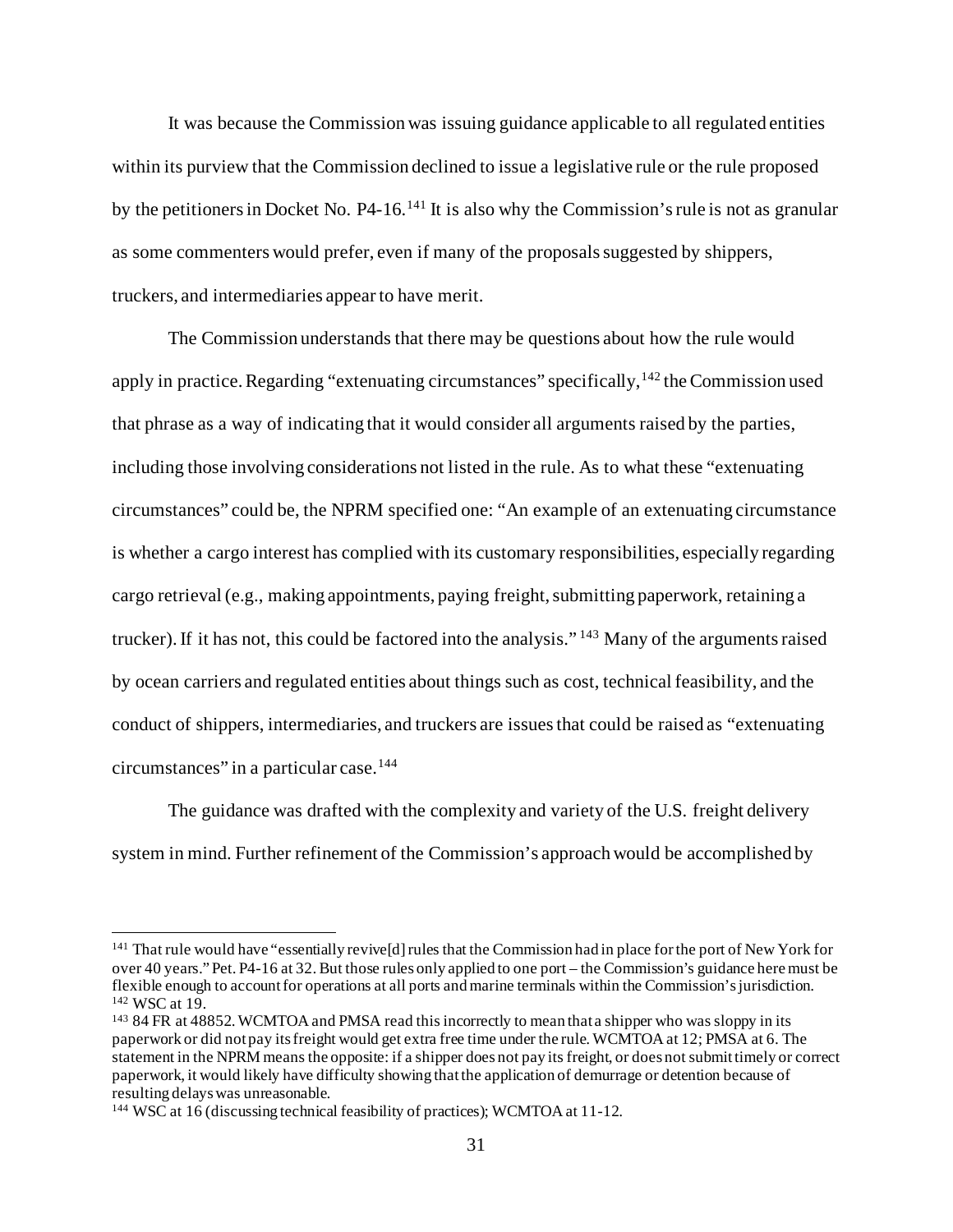adjudication. Comments by ocean carriers and marine terminal operators suggesting that the rule is fatally flawed because it does not address every fact pattern that could possibly arise set a standard that no Commission guidance could possibly meet. But, as the Commission noted at the outset, the inability of the Commission to solve every problem does not justify doing nothing.<sup>[145](#page-31-0)</sup>

# 3. Consequences of Guidance

Ocean carrier and marine terminal operator commenters also contend that the rule would have a number of deleterious consequences. They argue that the rule is impracticable, <sup>[146](#page-31-1)</sup> that it ignores the costly burden it would impose on ocean carriers and marine terminal operators and others, <sup>[147](#page-31-2)</sup> that it limits contract flexibility and risk allocation. <sup>[148](#page-31-3)</sup> Additionally, these commenters contend that the rule could lead to an "explosion of time-consuming and expensive litigation,"[149](#page-31-4) increased container dwell time; [150](#page-31-5) and chassis shortages. [151](#page-31-6)

Some of these comments, particularly those about the practicability and costliness of the rule, are based on unwarranted assumptions about what the rule does. These arguments are belied by the text of the rule. For instance, commenters insist that the practical difficulties of starting demurrage free time based on cargo availability instead of vessel discharge of a container are insurmountable.[152](#page-31-7) Even assuming that is true, the rule does not go so far as to require this

<span id="page-31-0"></span><sup>145</sup> For instance, SSA Marine Inc. points out that "[r]equiring that demurrage be waived when a terminal fails to provide appointments is not a panacea to solve congestion." The Commission is not attempting, however, to provide a panacea; rather it is providing guidance in an effort to ensure that marine terminal operator and ocean carrier practices involving demurrage and detention are reasonable.

<span id="page-31-1"></span><sup>&</sup>lt;sup>146</sup> NAWE at 12; OCEMA at 4; Ocean Network Express at 1-2; SSA Marine at 2; Ports Am. at 2-3; WCMTOA at 5, 10-11.

<span id="page-31-2"></span><sup>147</sup> IICL at 3; NAWE at 8; OCEMA at 4; Ocean Network Express at 3; WSC at 12; WCMTOA at 5; Am. Ass'n Port Auth. at 2.

<span id="page-31-3"></span><sup>148</sup> OCEMA at 3; Ports Am. at 2-3; WSC at 11, 12; Am. Ass'n Port Auth. at 2.

<span id="page-31-4"></span><sup>149</sup> SSA Marine at 2; WCMTOA at 5 n.2 (asserting that rule "will encourage an explosion of litigation by shippers and truckers who do not want to pay demurrage or detention"); *see also* NAWE at 13.

<span id="page-31-5"></span><sup>150</sup> Ocean Network Express at 2; WO at 1, 3

<span id="page-31-6"></span><sup>&</sup>lt;sup>151</sup> IICL at 3. This commenter argues that if a carrier waives or deviates from the provisions in its bill of lading, "it could theoretically" void its protection and indemnity insurance. This concern is on its face speculative and was not raised by ocean carrier commenters themselves.

<span id="page-31-7"></span><sup>152</sup> NAWE at 13; Ports Am. at 3; WSC at 15-16.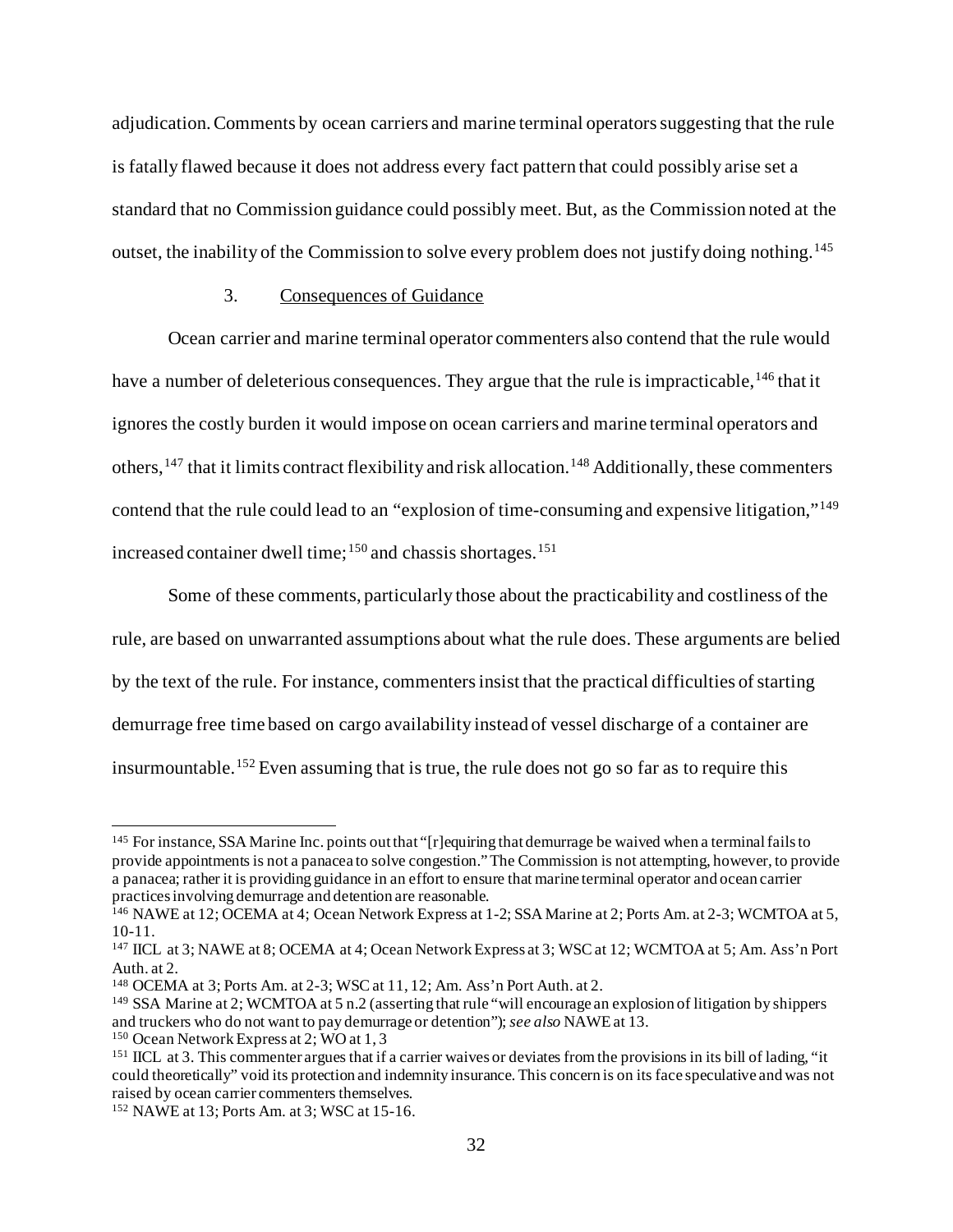change. [153](#page-32-0) Statements in the NPRM that certain practices might weigh favorably in the analysis do not mandate their adoption, and the rule cannot reasonably be read as doing so. [154](#page-32-1) The same goes for commenters' assumptionsthat the rule requires things like starting and stopping the free time clock each time a container becomes unavailable on a minute-by-minute basis<sup>[155](#page-32-2)</sup> or waiving a full day of demurrage due to a container being unavailable for less than an entire day<sup>[156](#page-32-3)</sup> or implementing new information technology systems<sup>[157](#page-32-4)</sup> or creating new dispute resolution teams. <sup>[158](#page-32-5)</sup> The rule, in its final form, makes clear that parties will have ample opportunity to argue the merits of any such practices should their absence be challenged as § 41102(c) violations. And, to reiterate, the standard under  $\S 41102(c)$  is reasonableness, not exacting precision.

Additionally, fears of an explosion of litigation due to the rule are speculative. If, as ocean carriers and marine terminal operators claim, commercial solutions have been adequate to address demurrage and detention problems, then the Commission's guidance will not lead to lawsuits. There have historically been very few formal Shipping Act complaints filed regarding demurrage and detention. If the issuance of guidance results in more disputes because shippers are better able to challenge unreasonable practices, that is a feature, not a bug, of the rule. An increase in valid claims is not a negative result, and guidance is just as likely to reduce disputes

<span id="page-32-0"></span><sup>153</sup> 84 FR at 48855 (stating that the Commission may consider "the extent to which demurrage practices or regulations relate demurrage or free time to cargo availability").

<span id="page-32-1"></span><sup>154</sup> 84 FR at 48852.

<span id="page-32-2"></span><sup>155</sup> NAWE at 13; OCEMA at 4. A few commenters assert without citation that free time contemplates that there are "pockets within that time where units will be unavailable for various reasons." Ocean Network Express at 1; OCEMA at 4. The Commission would make clear that the reasonableness of free time turns on the needs of a shipper or its agent. *Investigation of Free Time Practices -- Port of San Diego*, 9 F.M.C. 525, 539 (FMC 1966). Relatedly, a frequent complaint of ocean carriers and marine terminal operators is that shippers wait until the last free day to retrieve cargo and that the rule does not account for whether there might be other times within the free time that a shipper could have retrieved its cargo. *E.g.* WCMTOA at 11. Shippers and cargo interests are entitled to reasonable demurrage free time, and it is unclear why regulated entities would have the right to determine unilaterally when within that free time period shippers or their agents should pick up their cargo.

<span id="page-32-3"></span><sup>156</sup> Ocean Network Express at 1.

<span id="page-32-4"></span><sup>157</sup> NAWE at 15; OCEMA at 4; WSC at 12; WCMTOA at 4.

<span id="page-32-5"></span><sup>158</sup> WSC at 12.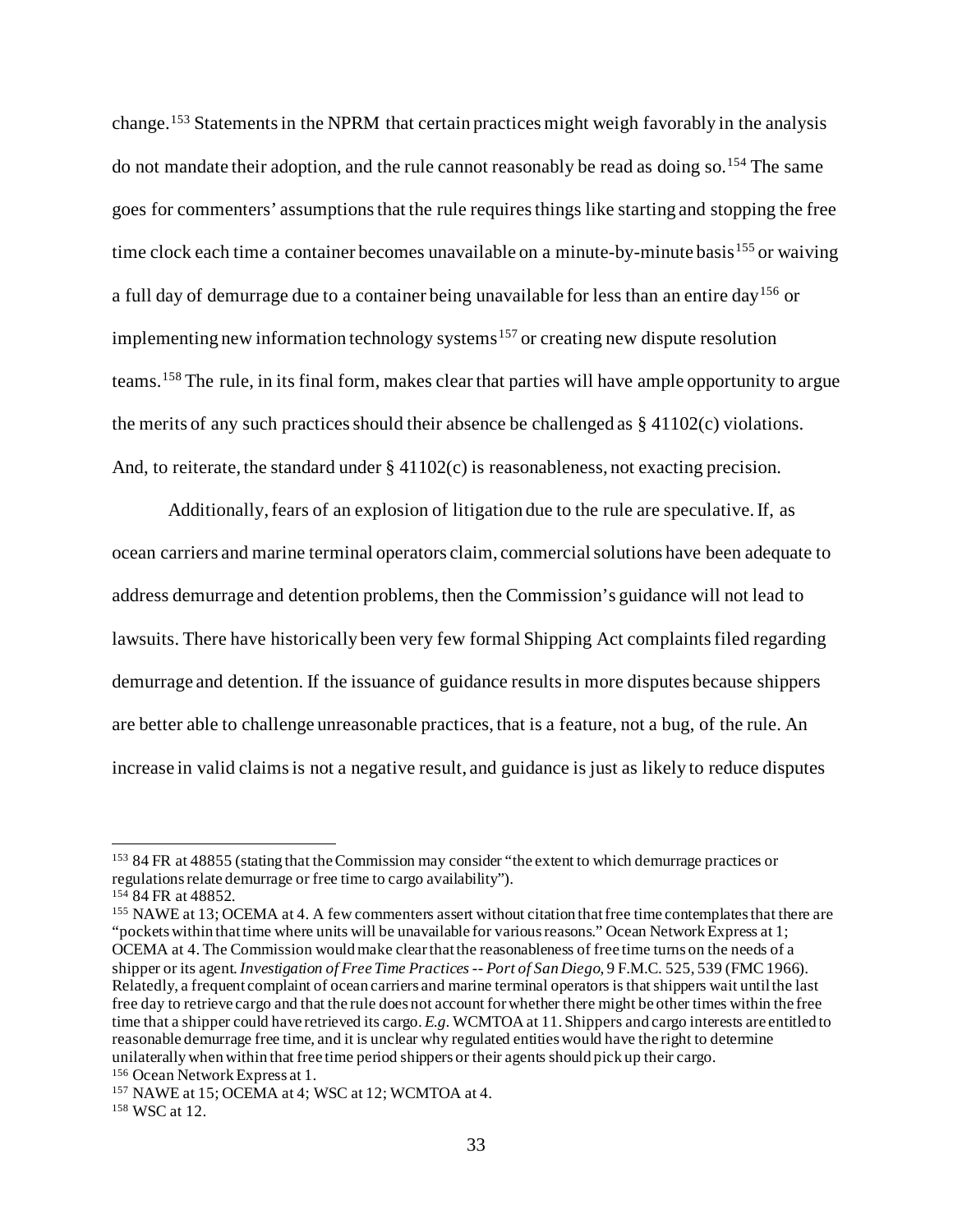because it allows parties to better assess the merits of a dispute before resorting to litigation. At present, there is little to no guidance on demurrage and detention and  $\S$  41102(c) in the containerization context.[159](#page-33-0)

Similarly speculative are concerns about increased container dwell time and chassis shortages. The rule might result in an increase in free time extensions, but extending free time is just one way to mitigate demurrage and detention charges. Additionally, the rule's primary focus is situations where demurrage and detention do not work because cargo cannot move. Not charging a penalty because a container cannot move would not appear to increase its dwell time.

As for inhibiting the freedom to allocate risk by contract, this is discussed in more detail below. That said, commenters appear to object to the rule because it would "interfere with private and lawful commercial arrangements" wherein ocean carriers and shippers have negotiated free time. [160](#page-33-1) But whether commercial arrangements are *lawful* is the point. Ocean carriers and marine terminal operators (and ocean transportation intermediaries) do not have an unbounded right to contract for whatever they want. They are limited by the prohibitions of the Shipping Act, one of which is  $\S 41102(c)$ . Although the general trend in the industry has been deregulatory, Congress retained § 41102(c) when it enacted the Ocean Shipping Reform Act in 1998.[161](#page-33-2) In this sense, ocean carriers and marine terminal operators are no different from participants in other regulated industries.

<span id="page-33-0"></span><sup>&</sup>lt;sup>159</sup> Two commenters point out that some of the practices mentioned in the NPRM regarding notice would require "significant additional sharing of information between the terminal and the carriers and clear guidelines as to who bears what responsibility." Ocean Network Express at 2; WSC at 16. The Commission does not believe this would be a negative consequence of the proposed rule.

<span id="page-33-2"></span><span id="page-33-1"></span><sup>160</sup> OCEMA at 3 (arguing the rule would deprive both shippers and ocean carriers of the ability to negotiate for competitive terms); Ports Am. at 3; Am. Ass'n of Port Auth. at 2 (claiming rule would "effectively prohibit private parties from negotiating how the risk of events beyond either's control . . . are to be allocated, putting all the burden completely on the terminal operator and or/carrier"); WSC at 10-11 (describing rule as substantially restricting parties from defining the commercial terms and conditions of their own contractual relationships"). <sup>161</sup> Ocean Shipping Reform Act of 1998, Pub. L. 105-258, 112 Stat. 1902. (May 1, 1999).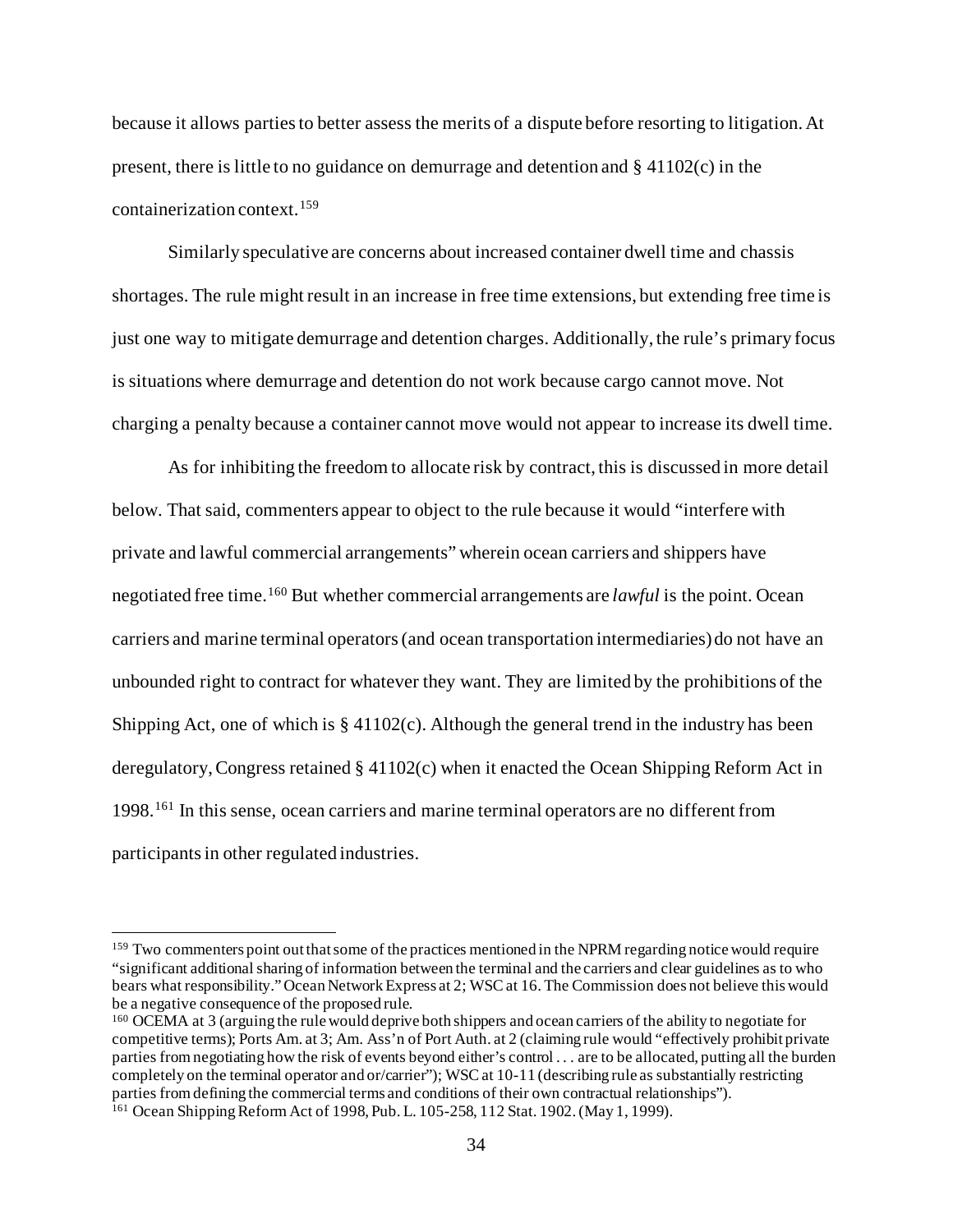Ocean carriers and marine terminal operators benefit, however, from limited antitrust immunity for their agreements with their competitors, [162](#page-34-0) and they are also the beneficiaries of cargo lien law<sup>163</sup> and law regarding tariffs and published marine terminal schedules, all of which may affect the negotiating playing field vis-à-vis shippers, intermediaries, and truckers. Whatever their merits, both tariffs and marine terminal schedules share elements of contracts of adhesion:<sup>[164](#page-34-2)</sup> they are presented on a take-it-or-leave-it basis, without the chance for much negotiation.[165](#page-34-3) And, like contracts of adhesion, the terms of tariffs and marine terminal schedules "may be drafted with a view to protect to the maximum degree the enterprise that propounds the form, thus minimizing the realization of the reasonable expectations of the adhering party."[166](#page-34-4)

This is not to say that shippers and intermediaries do not negotiate certain aspects of demurrage and detention, such as free time, in service contracts.But many, if not, most, shippers lack significant bargaining power as compared to ocean carriers. The same goes for intermediaries and truckers.<sup>[167](#page-34-5)</sup> Under such circumstances, there is reason for the Commission to carefully scrutinize arguments that shippers, intermediaries, and truckers have the ability meaningfully to negotiate contractual terms relating to demurrage and detention.<sup>[168](#page-34-6)</sup>

<span id="page-34-1"></span><span id="page-34-0"></span><sup>&</sup>lt;sup>162</sup> 46 U.S.C. 40307.<br><sup>163</sup> See infra note 365.

<span id="page-34-2"></span><sup>&</sup>lt;sup>164</sup> See Huffman v. Sticky Fingers, Case No. 2:05-2108-DCN-GCK, 2005 U.S. Dist. LEXIS 55481, at \*26-\*27 (D.S.C. at Dec. 20, 2005) (defining a contract of adhesion as "a standard form contract offered on a take-it-or-leaveit basis" where the terms are "not negotiable" – "an offeree faced with such a contract has two choices: complete adherence or outright rejection").

<span id="page-34-3"></span><sup>165</sup> *See* AgTC at 3 ("The opportunity to negotiate is a myth . . . .").

<span id="page-34-4"></span><sup>166</sup> 1 Corbin on Contracts § 1.4 (2020).

<span id="page-34-5"></span><sup>167</sup> *See Pet. of the World Shipping Council for an Exemption From Certain Provisions of the Shipping Act of 1984, As Amended, For a Rulemaking Proceeding*, 1 F.M.C.2d 504, 514 (FMC 2019) ("VOCCs hold market power through the antitrust immunity secured pursuant to their filed agreements as well as their ability to discuss and coordinate freight rates and/or vessel capacity and services. . . . Because VOCCs have stronger negotiating positions, they are able to set service contract terms and conditions with NVOCCs; indeed, the majority of service contracts on file with the Commission use boilerplate terms and conditions written by the VOCC.").

<span id="page-34-6"></span><sup>168</sup> In prohibiting certain exculpatory provisions in marine terminal schedules under § 41102(c), the Commission rejected the argument "that there is nothing unreasonable, and hence unlawful, about a terminal operator and user agreeing upon a liability-shifting arrangement after an arms-length negotiation over the terms and conditions for the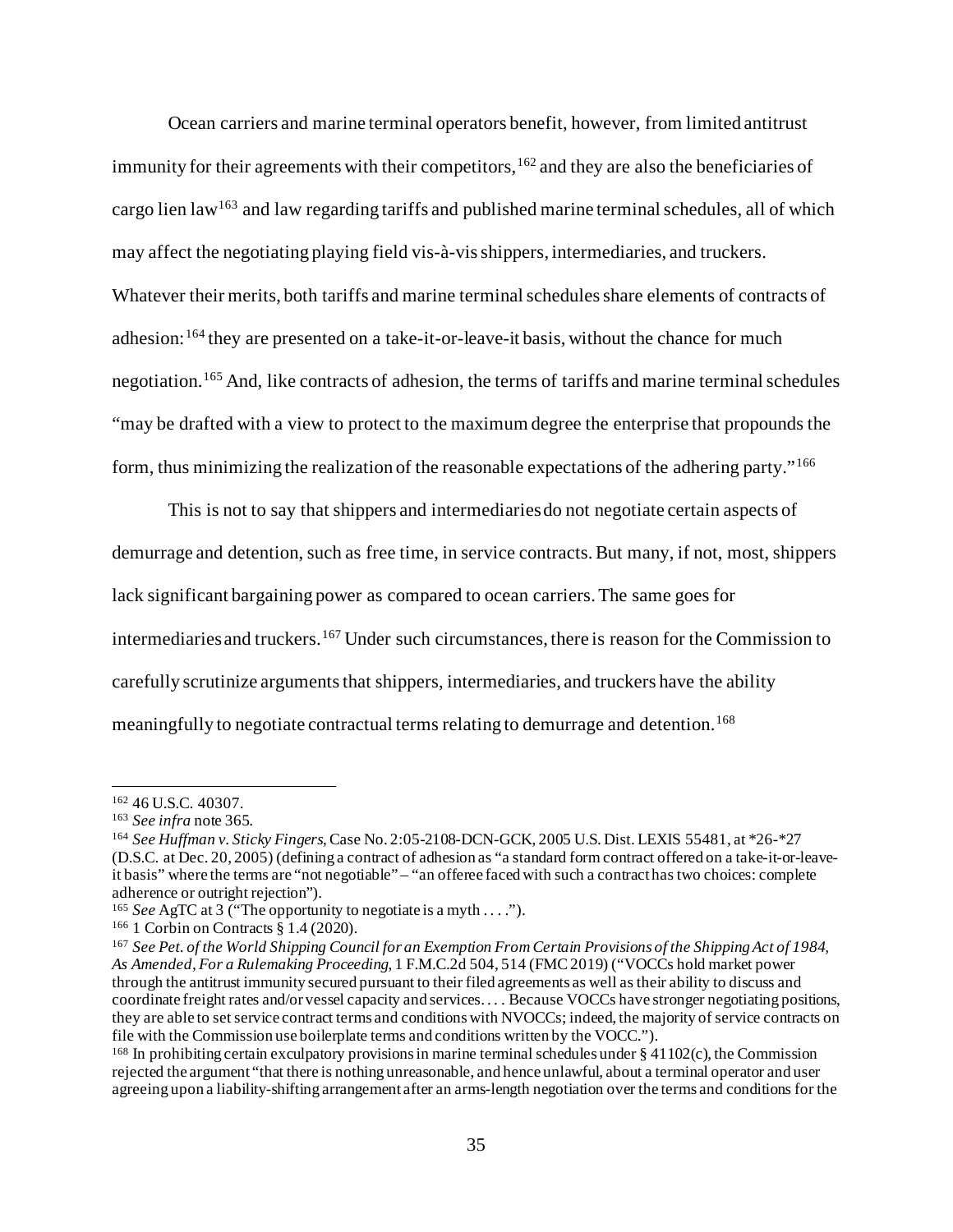Suffice it to say, ocean carriers and marine terminal operators do not have an inviolate right to contract with their customers free from government scrutiny, and there is reason to question whether demurrage and detention practices are normally the subject of arms-length negotiation between parties with remotely equal bargaining power.<sup>[169](#page-35-0)</sup> Consequently, that the guidance in the rule, when applied in a case, might put some limits on the ability of ocean carriers or marine terminal operators to impose, or negotiate, demurrage and detention practices vis-à-vis shippers, intermediaries, and truckers, is not itself a reason not to issue guidance. For the same reasons, ocean carrier and marine terminal operator arguments that they are being treated unfairly by the rule are taken with a grain of salt, though the Commission agrees that shippers, intermediaries, and truckers have an equally important role to play in enhancing the efficiency of the transportation system.<sup>[170](#page-35-1)</sup>

#### 4. The Uniform Intermodal Interchange and Facilities Access Agreement

The final general category of policy comments involved the Uniform Intermodal Interchange and Facilities Access Agreement (UIIA). The UIIA "is a multimodal negotiated interchange agreement that serves as the standard interchange agreement for most intermodal equipment interchanges except chassis."<sup>[171](#page-35-2)</sup> Generally, it governs relationships between signatory

use of such facilities. Final Rule: Filing of Tariffs by Marine Terminal Operators Exculpatory Provisions, 51 FR 46668, 46668 (Dec. 24, 1986). Given the vastly unequal bargaining power between the parties in that instance, the Commission saw "little validity to the suggestion advanced in some comments that 'free market forces' exist and should govern the promulgation of liability provisions in terminal tariffs."

<span id="page-35-0"></span><sup>169</sup> *See*, *e.g.*, Mohawk Global Logistics at 10 ("These [detention] transactions are in many cases much more than arm's reach away, billed by a terminal, to a trucker that is contracted to a consignee, not necessarily related to the NVOCC, whose detention free time is added to the contract by the ocean carrier.").

<span id="page-35-1"></span><sup>&</sup>lt;sup>170</sup> *E.g.*, WSC at 18 (arguing that a "common thread" in the NPRM is that it is completely one-sided). In a similar vein, WCMTOA requests that the Commission apply the incentive principle in the rule to shippers and truckers. WCMTOA 11-12. Most of WMCTOA's suggestions, however, would effectively limit shipper free time without any regard to whether it represents a reasonable amount of time to retrieve cargo. Moreover, the Commission does not have authority over shippers or truckers under § 41102(c), and the impetus for the fact finding and the NPRM were complaints about ocean carrier and marine terminal operator practices.

<span id="page-35-2"></span><sup>171</sup> FMC Congestion Report at 27; *see also* Joni Casey, *Letter: The UIIA and Street Turn Fees*, Transport Topics (Feb. 19, 2019), ("[T]he UIIA is the only standard industry contract that governs the interchange of equipment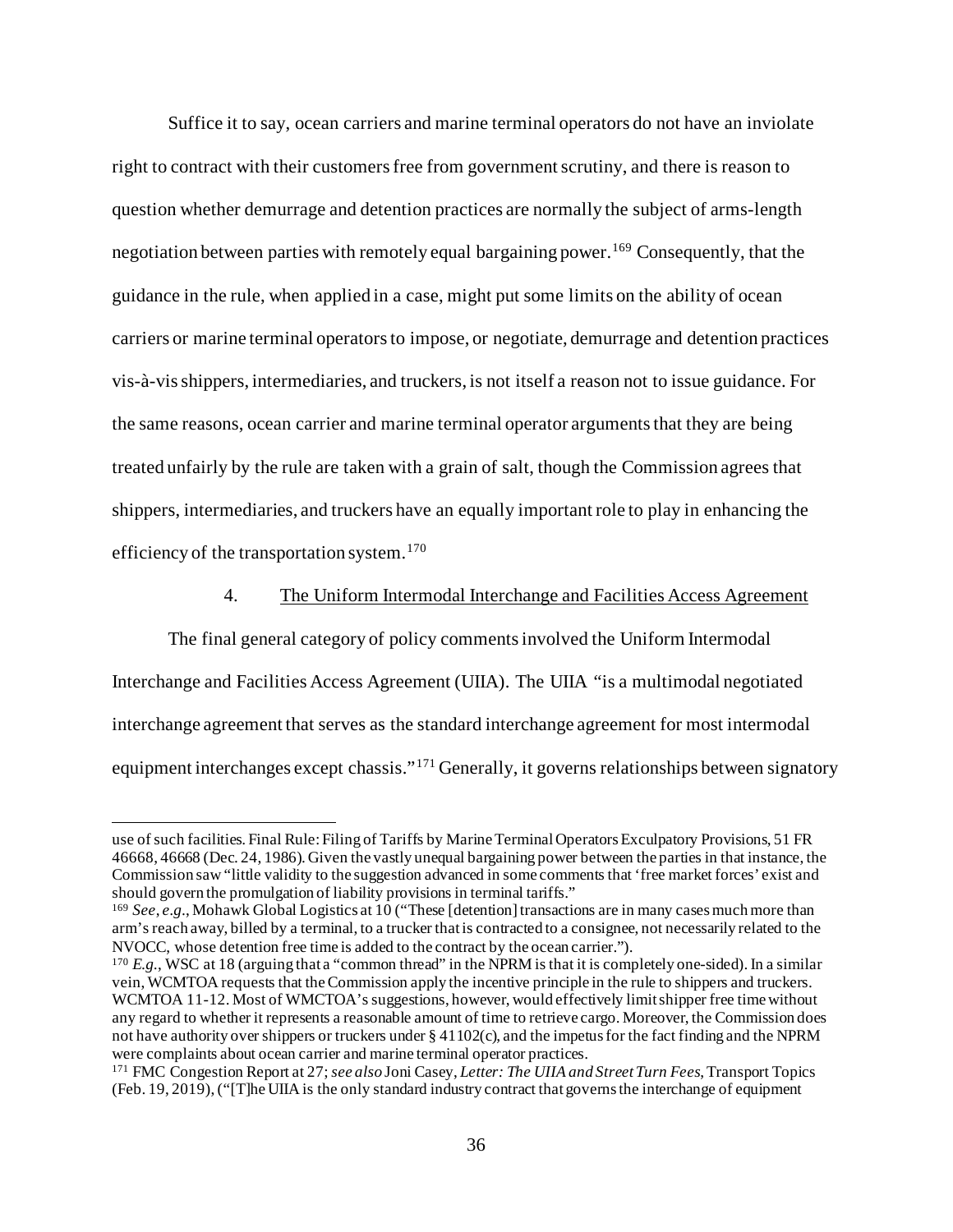ocean carriers and truckers. Some commenters pointed out that the UIIA has provisions related to empty container return, billing, and billing disputes, and expressed concern that the rule could potentially conflict with this.<sup>[172](#page-36-0)</sup> Others noted problems with the UIIA or the extent to which other parties adhere to it.[173](#page-36-1)

A few points about the UIIA. First, not all ocean carriers and truckers are parties to the UIIA. In addition, although there is a standard UIIA agreement, many terms are dictated by each equipment provider's addendum to the UIIA, which is defined as the provider's "schedule of economic and commercial terms not appropriate for inclusion in the uniform Agreement and other terms and conditions of Equipment use."[174](#page-36-2)

Because not all ocean carriers or truckers participate in the UIIA, and because ocean carrier practices may be contained in their addenda as opposed to the standard UIIA itself, the Commission cannot simply assume that the processes outlined in the UIIA sufficiently address concerns about ocean carrier detention practices vis-à-vis truckers.This is especially true given complaints that participants do not always abide by the terms of the UIIA or the addenda. That said, the UIIA has been in effect for decades and was negotiated with the participation of carriers, truckers, and railroads.[175](#page-36-3) Ocean carrier practices, whether incorporated in the UIIA or not, are within the Commission's purview under  $\S 41102(c)$ .<sup>[176](#page-36-4)</sup> To the extent UIIA terms or

between intermodal trucking companies and equipment providers such as ocean carriers, railroads and leasing companies."), https://www.ttnews.com/articles/letter-clarifying-uiia-and-ianas-role.

<span id="page-36-0"></span><sup>172</sup> OCEMA at 4; Ocean Network Express at 3-4; WSC at 17.

<span id="page-36-1"></span><sup>173</sup> IMC Companies at 2 (arguing that UIIA billing process may conflict with service contract language); S. Counties Express at 4 ("Terminals do not have appointments to receive an empty container, steamship line holds the motor carrier responsible until unit has a secured appointment and terminates the container. UIIA violation, no agreement in place.").

<span id="page-36-2"></span><sup>174</sup> UIIA § B.2; *see also* Casey, *supra* note 175 ("Notably, to comply with antitrust law, the UIIA cannot include or dictate economic and commercial terms that are specific to each equipment provider. Such terms are handled through individual addenda to the UIIA.").

<span id="page-36-3"></span><sup>175</sup> PMSA at 14.

<span id="page-36-4"></span><sup>176</sup> PMSA asserts that the Commission "probably does not have jurisdiction" to "mandate wholesale changes that are inconsistent with the UIIA." PMSA at 14. PMSA cites no authority for this proposition. To the contrary, ocean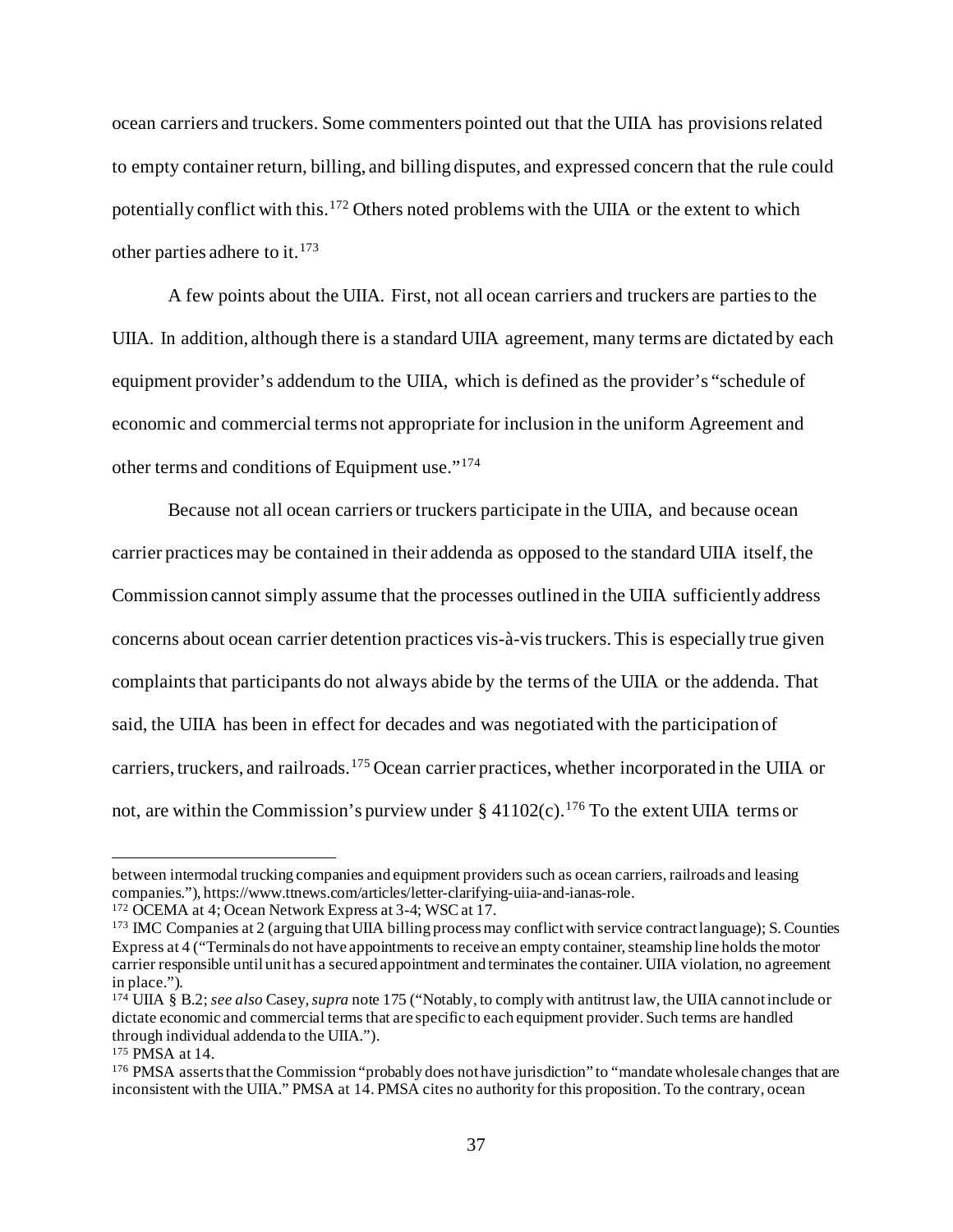conditions are relevant to determining the reasonableness of particular detention practices, nothing precludes parties from raising these issues in individual cases.

# **C. Purpose of Rule**

The first paragraph of the proposed interpretive rule in the NPRM describes its purpose: to provide guidance about how the Commission will interpret 46 U.S.C. 41102(c) and 46 CFR 545.4(d) in the context of demurrage and detention. [177](#page-37-0) None of the comments specifically addressed this paragraph of the rule, and the Commission will include it without change in the final rule.

#### **D. Applicability and Scope of Rule**

The next paragraph of the rule outlines its applicability and scope. The rule applies to practices and regulations relating to demurrage and detention for containerized cargo. For purposes of the rule, demurrage and detention includes any charges, including "per diem," assessed by ocean common carriers, marine terminal operators, or ocean transportation intermediaries ("regulated entities") related to the use of marine terminal space (e.g., land) or shipping containers, not including freight charges. $178$ 

In the NPRM, the Commission explained that the reference to containerized cargo included cargo in refrigerated (reefer) containers. [179](#page-37-2) Given that the lack of standard terminology in the industry,  $180$  the rule defines "demurrage" and "detention" broadly to cover all charges customarily referred to as demurrage, detention, or per diem.<sup>[181](#page-37-4)</sup> The rule specifically limits these

carrier demurrage and detention practices and regulations are within the Commission's jurisdiction under  $§$  41102(c).

<span id="page-37-0"></span><sup>177</sup> 84 FR at 48851-52, 48855.

<span id="page-37-1"></span><sup>178</sup> 84 FR at 48852, 48855

<span id="page-37-2"></span><sup>179</sup> 84 FR at 48852.

<span id="page-37-3"></span><sup>180</sup> Interim Report at 5-7, 17; Final Report at 11-13, 30.

<span id="page-37-4"></span><sup>181</sup> 84 FR at 48852.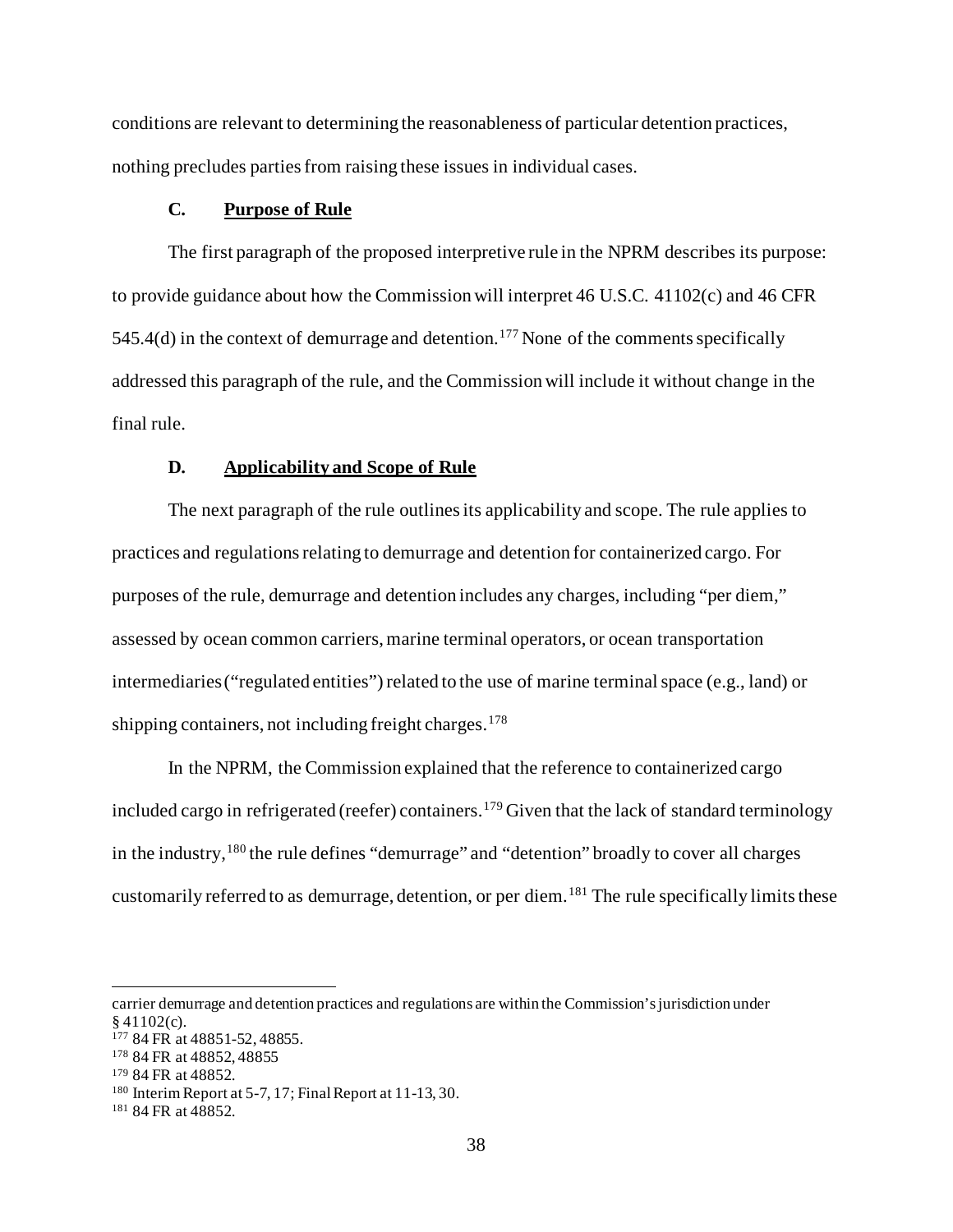definitions to "shipping containers" to exclude charges related to other equipment, such as chassis, because depending on the context, "per diem" can refer to containers, chassis, or both.<sup>[182](#page-38-0)</sup>

Commenters did not object to limiting the rule to containerized cargo, to defining demurrage and detention broadly, or to including reefer cargo within the rule's ambit. And while some commenters believe that the Commission's guidance should account for chassis availability<sup>[183](#page-38-1)</sup> or the interests of chassis lessors, <sup>[184](#page-38-2)</sup> none argued that the scope of the rule should be enlarged to include charges imposed by chassis owners.<sup>[185](#page-38-3)</sup>

Commenters did, however, raise questions about the scope of the rule. Several commenters urged that the rule apply to export shipments as well as imports, and they raised issues unique to exports, such as rolled bookings due to vessel and schedule changes and ocean carrier changes to container return cutoff dates and insufficient notice of such changes. [186](#page-38-4)

To be clear, the rule is not limited to import shipments and appliesto export shipments as well. In particular, the guidance on the incentive principle, demurrage and detention policies, and transparent terminology would apply in situationsinvolving exports. The NPRM preamble focused on import issues because imports were the focus of the Fact Finding Investigation and most of the complaints.

Another scope-related comment involved the application of the rule outside of marine terminals. The American Cotton Shippers Association noted that ocean carriers, "responding to

<span id="page-38-0"></span><sup>&</sup>lt;sup>182</sup> For instance, commenters such as International Motor Freight and Wheaton Grain Inc. refer to container charges in terms of per diem rather than detention. Int'l Motor Freight at 2; Wheaton Grain Inc. at 1. Similarly, the UIIA defines per diem as charges related to "equipment," which includes containers and chassis. *See* UIIA § B.22. <sup>183</sup> *See* Part III.F, *infra*.

<span id="page-38-2"></span><span id="page-38-1"></span><sup>&</sup>lt;sup>184</sup> IICL at 2.

<span id="page-38-3"></span> $185$  Section 41102(c) does not cover chassis providers who do not otherwise fall within the definition of a regulated entity under the Shipping Act.

<span id="page-38-4"></span><sup>186</sup> *See* Florida Customs Brokers & Forwarders Ass'n; IMC Companies at 2; John S. Connor Global Logistics at 7; Int'l Fed. Of Freight Forwarders Ass'ns at 7; Miami Global Lines; New England Groupage; New York New Jersey Foreign Freight Forwarders and Brokers Ass'n (NYNJFFF&BA) at 5.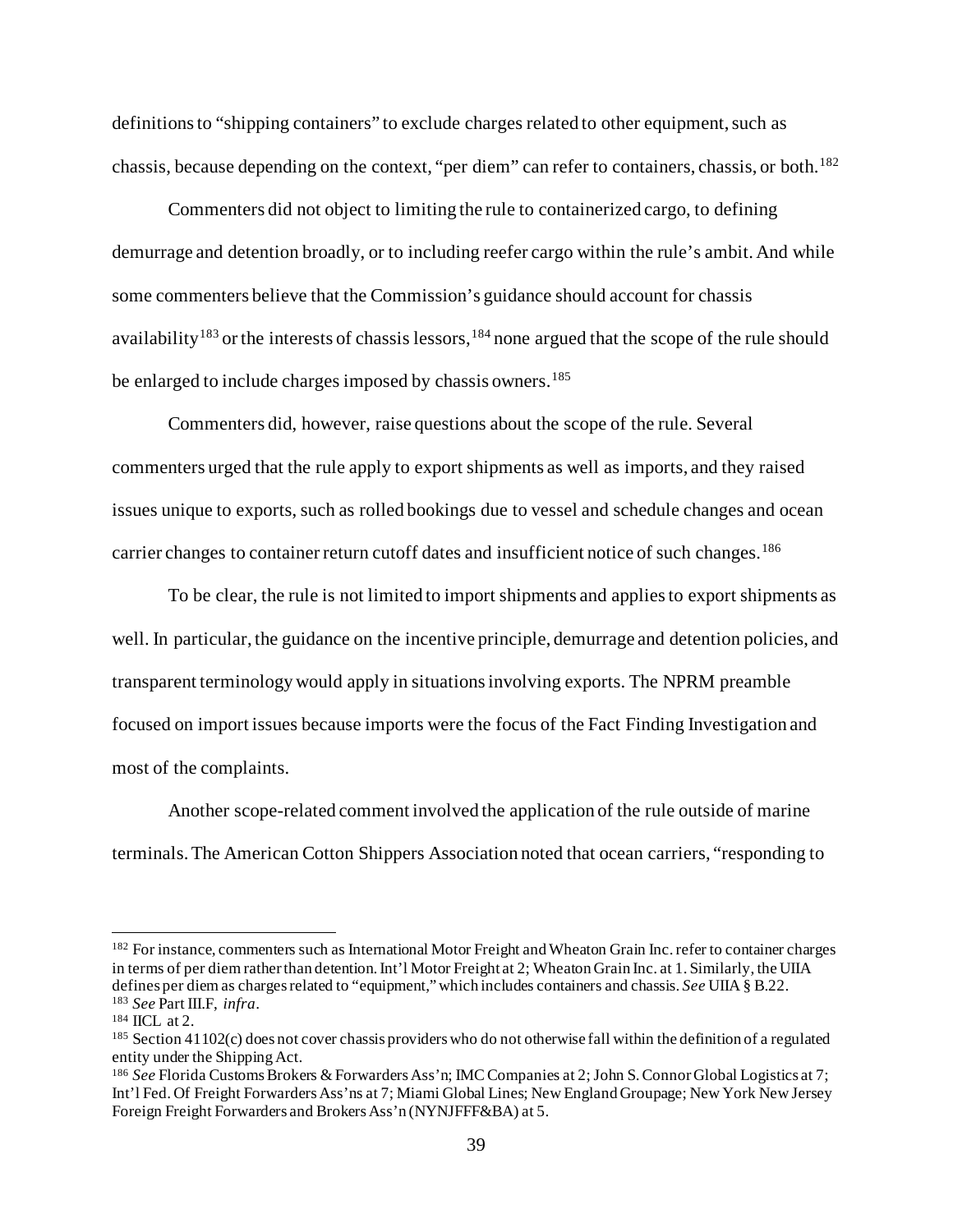the demands of consumers, have crafted service contracts that incorporate inland movements and services" and "[t]hus the reasonableness of detention and demurrage practices and regulations, as they apply to inland movements in point-to-point service contracts, have an equally significant impact on the fluidity of all ocean-borne trade."<sup>[187](#page-39-0)</sup> It urges that the rule account for the inland components of ocean-borne shipping transactions and apply to point-to-point service contracts.[188](#page-39-1) Similarly, IMC Companies believes there is a "gray area of jurisdiction" in intermodal shipping, and requests "greater clarity directed to ocean carriers['] intermodal shipments moving on a through bill of lading with regard to application of the incentive principles the FMC has outlined."[189](#page-39-2)

Nothing in the rule limits its scope to shipping activities occurring at ports or marine terminals.Rather, § 41102(c) concerns ocean carrier, marine operator, and ocean transportation intermediary practices and regulations "relating to or connected with receiving, handling, storing, or delivering property." Ocean carrier demurrage and detention practices are subject to § 41102(c) and Commission oversight, regardless of whether the practices relate to conduct at ports or inland, with some caveats. First, not everything an ocean carrier or marine terminal operator does is within the Commission's purview – an ocean carrier or marine terminal operator must be acting as a common carrier or marine terminal operator as defined by the Shipping Act with respect to the conduct at issue.<sup>[190](#page-39-3)</sup> This is often not a difficult question, but the further one

<span id="page-39-0"></span><sup>187</sup> Am. Cotton Shippers Ass'n at 7-8.

<span id="page-39-1"></span><sup>188</sup> Am. Cotton Shippers Ass'n at 8.

<span id="page-39-2"></span><sup>189</sup> IMC Companies at 3-4.

<span id="page-39-3"></span><sup>190</sup> *See*, *e.g.*, *Auction Block Co. v. Fed. Mar. Comm'n*, 606 Fed. Appx. 347, 348 (9th Cir. 2015) ("The Commission reasonably concluded that it makes little sense to bring into its regulatory ambit all facilities operated by an entity merely because a single one of them is connected to international marine transportation."); *Crocus Investments, LLC v. Marine Transp. Logistics, Inc.*, 1 F.M.C.2d 403, 415 (FMC 2019) ("The approach supported by the text of § 41102(c) and Commission caselaw asks: was the respondent acting as a regulated entity with respect to the conduct at issue?").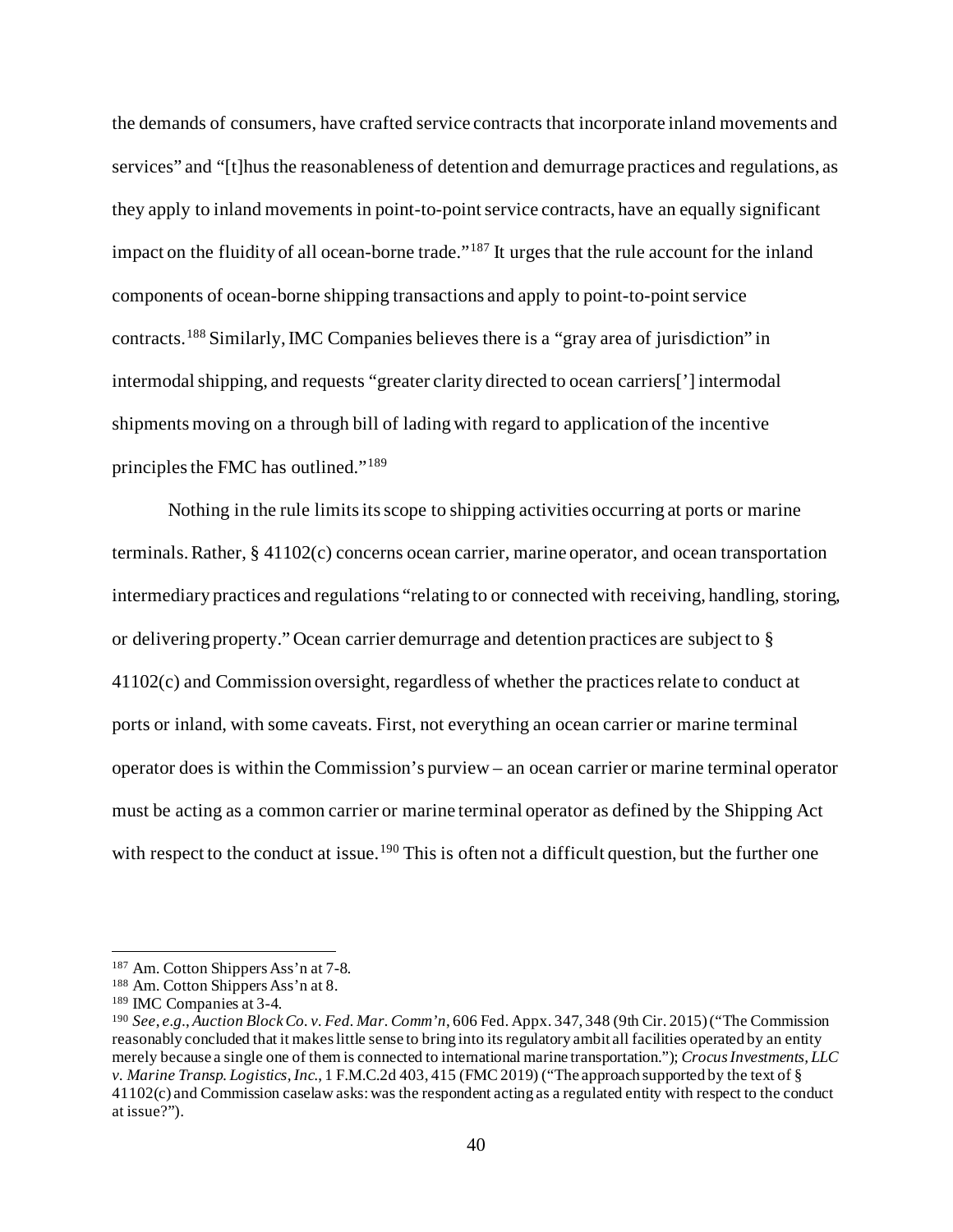gets away from the terminal, the more complicated the inquiry may become, and it is not a question that can always be answered in the abstract.<sup>[191](#page-40-0)</sup>

Second, the Commission must be careful not to encroach into the jurisdiction of other agencies, such as the Surface Transportation Board, which is itself considering issuing guidance to railroads similar to that in the Commission's rule.<sup>[192](#page-40-1)</sup>

Commenters were also concerned about railroads and railyards.<sup>[193](#page-40-2)</sup> To be clear,

§ 41102(c) of the Shipping Act applies to common carriers, marine terminal operators, and ocean transportation intermediaries. The Commission is without authority to address practices of railroads or rail facilities unless they fall within one of those statutory definitions. That said, if the practice at issue relates to rail but is nonetheless an ocean carrier practice, e.g., is contained in an ocean carrier tariff or service contact, then the guidance in the rule would likely apply.

In sum, the rule is not limited, in its language or intent, to import shipments, nor is it limited solely to ocean carrier practices related to conduct at marine terminals. The precise outer

#### *Id.* at 21.

<span id="page-40-0"></span><sup>&</sup>lt;sup>191</sup> *Crocus*, 1 F.M.C.2d at 415 (noting that determining whether respondent is a regulated entity, in this case an ocean transportation intermediary, is a "fact-intensive analysis" taking into account statutory definitions and evidence about the parties' conduct during the relevant time frame).

<span id="page-40-1"></span><sup>192</sup> Surface Transp. Bd., Policy Statement on Demurrage and Accessorial Rules and Charges (STB Oct. 4, 2019), https://www.stb.gov/decisions/readingroom.nsf/UNID/F844367E52874F138525848C0042BFB3/\$file/47133.pdf. STB's proposed policy statements also references the incentive principle:

First, demurrage rules and charges are not reasonable when they do not serve to incentivize the behavior of shippers and receivers to encourage the efficient use of rail assets. In other words, charges should not be assessed in circumstances beyond the shipper's or receiver's reasonable control. It follows, then, that revenue from demurrage charges should reflect reasonable financial incentives to advance the overarching purpose of demurrage and that revenue is not itself the purpose." Second, transparency and mutual accountability by both rail carriers and the shippers and receivers they serve are important factors in the establishment and administration of reasonable demurrage and accessorial rules and charges.

<span id="page-40-2"></span><sup>&</sup>lt;sup>193</sup> Aluminum Bahrain ("The rail carrier and the yard itself made sure that every container paid extra for the chassis and for detention"); APL Logistics ("APL Logistics seeks clarification whether the proposed interpretive rule applies to railroad terminals when an international shipment passes through a marine terminal operator and is then transported to its final destination via rail on a through bill of lading"); Global Fairways LLC (complaining about rail practices and ocean carriers not providing sufficient information); IMC Companies; Wheaton Grain.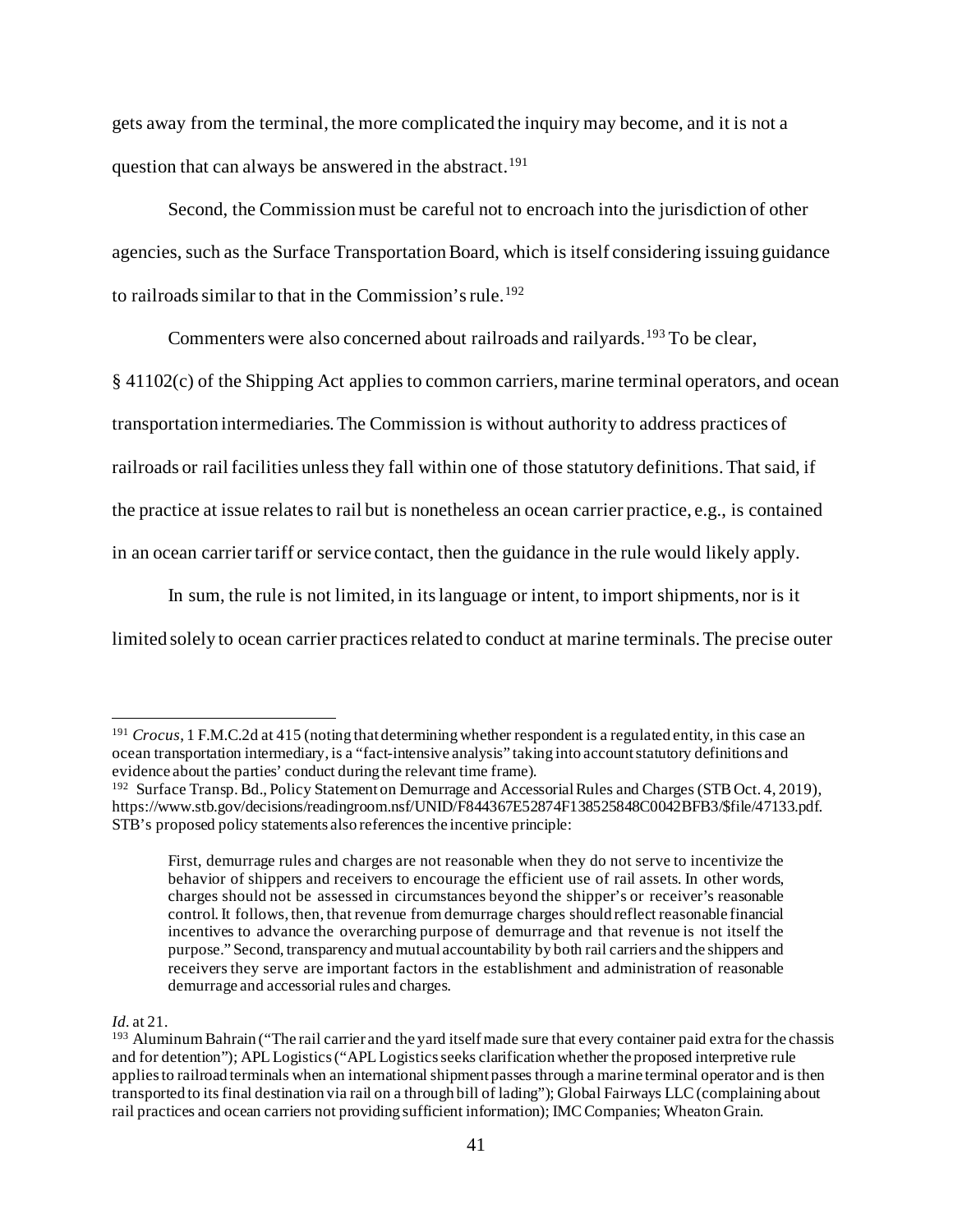bounds of the Commission's authority, however, is a subject better resolved in the context of a particular factual scenario. Consequently, the Commission will adopt paragraph (b) of the proposed rule in the final rule with only grammatical changes that do not affect its substance.

It is important to emphasize, however, the Commission's focus here is on practices related to charges imposed by regulated entities on shippers, intermediaries, and truckers and not the contractual relationships between ocean carriers and marine terminal operators. Ocean carriers must provide adequate terminal facilities.<sup>[194](#page-41-0)</sup> It appears that most carriers accomplish this by "contract[ing] for the facilities of another person such as a terminal operator, in which case the terminal operator is in effect the agent of the carrier."<sup>[195](#page-41-1)</sup> This relationship – how marine terminal operators are compensated by ocean carriers for use of their terminal facilities – is not the primary concern of the guidance in the rule, even if marine terminal operators are compensated by carriers via charges called "wharf demurrage" or "terminal demurrage."<sup>[196](#page-41-2)</sup> The rule might be relevant to that compensation if marine terminal charges to ocean carriers are passed on to shippers and their agents via demurrage. [197](#page-41-3) In those instances, however, the Commission would be assessing the reasonableness of ocean carrier demurrage practices vis-àvis shippers, intermediaries, and truckers, not marine terminal operator practices with respect to ocean carriers.

<span id="page-41-0"></span><sup>194</sup> Final Report at 27; *Boston Shipping Ass'n v. Port of Boston Marine Terminal Ass'n*, 10 F.M.C. 409, 415 (FMC 1967).

<span id="page-41-1"></span><sup>195</sup> *Boston Shipping Ass'n*, 10 F.M.C. at 415.

<span id="page-41-2"></span><sup>196</sup> This should allay some of the concerns raised by commenters like the American Association of Port Authorities that the rule would prevent marine terminal operators from being compensated for use of terminal space. Am. Ass'n of Port Auth. at 2.

<span id="page-41-3"></span><sup>197</sup> Interim Report at 16 ("The VOCC's tariff rates and practices may also directly pass through or refer to those of the relevant port authority's or MTO's schedule.").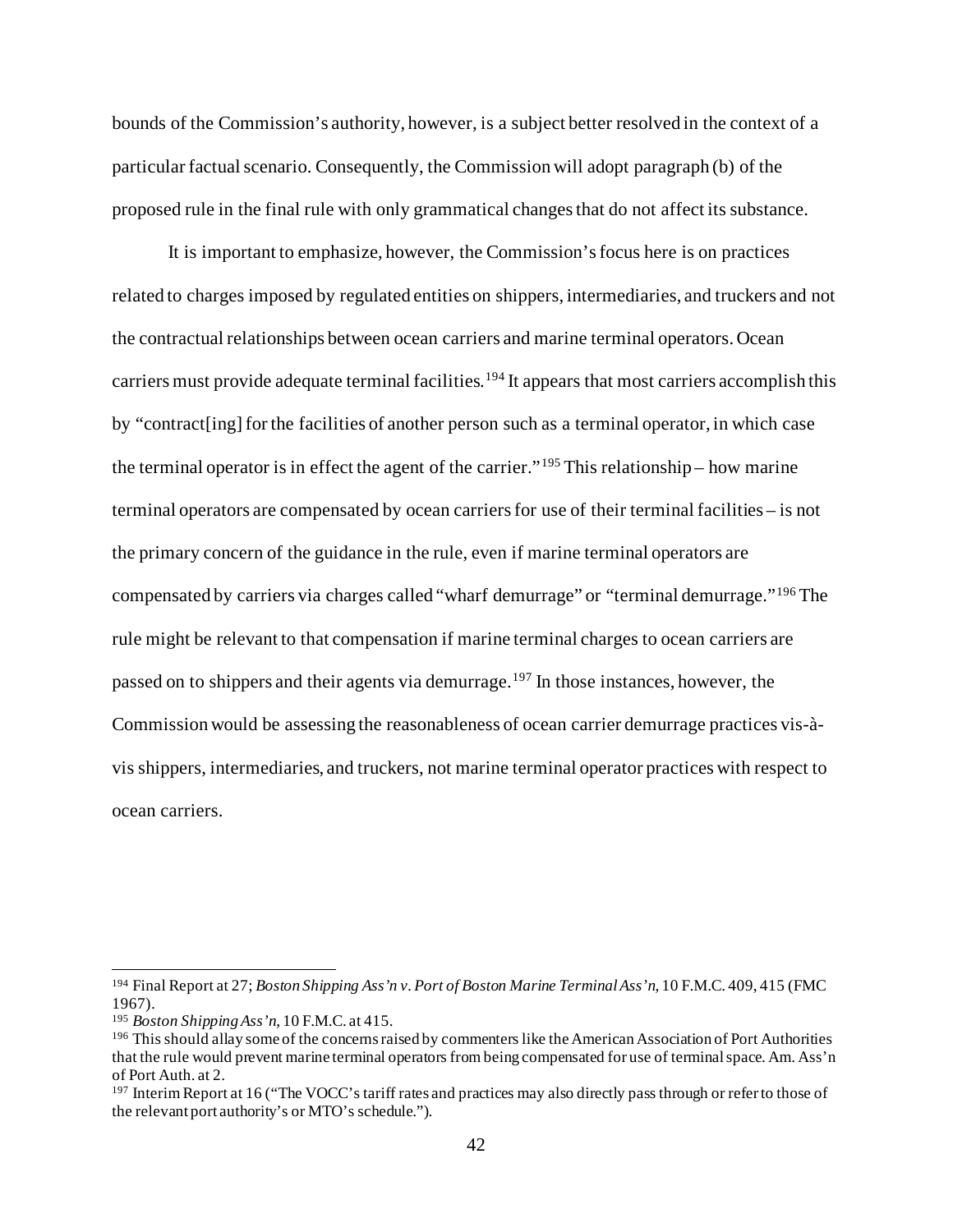# **E. Incentive Principle**

The main thrust of the rule is that although demurrage and detention are valid charges when they work, when they do not, there is cause to question their reasonableness.<sup>[198](#page-42-0)</sup> This derives from the well-established principle that to pass muster under  $\S 41102(c)$ , a regulation or practice must be tailored to meet its intended purpose, <sup>[199](#page-42-1)</sup> that is, "fit and appropriate for the end in view."[200](#page-42-2) The Commission determined that because the purpose of demurrage and detention are to incentivize cargo movement, it will consider in the reasonableness analysis under § 41102(c) the extent to which demurrage and detention are serving their intended purposes as financial incentives to promote freight fluidity.[201](#page-42-3)

The Commission explained in the NPRM that practices imposing demurrage and detention when such charges are incapable of incentivizing cargo movement, such as when a trucker arrives at a marine terminal to retrieve a container but cannot do so because it is in a closed area or the port is shutdown, might not be reasonable.<sup>[202](#page-42-4)</sup> Similarly, the Commission stated, "absent extenuating circumstances, demurrage and detention practices and regulations that do not provide for a suspension of charges when circumstances are such that demurrage and detention are not serving their purpose would likely be found unreasonable."[203](#page-42-5)

The commenters did not dispute that demurrage and detention practices must be tailored to meet their purpose. But several commenters objected to the rule because: (1) demurrage and detention serve purposes other than acting as financial incentives for cargo movement, (2) the rule will disincentivize cargo movement, (3) the rule might conflict with the principle of once-in-

<span id="page-42-0"></span><sup>198</sup> 84 FR at 48852.

<span id="page-42-1"></span><sup>199</sup> 84 FR a 48852 (citing *Distribution Servs. Ltd. v. Trans-Pac. Freight Conference of Japan and Its Member Lines*, 24 S.R.R. 714, 722 (FMC 1988)).

<span id="page-42-2"></span><sup>200</sup> *Distribution Servs.*, 24 S.R.R. at 722 (quoting Port of San Diego, 9 F.M.C. at 547).

<span id="page-42-3"></span><sup>201</sup> 84 FR at 48852, 48855.

<span id="page-42-4"></span><sup>202</sup> *See* 84 FR at 48852.

<span id="page-42-5"></span><sup>203</sup> 84 FR at 48852.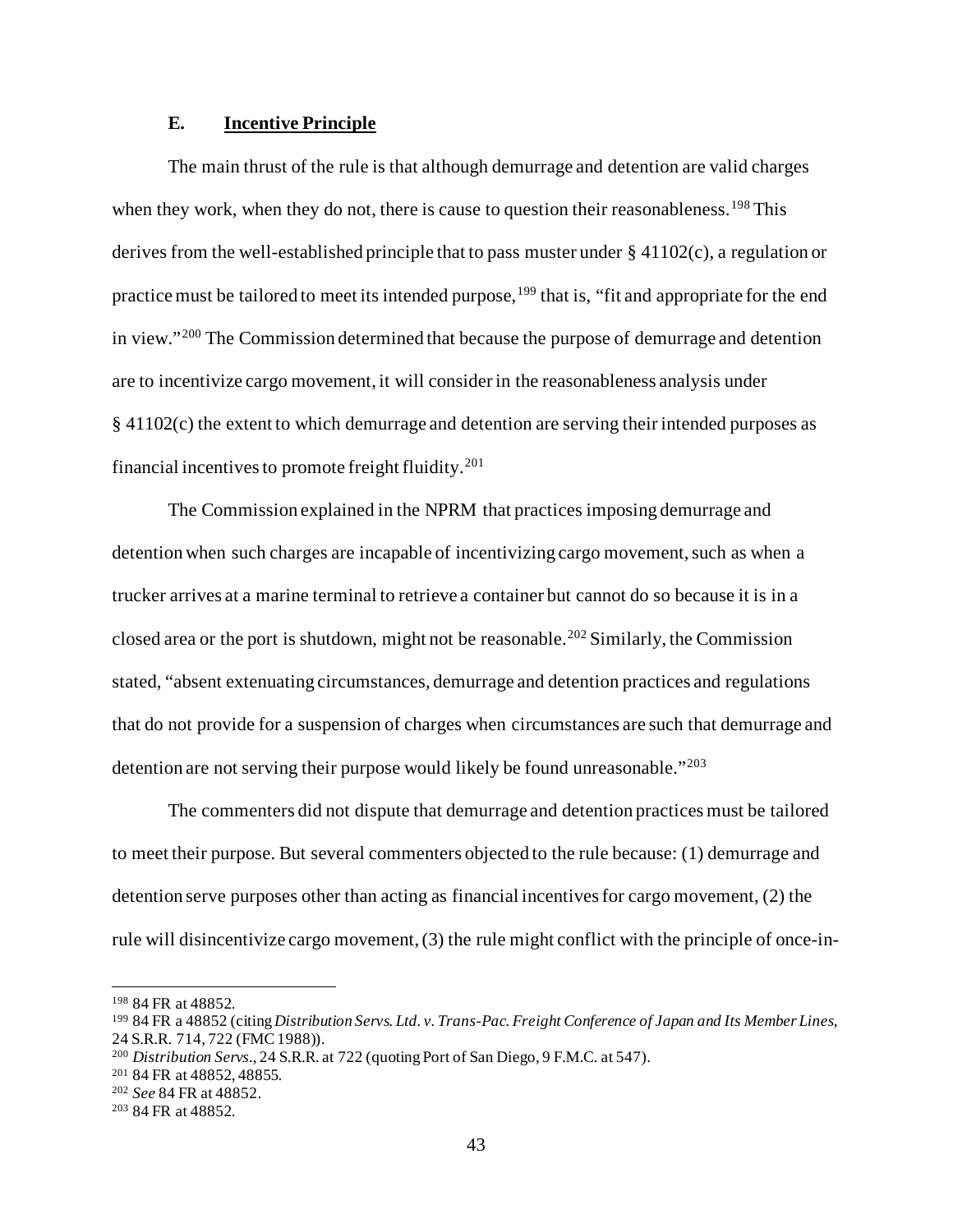demurrage-always-in-demurrage, and (4) the rule unfairly allocates risks better allocated by contract.

### 1. Purposes of Demurrage and Detention

The Commission stated in the NPRM that the "intended purposes of demurrage and detention charges are to incentivize cargo movement and the productive use of assets (containers and port or terminal land)." This understanding was based on what shippers, ocean carriers, and marine terminal operators told the Commission.<sup>[204](#page-43-0)</sup> Many commenters agreed that the "incentive" principle" is "supported by law and Shipping Act policies" and assert that charges should be mitigated when efficiency incentives cannot be achieved.<sup>[205](#page-43-1)</sup> Commenters also recognized that "the primary purpose of detention and demurrage is to provide an incentive for cargo interests to remove their cargo from the terminal promptly or to return equipment in a timely manner."<sup>[206](#page-43-2)</sup>

Several commenters asserted, however, that demurrage and detention serve other legitimate purposes. Ocean carriers argued that demurrage and detention function to compensate them for costs associated with their equipment.<sup>[207](#page-43-3)</sup> Marine terminal operators asserted that these charges are appropriate to compensate terminal operators for the use of terminal space.<sup>[208](#page-43-4)</sup> Shippers and intermediaries, too, indicated that demurrage and detention have a compensatory element.<sup>[209](#page-43-5)</sup> As a few commenters pointed out, the Final Report in Fact Finding Investigation No.

<span id="page-43-0"></span> $20484$  FR at 12 (citing Interim Report at 2-3; Final Report at 12, 13).

<span id="page-43-1"></span><sup>&</sup>lt;sup>205</sup> *E.g.*, Wal Mart at 1 ("Wal Mart has also experienced abuse of such charges in ways that do not incentivize efficient movement and therefore applauds FMC's identification of efficient cargo movement as the key consideration in assessing reasonableness of demurrage and detention practices under 46 U.S.C. § 41102(c)."); Cal. Cartage Co. at 1; Dreisbach Enter. at 1.

<span id="page-43-2"></span><sup>206</sup> SSA Marine at 1; Nat'l Indus. Transp. League at 5 ("Demurrage and detention practices should be applied to serve their intended purpose, with correct financial incentives to promote freight fluidity."); NCBFAA at 5. <sup>207</sup> OCEMA at 2; WCMTOA at 8-9.

<span id="page-43-4"></span><span id="page-43-3"></span><sup>208</sup> Am. Ass'n Port Auth. at 2; NAWE at 10-11; WCMTOA at 2-3.

<span id="page-43-5"></span><sup>209</sup> *E.g.*, Am. Coffee Corp. at 2; Int'l Fed. of Freight Forwarders Ass'ns at 1-2; Nat'l Indus. Transp. League at 13; Sea Shipping Line at 2; *see also* IICL at 2.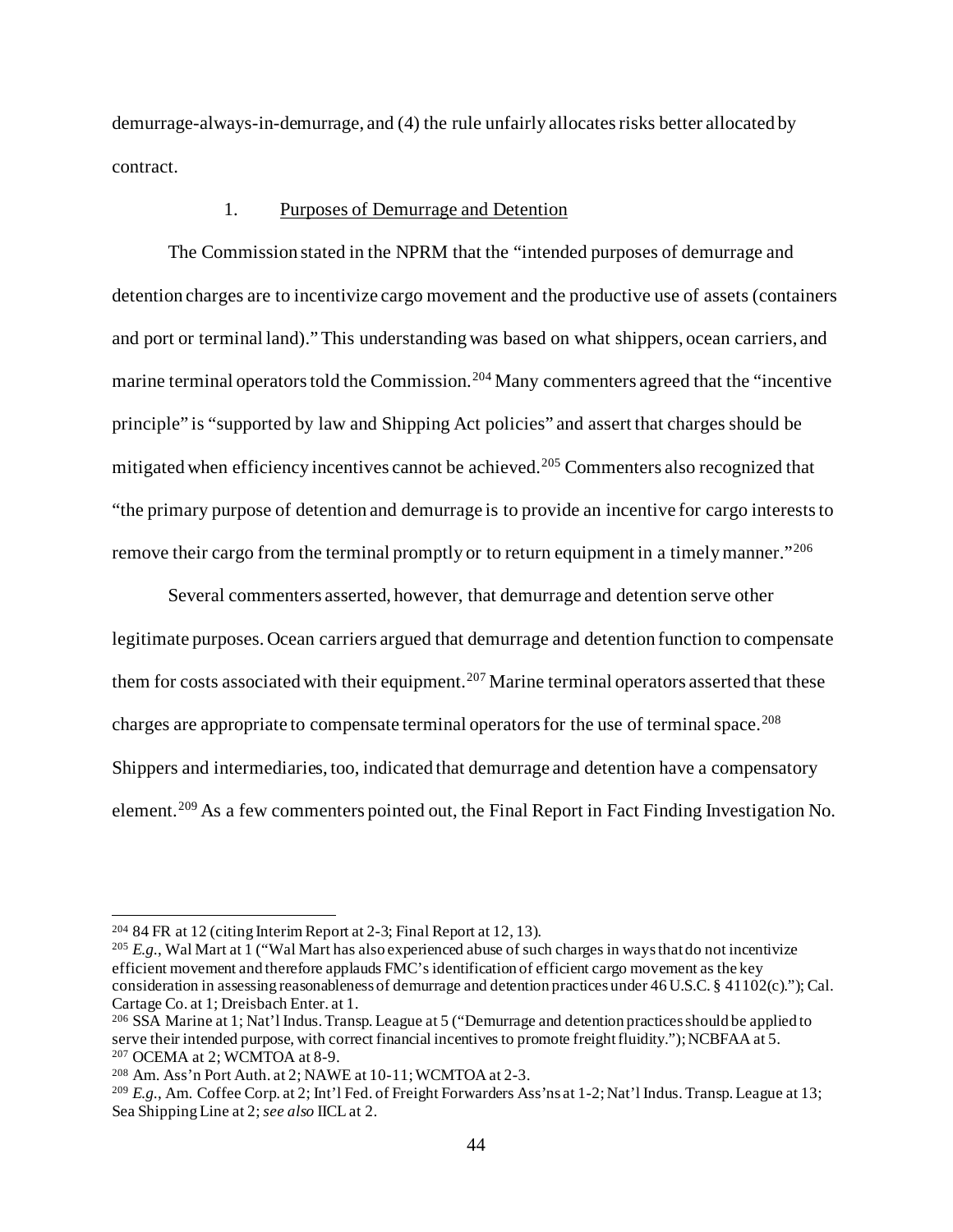28 noted that "some cases refer to demurrage also serving a compensatory purpose."<sup>[210](#page-44-0)</sup> Additionally, some commenters asserted that demurrage and detention actually serve an illegitimate purpose: serving as a revenue stream for ocean carriers and marine terminal operators. [211](#page-44-1)

Historically, the Commission recognized that demurrage has "penal elements which are designed to encourage the prompt movement of cargoes off the piers" and includes a compensatory element which accounts for "the use of the pier facilities, for watchmen, fire protection, etc., on the cargo not picked up during free time."<sup>[212](#page-44-2)</sup> It is important to specify, however, what this compensatory aspect of demurrage traditionally meant. To the extent demurrage had a compensatory aspect, it was to reimburse ocean carriers for costs incurred *after* free time expired – "costs" in this context meant *additional* costs associated with cargo remaining on a pier after free time.<sup>[213](#page-44-3)</sup> In other words, demurrage and detention are not the mechanism by which ocean carriers recover all costs related to their equipment,<sup>[214](#page-44-4)</sup> and the Commission cannot assume that these charges are the primary method by which ocean carriers recover their capital investment and container costs, as some commenters suggest.<sup>[215](#page-44-5)</sup>

<span id="page-44-1"></span><span id="page-44-0"></span><sup>&</sup>lt;sup>210</sup> Final Report at 28 n.36.<br><sup>211</sup> AgTC at 3 ("It is also clear that the penalties have now become a significant revenue source for the carriers."); Mohawk Global Logistics at 5; NCBFAA at 7; Lee Hardeman Customs Broker, Inc. at 1 (arguing that demurrage and detention are "CLEARLY revenue streams from frequently unreasonable application of them"); Bunzl Int'l Servs. Inc. at 1; Int'l Motor Freight at 2; The Judge Org. at 1; Mondelez Int'l at 2; Thunderbolt Global Logistics at 2; Transp. Intermediaries Ass'n at 4; Retail Indus. Leaders Ass'n at 2*; see alsoFree Time and Demurrage Charges at New York*, 3 U.S.M.C. 86, 107 (FMC 1948) (NYI) ("We hold, however, that demurrage charges *at penal levels*

<span id="page-44-2"></span><sup>&</sup>lt;sup>212</sup> In re Free Time and Demurrage Practices on Inbound Cargo at New York Harbor, 9 S.R.R. 860, 864 (1967) (*NYII*); *NYI*, 3 U.S.M.C. at 107.<br><sup>213</sup> *NYII*, 9 S.R.R. at 864.

<span id="page-44-3"></span>

<span id="page-44-4"></span><sup>&</sup>lt;sup>214</sup> For example, in the "ideal" situation, where a container is retrieved and returned with free time, an ocean carrier would collect no demurrage or detention. The Commission cannot assume that in this preferred scenario that ocean carriers would have to absorb their equipment costs. Rather, they presumably recover their equipment costs in other ways, such as in their freight rate.

<span id="page-44-5"></span><sup>&</sup>lt;sup>215</sup> WSC at 9 ("From the carrier's perspective, detention charges are structured to serve as a recovery mechanism for the capital investment and cost of the container, including repair, maintenance, and leasing, as well as opportunity costs associated with not having the equipment available for revenue-producing cargo transport.").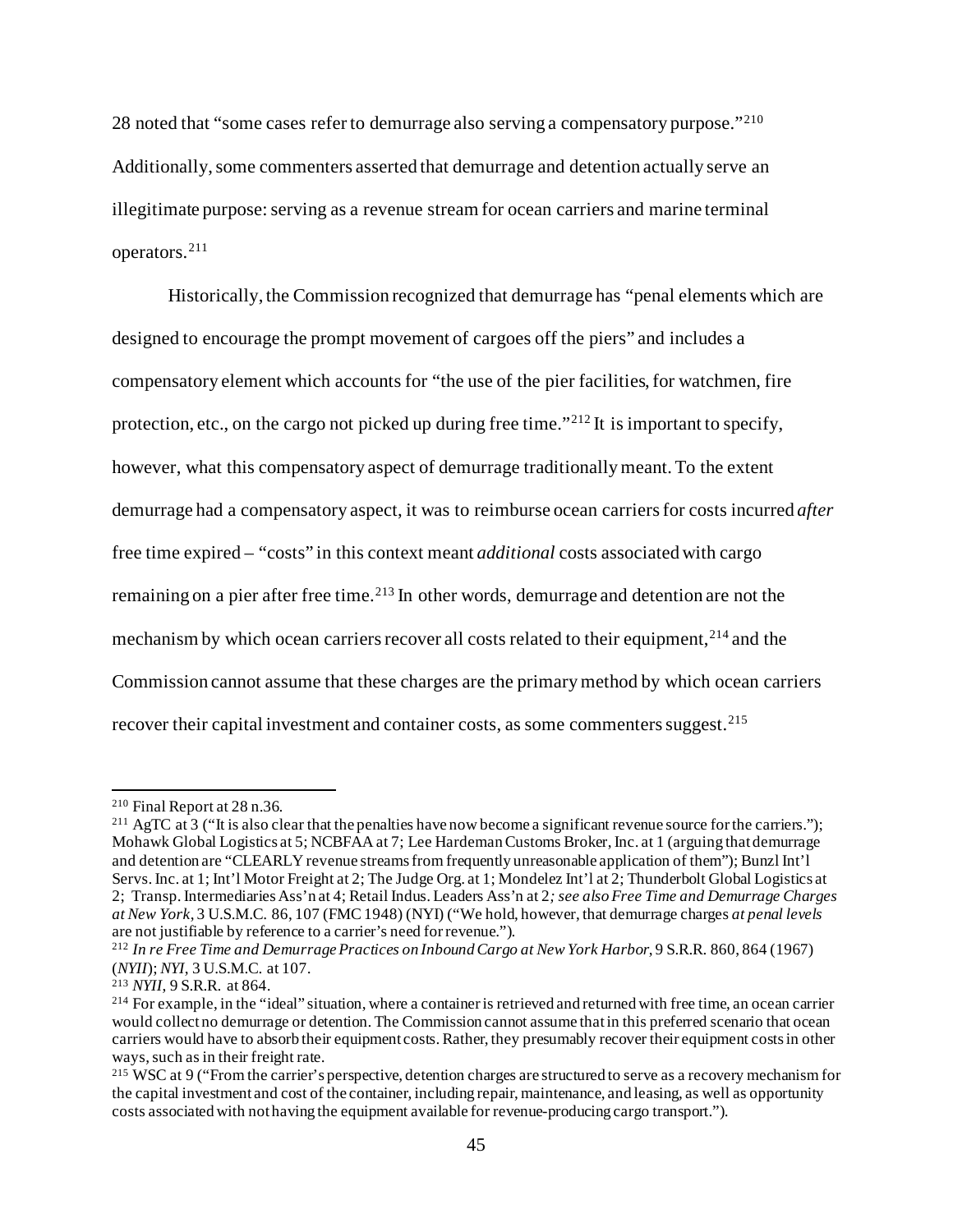A second point is that Commission in *Free Time and Demurrage Charges at New York* assumed that the minimum demurrage charge in that case – the first period demurrage -- represented a compensatory charge for that period.<sup>[216](#page-45-0)</sup>This assumption was based on Commission caselaw requiring ocean carriers to charge at least compensatory demurrage.<sup>[217](#page-45-1)</sup> Given that that this caselaw pre-dated containerization, its precedential value is an open question, and in the absence of evidence establishing the extent to which ocean carrier demurrage or detention are compensatory, the Commission cannot assume that demurrage and detention have compensatory aspects in every case. As noted above, however, the rule does not preclude ocean carriers and marine terminal operators from arguing and producing evidence regarding the compensatory aspects of demurrage and detention in individual cases.

Accordingly, because the participants in Fact Finding Investigation No. 28 and the commenters consistently emphasized the utility of demurrage and detention in incentivizing cargo movement and productive asset use, the Commission continues to understand demurrage and detention as primarily being financial incentives to promote freight fluidity.That said, the Commission is amending the final rule to recognize that the demurrage and detention might have other purposes. First, the Commission is adding the word "primary" to the "Incentive Principle" paragraph of the rule. Second, the Commission is adding a new "Non-Preclusion" paragraph of the interpretive rule, which confirms that the Commission may consider additional factors, arguments, and evidence in addition to the factors specifically listed in the rule. This would include arguments and evidence that demurrage and detention have purposes other than as financial incentives. [218](#page-45-2)

<span id="page-45-0"></span><sup>216</sup> *NYI*, 9 U.S.M.C. at 109.

<span id="page-45-1"></span><sup>217</sup> *NYI*, 9 U.S.M.C. at 93, 109.

<span id="page-45-2"></span><sup>&</sup>lt;sup>218</sup> Shippers, intermediaries, and truckers do not necessarily oppose ocean carriers and marine terminal operators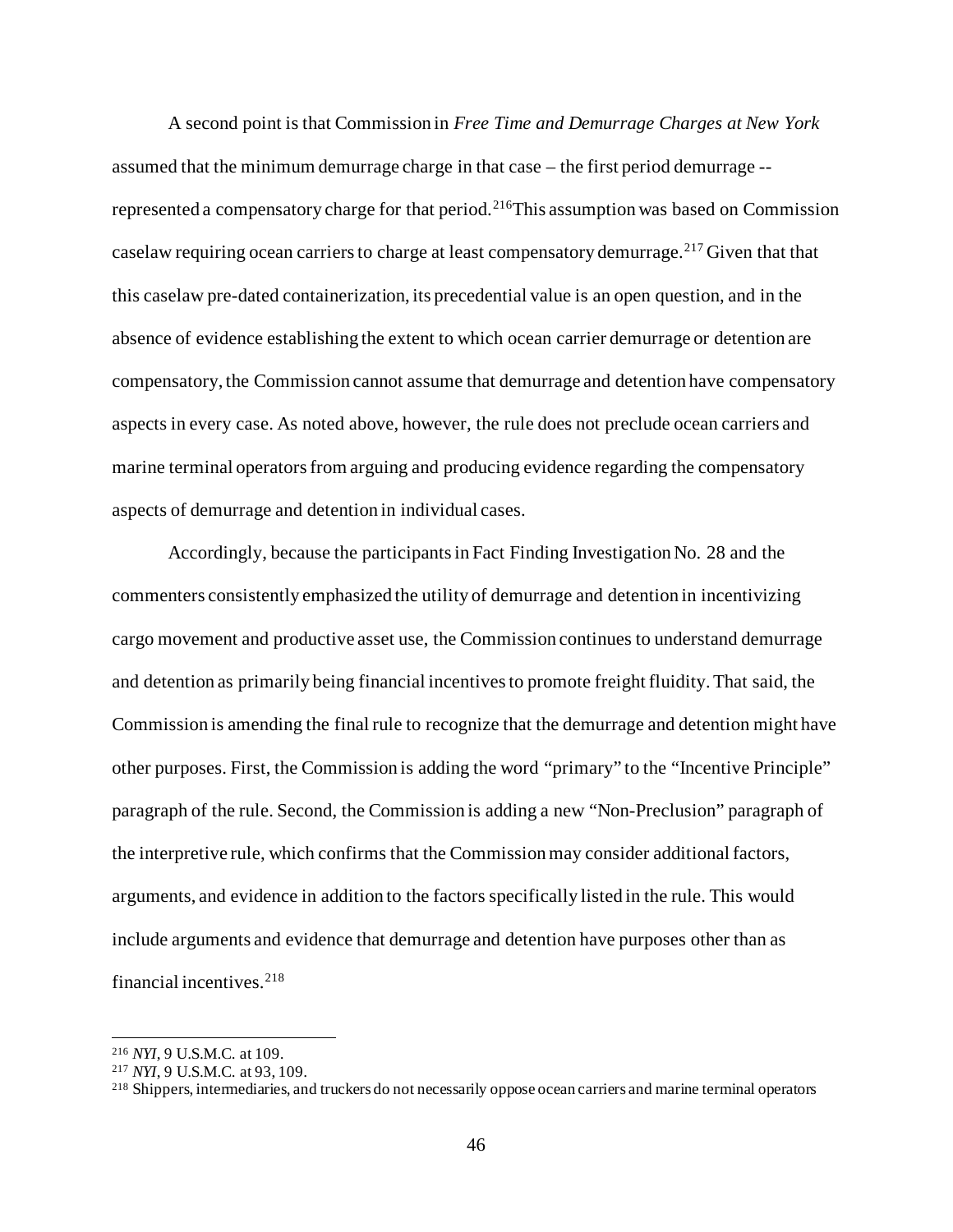# 2. Incentives

Ocean carrier and marine terminal operators also object to the "incentive principle" on the grounds that it will effectively disincentivize cargo movement and equipment return. According to NAWE: "If the cargo interest knows that its free time will be extended because of terminal closure due to a force-majeure-type situation, the cargo interest is not incentivized to retrieve its cargo before the event."[219](#page-46-0) Some commenters also suggest that the rule would permit shippers to get extra free time by withholding the payment of freight or by being careless with paperwork.[220](#page-46-1)

As to the former concern, the Commission does not believe that shippers will be disincentivized from retrieving their cargo in a timely fashion. This assumes that shippers are willing to run the risk of paying demurrage charges on the off chance a "force majeure" event occurs. Moreover, shippers have commercial incentives to get their cargo off terminal, including "contractual delivery deadlines and perishable condition time limits."[221](#page-46-2) In addition, one could easily argue the flip side of the commenters' position, namely that the ability of ocean carriers and marine terminal operators to collect demurrage even if it is impossible for a shipper to

recovering, in certain circumstances, legitimate costs. Mohawk Global Logistics at 6 (noting that in government hold situations, "[t]here should be compensation to both the terminals and the carriers in these cases."); Agregar Consultoria at 1. Nor do most of them deny that demurrage and detention have a necessary place in ocean commerce. *E.g.*, Mohawk Global Logistics at 2. Their primary concern is avoiding "punitive" demurrage and detention. John S. Connor Global Logistics at 1; AgTC at 1; ContainerPort Group at 1; Mohawk Global Logistics at 6-7.

<span id="page-46-0"></span><sup>219</sup> *E.g.*, NAWE at 11; *see also* OCEMA at 4; WCMTOA at 1, 10. A "force majeure" clause is a contract provision that excuses a party's performance of contractual obligations when certain circumstances arise outside the party's control, making performance inadvisable, impracticable, or impossible. 14 Corbin on Contract § 74.19. These clauses usually list circumstances that trigger the clause, such as acts of God, fires, floods, labor disputes, etc.*Id.* Presumably, commenters use the phrase "force majeure" as shorthand for events outside their control.<br><sup>220</sup> WCMTOA at 12: PMSA at 6.

<span id="page-46-2"></span><span id="page-46-1"></span> $^{221}$  AgTC at 4. Truckers likely have commercial and other incentives to return equipment in a timely fashion. It may be true that some "importer-consignees operate on small margins of profit, and because public warehouse charges are generally higher than demurrage charges, some consignees tend to use the piers as warehouses." *NYII*, 9 S.R.R. at 864. But this possibility is insufficient reason to ignore the incentive principle.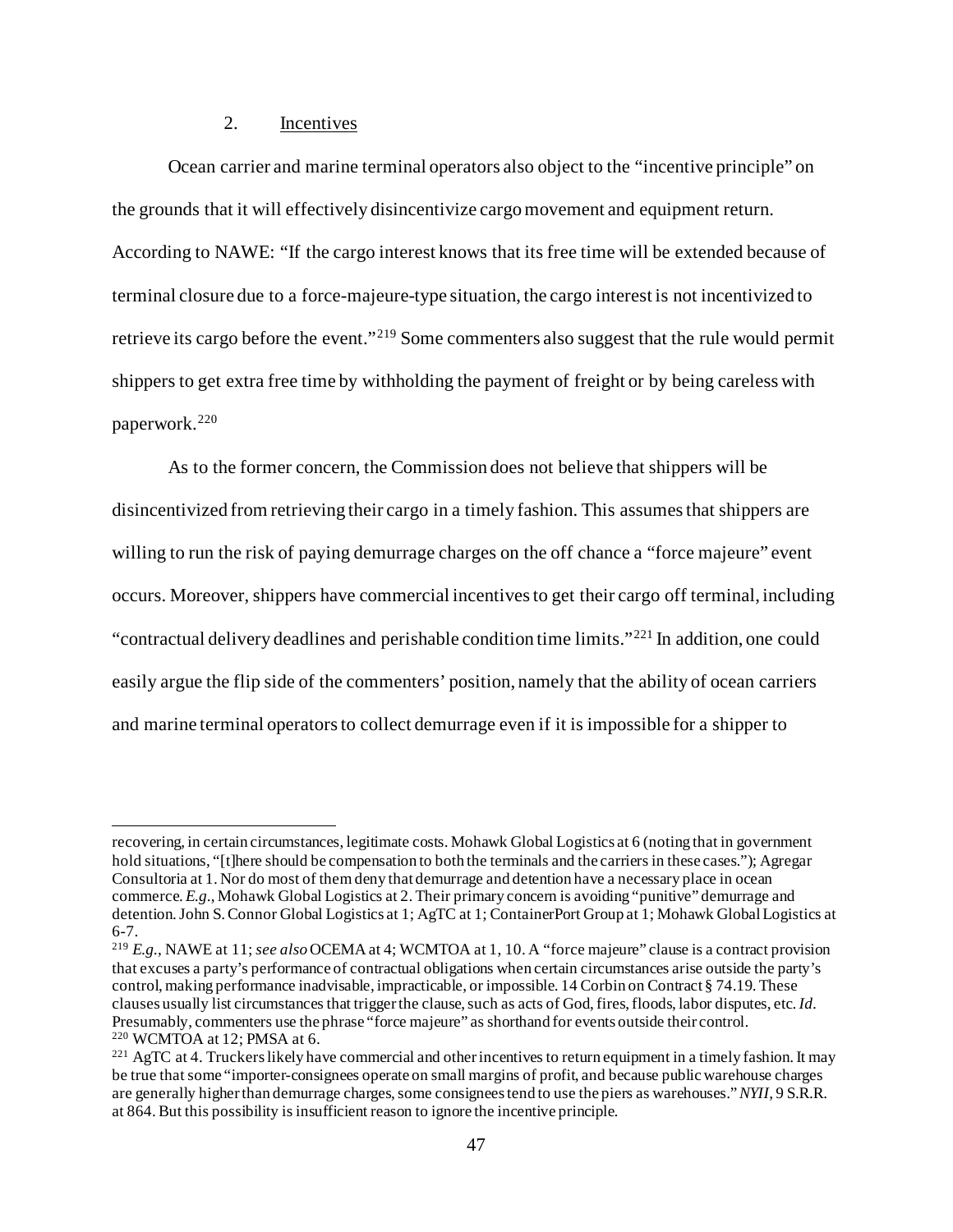retrieve cargo or a truck to return equipment might disincentivize ocean carriers and marine terminal operators from acting efficiently.[222](#page-47-0)

As for concerns that shippers will game the system to get more free time, the rule presupposes that shippers, intermediaries, and truckers have complied with their customary obligations, including those involving cargo retrieval.<sup>[223](#page-47-1)</sup> Any evidence that these obligations were not met can be raised in the context of a case. Relatedly, the National Industrial Transportation League requests that the Commission "clarify that not making an advance payment of freight charges, where the parties have a credit arrangement in place, should not be viewed as failure to comply with customary cargo interest responsibilities."[224](#page-47-2) The Commission agrees that as a general matter, paying freight in advance may not necessarily be a "customary cargo interest responsibility" if a shipper or intermediary has a credit arrangement with an ocean carrier, but such determinations will depend on the facts of each case and the specific arrangements between the shipper and carrier.

### 3. Once-in-Demurrage, Always-in-Demurrage

Ocean carriers and marine terminal operators further urge the Commission to reaffirm that notwithstanding the rule, the principle of "once-in-demurrage, always-in-demurrage" still governs.[225](#page-47-3) According to these commenters, under this principle shippers "bear the risk of any disability that arises after free time has ended." <sup>[226](#page-47-4)</sup> In other words, once free time ends, it would not be unreasonable to impose demurrage on a shipper even if the shipper is unable to retrieve

<span id="page-47-0"></span><sup>222</sup> *Cf.* EMO Trans Atlanta, GA USA at 1 ("To ask the forwarding community to pay the price for operational issues of ports and carriers must stop.") F.O.X. Intermodal Corp. at 1 (arguing that "terminals directly benefit from their inability to service the truckers in a timely fashion"); The Judge Organization at 1 (same).<br><sup>223</sup> 84 FR at 48852.

<span id="page-47-1"></span>

<span id="page-47-2"></span> $224$  Nat'l Indus. Transp. League at 6.

<span id="page-47-3"></span><sup>&</sup>lt;sup>225</sup> J. Peter Hinge at  $3$ ; NAWE at  $14$  n.5; OCEMA at  $5$ ; PMSA at  $7-8$ .

<span id="page-47-4"></span><sup>226</sup> WCMTOA at 9 ("If any final rule is adopted, it should make clear that it is reasonable for a terminal operator to charge demurrage if a container becomes unavailable for any reason after free time has expired."); NAWE at 14 n.5.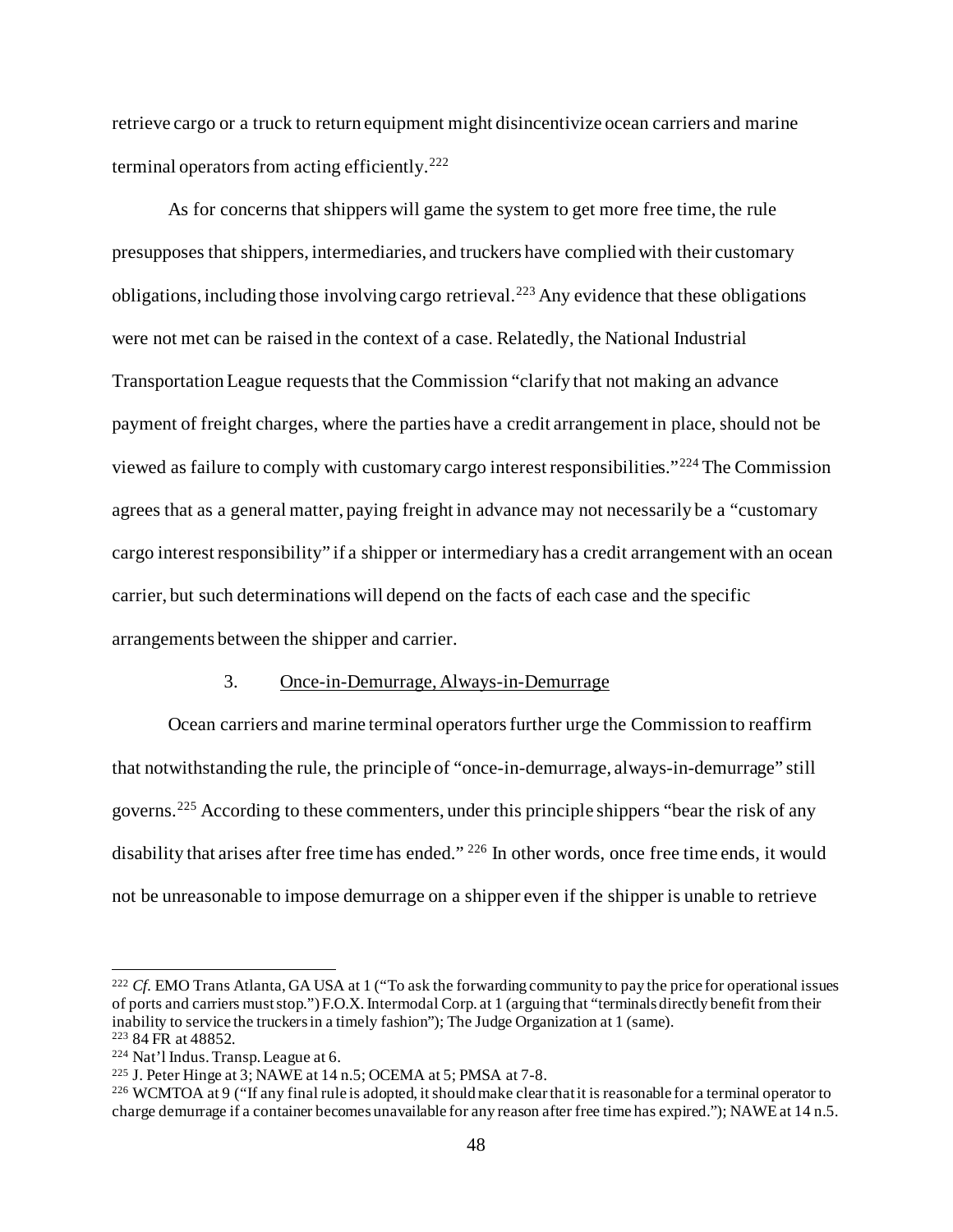the container due to circumstances outside the shipper's, or anyone's, control.Conversely, other commenters request that the Commission expressly overrule the once-in-demurrage, always-in $d$ emurrage principle.<sup>[227](#page-48-0)</sup>

As an initial matter, it is useful to describe the legal context before and after the expiration of free time.<sup>[228](#page-48-1)</sup> Prior to the expiration of free time, there are two relevant legal principles in play relevant to demurrage. First, as part of its transportation obligation, an ocean carrier must allow a shipper a "reasonable opportunity to retrieve its cargo," i.e., free time.<sup>[229](#page-48-2)</sup> Free time is "free" because during this time period, an ocean carrier cannot assess any demurrage.[230](#page-48-3) Nor can marine terminal costs be shifted to a shipper during free time, even in the event of a strike.<sup>[231](#page-48-4)</sup>Second, during free time ocean carriers remain subject to  $\S$  41102(c)'s reasonableness standard: its practices must be tailored to meet their purposes.

Once free time expires, however, the first of these legal principles drops away because the transportation obligation of the carrier has ended.<sup>[232](#page-48-5)</sup> At that point, ocean carriers can, and should, charge demurrage. As the Commission recognized in the NPRM, demurrage is a valuable charge when it incentivizes prompt cargo movement.<sup>[233](#page-48-6)</sup> Ocean carriers remain subject, however, to  $\S 41102(c)$  and its requirement that demurrage practices be tailored to meet their purposes  $-$ 

<span id="page-48-0"></span> $227$  Green Coffee Ass'n at 2 ("We also contend that the demurrage clock should be suspended during "nonaccessible" periods when the container may already be incurring demurrage charges thus eliminating the practice of 'once in demurrage, always in demurrage.'"); Commodity Supplies, Inc. at 2 (same, but for detention). <sup>228</sup> The caselaw involves demurrage, but similar concepts would apply in detention context.

<span id="page-48-2"></span><span id="page-48-1"></span><sup>229</sup> Final Report at 27 (citing *Port of San Diego*, 9 F.M.C. at 539).

<span id="page-48-3"></span><sup>230</sup> *NYII*, 9 S.R.R. at 874 (noting obligation to "tender for delivery free of assessments of any demurrage"); *NYI*, 3 U.S.M.C. at 101 ("This is an obligation which the carrier is bound to discharge as a part of its transportation service, and consignees must be afforded fair opportunity to accept delivery of cargo without incurring liability for penalties.").

<span id="page-48-4"></span><sup>231</sup> *Boston Shipping Ass'n*, 10 F.M.C. at 416 ("No one would argue that the carrier should pay the terminals' cost of providing the pier for the free time period itself."); *id.* at 417 ("We would place the burden upon him who at the time of the strike owes an undischarged obligation to the cargo. Thus, where the cargo is in free time and a strike occurs, it is the vessel which has yet to discharge its full obligation to tender for delivery and it is to the vessel that the terminal is at this point in time supplying the attendant facilities and services.").

<span id="page-48-5"></span><sup>232</sup> *Boston Shipping Ass'n*, 10 F.M.C. at 417; NYII, 9 S.R.R. at 874.

<span id="page-48-6"></span><sup>233</sup> 84 FR at 48852.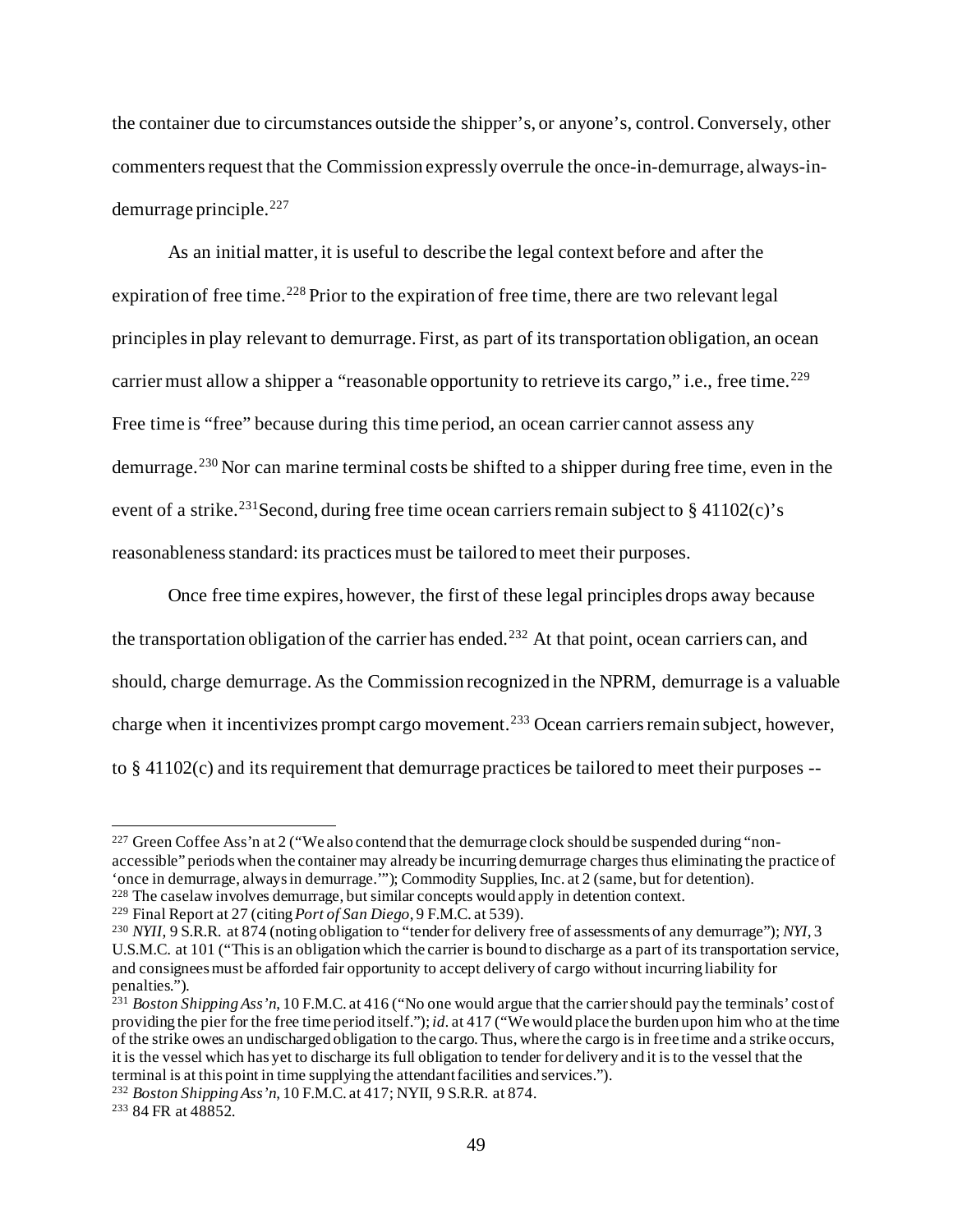acting as financial incentives for cargo and equipment fluidity. If demurrage cannot act as an incentive for cargo and equipment fluidity because, for instance, a marine terminal is closed for several days due to a storm, charging demurrage in such a situation, even if a container is already in demurrage, raises questions as to whether such demurrage practices are tailored to their intended purpose in accordance with § 41102(c).

The ocean carrier and marine terminal operator commenters have two answers: precedent and incentives.[234](#page-49-0) According to the commenters, *Boston Shipping Association* stands for the proposition that it is "reasonable for a carrier to continue assessing demurrage against cargo that had exceeded free time when a strike broke out, thus precluding pick up."[235](#page-49-1) Commenters rely on a single quotation: "Thus, in our view, it is only just and reasonable that the consignee, who has failed to avail himself of the opportunity to pick up his cargo during free time, should bear the risk of any additional charges resulting from a strike occurring after free time has expired."<sup>[236](#page-49-2)</sup>

But this quotation must be read in context. The question in *Boston Shipping Association* was who should be responsible, the ocean carrier or the consignee, for paying the terminals' cost: "Thus, where the terminal is the intermediate link between the carrier and the shipper or consignee, one of these two persons must pay the terminal's *cost* of providing the services rendered."[237](#page-49-3) The Commission held that during free time, this burden was on the ocean carrier; once free time expired, it was on the shipper. The Commission in *Boston Shipping Association* said nothing about the penalty aspect of demurrage. At most, it stands for the proposition that once free time ends, a shipper may be responsible for any compensatory aspect of demurrage.

<span id="page-49-0"></span><sup>234</sup> NAWE at 14 n.5; OCEMA at 5; PMSA at 7-8; WCMTOA at 9.

<span id="page-49-1"></span><sup>235</sup> OCEMAT at 5.

<span id="page-49-2"></span><sup>236</sup> 10 F.M.C. at 417-18.

<span id="page-49-3"></span><sup>237</sup> 10 F.M.C. at 417 (emphasis added); *id.*("It is therefore just and reasonable to require the vessel to pay the *cost* of the supervening strike which renders the discharge of that responsibility impossible.") (emphasis added).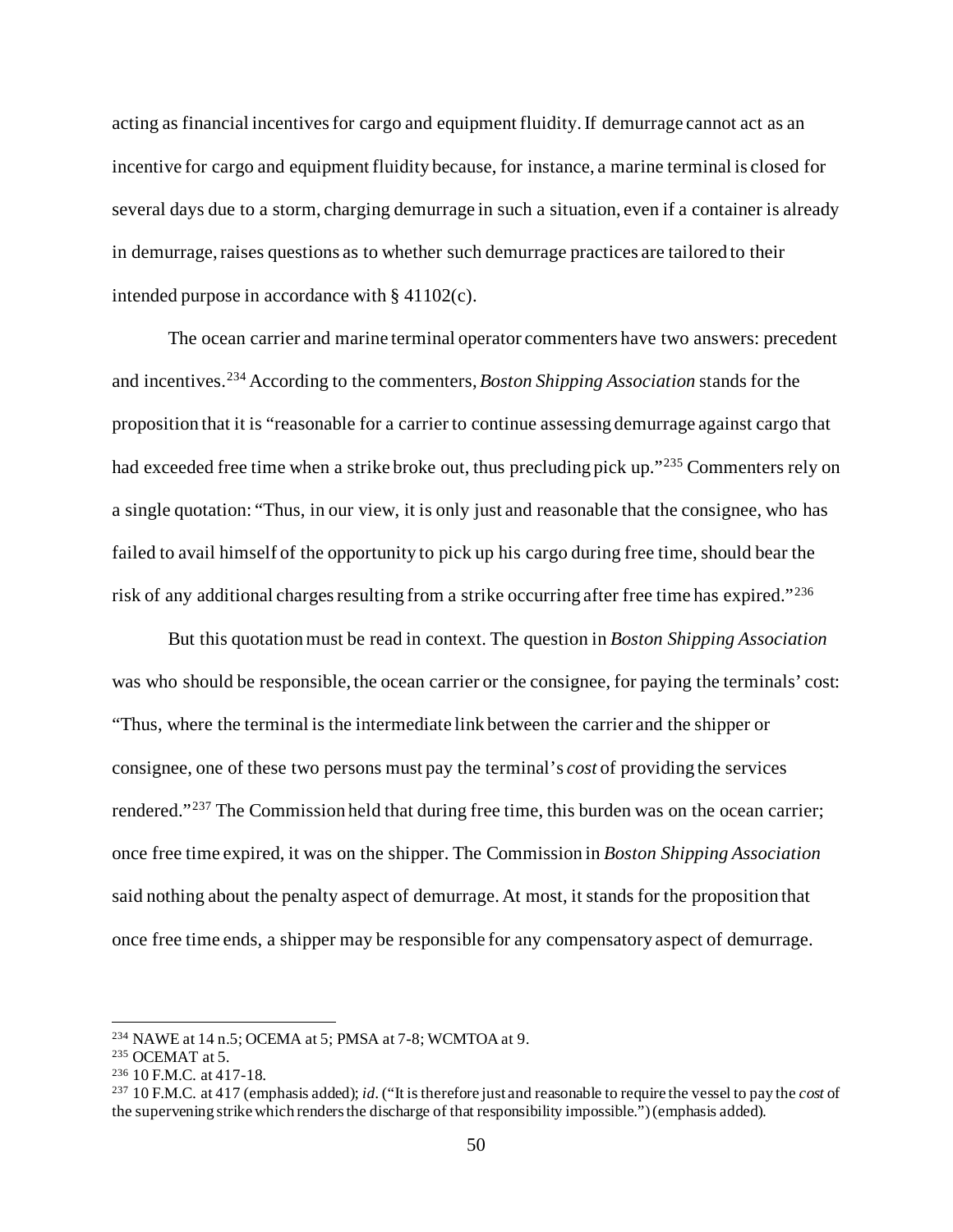This interpretation of *Boston Shipping Association* is consistent with the *New York* cases. *In Free Time and Demurrage Charges at New York*, the Commission held that even after free time expired, levying penal demurrage charges when a consignee, for reasons beyond its control, could not remove cargo from a pier was unjust and unreasonable:

When property lies at rest on a pier after free time has expired, and consignees, through reasons beyond their control, are unable to remove it, the penal element of demurrage charges assessed against such property has no effect in accelerating clearance of the pier. To the extent that such charges are – penal, i.e., in excess of a compensatory level – they are a useless and consequently unjust burden upon consignees, and a source of unearned revenue to carriers.<sup>[238](#page-50-0)</sup>

The Commission further held, however, that in such circumstances, the ocean carrier is entitled to fair compensation for sheltering and protecting the cargo.<sup>[239](#page-50-1)</sup> The Commission reached a similar conclusion almost 20 years later in *In re Free Time and Demurrage Practices on Inbound Cargo at New York Harbor*, explaining that "[d]uring longshoremen's strikes affecting even a single pier, the penalty element of demurrage affords no incentive to remove cargo from the pier because the consignee cannot do so for reasons entirely beyond his control."[240](#page-50-2)

To the extent, then, that these pre-containerization cases are relevant, they stand for the proposition that insofar as demurrage is a penalty i.e., an incentive to retrieve cargo, it is unreasonable to assess it on cargo "in demurrage." This is consistent with the guidance in the rule. And, while those cases allowed ocean carriers to recover certain costs, as noted above, the rule does not preclude the Commission from considering whether demurrage and detention have

<span id="page-50-0"></span><sup>238</sup> *NYI*, 3 U.S.M.C. at 107.

<span id="page-50-1"></span><sup>239</sup> *Id.* at 107-108.

<span id="page-50-2"></span><sup>&</sup>lt;sup>240</sup> 9 S.R.R. at 875. The Commission reiterated that ocean carriers were entitled to compensation for use of their piers during longshoremen's strikes for cargo in demurrage when strike began and also allowed the assessment of demurrage (penal and compensatory) after the end of a strike, despite post-strike congestion, on containers in demurrage when the strike began. *Id.* at 877, 880.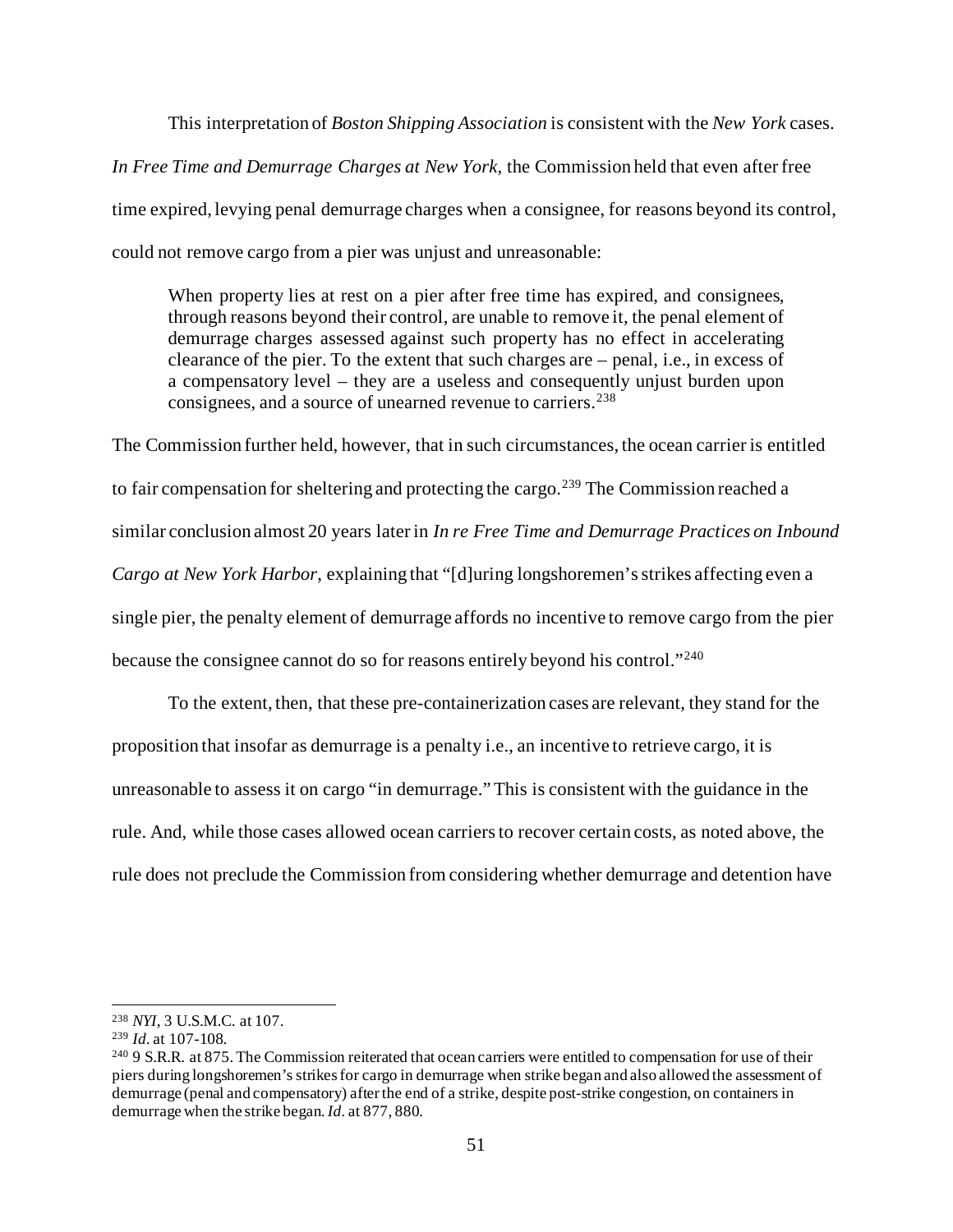some compensatory aspect when determining the reasonableness of specific practices in individual cases.

As for incentives, the commenters' second argument in favor of "once-in-demurrage, always-in-demurrage" is that it provides an incentive for shippers and truckers to retrieve cargo and return equipment during free time. According to PMSA, "[i]f a cargo interest knows that if it does not pick up cargo or return equipment during the original free time period, it will be subject to charges even if a no-fault event occurs during the demurrage/per diem, it will have a strong incentive to pick up the cargo during the original free time, promoting container velocity."<sup>[241](#page-51-0)</sup>

This is a corollary to the argument that the rule disincentivizes shippers from retrieving containers during free time. As noted above, shippers and truckers have commercial reasons for wanting to get containers off-terminal or returned in a timely fashion.<sup>[242](#page-51-1)</sup> Moreover, the prospect of having to pay demurrage or detention alone is an incentive. And, as noted above, once-indemurrage, always-in-demurrage may also lessen the incentive for ocean carriers and marine terminal operators to perform efficiently.

The Commission therefore does not agree with some commenters' arguments that it is always a reasonable practice to charge detention and demurrage after free time regardless of cargo availability or the ability to return equipment. The rule and the principles therein apply to demurrage and detention practices regardless of whether containers at issue are "in demurrage" or "in detention." That is, in assessing the reasonableness of demurrage and detention practices, the Commission will consider the extent to which demurrage and detention are serving their intended primary purposes as financial incentives to promote freight fluidity, including how demurrage and detention are applied after free time has expired.

<span id="page-51-1"></span><span id="page-51-0"></span><sup>241</sup> PMSA at 8. 242 *E.g.*, AgTC at 4,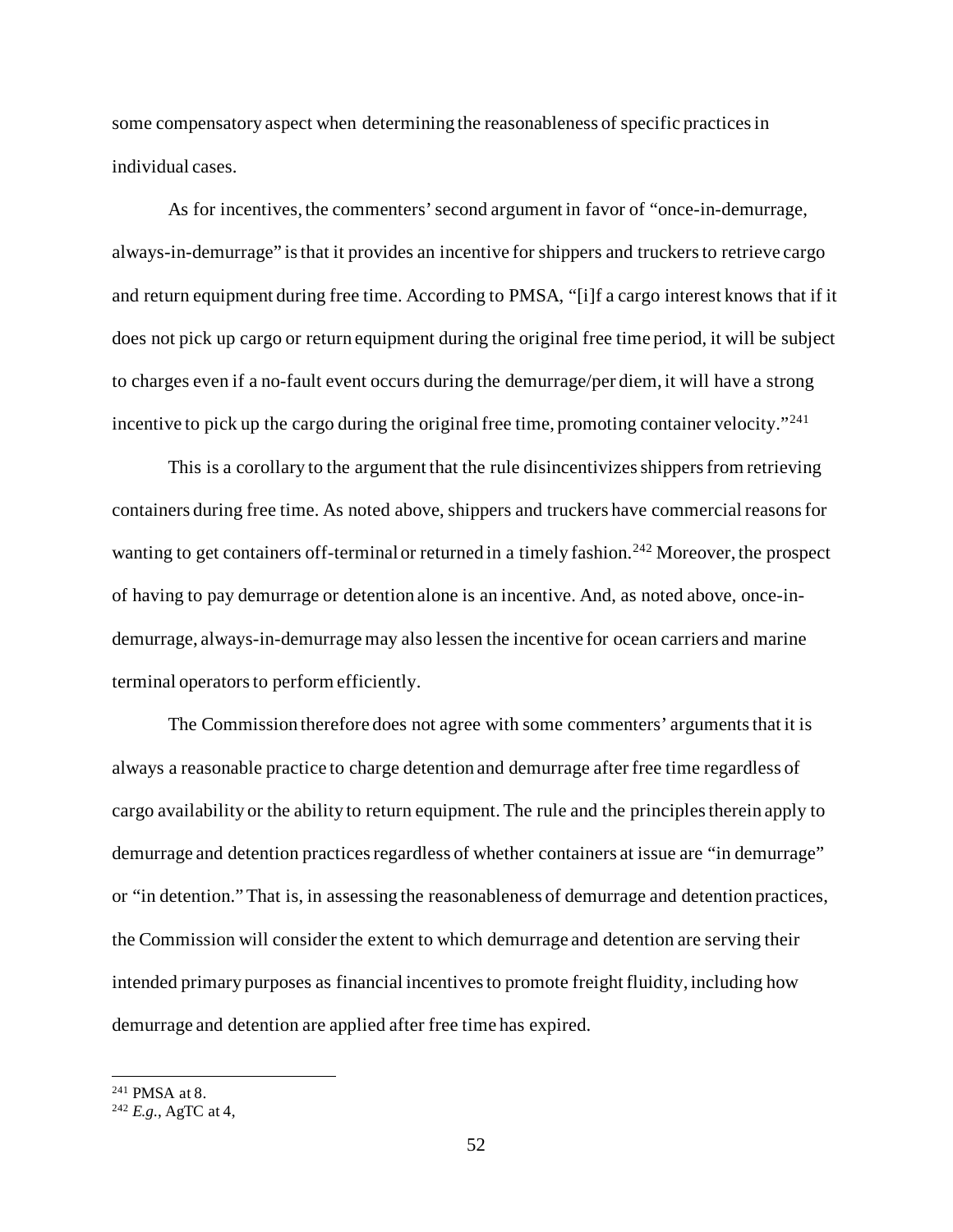### 4. Risk Allocation

Finally, ocean carriers and marine terminal operators argue that the rule unfairly allocates all risks in force majeure situations to ocean carriers and marine terminal operators and prevents allocation of those risks by contract.<sup>[243](#page-52-0)</sup> Commenters refer to "risk related to fluctuations in terminal fluidity," "risk and all of the attendant costs related to events beyond their control,"<sup>[244](#page-52-1)</sup> and "the entire financial responsibility for no-fault situations."[245](#page-52-2) Similarly, NAWE's states that "the NPRM would legally mandate that all risk of demurrage/detention costs in force majeuretype situations be placed on terminals and carriers."[246](#page-52-3)

The Commission interprets these comments as saying that in a "force majeure" situation, e.g., a port is completely closed due to weather, commentersincur costs related to containers and terminal property, and if they cannot charge demurrage or detention, they have to absorb those costs. Again, part of the problem is that the commenters treat a factor in the reasonableness analysis – the incentive principle – as creating bright line rule, and they further assume the Commission would be incapable of exercising common sense when applying the factors. As explained above, nothing precludes the Commission from considering whether demurrage and detention have some compensatory aspect when determining the reasonableness of specific practices in individual cases.

# **F. Cargo Availability**

In addition to describing how  $\S$  41102(c) may apply in the demurrage and detention context – the incentive principle – the Commission in the NPRM also sought to explain how that

<span id="page-52-0"></span><sup>&</sup>lt;sup>243</sup> Am. Ass'n of Port Auth. at 2 ("However, the proposed rule would effectively prohibit private parties from negotiating over how the risk of events beyond either's control (such as weather event or actions of a third party) are to be allocated, putting all the burden completely on the terminal operator and/or carrier."); *see also* NAWE at 11; OCEMA at 2-3; PMSA at 6; Ports Am. at 5; 244 OCEMA at 2-3.

<span id="page-52-1"></span>

<span id="page-52-2"></span><sup>245</sup> PMSA at 6.

<span id="page-52-3"></span><sup>246</sup> NAWE at 11.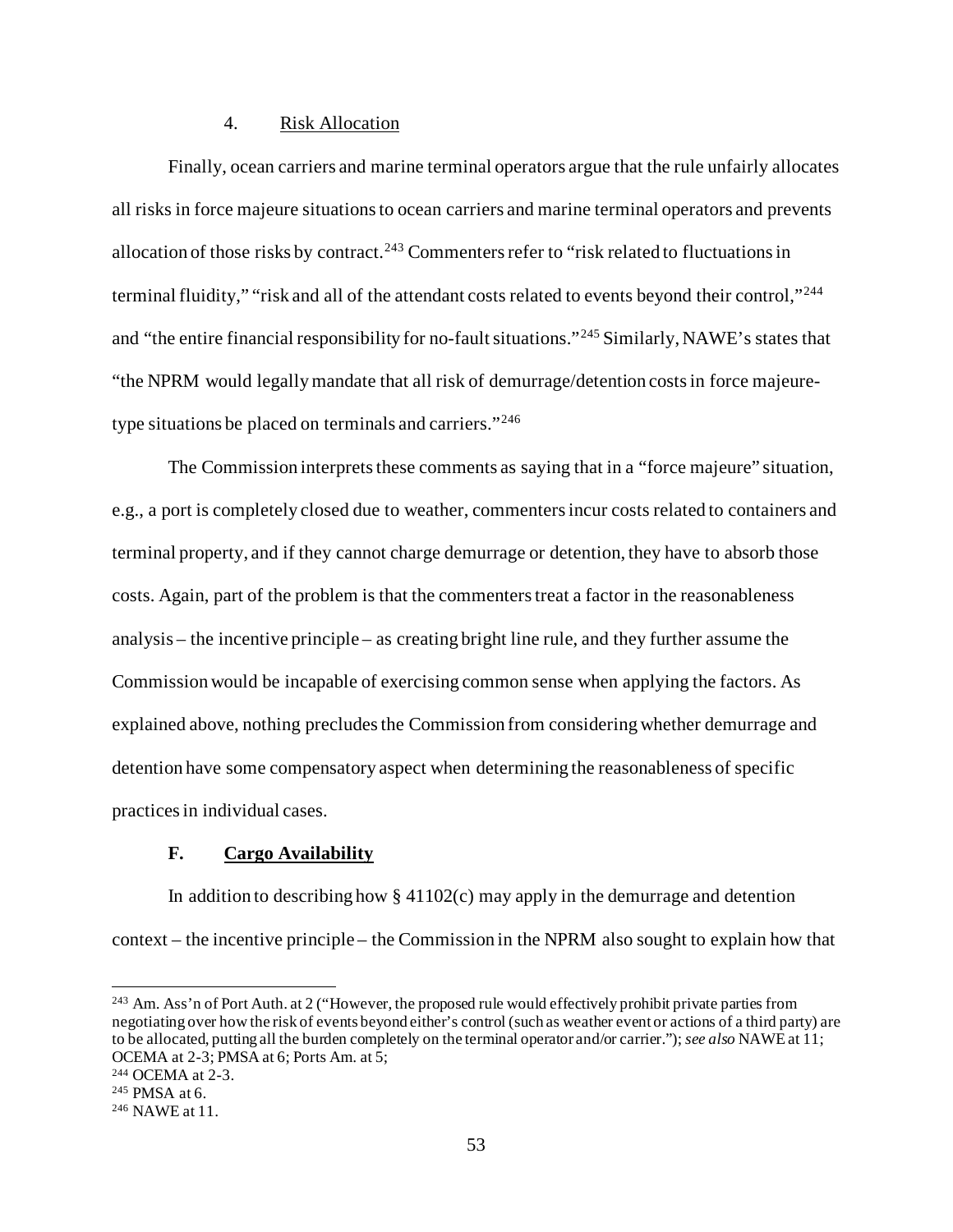principle might work in particular contexts. First, the Commission clarified that it may consider in the reasonableness analysis the extent to which demurrage practices and regulations relate demurrage or free time to cargo availability for retrieval.<sup>[247](#page-53-0)</sup> If, the Commission stated, shippers or truckers cannot pick up cargo within free time, then demurrage cannot serve its incentive purpose.[248](#page-53-1) Put slightly differently, if a free time practice is not tailored so as to provide a shipper a reasonable opportunity to retrieve its cargo, it is not likely to be reasonable.<sup>[249](#page-53-2)</sup>

The Commission emphasized that concepts such as cargo availability or accessibility refer to the *actual* availability of cargo for retrieval by a shipper or trucker. The Commission did not go so far as to define what availability means, but it said that certain practices would weigh favorably in the reasonableness analysis, including starting free time upon container availability and stopping a demurrage or free time clock when a container is rendered unavailable, such as when a trucker cannot get an appointment within free time.

There was significant support for the Commission's guidance from shippers, truckers, and intermediaries, and the Commission will include the language on container availability from the proposed rule in the final rule. A number of commenters request bright line rules. For instance, several commenters argue that free time should not start until a container is available, and that starting free time before availability should be deemed an unreasonable practice.<sup>[250](#page-53-3)</sup> Others assert that free time and demurrage and detention clocks should stop when containers

<span id="page-53-0"></span><sup>247</sup> 84 FR at 48852, 488555.

<span id="page-53-1"></span><sup>248</sup> 84 FR at 48852.

<span id="page-53-2"></span> $249$  84 FR at 48852 ("The more a demurrage practice is tailored to cargo availability, the less likely the practice is to be found unreasonable.").

<span id="page-53-3"></span><sup>250</sup> *E.g.*, Dow Chemical Co. at 2 ("Free time should be tied to actual cargo availability and not vessel arrival since efficient cargo pickup cannot be incentivized if the cargo may not yet be available."); Am. Cotton Shippers Ass'n at 4; Am. Coffee Corp. at 2; Commodity Supplies at 1; CV Int'l at 1; Harbor Trucking Ass'n at 1-2; Int'l Fed. of Freight Forwarders Ass'ns at 2; John S. Connor Global Logistics at 2; New Direx Inc. at 1; NYNJFFF&BA at 4; Retail Indus. Leaders Ass'n at 2; Transp. Intermediaries Ass'n at 4.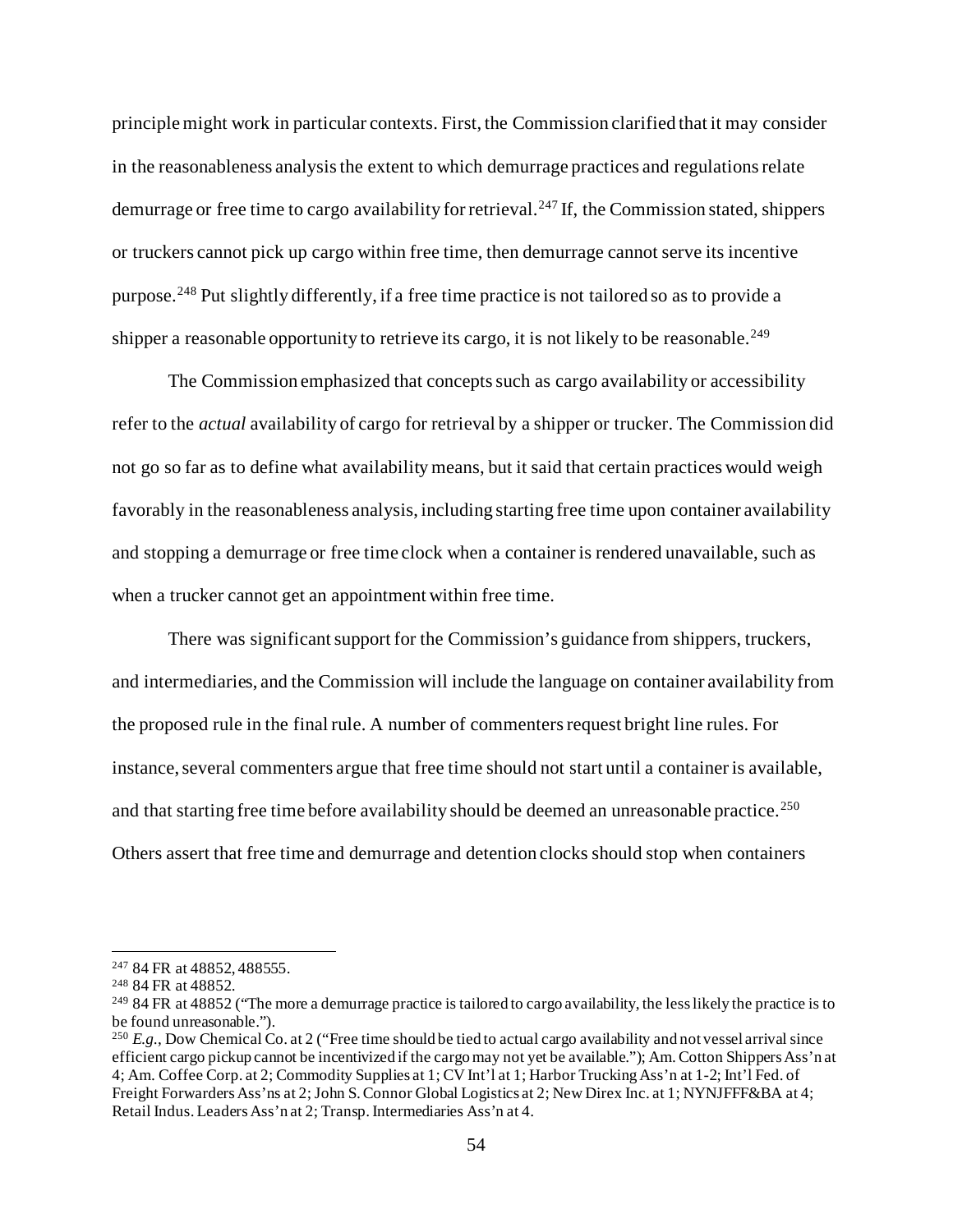become non-accessible due to situations beyond the control of shipper or trucker.<sup>[251](#page-54-0)</sup> Still others request that the Commission define "container availability,"[252](#page-54-1) that the Commission expressly address things like terminal hours of operation vis-à-vis free time,<sup>[253](#page-54-2)</sup> appointment systems,<sup>[254](#page-54-3)</sup> and that the concept of availability should include chassis availability.<sup>[255](#page-54-4)</sup>

As explained in the NPRM, it makes sense that if free time represents a reasonable opportunity for a shipper to retrieve a container, it should be tied, to the extent possible, to cargo availability, and the Commission recognizes the merits of that approach. But the Commission will not in this general interpretive rule make a finding that failure to start free time upon "availability" is necessarily unreasonable. The operational environments and commercial conditions at terminals across the country vary significantly, and in some situations, there might not be much difference between tying free time to vessel discharge and tying it to availability.<sup>[256](#page-54-5)</sup> For similar reasons, while the Commission will consider in the reasonableness analysis how demurrage and detention practices address interruptions in availability during free time, requiring specific "stop-the-clock" procedures is beyond the scope of this rulemaking.<sup>[257](#page-54-6)</sup> The Commission is sympathetic to shipper, intermediary, and trucker arguments that bright line rules will be more

<span id="page-54-0"></span><sup>&</sup>lt;sup>251</sup> *E.g.*, Nat'l Indus. Transp. League at 8 ("The League agrees wholeheartedly that the reasonableness of demurrage practices and charges, including free time rules, should be related to actual physical availability of the cargo."); Am. Cotton Shippers Ass'n at 4; Commodity Supplies at 2; Int'l Fed. of Freight Forwarders Ass'ns at 2; John S. Connor Global Logistics at 2

<span id="page-54-1"></span><sup>252</sup> *E.g.* EMO Trans Atlanta, GA USA at 1; FedEx Trade Networks, Inc. at 1; Int'l Motor Freight at 1.

<span id="page-54-2"></span><sup>253</sup> *E.g.*, Mondelez Int'l at 1 ("All free time should be defined as business days as not all ports allow pick up/return on weekends."); Rio Tinto at 1.

<span id="page-54-3"></span><sup>&</sup>lt;sup>254</sup> *E.g.*, Retail Indus. Leaders Ass'n at 2 ("A terminal's volume of appointment times and appointment availability are a critical component of cargo owners' ability to collect cargo. It is essential to consider the details of a terminal's appointment system, including availability and time frames of appointments, when assessing if fees are justified."); Harbor Trucking Ass'n at 2 ("Important to consider the workings of terminal appointment systems in evaluating reasonableness – should be some minimum period of appointment availability.").

<span id="page-54-4"></span><sup>255</sup> *E.g.*, Am. Cotton Shippers Ass'n at 5; CV Int'l, Inc. at 1; John Steer Co. at 1; John S. Connor Global Logistics, Inc. at 2-3; Yusen Logistics (Americas) Inc. at 1. *But see* Thunderbolt Global Logistics at 1 ("The lack of an available chassis should not be considered a requirement of availability unless the steamship line is supplying the chassis as part of their contract of carriage.").

<span id="page-54-5"></span><sup>256</sup> *See* Final Report at 21-22.

<span id="page-54-6"></span><sup>&</sup>lt;sup>257</sup> Accordingly, many ocean shipper and marine terminal operator concerns about the "unworkability" of the rule are unfounded. *See*NAWE at 12-13; WMCTOA at 10-11.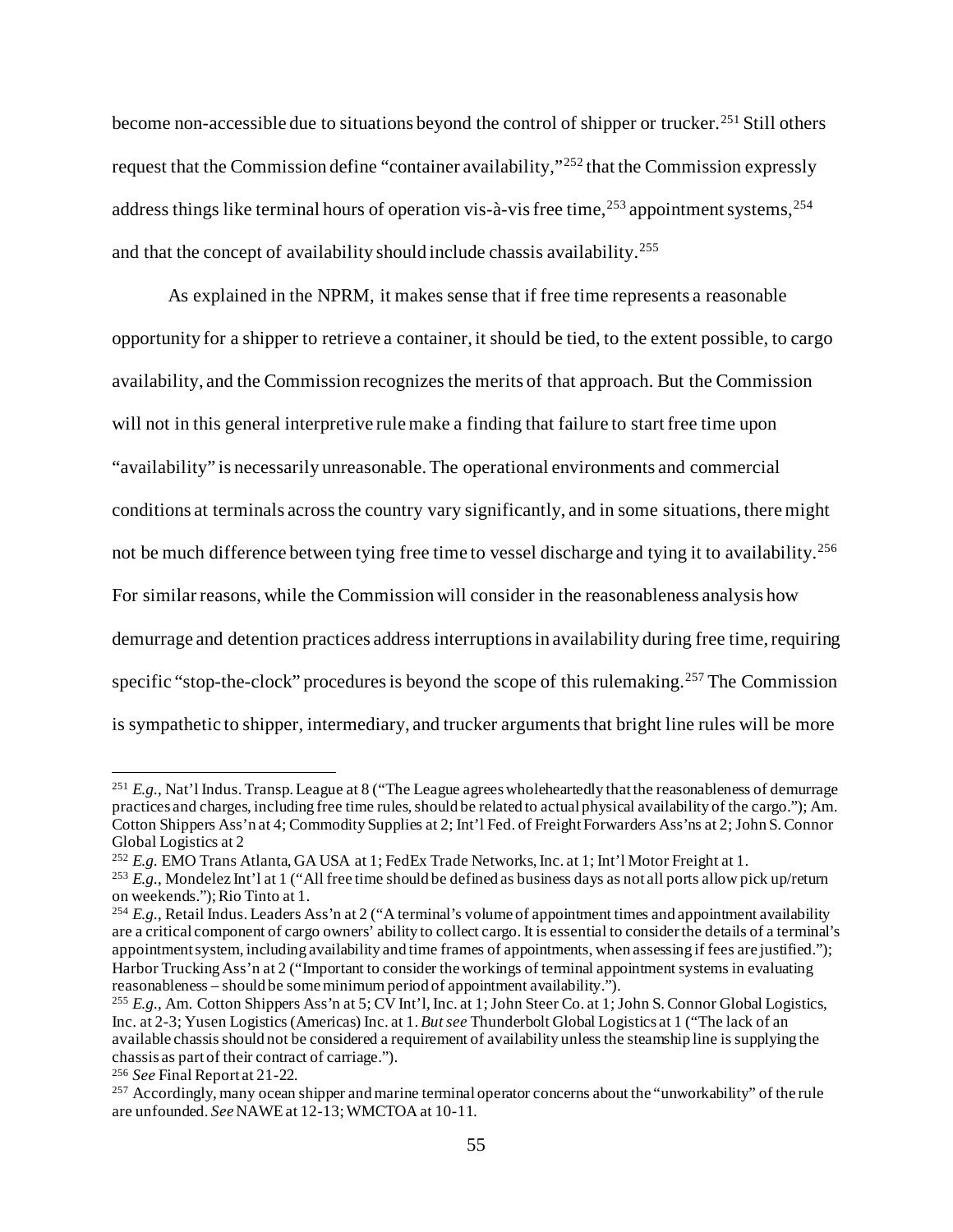beneficial to them and would be clearer than the Commission's factor-based approach. But imposing bright line rules could inhibit the development of better solutions.

As for defining "container availability," the Commission declines to do so here, as it can vary by port or marine terminal. Suffice it to say, availability at a minimum includes things such as the physical availability of a container: whether it is discharged from the vessel, assigned a location, and in an open area (where applicable).<sup>[258](#page-55-0)</sup> Depending on the facts of the case, the Commission may consider things such as appointment systems and appointment availability and trucker access to the terminal, i.e., congestion.<sup>[259](#page-55-1)</sup>

The chassis situation is more complicated. It is undeniable that chassis availability impacts the ability of a shipper or a trucker to remove a container from a port.<sup>[260](#page-55-2)</sup> But the Commission has held that "[p]ersons importing merchandise may reasonably be assumed to have, or be able promptly to obtain, the equipment needed to receive it," and, therefore, "[i]t is not necessary, in fixing free time, to allow for delays that may be encountered in the procurement of equipment."[261](#page-55-3) Additionally, chassis supply models vary. Sometimes a trucker provides his or her own chassis. Sometimes chassis are provided via third-party chassis providers, over whom the Commission does not have authority under  $\S$  41102(c). And, although ocean carriers in many cases sold their chassis fleets, sometimes they substantially affect chassis availability via chassis pools owned by ocean carrier agreements such as OCEMA.[262](#page-55-4) Ocean carriers also exert control over chassis via "box rules," under which ocean carriers determine which chassis a trucker must

<span id="page-55-0"></span><sup>258</sup> 84 FR at 48853; Final Report at 20.

<span id="page-55-1"></span><sup>259</sup> 84 FR at 48852-53; *id.* at 48852 n.16; Final Report at 20. That the Commission in an appropriate case could consider appointment systems and appointment availability is by no means a requirement that all terminals must<br>adopt appointment systems. Contra WCMTOA at 11; SSA Marine, Inc. at 2.

<span id="page-55-2"></span><sup>&</sup>lt;sup>260</sup> 84 FR at 48851 at n.7 ("Current variations in chassis supply models have frequently contributed to serious inefficiencies in the freight delivery system."); *id.*("Timely and reliable access to roadworthy chassis is a source of ongoing and systemic stress to the system.").

<span id="page-55-3"></span><sup>261</sup> *NYI*, 3 U.S.M.C. at 100.

<span id="page-55-4"></span><sup>262</sup> Inst. of Int'l Container Lessors at 7.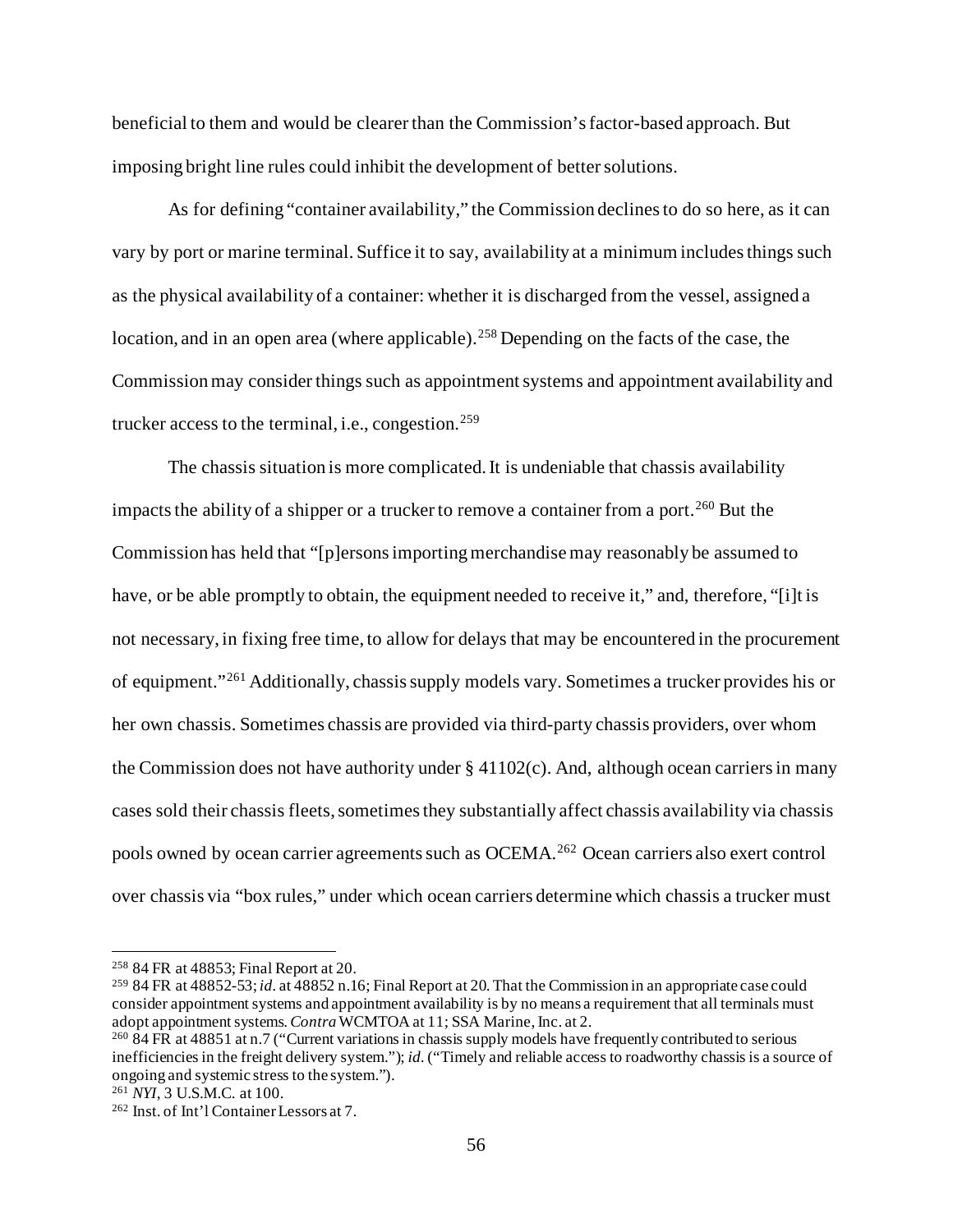use in a carrier haulage situation.<sup>[263](#page-56-0)</sup> According to the Agriculture Transportation Coalition (AgTC), "carriers' 'box rules' limit availability of chassis, forcing trucker to 'hunt' for a container brand designated by the carrier, and cannot use other containers more conveniently located."<sup>[264](#page-56-1)</sup>

Suffice it to say, the assumption in *Free Time and Demurrage Charges at New York* that a shipper is able promptly to obtain equipment" might, in the case of a trucker and chassis, *in some circumstances*, no longer be valid.<sup>[265](#page-56-2)</sup> Accordingly, the Commission may, in an appropriate case, consider chassis availability in the analysis.In doing so the Commission would be especially careful to analyze how the chassis supply model at issue relates to the primary incentive purpose of demurrage and detention.

# **G. Empty Container Return**

The second application of the incentive principle discussed in the rule is empty container return.<sup>[266](#page-56-3)</sup> The rule states that absent extenuating circumstances, practices and regulations that provide for imposition of detention when it does not serve its incentivizing purposes, such as when empty containers cannot be returned, are likely to be found unreasonable.<sup>[267](#page-56-4)</sup> The Commission explained that such practices, absent extenuating circumstances, weigh heavily in favor of a finding of unreasonableness, because if an ocean carrier directs a trucker to return a container to a particular terminal, and that terminal refuses to accept the container, no amount of

<span id="page-56-0"></span><sup>263</sup> *See* Bill Mongelluzzo, *Box rules hold back interoperable chassis pools: truckers*, JOC.com (Dec. 12, 2019) (defining "box rules").

<span id="page-56-1"></span><sup>264</sup> AgTC at 5.

<span id="page-56-2"></span><sup>&</sup>lt;sup>265</sup> *NYI*, 3 U.S.M.C. at 100. To be clear, the Commission agrees in general with the assumption that a shipper or its agent has or can obtain the equipment necessary to retrieve cargo. In ordinary circumstances, a shipper could not escape liability for demurrage because it is unable to procure a trucker or because its trucker cannot obtain a chassis. There could, however, be circumstances when the Commission could consider chassis availability in the reasonableness analysis.

<span id="page-56-3"></span><sup>266</sup> 84 FR at 48853, 48855.

<span id="page-56-4"></span><sup>267</sup> 84 FR at 48855.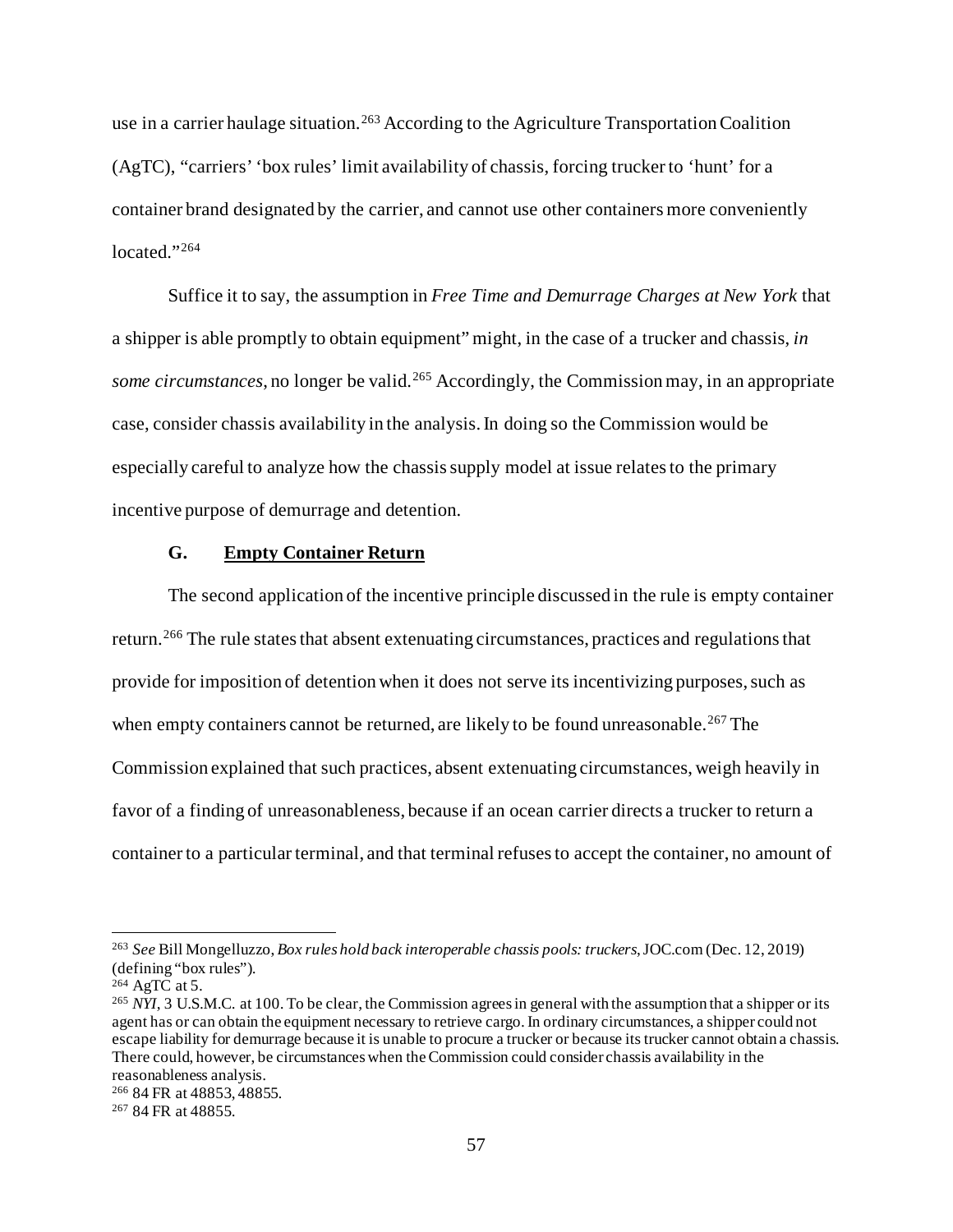detention can incentivize its return.<sup>[268](#page-57-0)</sup> In addition to refusal to accept empty containers, the Commission listed additional situations where imposition of detentionmight weigh toward unreasonableness, such as uncommunicated or untimely communicated changes in container return, or uncommunicated or untimely communicated notice of terminal closures for empty containers.[269](#page-57-1)

Most of the comments about this aspect of the rule were supportive.<sup>[270](#page-57-2)</sup> Several commenterssuggest additional ideas. Some argue that an ocean carrier should grant more detention free time when the carrier requires an empty to be returned to a location other than where it was retrieved, or when a marine terminal operator requires an appointment to return an empty container.<sup>[271](#page-57-3)</sup> Commenters also raised issues with marine terminal "dual move" requirements.[272](#page-57-4) In the import context, a "dual move" is where a trucker drops off an empty container and picks up a loaded container on the same trip to a terminal. Mohawk Global Logistics described some of the issues that arise when a marine terminal operator requires a dual move to return an empty container:

When winding down peak season, there are typically more empty containers being returned than full containers available to pick up, so single empty returns are more commonly needed, and without inbound loads, dual moves are hard to effect. When terminals go for days without accepting single moves, the trucker is stuck holding

<span id="page-57-0"></span><sup>268</sup> 84 FR at 48853; *see also id.*("Absent extenuating circumstances, assessing detention in such situations, or declining to pause the free time or detention clock, would likely be unreasonable."). <sup>269</sup> 84 FR at 48853.

<span id="page-57-2"></span><span id="page-57-1"></span><sup>&</sup>lt;sup>270</sup> E.g., A.N. Deringer, Inc. at 1 ("If we cannot return a container because the terminal will not take it, detention should not accrue."); Int'l Fed. of Freight Forwarders Ass'ns at 2; Mohawk Global Logistics at 7; NYNJFFF&BA at 3; Transp. Intermediaries Ass'n at 4; Transways Motor Express at 1; Yupi at 1; NCBFAA at 7.

<span id="page-57-4"></span><span id="page-57-3"></span><sup>271</sup> *E.g.*, Best Transp. at 2; F.O.X. Intermodal Corp. at 1; Int'l Motor Freight at 1 ("All empty equipment should be returned to the marine terminal it was picked up from in order to increase truck efficiency and reduce the number of chassis splits."); Mohawk Global Logistics at 7 ("Some carriers argue the containers should be returned to a different facility, but typically they are more distant, or also closing down."); S. Counties Express at 2. <sup>272</sup> *E.g.* Mohawk Global Logistics at 7; S. Counties Express at 2 ("Empties only being received as a 'dual transaction' when the motor carrier has no load to pull from the terminal. Steamship line charges motor carrier for not returning the empty and pulling a load."); Quik Pick Express, LLC ("Typically, this is due to terminals only receiving empty containers as part of a dual transaction. If our company does not have an import container to extract from that terminal, we are unable to bring them our empty. We have no viable option to return the container, but are still faced with Detention charges by the Steamship line.").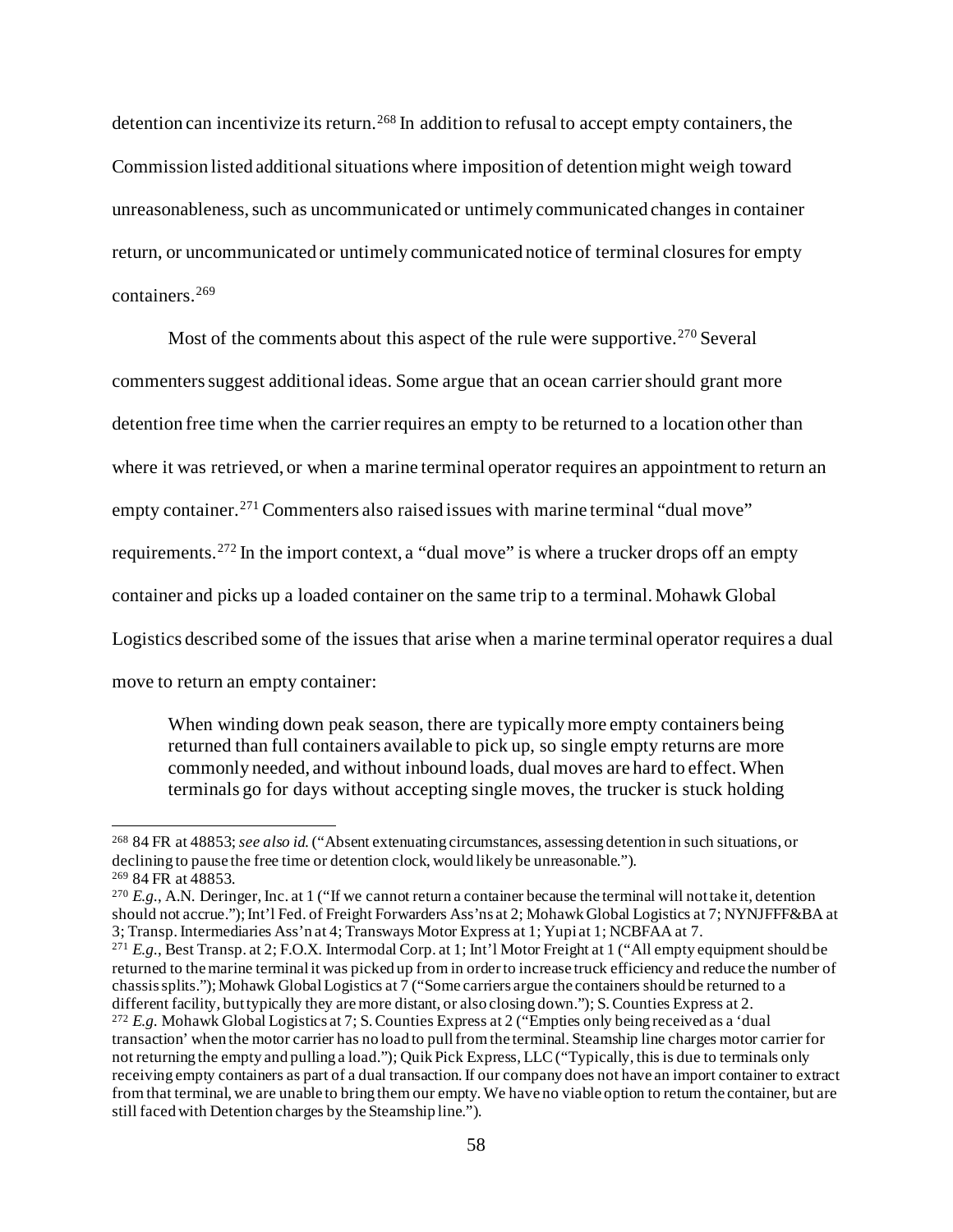the container, usually on a chassis that is being charged for daily, and in a storage yard that is also charging daily. When a few single slots open up, everyone scrambles to get there with empties, quickly closing the yard down again.<sup>[273](#page-58-0)</sup>

Changes in return location, and requiring dual moves, are certainly practices that the Commission could review under  $\S 41102(c)$  in light of the guidance in rule.<sup>[274](#page-58-1)</sup> While the rule does not discuss the extension of free time when containers must be returned to a different terminal than that from which they were retrieved, the approach may have merit.The NPRM referred to the similar situation when container return location changes and the change is not communicated in a timely fashion.<sup>[275](#page-58-2)</sup> The Commission is particularly concerned about the reasonableness of dual move requirements, or more specifically, an ocean carrier imposing detention when a trucker's inability to return a container within free time is due to it not being able to satisfy a dual move requirement.<sup>[276](#page-58-3)</sup> Although the Commission assumes there are operational reasons for dual move requirements, they effectively tie a trucker's ability to avoid charges to doing additional business with a carrier or at a terminal. In an appropriate case, the Commission would carefully scrutinize such practices.<sup>[277](#page-58-4)</sup>

The National Customs Brokers and Forwarders Association of America (NCBFAA) also advocates that the Commission "expand" the rule to reflect the railroad concept of constructive delivery of empty containers.<sup>[278](#page-58-5)</sup> Under this approach, the detention clock should stop once a container "has been or could be delivered back to the port, VOCC or CY [container yard], but for

<span id="page-58-0"></span><sup>273</sup> Mohawk Global Logistics at 7.

<span id="page-58-1"></span><sup>&</sup>lt;sup>274</sup> Assuming the other elements of a  $\S$  41102(c) case are met.

<span id="page-58-2"></span><sup>275</sup> 84 FR at 48853.

<span id="page-58-4"></span><span id="page-58-3"></span><sup>&</sup>lt;sup>276</sup> As between ocean carriers and marine terminal operators, in this context the focus would likely be on ocean carrier practices. *See* FMC Demurrage Report at 7 ("For the return of their empty containers, VOCCs instruct the consignees and terminal operators who serve them when, where, and how this equipment can be returned."). <sup>277</sup> Some commenters also asserted that off-terminal empty container storage areas should have the same hours as marine terminals. Int'l Motor Freight at 1; Transways Motor Express at 1. While that is something regulated entities may consider, delving into the hours of operation of particular facilities is beyond the scope of the rule, which is to provide general guidance.

<span id="page-58-5"></span><sup>278</sup> NCBFAA at 7.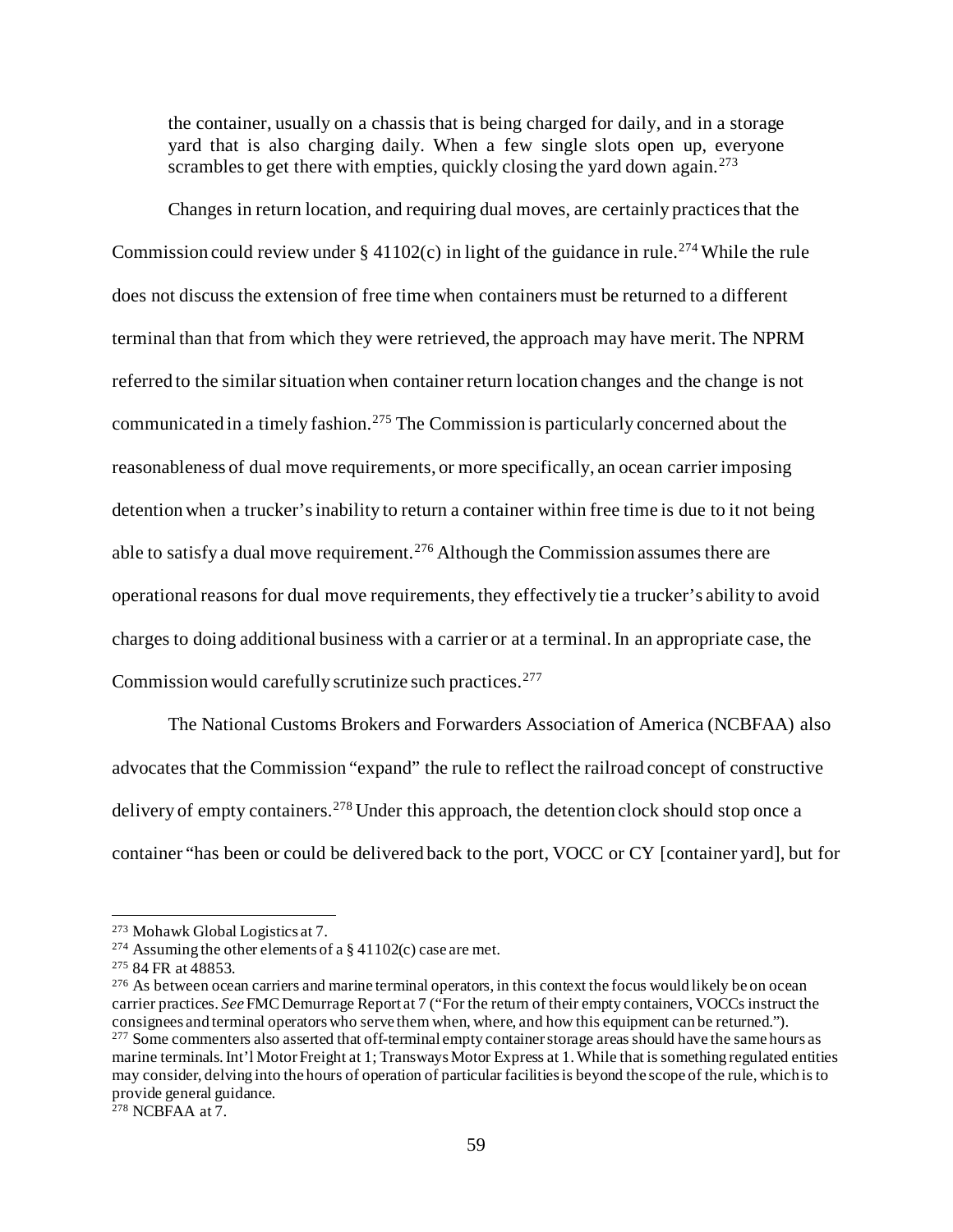the recipient's inability or unwillingness to receive the asset."[279](#page-59-0) The Commission views this approach as one option an ocean carrier could use to mitigate detention under circumstances where the charges cannot serve their primary purpose of incentivizing freight fluidity. To the extent that NCBFAA is suggesting that the Commission should adopt the constructive delivery principle, the Commission believes that importing this concept from the railroad context is something better addressed in the context of a specific case or a future proceeding devoted to that topic, so that it can receive comments and arguments from all sides.

In sum, the Commission is adopting this paragraph of the rule without modification.

### **H. Notice of Cargo Availability**

The rule also states that in assessing the reasonableness of demurrage practices and regulations, the Commission may consider whether and how regulated entities provide notice to cargo interests that cargo is available for retrieval.The rule further states that the Commission may consider the type of notice, to whom notice is provided, the format of notice, method of distribution of notice, the timing of notice, and the effect of the notice.This factor reflects that: (1) ocean carriers are obligated under their contracts of carriage to give notice to consignees so that they have a reasonable opportunity to retrieve the cargo; (2) that notification practices must be reasonably tailored to fit their purposes under  $\S$  41102(c); and (3) the notion that aligning cargo retrieval processes with the availability of cargo will promote efficient removal of cargo from valuable terminal space.<sup>[280](#page-59-1)</sup>

In applying this factor, the most important consideration is the extent to which any notice is calculated to apprise shippers and their agents that a container is available for retrieval.<sup>[281](#page-59-2)</sup> The

<span id="page-59-0"></span><sup>279</sup> NCBFAA at 7.

<span id="page-59-2"></span><span id="page-59-1"></span><sup>280</sup> Final Report at 18-20, 27-28; Interim Report at 9, 18; 84 FR at 98853 ("The more these factors align with the goal of moving cargo off terminal property, the less likely demurrage practices would be found unreasonable."). <sup>281</sup> 84 FR at 48853.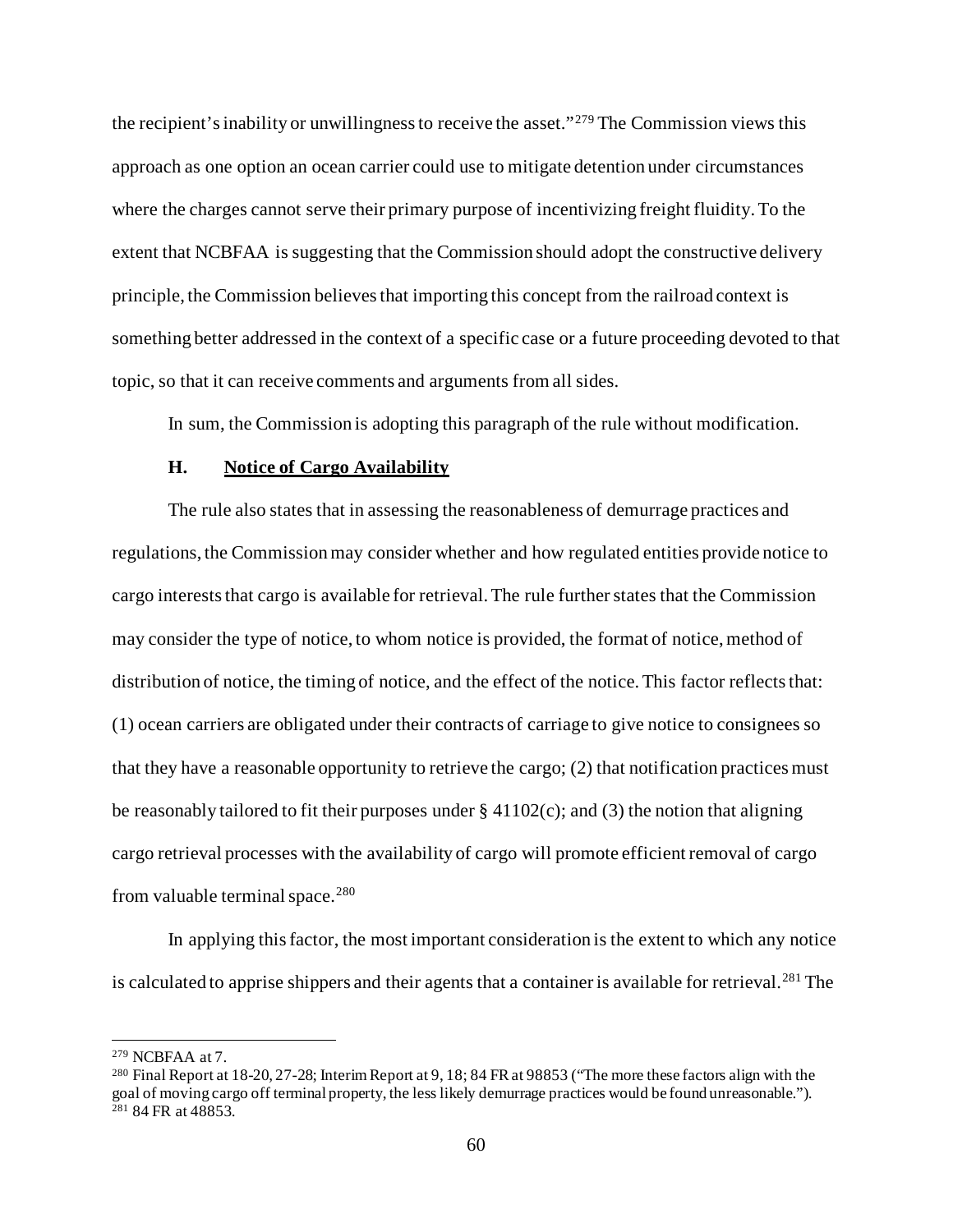Commission explained that the type of notice is important – types of notice that are expressly linked to cargo availability weigh favorably in the analysis – and listed examples.<sup>[282](#page-60-0)</sup> The Commission also noted the merits of "push notifications" of cargo availability, notifying users of changes in container availability, linking free time to notice of availability, and appointment guarantees.[283](#page-60-1) The Commission stopped short, however, of specifying any particular form of notice.

The comments about this paragraph of the rule were generally of two types. Shippers, intermediaries, and truckers strongly support notice of cargo availability and urged that the Commission require such notice and specify what information a notice must contain.[284](#page-60-2) Marine terminal operators opposed the Commission requiring any particular type of notice.<sup>[285](#page-60-3)</sup>

The substantial supportive comments bolster the Commission's belief that consistent notice that cargo is actually available for retrieval would provide significant benefits to ocean freight delivery system, especially if that notice is tied to free time.<sup>[286](#page-60-4)</sup> As pointed out by a commenter, notice of availability "would serve the important function of clearly identifying when the cargo is truly available for pick up and thus when the free time clock should start and

<span id="page-60-0"></span><sup>282</sup> 84 FR at 48853 ("[n]otice that cargo is discharged and in an open area," "notice that cargo is discharged, in an open area, free of holds, and proper paperwork has been submitted," and "notice of all of the above and that an appointment is available.").

<span id="page-60-1"></span><sup>&</sup>lt;sup>283</sup> 84 FR at 48853.

<span id="page-60-2"></span><sup>284</sup> *E.g.*, Mohawk Global Logistics at 2; NCBFAA at 13; Airforwarders Ass'n at 1; ContainerPort Group at 1; CV Int'l, Inc. at 2; FedEx Trade Networks, Inc. at 1-2; Florida Customs Brokers & Forwarders Ass'n at 1; Int'l Fed. of Freight Forwarders Ass'ns at 2; John S. Connor Global Logistics at 3-4; Thunderbolt Global Logistics at 2; *cf*. Int'l Logistics; ContainerPort Group.

<span id="page-60-4"></span><span id="page-60-3"></span><sup>&</sup>lt;sup>285</sup> PMSA at 5-6; WCMTOA at 10-11. In contrast, WSC argues that the rule is too vague in this regard because the Commission did not specify "what it considers to be the proper format, method, or timing" of notice." WSC at 16. <sup>286</sup> In *NYI*, the Commission declined to require that free time start upon issuance of a notice of availability. *NYI*, 3 U.S.M.C. at 105-06. The Commission noted that "[c]onsignees are universally apprised of the arrival of vessels" and reasoned that "[i]nsistence upon a notice of availability would subject the carriers to extra work and expense that would be largely futile and which appears quite unjustifiable." *Id.* at 106. The advent of containerization and the technological advances that have occurred over the past 72 years raise serious questions as to the continuing validity of these conclusions. As the Fact Finding Officer found, and shippers, intermediaries, and trucker commenters persuasively asserted, notices of availability would have benefits. Final Report at 19-20.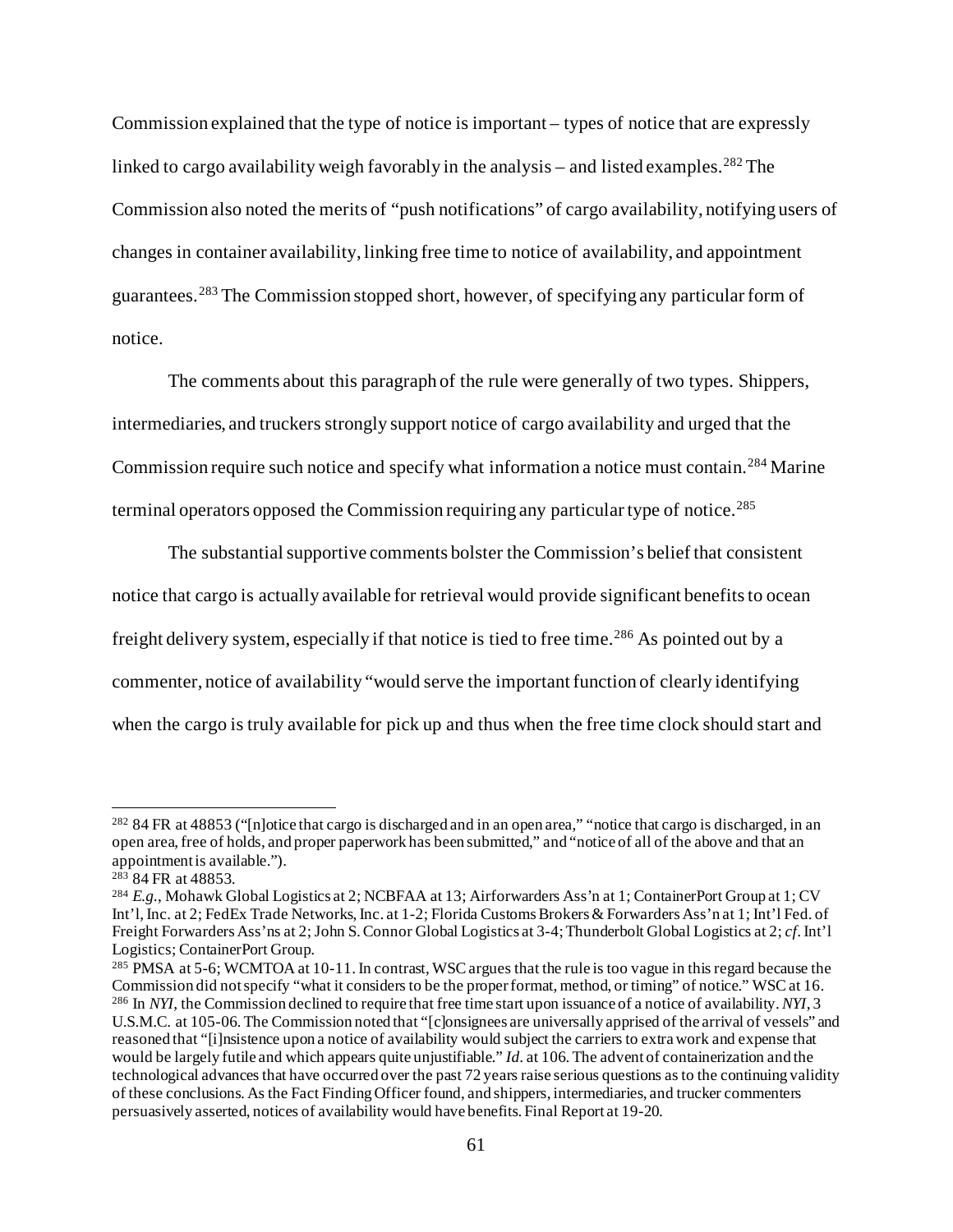end."[287](#page-61-0)The Commission remains concerned that legacy forms of notice might not be providing shippers with a reasonable opportunity to retrieve cargo.<sup>[288](#page-61-1)</sup> Those concerns militate in favor of the Commission keeping "notice" as a factor in its guidance.

That said, the Commission is not requiring specific types of notice.The Commission's guidance is intended to apply to a wide variety of terminal conditions. What constitutes appropriate notice in one situation might not in another. Ocean carrier and marine terminal operator customers have varied needs, and the Commission is wary of asking regulated entities to develop tools that their customers are unwilling to use.<sup>[289](#page-61-2)</sup> Consequently, while the Commission may consider the factors listed in the NPRM in the analysis, it is not requiring any specific form of notice.

Marine terminal operators argue that by noting the merits of things like "push notifications" and updates regarding container status, the Commission is "requiring" marine terminal operators to do these things. This is based on an misreading of the NPRM.<sup>[290](#page-61-3)</sup> The marine terminal operators also make a number of claims about the costliness and technical feasibility and necessity of some of the suggestions. [291](#page-61-4) These are arguments that the commenters would be free to make if relevant in a particular case.

<span id="page-61-0"></span><sup>287</sup> NYNJFFF&BA at 4.

<span id="page-61-1"></span><sup>288</sup> Final Report at 19 (noting that some terminal operators as well as cargo interests "believed that vessel arrival is a poor proxy for notice that a container is available"); *see also* Transp. Intermediaries Ass'n at 4 ("TIA supports tying free time to actual cargo availability and not to vessel arrival: as FMC points out, demurrage cannot incentivize efficient cargo pickup if the cargo is not truly available yet.").

<span id="page-61-2"></span><sup>&</sup>lt;sup>289</sup> Final Report at 19 ("In other words, the terminal operators stated, they are being asked to create tools that are not effective for the market.").

<span id="page-61-3"></span><sup>&</sup>lt;sup>290</sup> WCMTOA insists that the NPRM "seeks to mandate the optimum level and type of notice for all terminal operators and carries in all circumstances." WCMTOA at 11. The language of the rule, however, belie WCMTOA's inferences.

<span id="page-61-4"></span> $^{291}$  PMSA at 10-11 (noting that few industry players use push notifications because existing technology does not accommodate them."); PONYNJSSA ("[T]he NPRM suggests that if such a system does not 'push' relevant information, then such a system might not be considered a reasonable notice of cargo availability.").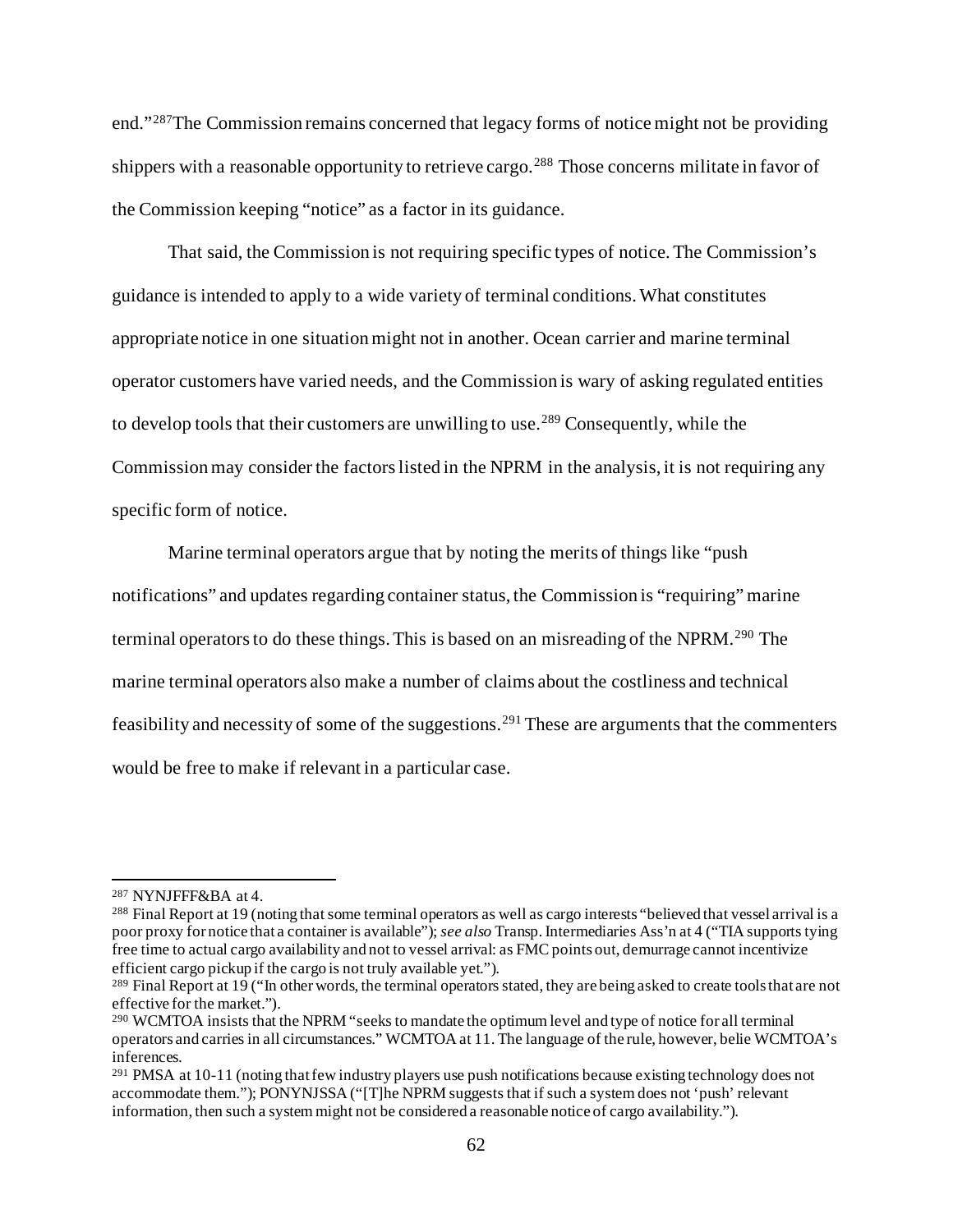Further, in describing things likely to be found reasonable, the Commission was reacting to what it heard from shippers, intermediaries, and truckers during the Fact Finding Investigation, and pointing out their potential advantages. The Commission mentioned the "type" of notice because notice related to cargo availability was, in some circumstances, more aligned with the ability to retrieve the cargo than notice of vessel arrival.<sup>[292](#page-62-0)</sup> But that is not necessarily the case at all ports or at all terminals or for all shippers.<sup>[293](#page-62-1)</sup> The Commission referred "to whom" notice would be provided as a consideration because truckers and others said that efficient retrieval of cargo could be enhanced if they were directly notified.<sup>[294](#page-62-2)</sup> As for the notice format and distribution method, the Commission commented on push notifications because truckers explained that even when marine terminal operators provide container status information on websites, truckers would have to continuously monitor or "scrape" the websites to know when a container would be ready.<sup>[295](#page-62-3)</sup> And as for appointment availability and notice, the Commission was noting the potential advantages of an idea proposed during the Fact Finding Investigation wherein once an appointment is made, a marine terminal operator would guarantee that the container would be available at the appointed time. If for some reason the marine terminal could

<span id="page-62-0"></span><sup>292</sup> *E.g.*, Transworld Logistics & Shipping Servs., Inc. at 3 ("It must be mentioned here that the arrival notice which is a courtesy information cannot be confused or construed to replace a cargo availability notice."). <sup>293</sup> Yupi at 1.

<span id="page-62-2"></span><span id="page-62-1"></span><sup>&</sup>lt;sup>294</sup> There was significant discussion during the investigation about who should be providing notice related to cargo availability. Ocean carriers have a notice obligation under their contracts of carriage, which they purport to fulfil by providing notice of vessel arrival. *See* Final Report at 27. Otherwise, notice about container status is typically provided by marine terminal operators. The difficulty is that the entity in the best position to know about container status – the marine terminal operator – is not necessarily privy to information about who should receive notice, which is information the carrier has via bills of lading and other shipping documents. The solution would seem to involve better coordination between ocean carriers and the marine terminal operators with whom they contract to provide terminal facilities.

<span id="page-62-3"></span><sup>&</sup>lt;sup>295</sup> *E.g.* Harbor Trucking Ass'n ("Notice must be timely and readily accessible to the contracting party or its designee, must provide clear information as to when and where cargo may be retrieved, and 'push notices' are favored."); Mohawk Global Logistics at 2 ("Truckers must proactively and continuously po[re] over multiple websites to check on availability of containers they have been assigned."). *But see* PMSA at 10-11 (arguing that there is little difference between getting a push notification and "accessing the web site or app to get the information at the shipper's or trucker's convenience").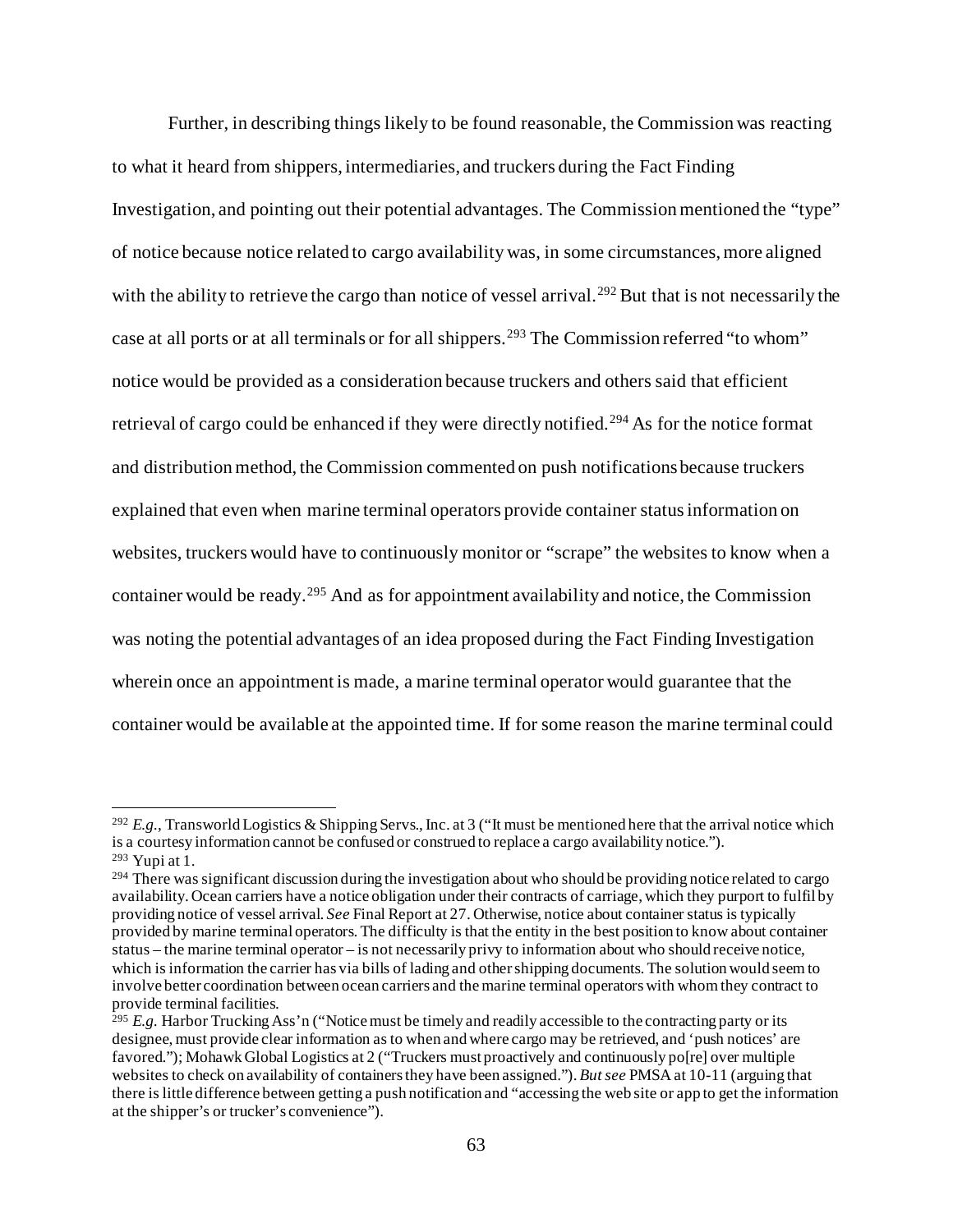not honor the appointment, it would accommodate the trucker in some other way, such as restarting free time, giving priority to a new appointment, or waiving the need for an appointment. The Commission, based on the Fact Finding Officer's reports, noted in the NPRM that these were potentially valuable ideas, but they were not intended to be the only ideas.<sup>[296](#page-63-0)</sup>

WCMTOA claims that the Commission "would seem to impose a requirement for a terminal operator to update cargo interests on a minute-by-minute basis as to the availability status of individual containers."<sup>[297](#page-63-1)</sup> But nothing in the rule requires "minute-by-minute updates" of changes in container status. Rather, the Commission may consider whether and how notice of changes in cargo availability is provided, with the focus being how well ocean carrier and marine terminal operator practices are *reasonably* tailored to their purposes.<sup>[298](#page-63-2)</sup>

In light of the foregoing, the Commission is adopting the language regarding notice of cargo availability without change.

## **I. Government Inspections**

The Commission acknowledged in the NPRM that significant demurrage and detention issues involve government inspections of cargo.<sup>[299](#page-63-3)</sup> Such inspections not only involve shippers, intermediaries, truckers, and marine terminal operators, but also government agencies, third-parties, and off-terminal facilities, such as centralized examination stations.<sup>[300](#page-63-4)</sup> The Commission

<span id="page-63-0"></span><sup>296</sup> For instance, the International Federation of Freight Forwarders Associations advocates "advance notice of cargo availability." Int'l Fed. of Freight Forwarders Ass'ns at 3-4; *see also*Mondelez Int'l at 1 ("If the carriers could advise even within a few days prior to vessel arrival that the cargo will be ready at a certain date for pickup it would allow for more efficient planning and appointment making instead of a constant scramble.").

<span id="page-63-1"></span><sup>297</sup> WCMTOA at 12.

<span id="page-63-2"></span><sup>298</sup> *Volkswagenwerk Aktiengesellschaft v. Fed. Mar. Comm'n*, 390 U.S. 261, 295 (1968) ("Of course charges need only be 'reasonably' related to benefits, and not perfectly or exactly related . . . .") (Harlan, J, concurring). <sup>299</sup> 84 FR at 48853.

<span id="page-63-4"></span><span id="page-63-3"></span><sup>&</sup>lt;sup>300</sup> A "centralized examination station" is "a privately operated facility, not in the charge of a Customs officer, at which merchandise is made available to Customs officers for physical examination." 19 CFR 118.1. CESs are established by port directors, and a CES operator agrees to, among other things, "[p]rovide adequate personnel and equipment to ensure reliable service for the opening, presentation for inspection, and closing of all types of cargo designated for examination by Customs." 19 CFR 118.2, 118.4(b). CES operators have the option of providing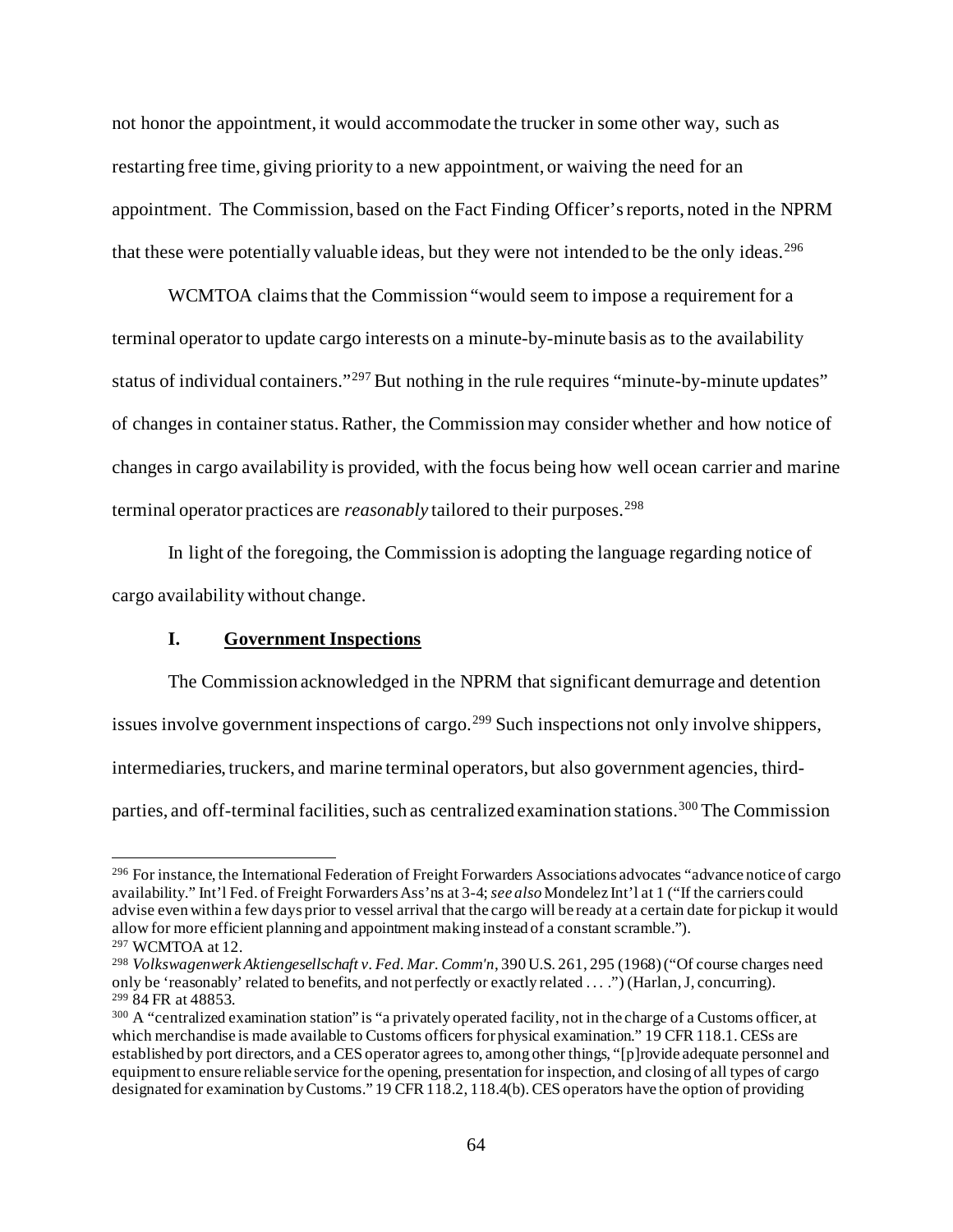sought comment on three proposals, and any other suggestions for "handling demurrage and detention in the context of government inspections, consistent with the incentive principle."<sup>[301](#page-64-0)</sup>

The Commission's proposals were:

- a) In the absence of extenuating circumstances, demurrage and detention practices and regulations that provide for the escalation of demurrage or detention while cargo is undergoing government inspection are likely to be found unreasonable;
- b) In the absence of extenuating circumstances, demurrage and detention practices and regulations that do not provide for mitigation of demurrage or detention while cargo is undergoing government inspections, such as by waiver or extension of free time, are likely to be found unreasonable; or
- c) In the absence of extenuating circumstances, demurrage and detention practices and regulations that lack a cap on the amount of demurrage or detention that may be imposed while cargo is undergoing government inspection are likely to be found unreasonable.[302](#page-64-1)

Option B is the most popular option among the shipper, intermediary, and trucker

commenters.<sup>[303](#page-64-2)</sup> This option is essentially a restatement of the general incentive principle. Under the incentive principle, "absent extenuating circumstances, demurrage and detention practices and regulations that do not provide for a suspension of charges when circumstances are such that demurrage and detention are incapable of serving their purpose would likely be found unreasonable."[304](#page-64-3) Option B simply treats "government inspections of cargo" as a type of circumstance, like a port closure due to weather, where demurrage and detention may not be serving their incentive function.

transportation for merchandise to the CES. 19 CFR 118.4(l). CES operators are obliged to perform in accordance with reasonable requirements imposed by a port director. 19 CFR 118.4(k). A port director may propose to cancel an agreement to operate a CES if the operator fails to comply with its § 118.4 obligations. 19 CFR 118.21.

<span id="page-64-0"></span><sup>&</sup>lt;sup>301</sup> 84 FR at 48853.

<span id="page-64-1"></span><sup>302</sup> 84 FR at 48853.

<span id="page-64-2"></span><sup>&</sup>lt;sup>303</sup> E.g., Commodity Supplies Inc. at 2; Harbor Trucking Ass'n at 2; Dow Chemical Co. at 2; FedEx Trade Networks at 2; Green Coffee Ass'n at 2; Int'l Ass'n of Movers at 2; Meat Import Council of America at 3; Nat'l Retail Fed. at 2.

<span id="page-64-3"></span><sup>304</sup> 84 FR at 48852.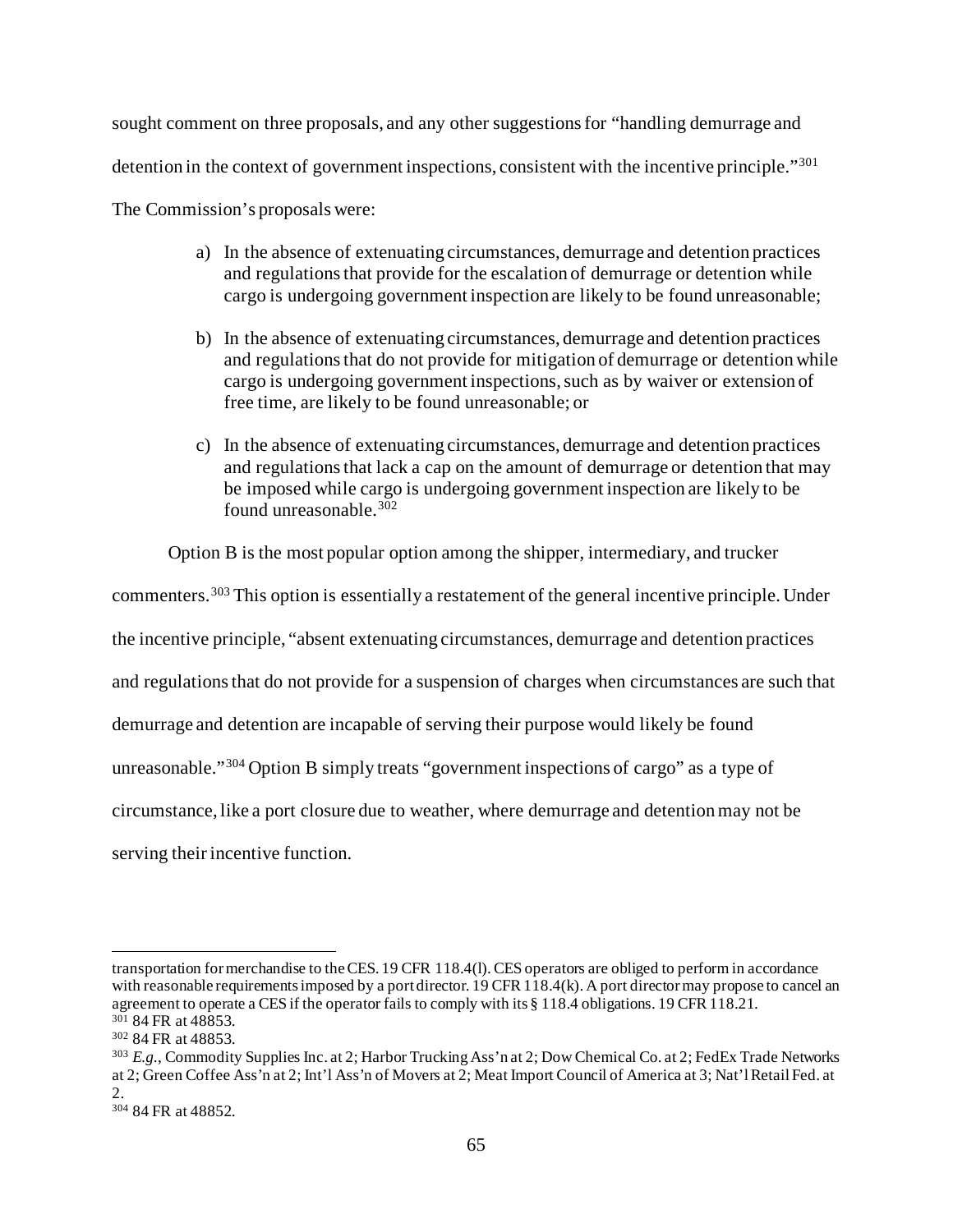A few commenters support Option C, wherein there would be a cap on the amount of demurrage or detention that could be imposed while cargo is undergoing government inspection. Most of these commenters tie this cap to costs incurred by regulated entities related to the inspections.[305](#page-65-0) As explained by one commenter, the cap would be "akin to a compensatory component of a demurrage or detention charge that does not include the penal component of the charge." $306$  Few commenters prefer Option A. $307$  As for ocean carrier and marine terminal operator commenters, they object to any change to the status quo, under which, they assert, "carriers and terminals are not required to extend free time based on delays in the availability of cargo resulting from government inspections."[308](#page-65-3)

Some commenters also suggest different proposals, including disallowing any demurrage or detention during government inspections, so long as correct customs entries had been made,<sup>309</sup> extending free time for five days, after which demurrage during a hold could accrue, [310](#page-65-5) disallowing demurrage and detention during government inspections and restarting free time clock from zero after inspection,<sup>[311](#page-65-6)</sup> and a Container Inspection Fund, funded by a fee on containers, used to defray ocean carrier and marine terminal operator costs incident to inspections as well as to pay for demurrage and detention."[312](#page-65-7) The objective of the latter proposal would be spread the costs of inspections among a "wider constituency" because "[g]overnmental

<span id="page-65-0"></span><sup>&</sup>lt;sup>305</sup> *E.g.*, CV Int'l at 2 (There should be a cap to the potential D/D charges resulting from government holds: perhaps a level that corresponds clearly to the true cost or income lost on the container or storage space during the hold period."); Dow at 2; Int'l Ass'n of Movers at 2; Nat'l Indus. Transp. League at 13; Thunderbolt Global Logistics (cap for detention, demurrage should be waived).

<span id="page-65-1"></span><sup>306</sup> Nat'l Indus. Transp. League at 13.

<span id="page-65-2"></span><sup>307</sup> CV Int'l at 2 ("Accelerated D/D charges should not be permitted for cargo under government hold."); Meat Import Council of Am. at 3; John S. Connor Global Logistics at 5 ("[W]e do not believe it is appropriate for the carriers and/or MTO operators to escalate charges (i.e., impose penalty demurrage) in these situations."). <sup>308</sup> NAWE at 15; *see also* OCEMA at 5; PMSA at 9-10; WCMTOA at 6-9; WSC at

<span id="page-65-4"></span><span id="page-65-3"></span><sup>309</sup> FedEx Trade Networks at 2.

<span id="page-65-5"></span><sup>310</sup> Emo Trans Atlanta, GA USA at 1.

<span id="page-65-6"></span><sup>311</sup> AgTC at 6.

<span id="page-65-7"></span><sup>312</sup> Sea Shipping Line at 2; Sefco Export Management Co. at 2 ("The proposal for a Container Inspection Fund is one of the rare out of the box suggestions that I have come across that might actually do some good.").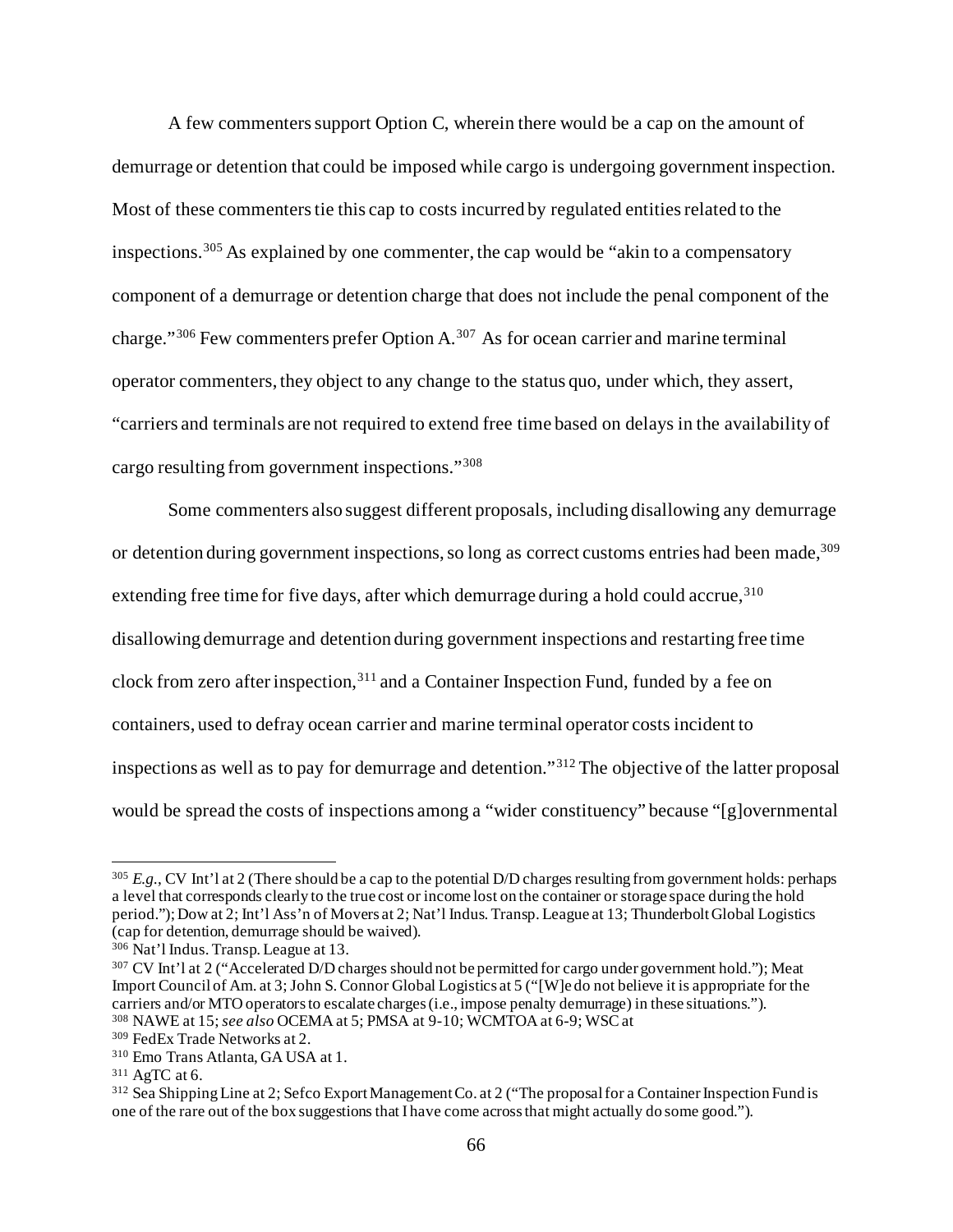inspections and holds are performed for the benefit of the shipping community as a whole and society at large, not just for the individual shipper involved in a particular inspection."[313](#page-66-0) For similar reasons, Mohawk Global Logistics suggests "assign[ing] the true cost of the resources as a 'special government hold' demurrage or detention charges or cap the fee at 25% assuming the punitive aspect being removed is 75%, or thereabouts."[314](#page-66-1)

The Commission has determined that, consistent with precedent, reasonableness should be assessed by considering whether demurrage and detention serve their intended purposes. As noted above, when shippers cannot retrieve cargo from a terminal, it is hard to see how demurrage or detention serve their primary incentive purpose. The question is, why shouldn't that principle apply during government inspections of cargo? In other words, why are government inspections different from any other circumstance where a shipper cannot retrieve its cargo?

Ocean carriers and marine terminal operators argue that it is permissible to treat government inspections differently under Commission precedent. They also argue that to extend free time during government inspections or to not charge demurrage and detention during them disincentivizes shippers, for instance, to properly submit paperwork. Finally, they argue that ocean carriers and marine terminal operators incur costs during government inspections, and those costs are most appropriately allocated to shippers because they are the only ones with any control of whether inspections happen and how they proceed. In contrast, they argue, marine terminal operators and ocean carriers have no control over whether containers are inspected or how long inspections last.

<span id="page-66-0"></span><sup>313</sup> Sea Shipping Line at 2.

<span id="page-66-1"></span><sup>314</sup> Mohawk Global Logistics at 6.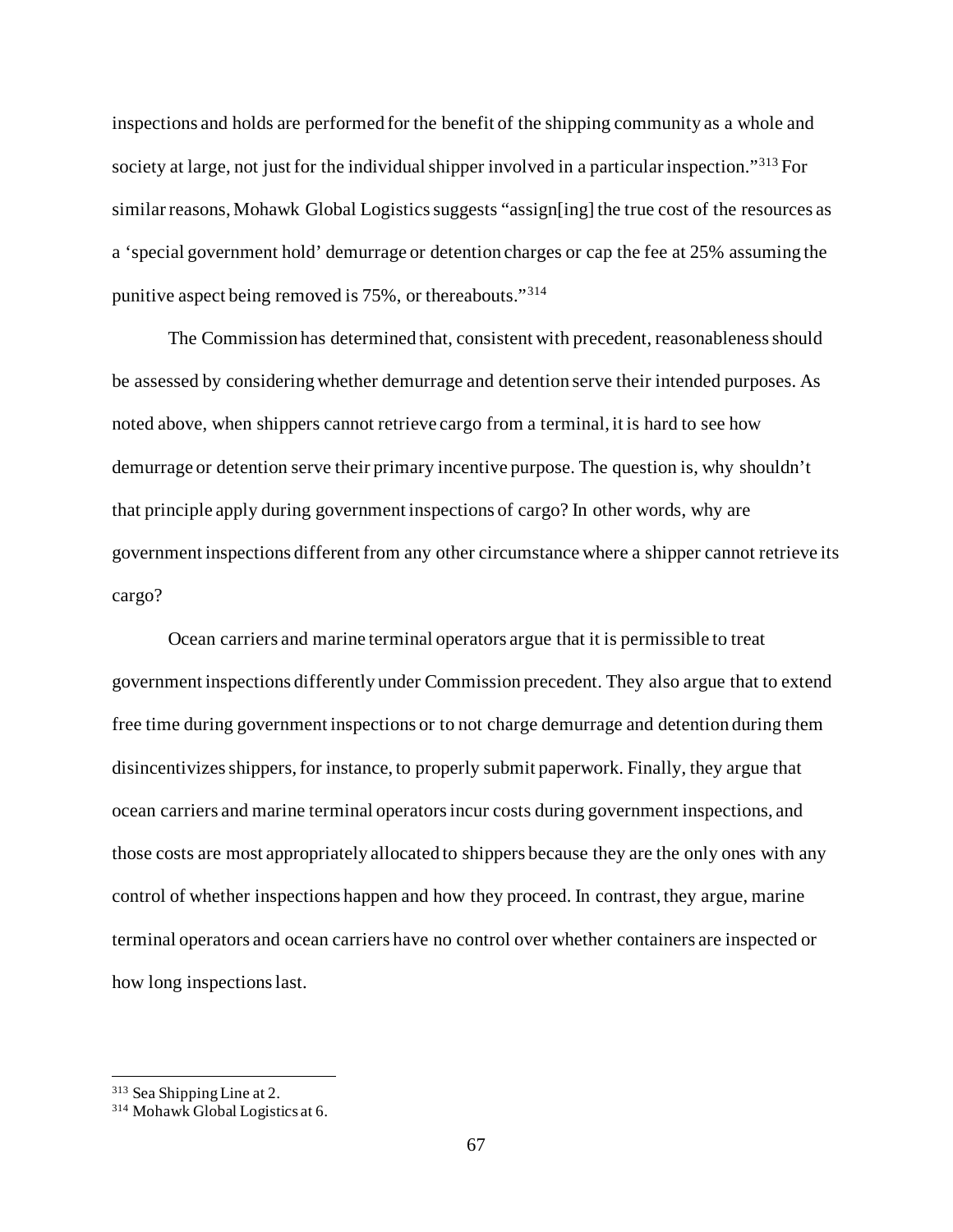Although Commission caselaw supports these commenters' arguments, that caselaw predates, and does not reflect, the Commission's modern interpretation of § 41102(c). In *Free Time and Demurrage Charges at New York*, the Commission held that ocean carriers are not required to extend free time to account for government inspections of cargo.<sup>[315](#page-67-0)</sup> Delays related to government inspections, the Commission stated, "are not factors that carriers are required to consider in fixing the duration of free time."[316](#page-67-1) The Commission in that case cited no precedent. It reasoned that allowing free time to run during government inspections was permissible because delays related to government inspections were not attributable to ocean carriers or related to their operations.<sup>[317](#page-67-2)</sup> The Commission reaffirmed this principle in 1967, finding that "inspection delays are occasioned by factors other than those relating to the obligation of the carrier."[318](#page-67-3)

Subsequently, however, the Supreme Court held that to determine reasonableness under §  $41102(c)$ 's predecessor, one should look at how well charges correlate to their benefits.<sup>[319](#page-67-4)</sup> And the Commission later held in *Distribution Services*that in the context of a carrier's terminal practices, "a regulation or practice must be tailored to meet its intended purpose."[320](#page-67-5) The reasoning regarding government inspectionsin *Free Time and Demurrage Charges at New York*, which did not consider whether free time and demurrage practices were tailored to meet their intended purposes, is inconsistent with the analytical framework of these more recent cases.

<span id="page-67-0"></span><sup>315</sup> *NYI*, 3 U.S.M.C. at 96, 99; *id.* at 101 (holding that "the carriers, in determining the duration of free time, are not obliged to take account of delays in the removal of cargo which arise from the causes hereinabove discussed."). <sup>316</sup> 3 U.S.M.C. at 96.

<span id="page-67-2"></span><span id="page-67-1"></span><sup>317</sup> 3 U.S.M.C. at 96; *id.* at 99 ("As regarding either commodity, the sampling is not an operation required in connection with delivery by the carriers. Therefore, it can provide no valid ground to contend that free time allowed is unjust or unreasonable.").

<span id="page-67-3"></span><sup>318</sup> *NYII*, 9 S.R.R. at 880.

<span id="page-67-4"></span><sup>319</sup> *Volkswagenwerk*, 390 U.S. at 282.

<span id="page-67-5"></span><sup>320</sup> *Distribution Servs*., 24 S.R.R. at 722.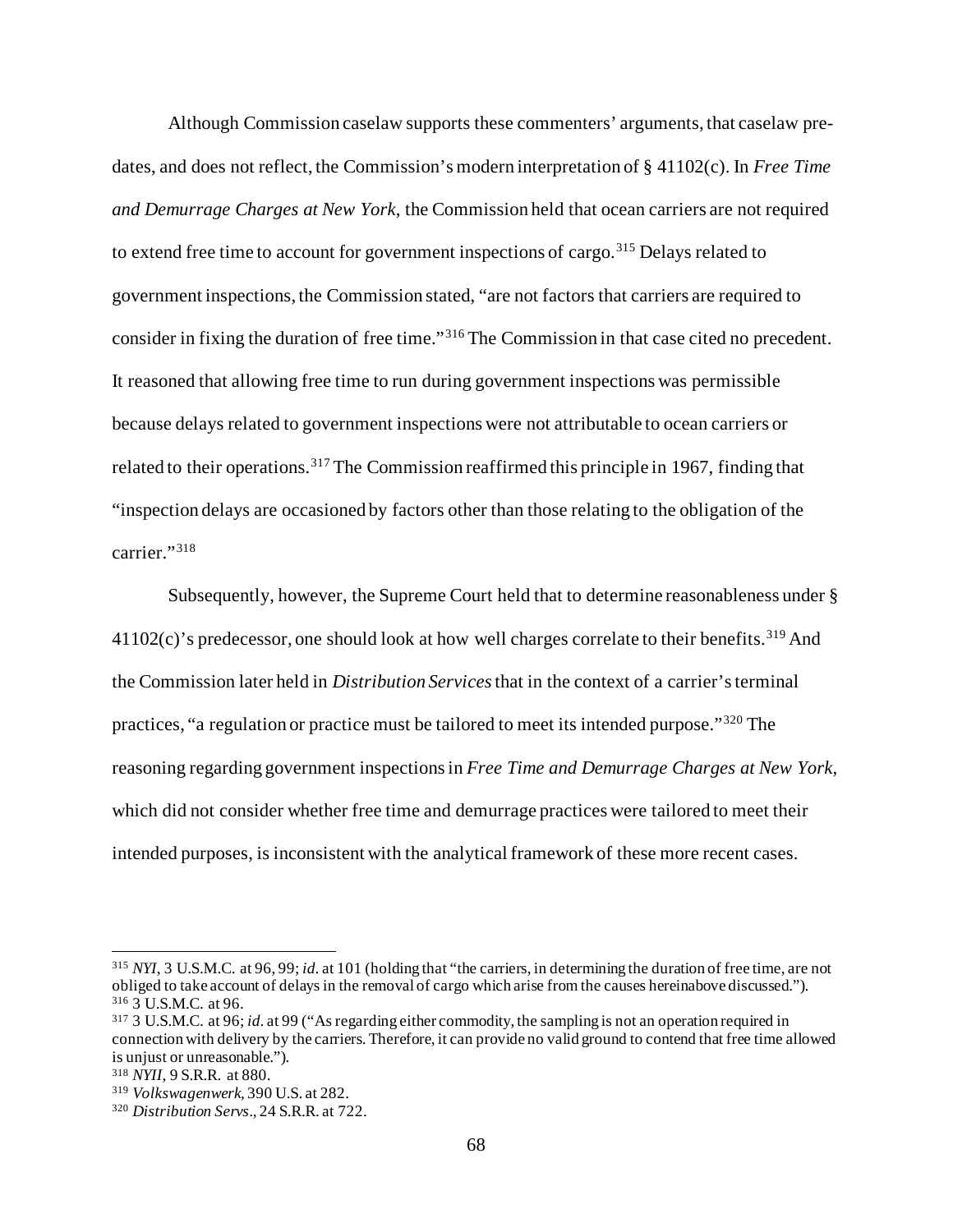Consequently, Commission precedent does not bar the Commission from applying the incentive principle to government inspections – it supports its application.<sup>[321](#page-68-0)</sup>

Nor do the incentives at play suggest that government inspections should be treated specially under the rule. According to WCMTOA: "If the terminal operator or carrier may not reasonably impose demurrage during a government inspection or include such periods in free time the importer/exporter will have no incentive to avoid or minimize government inspections by ensuring that its paperwork is complete and accurate, that it properly loads and secures its cargo in a container and that it carefully verifies the nature, quantity, safety, or labelling of its cargo."[322](#page-68-1) This argument is unpersuasive. First, there are numerous incentives other than avoiding demurrage that motivate shippers to avoid or minimize government inspections. Not only are there examination costs, but government inspections delay cargo from reaching its intended destination and may result in cargo damage. [323](#page-68-2) Second, under the rule, the Commission may consider the extent to which a shipper complies with its customary responsibilities. These responsibilities include things like submitting complete, accurate, and timely paperwork. [324](#page-68-3)

Marine terminal operators and ocean carriers also point out that they suffer costs due to government inspections despite having no control over inspections. [325](#page-68-4) The Commission does not

<span id="page-68-0"></span><sup>321</sup> NAWE *also* cites *Truck & Lighter Unloading Practices at New York Harbor*, 12 F.M.C. 166 (FMC 1969) for the proposition that terminal operators are only responsible for delays within their control. NAWE at 5-6. This case did not discuss *Volkswagenwerk*, however, and pre-dated *Distribution Services*. Moreover, the context was very different. *Truck & Lighter* in involved *truck* detention. In contrast to the issues here, at the time, marine terminals were required to compensate truckers for delays. 12 F.M.C. at 170 (requiring adoption of a rule that "will compensate the truckers for unusual truck delays caused by or under the control of the terminals"). The Commission said that marine terminals only had to pay a fee (truck detention) when delays were within their control. *Id.* at 171. Here, however, it is shippers, intermediaries, and truckers who are arguing that they should not have to pay a fee (demurrage and detention) due to delays outside their control. In other words, *Trucker & Lighter* does not stand for the proposition that marine terminal operators can *impose* fees when delays are outside of their control. <sup>322</sup> WCMTOA at 7.

<span id="page-68-2"></span><span id="page-68-1"></span><sup>323</sup> AgTC at 6; NCBFAA at 8; NYNJFFF&BA at 6; Int'l Fed. of Freight Forwarders Ass'ns at 4.

<span id="page-68-3"></span><sup>324</sup> *See*, *e.g.*, WCMTOA at 6.

<span id="page-68-4"></span><sup>325</sup> WCMTOA at 6 ("Government inspections of containers are never caused by the terminal operator, and never relate to the MTO's facility or operations."); *id.* at 7-8; NAWE at 16; OCEMA at 5; PMSA at 9-10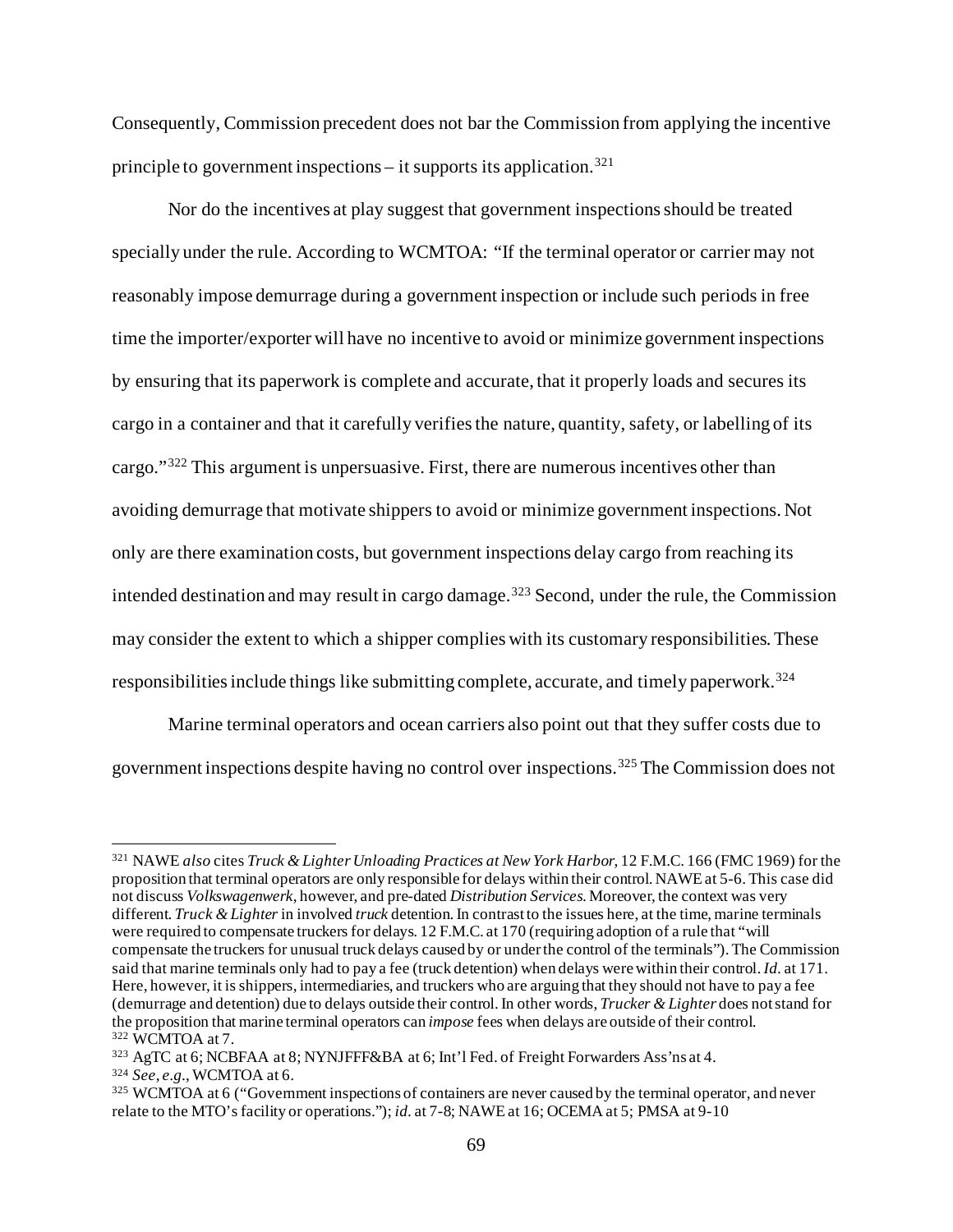disagree, nor do shippers, intermediaries, or truckers. As one commenter noted, "government holds [impose on marine terminal operators and ocean carriers] a hardship, too."<sup>[326](#page-69-0)</sup> Shippers, however, also incur costs due to inspections, and their control over an inspection is limited. Shippers cannot always control whether their cargo is inspected, for instance,  $327$  nor can they exert much control of the timeliness of examinations.<sup>[328](#page-69-2)</sup>

In sum, none of these features of government inspections distinguish them from other circumstances that prevent shippers from retrieving cargo. That said, the complexity of government inspections and the variety of types of government inspections militate against adopting a single approach in the Commission's guidance.<sup>[329](#page-69-3)</sup> Consequently, the final rule does not incorporate any of the language options proposed in the NPRM. Instead, the rule makes clear that the Commission may consider the incentive principle in the government inspection context as it would in any other context. Additionally, given ocean carrier and marine terminal operator concerns about disincentivizing shippers from complying with the customary obligations, the final rule includeslanguage expressly indicating that the Commission may consider extenuating circumstances. Specifically, the final rule statesthat in assessing the reasonableness of demurrage and detention practices in the context of government inspections, the Commission may consider the extent to which demurrage and detention are serving their intended purposes and may also consider any extenuating circumstances.If circumstances demonstrate the need for more specific guidance in this regard, especially as to specific ports or terminals or specific types

<span id="page-69-0"></span><sup>326</sup> Mohawk Global Logistics at 6.

<span id="page-69-1"></span><sup>&</sup>lt;sup>327</sup> *E.g.*, Meat Import Council of Am. at 3 ("All imported meat is subject to 100% inspection by the U.S. Department of Agriculture . . .").

<span id="page-69-2"></span><sup>328</sup> Int'l Ass'n of Movers at 2 ("Delays are typically experienced because of a backlog or lack of CBP manpower, required to be present during the intensive exams.").

<span id="page-69-3"></span><sup>&</sup>lt;sup>329</sup> WCMTOA at 7 ("The proposals would impose a single approach to a complicated area involving a wide variety of inspections."); PMSA at 9 ("It is difficult to mandate a single approach to inspections because there are so many types of inspections and inspection situations."); *id.*(describing VACIS/X-ray inspection, Radioactive Portal Monitor inspections, and tailgate inspections).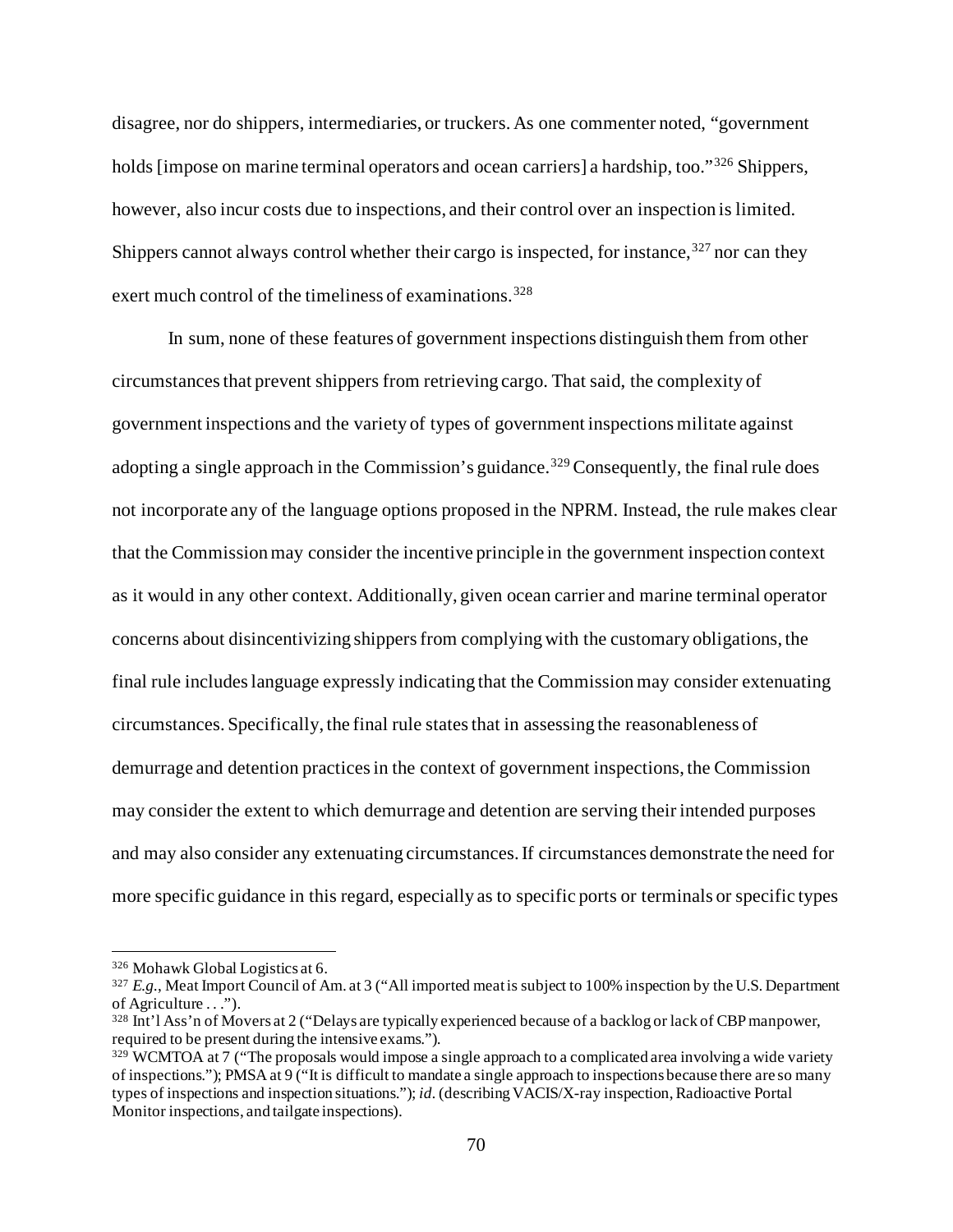of inspections, the Commission can refine these principles via adjudication or further rulemaking.

### **J. Demurrage and Detention Policies**

Although the incentive principle and its applications were the focus of the rule, the Commission's guidance also included "other factors that the Commission may consider as contributing to the reasonableness inquiry."[330](#page-70-0) The first "other factor" is the existence and accessibility of policies implementing demurrage and detention practices and regulations.<sup>[331](#page-70-1)</sup> This factor was based on the Fact Finding Officer's finding that there existed a marked lack of transparency regarding demurrage and detention practices, including dispute resolution processes and billing procedures.<sup>[332](#page-70-2)</sup> The Commission reasoned in the NPRM that "[t]he opacity of current practices encourages disputes and discourages competition over demurrage and detention charges," and stated that shippers, intermediaries, and agents "should be informed of who is being charged, for what, by whom, and how disputes can be addressed in a timely fashion."<sup>[333](#page-70-3)</sup>

This paragraph of the rule first considers the existence of demurrage and detention policies, that is, "whether a regulated entity has demurrage and detention policies that reflect its practices."[334](#page-70-4) There was little comment on this aspect of the rule, but what there was supports the Commission's approach.<sup>[335](#page-70-5)</sup> The Commission is therefore retaining this language about the "existence" of policiesin the final rule.

<span id="page-70-0"></span><sup>330</sup> FF28 Letter at 2.

<span id="page-70-1"></span><sup>331</sup> 84 FR at 48856.

<span id="page-70-2"></span><sup>332</sup> Interim Report at 3 (noting that the record supports consideration of the benefits of "[c]larity, simplification, and accessibility regarding demurrage and detention (a) billing practices and (b) dispute resolution processes"); *id.* at 2, 4, 10-12; Final Report at 13 ("The Phase Two meetings also reinforced the value of making demurrage and detention billing and dispute resolution policies and practices more transparent and accessible to cargo interest and truckers."); *id.* at 14-18, 29; FF28 Letter at 2.

<span id="page-70-3"></span><sup>333</sup> 84 FR at 48853.

<span id="page-70-4"></span><sup>334</sup> 84 FR at 48853.

<span id="page-70-5"></span><sup>335</sup> OCEMA at 6 ("As noted in the NPRM, OCEMA has encouraged its members to publish their demurrage and detention policies and related dispute resolution processes either directly or via link on the OCEMA website.").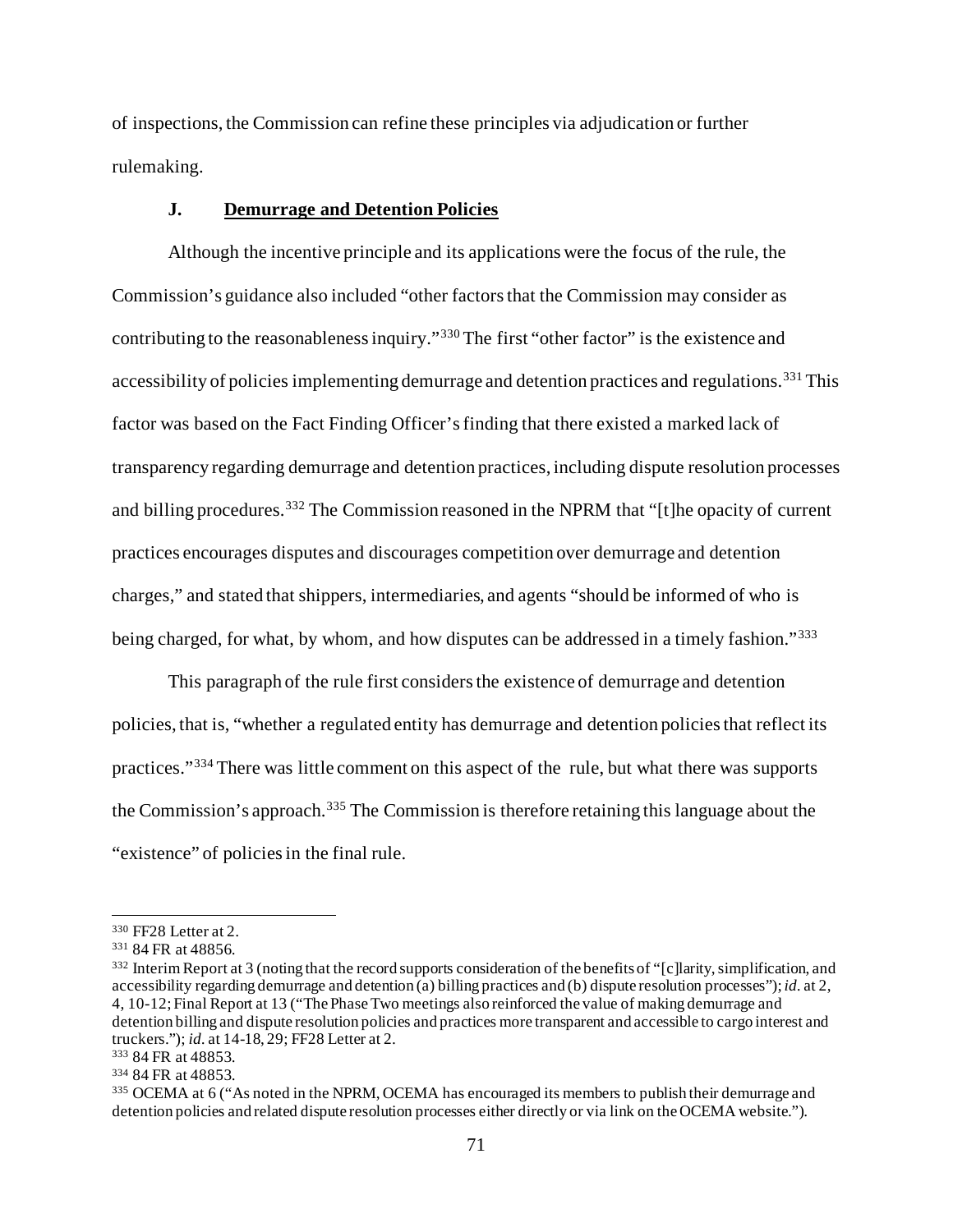The rule also refers to the accessibility of policies. The Commission stated in the NPRM that it would consider in the reasonableness analysis "whether and how those policies are made available to cargo interests and truckers and the public."[336](#page-71-0) "The more accessible these policies are" the Commission explained, "the greater this factor weighs against a finding of unreasonableness."<sup>[337](#page-71-1)</sup> The Commission went on to note that "[t]his factor favors demurrage and detention practices and regulations that make policies available in one, easily accessible website, whereas burying demurrage and detention policies in scattered sections in tariffs would be disfavored."[338](#page-71-2)

Although commenters agree that demurrage and detention policies should be accessible,<sup>[339](#page-71-3)</sup> ocean carriers and marine terminal operators object to this aspect of the rule on the grounds that it is inconsistent with statutory and regulatory provisions regarding publication of tariffs and marine terminal operator schedules.<sup>[340](#page-71-4)</sup> As these commenters point out, the Shipping Act requires a common carrier to "keep open to public inspection in an automated tariff system, tariffsshowing all its rates, charges, classifications, rule, and practices."[341](#page-71-5) The Act also requires that a tariff be "made available electronically to any person . . . through appropriate access from remote locations."[342](#page-71-6) A marine terminal operator, may, but is not required to, "make available to the public a schedule of rates, regulations, and practices."[343](#page-71-7) A schedule "made available is enforceable by an appropriate court as an implied contract without proof of actual knowledge of

<span id="page-71-0"></span><sup>336</sup> 84 FR at 48853.

<span id="page-71-1"></span><sup>337</sup> 84 FR at 48853.

<span id="page-71-2"></span><sup>338</sup> 84 FR at 48853-54.

<span id="page-71-3"></span><sup>339</sup> OCEMA at 6; Int'l Fed. of Freight Forwarders Ass'ns at 5 ("Policies should be transparent and easily available on web pages which should be identified in the cargo notification.").

<span id="page-71-4"></span><sup>340</sup> NAWE at 16-17; PMSA at 12-13; Ports America 8-9; WSC at 17.

<span id="page-71-5"></span><sup>341</sup> 46 U.S.C. 40501(a)(1); *see also* 46 U.S.C. 40501(b)(4) (requiring tariff to "state separately each terminal or other charge . . . and any rules that in any way change, affect, or determine any part of the total of the rates or charges"). <sup>342</sup> 46 U.S.C. 40501(c).

<span id="page-71-7"></span><span id="page-71-6"></span><sup>343</sup> 46 U.S.C. 40501(f).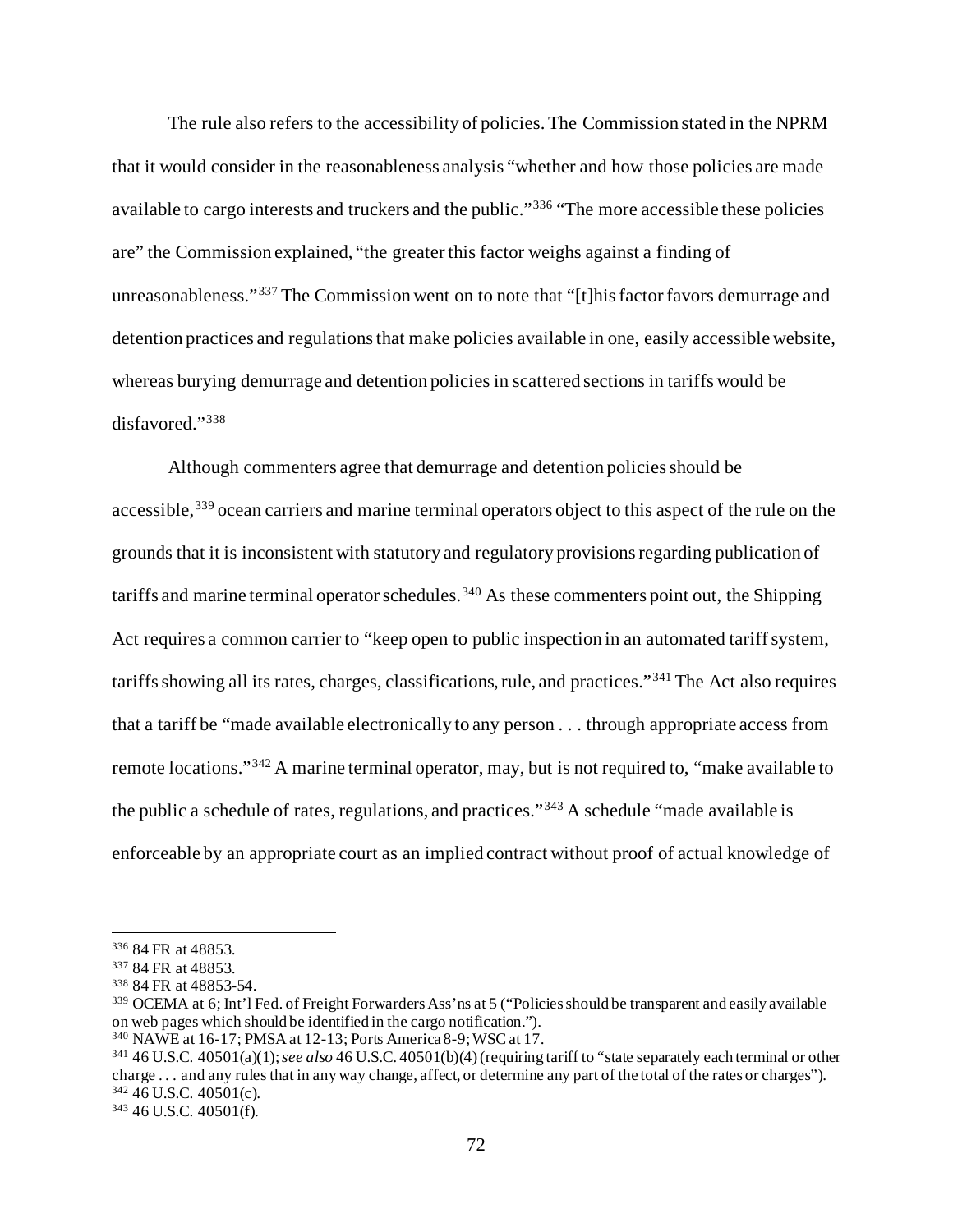its provisions."<sup>[344](#page-72-0)</sup> Similarly, a shipper is presumed to have knowledge of tariff rules.<sup>[345](#page-72-1)</sup> The Commission's regulations regarding tariffs and marine terminal schedules are found in 46 CFR parts 520 and 525.

According to these commenters, the Commission's statement disfavoring demurrage and detention policies buried in scattered sections in tariffs and favoring policies in easily accessible websites is inconsistent with the above Shipping Act and Commission provisions. "To the extent the NPRM purports to add any requirements beyond those set forth in the statute and Part 525 of the regulations," a commenter argues, "such requirements would be unlawful."[346](#page-72-2)

The Commission continues to believe that the ocean freight delivery system would benefit from ocean carriers and marine terminal operators making their demurrage and detention policies available in easily accessible websites, in addition to their inclusion in ocean carrier tariffs and MTO schedules. And the Commission notes that unlike ocean carrier tariffs,marine terminal operator schedules are not required to be made public.

But commenters' points are well-taken, and the Commission would avoid any interpretation of § 41102(c) that would be inconsistent with other Shipping Act provisions or Commission regulations or that would subject regulated entities to incompatible requirements. Consequently, to the extent the Commission considers the "accessibility" of demurrage and detention policies under s 41102(c), the factor will not be construed or weighed such that compliance with the minimum tariff and schedule obligations under the Shipping Act or the Commission's regulations would tend toward a finding of unreasonableness. On the other hand,

<span id="page-72-0"></span><sup>344</sup> 46 U.S.C. 40501(f).

<span id="page-72-1"></span><sup>345</sup> *Kraft Foods v. Moore McCormack Lines*, 17 FMC 320, 323 n.4 (FMC 1974).

<span id="page-72-2"></span><sup>346</sup> NAWE at 17; PMSA at 12 ("[T]he Commission has no authority to require non-tariff publication of rates and charges, however desirable it might be from a customer service standpoint.").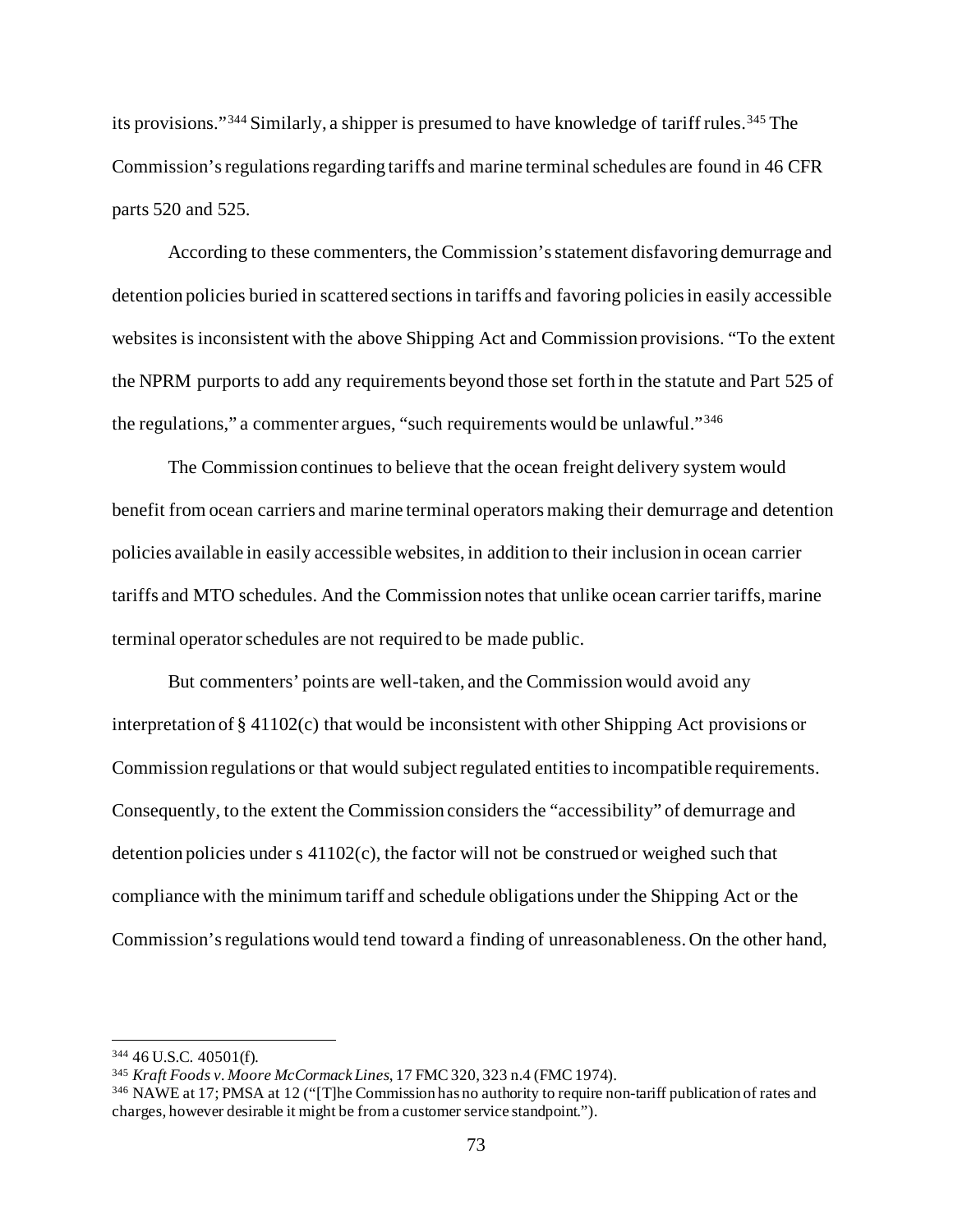providing additional accessibility above and beyond the minimum tariff and schedule requirements would weigh in favor of a finding of reasonableness.

The Commission also remains concerned about the opacity of tariffs and marine terminal operator schedules. They tend to be complicated and difficult to navigate even for those in the industry (let alone, say, household goods shippers or others less familiar with international ocean shipping). Although  $\S$  41102(c) and this interpretive rulemaking might not be the right vehicle for addressing these concerns, the Commission may consider in an appropriate case whether an ocean carrier tariff is "clear and definite" as required by  $46$  CFR  $520.7(a)(1)$ . The Commission could also assess whether a tariff is adequately searchable.<sup>[347](#page-73-0)</sup> Moreover, the Commission is charged with interpreting what it means for a tariff to be kept "open to public inspection," what it means for a tariff to be "available electronically" through "appropriate access," and what it means for a marine terminal schedule to be "made available to the public."

The Commission is making two minor, non-substantive changes to this paragraph of the rule. The first sentence of the paragraph stated that the Commission may consider the existence and accessibility of demurrage and detention policies. The final rule makes explicit that the Commission's analysis is not limited to those two factors and that it may also consider the content and clarity of any policies. That the Commission would consider the content of demurrage and detention policies reflecting demurrage and detention practices is implicit in the rule – the proposed rule stated that the Commission may consider certain aspects about dispute resolution policies, in other words, the content of those policies.<sup>[348](#page-73-1)</sup> As for clarity, the Commission emphasized in the NPRM the importance of shippers, intermediaries, and truckers

<span id="page-73-0"></span><sup>347</sup> 46 CFR 520.6.

<span id="page-73-1"></span><sup>348</sup> 84 FR at 48856. Further, given the Commission's ability to determine the reasonableness of demurrage and detention practices, it would also have the ability to assess the content of policies reflecting those practices.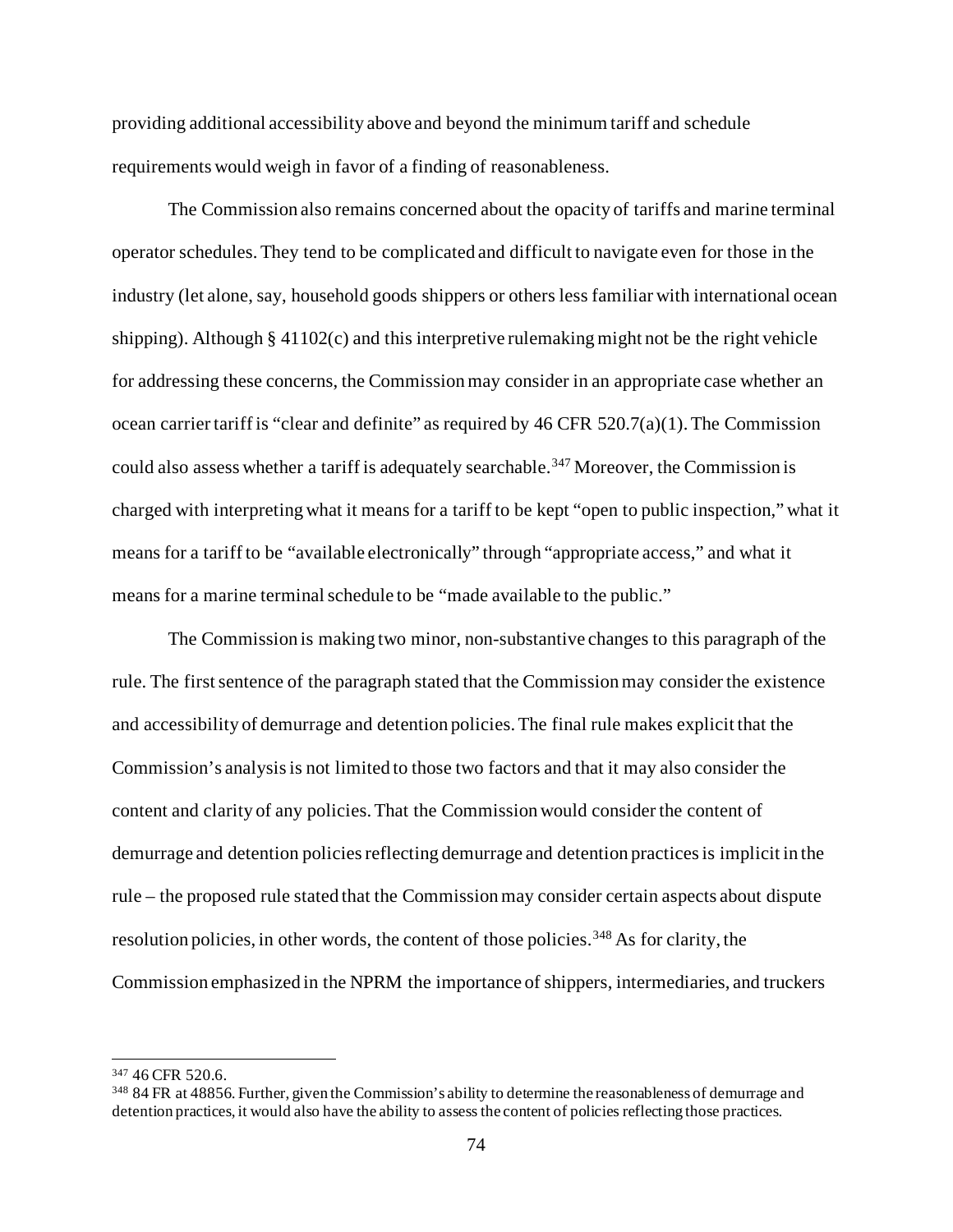knowing what they are being charged for and by whom.<sup>[349](#page-74-0)</sup> Adding the word "clarity" to the guidance is consistent with that emphasis, and appears unobjectionable.[350](#page-74-1)

# **K. Dispute Resolution Policies**

The rule indicatesthat the Commission is particularly interested in demurrage and detention dispute resolution policies, and consequently, the Commission may consider the extent to which they contain information about points of contact, timeframes, and corroboration requirements.[351](#page-74-2) The Commission explained that it may consider in ascertaining reasonableness under § 41102(c) whether ocean carrier and marine terminal operator demurrage and detention dispute resolution policies "address things such as points of contact for disputing charges; time frames for raising disputes, responding to cargo interests or truckers, and for resolving disputes; and the types of information and evidence relevant to resolving demurrage or detention disputes."[352](#page-74-3) Based on discussions with stakeholders during all three phases of the Fact Finding Investigation, the Commission listed examples of attributes of dispute resolution policies that, while not required, would weigh toward reasonableness.<sup>[353](#page-74-4)</sup> The Commission cited a best practices proposal put forward by OCEMA as a useful model for dispute resolution policies.<sup>[354](#page-74-5)</sup>

<span id="page-74-0"></span><sup>349</sup> 84 FR at 48853; *see also* FF28 Letter at 2 (noting that under the proposed interpretive rule, the Commission could consider the "transparency of demurrage and detention policies").

<span id="page-74-1"></span><sup>350</sup> OCEMA at 6 ("OCEMA has long supported the notion of clarity and accessibility with regard to detention and demurrage practices.").

<span id="page-74-2"></span><sup>351</sup> 84 FR at 48856.

<span id="page-74-3"></span><sup>352</sup> 84 FR at 48854 (citing Interim Report at 14-17-18; Final Report at 7-8. 17-18).

<span id="page-74-4"></span><sup>353</sup> 84 FR at 48854 (citing favorably "step-by-step instructions for disputing a charge, dedicated dispute resolution staff at regulated entities, allowing priority appointments after successful dispute resolution or when a container is not available; sufficient responses to cargo interests request for free time extensions or waiver; processes for elevating disputes after an initial response; and allowing a trucker to continue to do business with a regulated entity during the pendency of a dispute").

<span id="page-74-5"></span><sup>354</sup> 84 FR at 48854.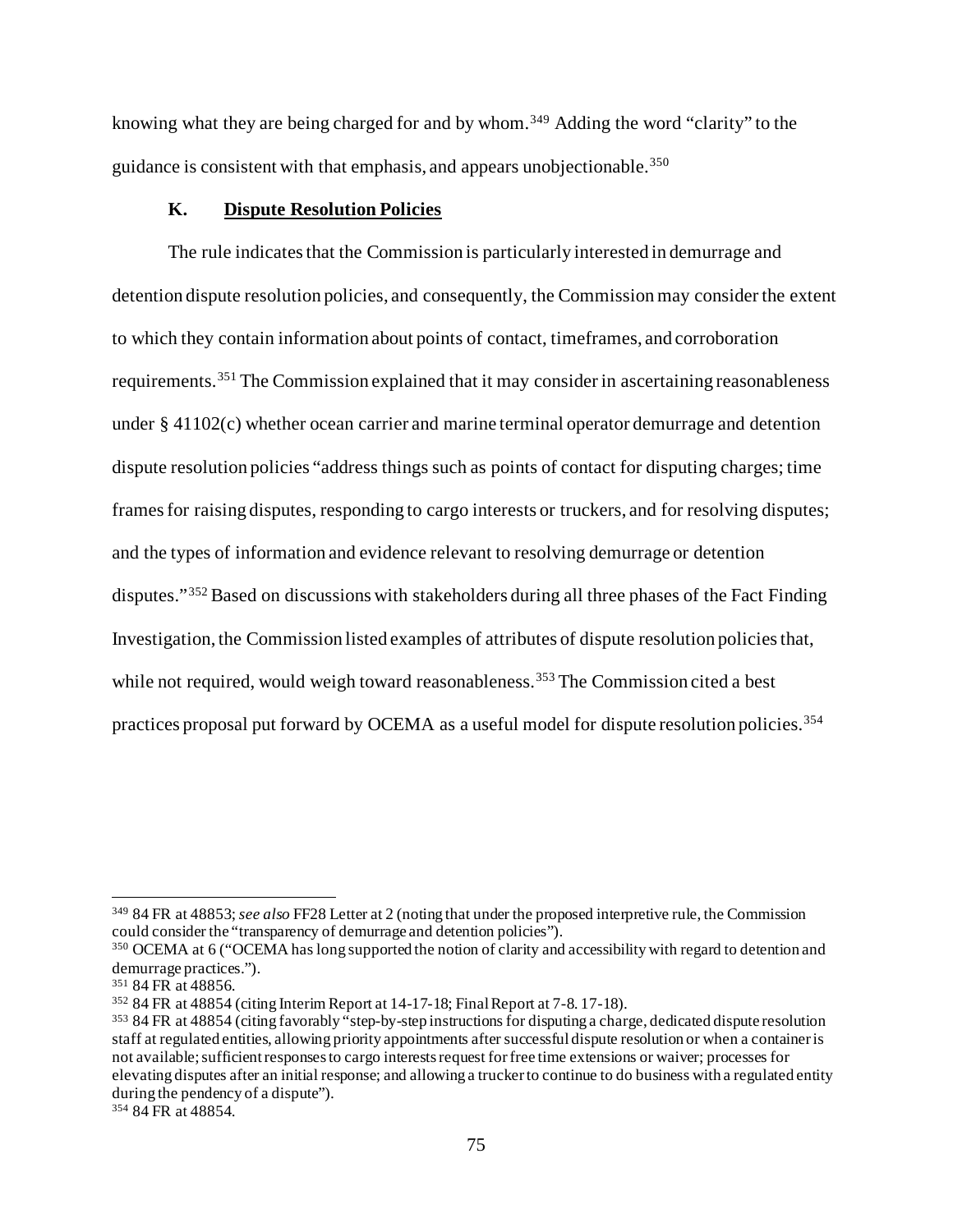There was little substantive objection to this part of the rule.<sup>[355](#page-75-0)</sup> WSC protests that the Commission did not acknowledge the fact-specific nature of dispute resolution policies.<sup>[356](#page-75-1)</sup> But the Commission expressly acknowledged in the NPRM that each regulated entity would tailor its dispute resolution policies to fit its own circumstances.<sup>[357](#page-75-2)</sup> Further, the list of dispute resolution policy characteristics in the NPRM is a common-sense list of ideas raised during the Fact Finding Investigation. For example, during the third phase of the investigation, shippers, intermediaries, and truckers pointed out that demurrage or detention waivers or free time extensions were often met with a negative response without any explanation or the ability to raise the issue to higher level management.

Shippers, intermediaries, and truckers, like WSC, would also like specific guidance on what sort of attributes dispute resolution policies must have to pass muster.<sup>[358](#page-75-3)</sup> The former suggest that the Commission should set specific timeframes for dispute resolution and billing, [359](#page-75-4) processes for internal appeals of disputes within an ocean carrier or marine terminal operator,<sup>[360](#page-75-5)</sup> and points of contact with actual authority to settle disputes. [361](#page-75-6) They also argue in favor of ocean carriers and marine terminal operators suspending charges during disputes about those

<span id="page-75-0"></span><sup>355</sup> In fact, the UIIA provides a default dispute resolution process. UIIA H.1.

<span id="page-75-1"></span><sup>356</sup> WSC at 17 ("In addition, the Commission does not acknowledge or address the fact-specific nature of all dispute resolution policies, which are created by each individual carrier.").

<span id="page-75-2"></span><sup>357</sup> 84 FR at 48854 (stating that OCEMA provided a useful model "which each regulated entity would tailor to fit its own circumstances").

<span id="page-75-3"></span><sup>358</sup> WSC at 17-18 (arguing that the Commission does not provide any guidance on what would render an appeals process sufficient). Some shippers, intermediaries, and truckers would also prefer more specific guidance in this regard

<span id="page-75-4"></span><sup>359</sup> *E.g.*, Am. Cotton Shippers Ass'n at 7; Int'l Fed. of Freight Forwarders Ass'ns at 6; Best Transp. at 2; CVI Int'l at 2; EMO Trans Atlanta, GA USA at 1; Mohawk Global Logistics at 8; Nat'l Indus. Transp. League at 15; Shapiro at 2.

<span id="page-75-5"></span><sup>360</sup> VLM Foods USA Ltd. at 1; FedEx Trade Networks & Brokerage, Inc. at 2.

<span id="page-75-6"></span><sup>361</sup> *E.g.*, Florida Customs Brokers & Forwarders Ass'n at 1; Int'l Fed. of Freight Forwarders Ass'ns at 5; VLM Foods USA Ltd. at 1.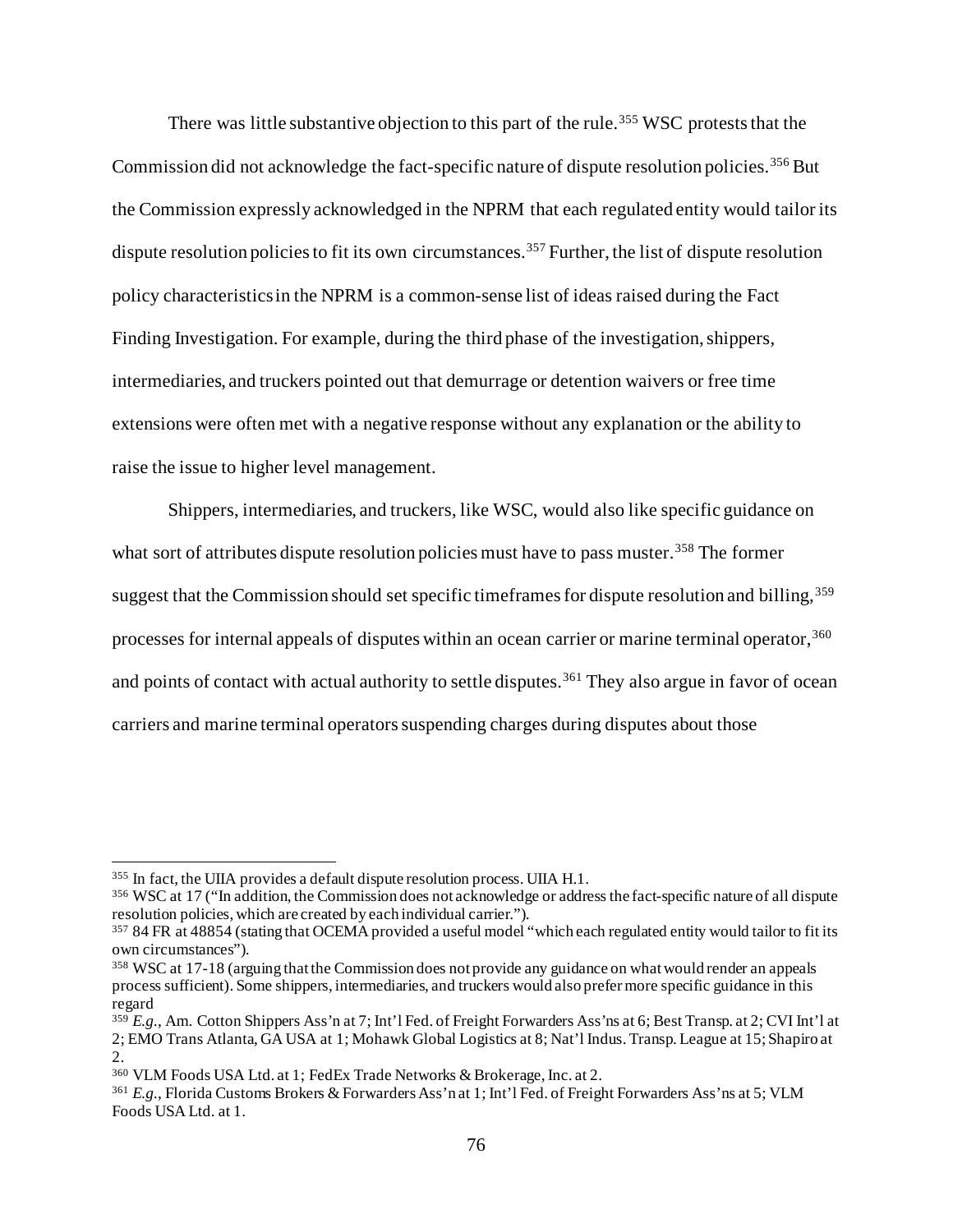charges,<sup>[362](#page-76-0)</sup> allowing cargo to move freely during disputes,<sup>[363](#page-76-1)</sup> and not "shutting out" truckers, intermediaries, or consignees from doing business with an ocean carrier or marine terminal operator simply because a trucker, intermediary, or consignee is engaged in a dispute with an ocean carrier or marine terminal operator.[364](#page-76-2)

The Commission recognizes the merits of most<sup>[365](#page-76-3)</sup> of these proposals, and when considering the totality of the circumstances in a § 41102(c) case involving demurrage and detention, the inclusion of such proposals in ocean carrier and marine terminal operator dispute resolution policies would likely weigh in favor of reasonableness and against a violation.In fact, application of these proposals could likely reduce the need for formal disputes and thereby enhance operational efficiency.<sup>[366](#page-76-4)</sup> But for the Commission to require specific dispute resolution

<span id="page-76-0"></span><sup>362</sup> *E.g.*, Int'l Fed. of Freight Forwarders Ass'ns at 5 (noting that once a merchant pays an ocean carrier, the carrier has "no motivation to look into such disputes delaying related refunds unreasonably" and that a more reasonable practice would be to suspend payment of disputed charges pending resolution of the dispute); Mondelez Int'l at 2; Transp. Intermediaries Ass'n at 5.

<span id="page-76-1"></span><sup>363</sup> *E.g.*, NCBFAA at 16-17 (noting that "pay now/argue later" "uses coercion as a means to extract money from NVOCCs" and arguing that there should be mechanism allowing for release of cargo to NVOCCS without requiring them to first pay disputed demurrage or detention charges); CV Int'l at 2; FedEx Trade Networks Transport & Brokerage Inc. at 2; Container Port Group at 1; Transworld Logistics & Shipping Services Inc. at 5; Mohawk Global Logistics at 10.

<span id="page-76-2"></span><sup>364</sup> *E.g.* AgTC ("Many truckers own one truck, are immigrants in their first job in this country, may not have command of the English. They have no way to defend themselves from being locked out – its bullying."); Mohawk Global Logistics ("In the case of detention charges billed and disputed after the fact, the terminals collecting on behalf of the carriers will frequently shut out truckers from access to their terminals when coming to pick up another unrelated container, again compelling payment before resolution."); NYNJFFF&BA at 7 ("What is most important is that it should be considered unreasonable for a carrier to freeze all activity with the cargo owner or its subcontractors such as truckers and OTIS when there is a dispute on one shipment."); VLM Foods Inc. at 1, ("Truckers and consignees should be able to obtain access to the containers and continue doing business with a carrier even if there is a pending dispute OR outstanding charges to their account.").

<span id="page-76-3"></span><sup>&</sup>lt;sup>365</sup> The idea that regulated entities should suspend charges pending a dispute or allow cargo to move freely runs up against the long-established lien law. Ocean carriers have maritime liens on cargo they transport. *Petra Pet Inc. v. Panda Logistics, Ltd.*, FMC Case No. 11-14, 2012 FMC LEXIS 33, at \*43-\*44 (ALJ Aug. 14, 2012), *aff'd* 2013 FMC LEXIS 37, at \*17-\*18 (FMC Oct. 31, 2013) (quoting *Bernard & Weldcraft Welding Equip. v. Supertrans Int'l*, Inc., 29 S.R.R. 1348, 1356 n.14 (ALJ 2003)). A carrier loses the lien if it surrenders the cargo. *Id.*But in any case, the Commission would need to examine precisely the lien at issue. *See Adenariwo v. BDP Int'l*, FMC Case No. 1921(I), 2014 FMC LEXIS 46, at \*3 (FMCFeb. 20, 2014), *vacated on other grounds Adenariwo v. Fed. Mar. Comm'n*, 808 F.3d 73 (D.C. Cir. 2015);*Petra Pet* at \*43-\*44.

<span id="page-76-4"></span><sup>366</sup> Some commenters suggested that demurrage and detention disputes be subject to binding arbitration. See NYNJFFF&BA ("The NYNJFF&BA would like to suggest that disputes that cannot be easily solved between the parties be decided by binding decision of an impartial arbitrator. Perhaps more authority can be given to CADRS or parties incorporate the use of arbitrators in their contracts and agreements."); Transworld Logistics & Shipping Services Inc. at 5.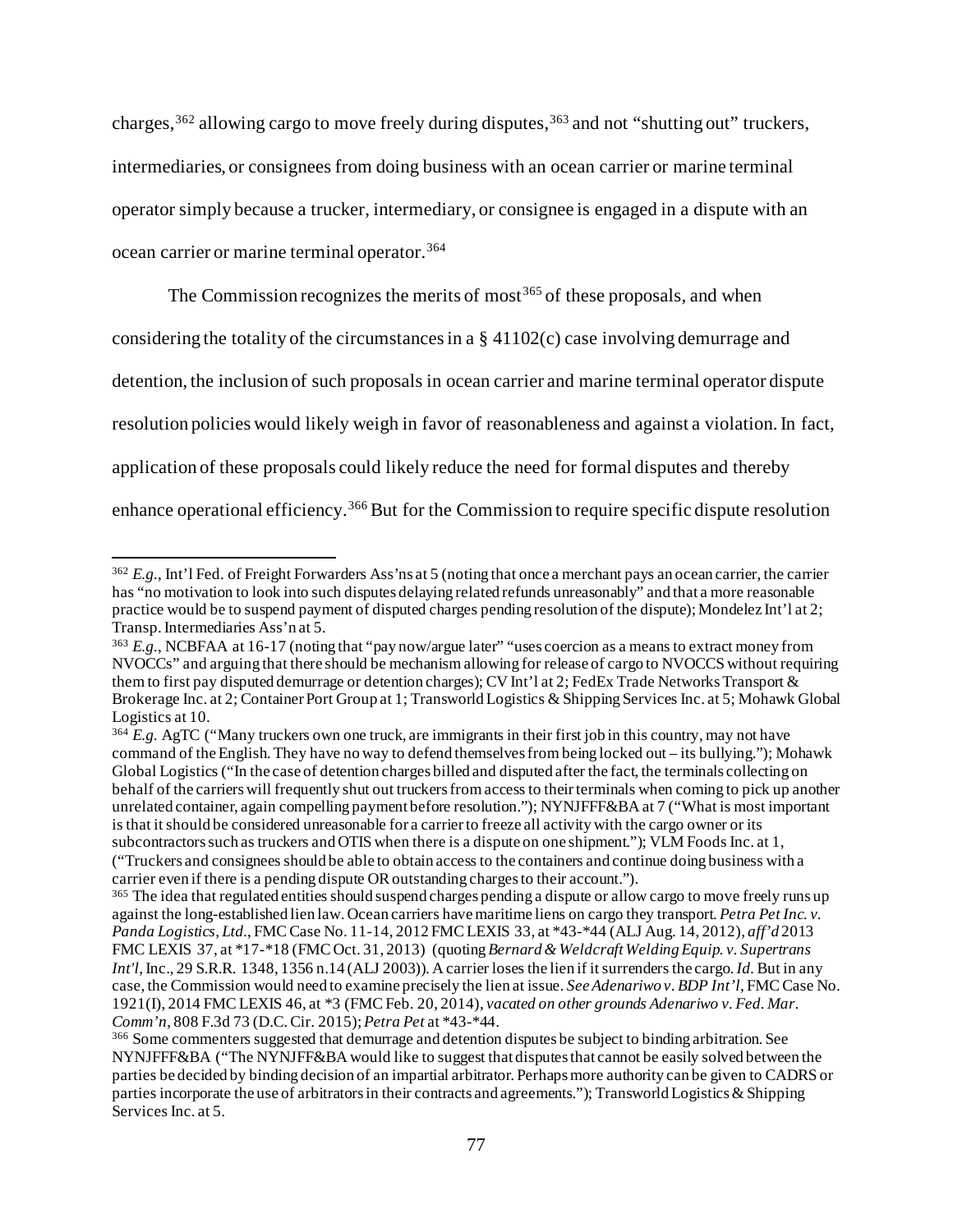policies to include them, or to conclusively state that the absence of them makes a policy unreasonable, is beyond the scope of this rulemaking. [367](#page-77-0) Accordingly, the Commission is retaining the language about dispute resolution policies in the final rule, with, as explained above, the clarification that the Commission may consider the content and clarity of demurrage and detention policies under  $\S 41102(c)$ . [368](#page-77-1) The Commission further notes that the practice of "shutting out" truckers, intermediaries, or consignees from ocean carrier systems or terminals not only appears to impede efficient cargo movement,<sup>[369](#page-77-2)</sup> but raises potentially serious concerns under other sections of the Shipping Act.  $370$ 

# **L. Billing**

The rule text does not address ocean carrier or marine terminal operator billing or invoicing practices. In the NPRM, however, the Commission noted that the "efficacy (and reasonableness) of dispute resolution policies also depends on demurrage and detention bills having enough information to allow cargo interests to meaningfully contest the charges."<sup>[371](#page-77-4)</sup> The Commission also pointed out that one idea that could promote transparency and the alignment of stakeholder interests was to tie billing relationships to ownership or control of the assets that are the source of the charges.[372](#page-77-5) Additionally, the Commission noted that ocean carriers should bill their customers rather than imposing charges contractually-owed by cargo interests on third parties.

<span id="page-77-1"></span><span id="page-77-0"></span><sup>367</sup> Part III.B.2, *supra*. 368 *See* Part.III.J, *supra.*

<span id="page-77-2"></span><sup>369</sup> NYNJFFF&BA at 7 (explaining that locking out an intermediary can affect cargo of unrelated shipments handled by that intermediary and "when carriers threaten to cutoff truckers from picking up any containers for any of their customers all shippers are affected when detention is not paid for one of them due to a dispute").

<span id="page-77-3"></span><sup>370</sup> *See* 46 U.S.C. 41104(a)(3) (prohibition against carrier retaliation), 41104(a)(10) (prohibition against carrier unreasonably refusing to deal or negotiate), and 41106(3) (prohibition against marine terminal operator refusing to deal or negotiate). Assessing the lawfulness of "lock out" practices, however, under these provisions is beyond the scope of this rulemaking.<br><sup>371</sup> 84 FR at 48854.

<span id="page-77-5"></span><span id="page-77-4"></span><sup>372</sup> 84 FR at 48854.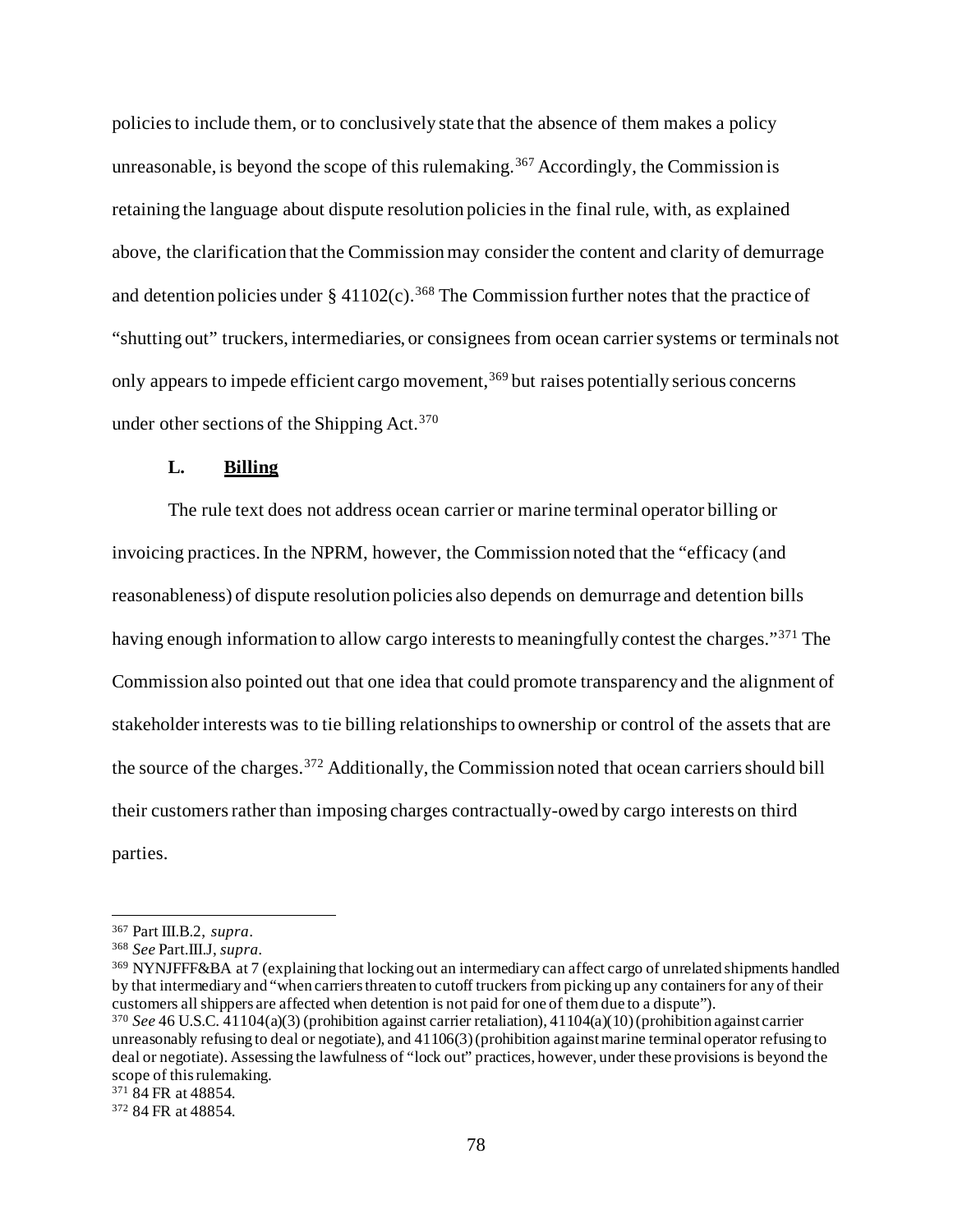The Commission received a number of comments about billing and invoices. There was little dispute that demurrage and detention bills should have enough information for those receiving the bills to assess their accuracy and validity.<sup>[373](#page-78-0)</sup> There was significant comment, however, about the idea that demurrage and detention be billed based on who owns the asset at issue. Under this approach, "[o]cean carriers would bill cargo interest directly for the use of containers," and "marine terminal operators would bill cargo interest directly for use of terminal land."<sup>[374](#page-78-1)</sup> This idea was mentioned in both Fact Finding No. 28 reports.<sup>[375](#page-78-2)</sup>

Although this billing model is not included in the rule, and the Commission did not suggest adopting it as part of the reasonableness analysis under  $\S 41102(c)$ ,  $376$  the comments about this model are mostly negative because most commenters preferred billing relationships tied to the entity with whom contractual relationships exist. [377](#page-78-4) Typically, the commenters point out, there is no direct commercial mechanism for shippers to negotiate demurrage provisions directly with marine terminal operators, since shippers contract instead directly with ocean carriers.<sup>[378](#page-78-5)</sup> And few shippers or intermediaries want to receive separate invoices from ocean carriers and marine terminal operators.[379](#page-78-6) Marine terminal operators and ocean carriers also

<span id="page-78-0"></span><sup>&</sup>lt;sup>373</sup> NCBFAA at 17 ("For anyone to, first, understand and, second, contest disputed charges, it must be clear what is being billed and by whom.").

<span id="page-78-1"></span><sup>374</sup> 84 FR at 48854.

<span id="page-78-2"></span><sup>375</sup> Interim Report at 18; Final Report at 26 n.26.

<span id="page-78-3"></span><sup>&</sup>lt;sup>376</sup> The Commission did not, as OCEMA insists, "propose<sup>[]</sup> to limit billing practices by function such that terminal would bill solely for land use and ocean carriers would bill for equipment use." OCEMA at 7.

<span id="page-78-4"></span><sup>377</sup> *See*, *e.g.*, Best Transp. At 2; Nat'l Indus. Transp. League at 16; Nat'l Retail Fed. at 2; NYNJFFF&BA at 10-11; Harbor Trucking Ass'n at 2; NAWE at 20. *But see* Int'l Fed. of Freight Forwarders Ass'ns at a 6 ("Shipping lines should only charge to the merchant for the demurrage of their containers. The terminals should charge the merchant directly for the space used in their terminals."); NCBFAA at 17-18 (advocating for billing tied to party having ownership or control of assets as it "allows for greater transparency, consistency, prevents double billing, and eliminate confusion as to who and what the charges are for").

<span id="page-78-6"></span><span id="page-78-5"></span><sup>378</sup> Nat'l Indus. Transp. League at 16; *see also* Nat'l Retail Fed. at 2 ("Instead, we endorse the view, espoused by Coalition for Fair Port practices that disputes over detention and demurrage should [be] between the ocean carrier and the BCO, simply because the commercial relationship exists only between the BCO and the ocean carrier."). <sup>379</sup> *E.g.*, Int'l Logistics, Inc at 2; Am. Coffee Corp. at 3.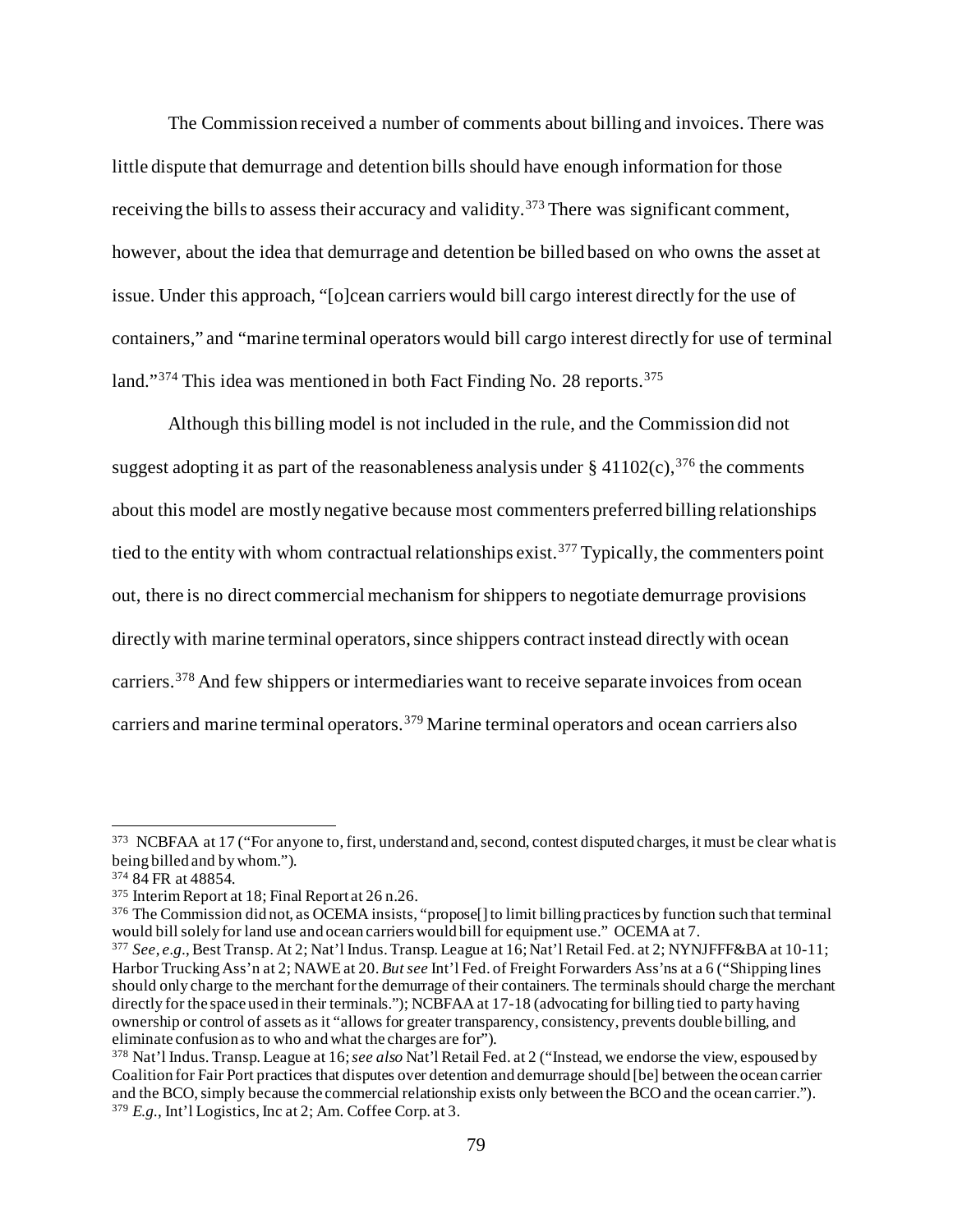prefer that billing be tied to contractual relationships.<sup>[380](#page-79-0)</sup>In light of these comments, the Commission does not intend to consider the use or nonuse of this billing model in determining the reasonableness of demurrage and detention policies.

The Commission's emphasis in the NPRM that ocean carriers bill the correct party reflected concerns raised by truckers that they were being required to pay charges that were more appropriately charged to others. Commenters reiterate these concerns. AgTC contends that "carriers should impose detention and/or demurrage on the actual exporter or importer customer with whom the carrier has a contractual relationship."<sup>[381](#page-79-1)</sup> In contrast, the New York New Jersey Foreign Freight Forwarders & Brokers Association and others assert that truckers should be accountable for detention under the UIIA.<sup>[382](#page-79-2)</sup> It also argues that ocean carriers define the term "merchant" in their bill of lading too broadly, resulting in parties being billed for demurrage and detention "regardless of whether they are truly in control of the cargo when the charges were incurred."

To clarify, the Commission's goal in the NPRM was to emphasize the importance of ocean carriers and marine terminal operator bills aligning with contractual responsibilities.<sup>[383](#page-79-3)</sup> This does not mean, however, that every billing mistake is a § 41102(c) violation. Section

<span id="page-79-0"></span><sup>380</sup> NAWE at 20; Pac. Merchant Shipping Ass'n at 13-15; WSC at 17 ("The Commission's interpretation of reasonable billing practices would require separate invoices by MTOs and carriers.").

<span id="page-79-1"></span><sup>381</sup> AgTC at 7; *see also* IMC Companies ("In turn, ocean carriers on carrier haulage should bill their shippers for detention/per diem directly given motor carriers are not party to the service contract. Motor carriers are also not party to service contract exceptions on merchant haulage moves, and therefore any exceptions under service contract should require billing by ocean carrier directly to their shipper."); J. Peter Hinge ("Therefore, it must be made crystal clear also in the context of the Commission's findings that when you say 'Ocean carriers would bill cargo interests directly for use of containers,' the 'cargo interest' is the consignee on the Ocean carrier's B/L as opposed to truckers and ultimate consignees on an NVOCC B/L."); Mondelez Int'l at 2 ("The long-established rule of terminals and carriers billing the truckers for demurrage and detention (per diem) is a hardship.").

<span id="page-79-3"></span><span id="page-79-2"></span><sup>382</sup> NTNJFFF&BA at 9 ("Where detention is concerned the steamship lines routinely have ignored the [UIIA], which holds the trucker accountable for the charges incurred when equipment is not returned on time."); *see also* PMSA at 13 ("Specifically, equipment charges (detention or per diem) are generally assessed against motor carriers, not cargo interests, under the provisions of the [UIIA]."). <sup>383</sup> 84 FR at 48854.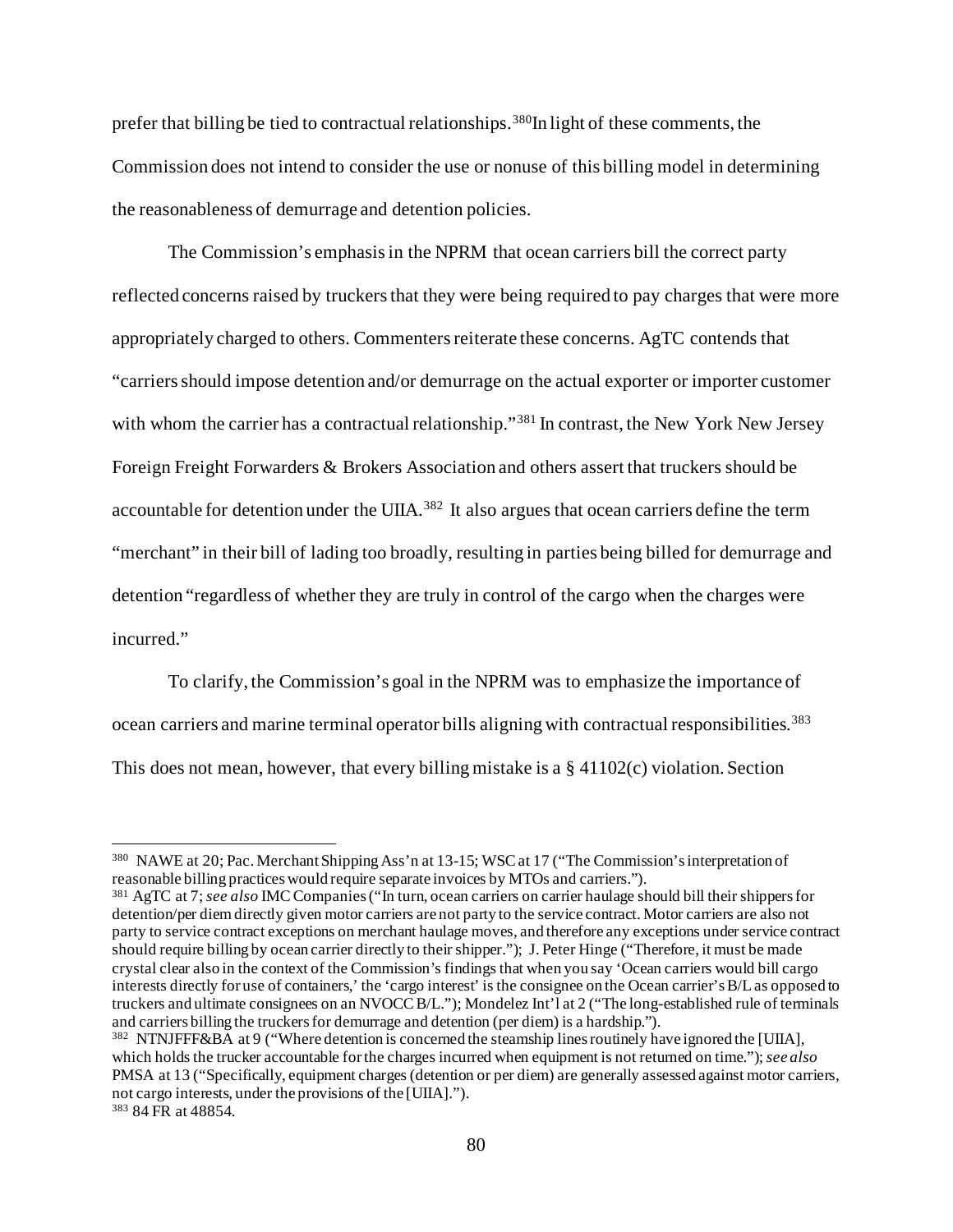$41102(c)$  applies to acts or omissions that occur on a normal, customary, and continuous basis.<sup>[384](#page-80-0)</sup> Further, billing mistakes can presumably be addressed under contract law or other legal theories.[385](#page-80-1)

As for the arguments that ocean carriers' billing practices are unreasonable because carrier bills of lading, tariffs, service contracts, or the UIIA assigns responsibility for charges to the wrong parties, the Commission believes that whatever the merit of these arguments, they are better addressed in the context of specific fact patternsrather than in this interpretive rule, the purpose of which is to provide general guidance about how the Commission will apply

 $§$  41102(c).

Likewise, shippers, intermediaries, and truckers identify ocean carrier and marine

terminal operator practices that they believe raise reasonableness issues. These commenters urge

the Commission to require, or address in the rule:

- *Billing timeframes*. Many commenters assert that ocean carriers and marine terminal operators should issue demurrage or detention bills or invoices within specified timeframes.[386](#page-80-2)
- *Advance payment of charges*. Several commenters suggest that it is unreasonable for ocean carriers or marine terminal operators to require advance payment of charges before cargo is released, especially when: (a) the regulated entity and the customer have negotiated credit arrangements; [387](#page-80-3) or (b) when the charges are disputed.

<span id="page-80-0"></span><sup>384</sup> 46 CFR 545.4(b).

<span id="page-80-1"></span><sup>385</sup> *See*, *e.g.*, 83 FR 64479 ("Matters that may previously have been brought under § 41102(c) however, can still find resolution in other provisions or regulations of the Shipping Act or be adjudicated as matters of contract law, agency law, or admiralty law.").

<span id="page-80-2"></span><sup>386</sup> *See*, *e.g.*,Crane Worldwide Logistics (suggests a "defined invoicing period"); Int'l Fed. of Freight Forwarders Ass'ns at 6; Mohawk Global Logistics at 8; Shapiro at 2.

<span id="page-80-3"></span><sup>387</sup> *See*, *e.g.*, The Evans Network of Companies at 1 (asserting that there is "no need for advance payment of all charges here credit has been agreed to between the shipper and ocean carrier" and that "pre-payment should not apply to disputed charges"); FedEx Trade Networks Transport & Brokerage Inc. ("[W]e feel that it is essential that cargoes not be 'Held Hostage' for the immediate payment of demurrage or detention charges."); Retail Indus. Leaders Ass'n at ("Similarly, where shippers and carriers have agreed to credit terms as a part of an existing, contracted business relationship, there is no basis for requiring advance payment of all charges prior to release of cargo").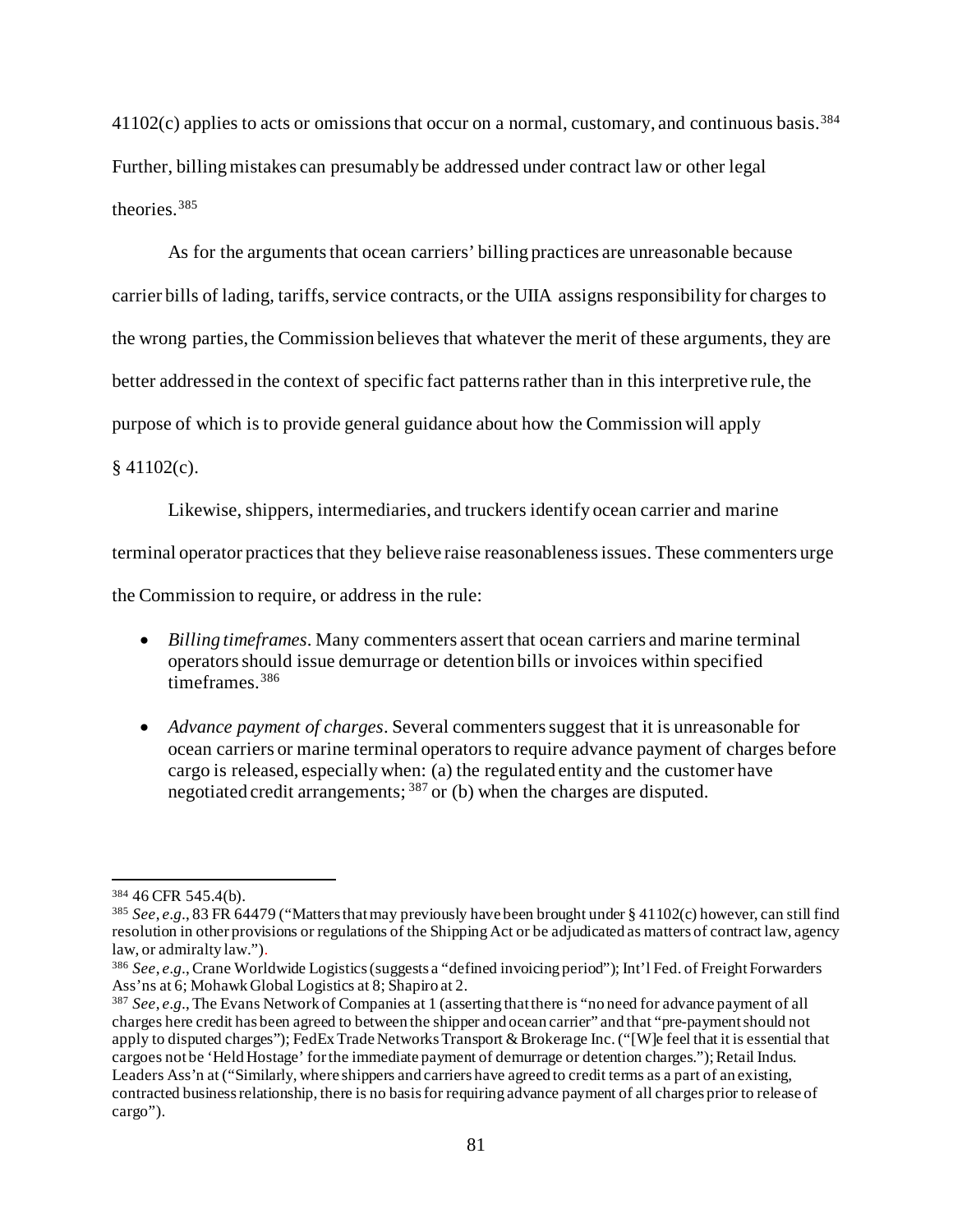As to billing and invoice timeframes, the Commission believes that having time frames and abiding by them would be a positive development. It is beyond the scope of this guidance, though, for the Commission to decide what those timeframes should be. [388](#page-81-0) Similarly, in the abstract, it is not immediately clear why an ocean carrier or marine terminal operator would require payment of demurrage before releasing cargo if there is a credit arrangement involved. But specific situations may not so simple. As noted above, ocean carriers have liens on cargo that they can lose if they surrender the cargo.<sup>[389](#page-81-1)</sup>

While the Commission does not believe it is appropriate in this interpretive rule to prescribe timeframes, let alone specific ones, or mandate that ocean carriers or marine terminal operators release cargo prior to payment when credit arrangements are involved, the Commission may address such issues in the context of particular facts, considering all relevant arguments.To reflect this, the Commission is including a reference to demurrage and detention billing practices and regulations in the final rule.

#### **M. Guidance on Evidence**

The rule paragraph on demurrage and detention policies mentions "corroboration requirements" because the Fact Finding record demonstrated that the international ocean freight delivery system would benefit from "[e]xplicit guidance regarding the types of evidence relevant to resolving demurrage and detention disputes."[390](#page-81-2) In the NPRM, the Commission stated that "[d]ispute resolution policies that lack guidance about the types of evidence relevant to resolving demurrage and detention disputes, are likely to fall on the unreasonable end of the spectrum."[391](#page-81-3)

<span id="page-81-0"></span><sup>388</sup> *See* Part III.B.2, *supra*. The Commission notes, however, that the standard UIIA agreement requires equipment providers to invoice motor carriers for "Per Diem, Container Use, Chassis Use/Rental and/or Storage Ocean Demurrage charges within sixty (60) days from the date on which the Equipment was returned." UIIA  $\Sigma$  E.6(c). <sup>389</sup> *See supra* note 365.

<span id="page-81-2"></span><span id="page-81-1"></span><sup>390</sup> Final Report at 17-18.

<span id="page-81-3"></span><sup>391</sup> 84 FR at 48854.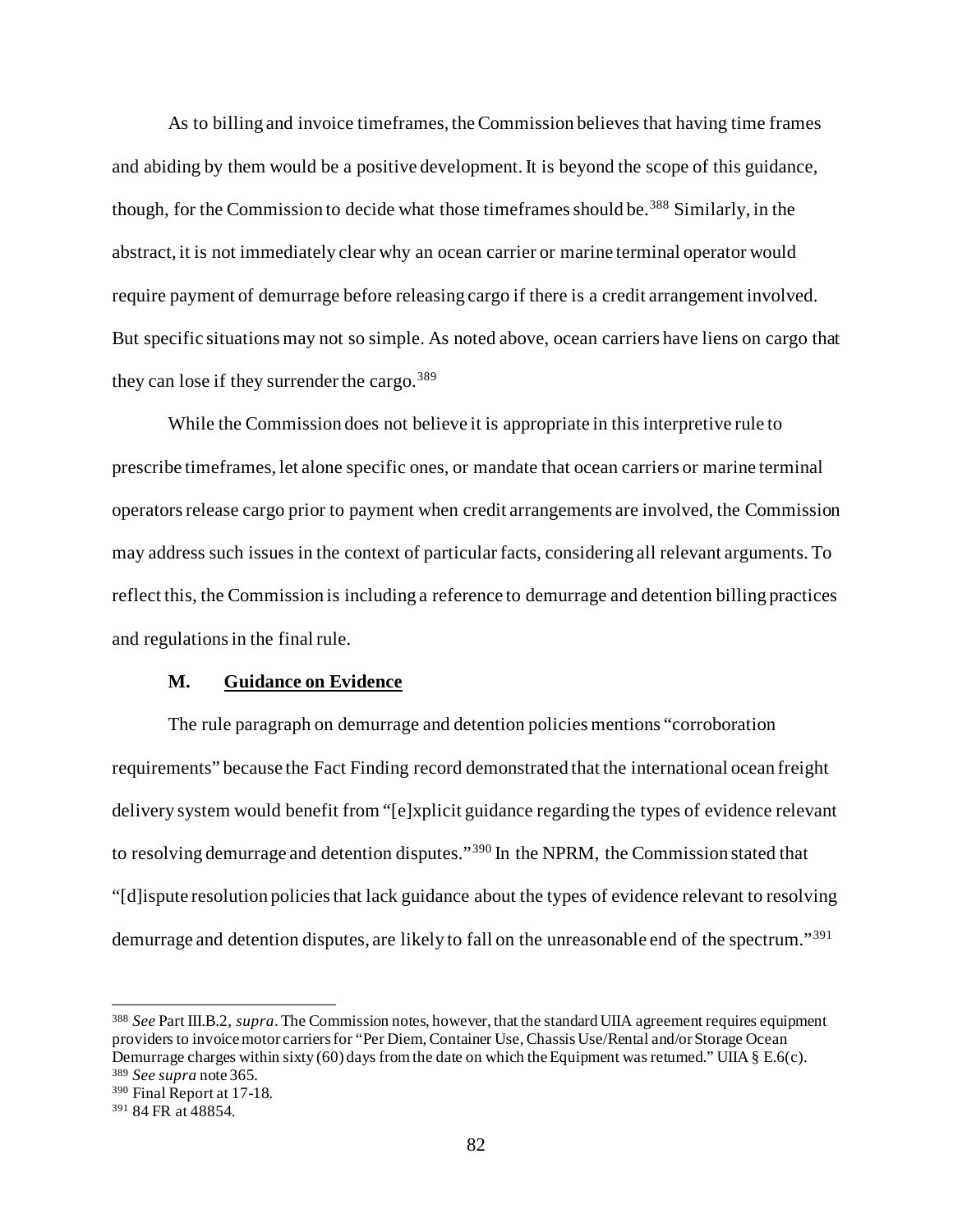The Commission then listed examples of ideas proposed by shippers and truckersthat could be incorporated into dispute resolution policies.The Commission noted that the OCEMA best practices proposal expressly contemplates that member dispute resolution policies include such guidance.[392](#page-82-0)

Most of the comments about this aspect of the rule reflect disagreement about who should bear the burden of providing evidence relevant to demurrage and detention issues. WSC contends that the Commission's statements in the NPRM "would require carriers to supply truckers with evidence that truckers possess in several circumstances."[393](#page-82-1) Rather, the Commission stated that "[p]roviding truckers with evidence substantiating trucker attempts to retrieve cargo that are thwarted when the cargo is not available" is an idea that, if implemented by an ocean carrier or marine terminal operator, would weigh favorably in a reasonableness analysis.<sup>[394](#page-82-2)</sup> By listing examples of ideas that would weigh favorably – ideas suggested by shippers and truckers – the Commission was not mandating a specific practice.

In contrast, other commenters assert that shippers and truckers should not have to prove that they do not owe demurrage and detention, rather "[t]he entity billing the fees should prove they are owed, as it is with any other business on Earth."[395](#page-82-3) Another commenter points out it would be helpful if truckers have geo-fencing data available to demonstrate attempts (and wait times) to retrieve cargo and log records of attempts to make appointments.<sup>[396](#page-82-4)</sup>

<span id="page-82-0"></span><sup>392</sup> 84 FR at 48854.

<span id="page-82-1"></span><sup>393</sup> WSC at 18.

<span id="page-82-2"></span><sup>394</sup> 84 FR at 48854.

<span id="page-82-3"></span><sup>395</sup> Nat'l Retail Fed. at 3 (noting it "continue[d] to be concerned that MTOs and carriers may develop transparent policies that place the evidentiary onus on cargo interests," and arguing that "MTOs and carriers should have an obligation to provide information in instances where a BCO or its agent attempts to make an appointment but is unable to, or where truckers arrive at the terminal only to discover that cargo is not available"); A.N. Deringer Inc. at 1; Green Coffee Ass'n.

<span id="page-82-4"></span><sup>396</sup> John S. Connor Global Logistics at 6.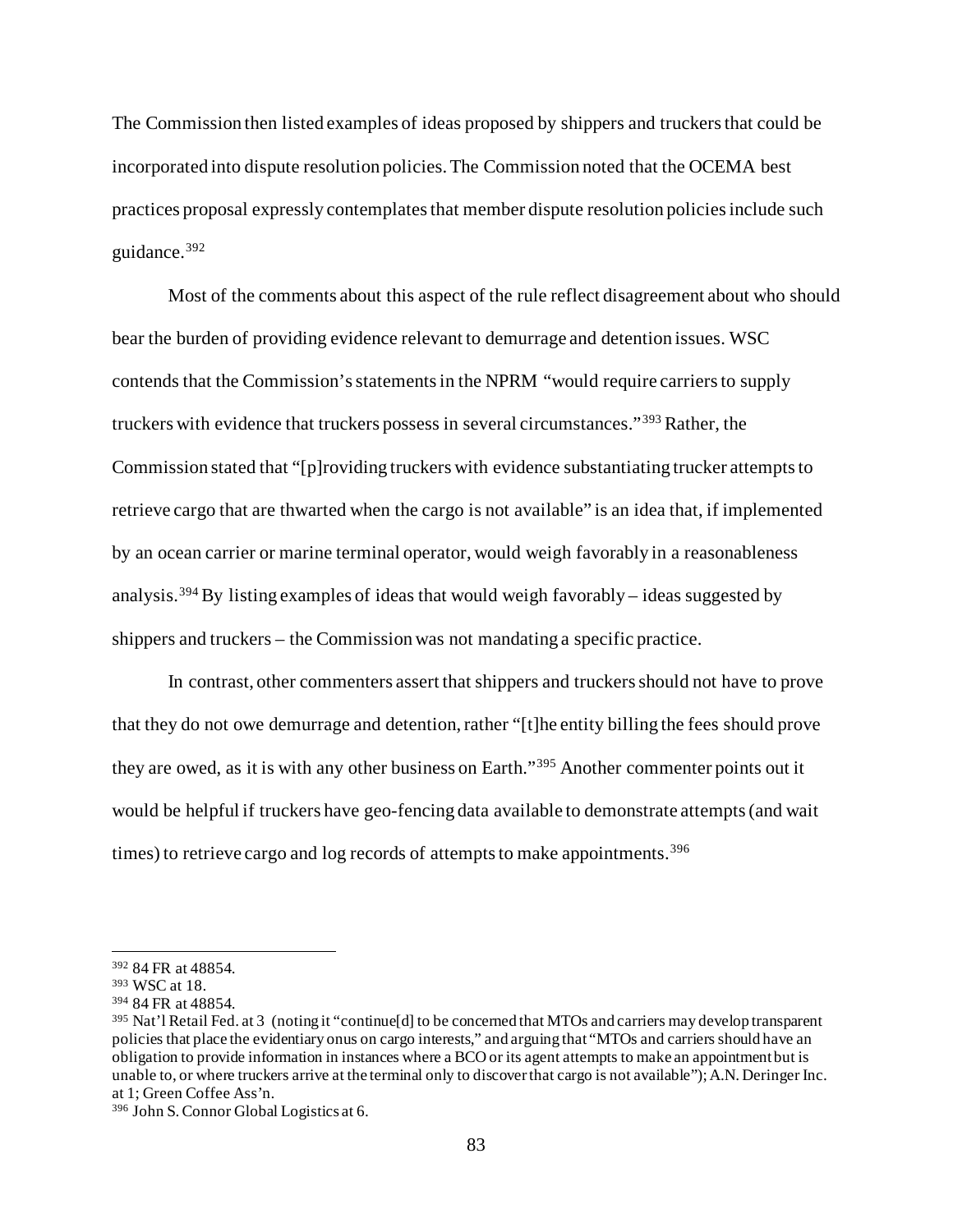When the Commission discussed "corroboration requirements" in demurrage and detention dispute resolution policies, and "guidance about the types of evidence relevant to resolving demurrage and detention disputes,"<sup>[397](#page-83-0)</sup> it was referring to informal dispute resolution among ocean carriers, marine terminal operators, shippers, intermediaries, and truckers, in the form of requests for free time extensions or waiver of charges.<sup>[398](#page-83-1)</sup> The Commission was not referring to who should bear the burden of producing evidence in a lawsuit in court or a Shipping Act action before the Commission.[399](#page-83-2)

The Commission's point was that disputes about demurrage and detention might be resolved more efficiently if a shipper or trucker knows in advance what type of documentation or other evidence an ocean carrier or marine terminal operator needs to see to grant a free time extension or waiver. If an ocean carrier or marine terminal operator provides things like trouble tickets or log records to its customers or their agents, so much the better. Dispute resolution policies that contain guidelines on corroboration will weigh favorably in the totality of the reasonableness analysis. It would seem to be in the best interests of ocean carriers and marine terminal operators to provide this sort of guidance and to avoid imposing onerous evidentiary requirements on their customers, as legitimate disputes that do not get resolved informally can lead to formal action in the form of Shipping Act claims or calls for additional Commission regulation.

<span id="page-83-0"></span><sup>397</sup> 84 FR at 48854.

<span id="page-83-1"></span><sup>398</sup> *See* Final Report at 17 ("The Phase Two respondents generally agreed that cargo interests seeking a demurrage waiver or free time extension should substantiate their arguments with corroborating documentation and that having guidelines could resolve disputes more efficiently.").

<span id="page-83-2"></span> $399$  The UIIA, for instance, requires equipment providers to provide truckers documentation reasonably necessary to support invoices, whereas in other situations the UIIA requires the trucker to provide documentation supporting a claim. UIIA  $\S E.6(d)$ , (e).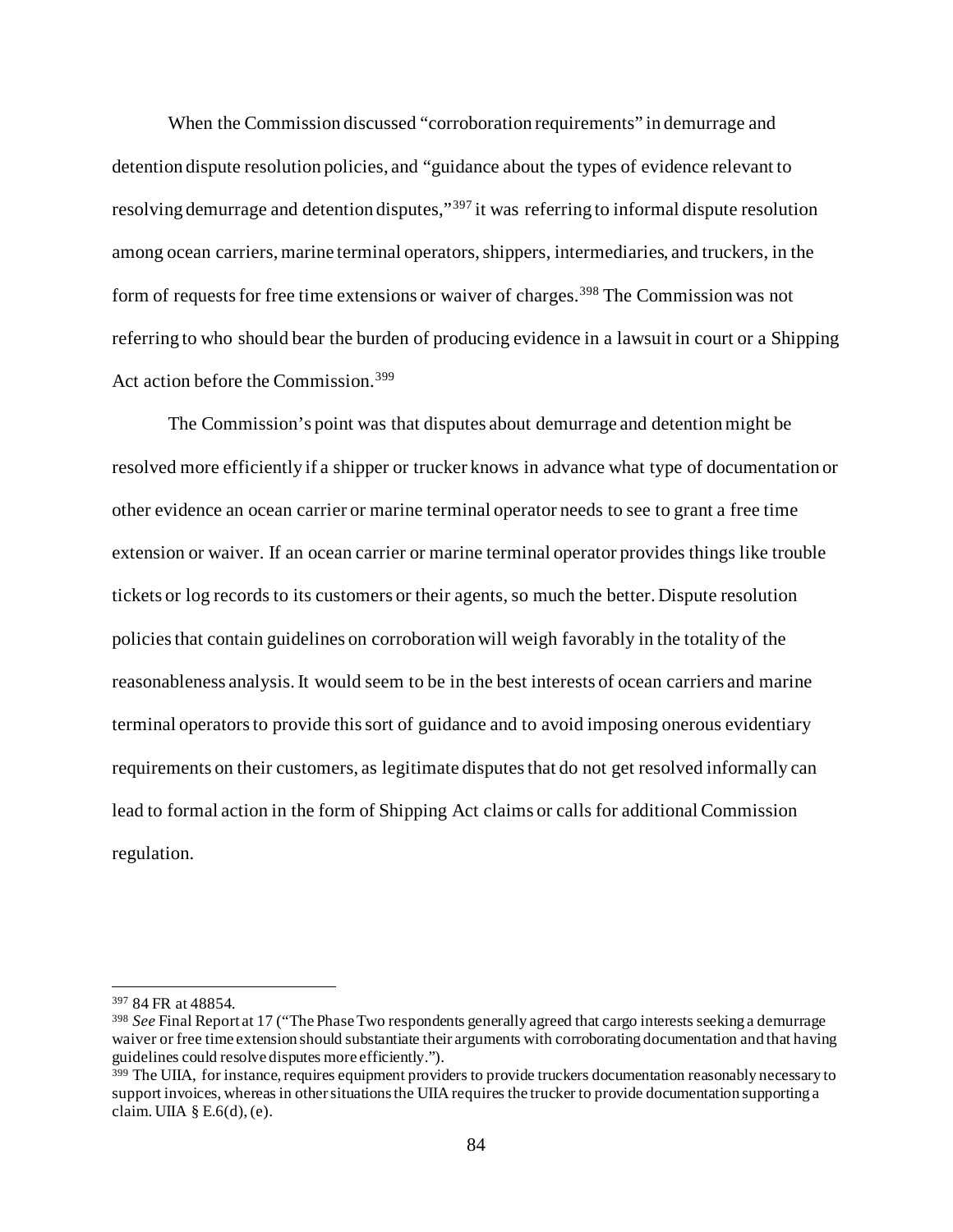# **N. Transparent Terminology**

Paragraph (e) of the proposed rule states that the Commission may consider in the reasonableness analysis the extent to which regulated entities have defined the terms used in demurrage and detention practices and regulations, the accessibility of definitions, and the extent to which the definitions differ from how the terms are used in other contexts.[400](#page-84-0) The Commission started with the basic principle that for demurrage and detention practices to be just and reasonable, it must be clear what the relevant terminology means.<sup>[401](#page-84-1)</sup> Consequently, as the Commission explained, it would consider in the reasonableness analysis: (a) whether a regulated entity has defined the material terms of the demurrage or detention practice at issue; (b) whether and how those definitions are made available to cargo interests, truckers, and the public; and (c) how those definitions differ from a regulated entity's past use of the terms, how the terms are used elsewhere in the port at issue, and how the terms are used in the U.S. trade. $402$ 

The Commission also supported defining demurrage and detention in terms of what asset is the source of the charge (land or container) as opposed to the location of a container (inside or outside a terminal). The Commission discouraged use of terms such as "storage" and "per diem" as synonyms for demurrage and detention because these terms add additional complexity and are apparently inconsistent with international practice.<sup>[403](#page-84-3)</sup>

Shippers, intermediary, and trucker commentersstrongly support the rule's emphasis on clear language.[404](#page-84-4) And those who otherwise opposed the Commission's rule did not object to the principle that the definitions of terms used in demurrage and detention practices should be

<span id="page-84-0"></span><sup>400</sup> 84 FR at 48856.

<span id="page-84-1"></span><sup>401</sup> 84 FR at 48854.

<span id="page-84-2"></span><sup>402</sup> 84 FR at 48854.

<span id="page-84-3"></span><sup>403</sup> 84 FR at 48854.

<span id="page-84-4"></span><sup>404</sup> *See*, *e.g.*, Am. Cotton Shippers Ass'n; Harbor Trucking Ass'n; NCBFAA; Retail Industry Leaders Ass'n.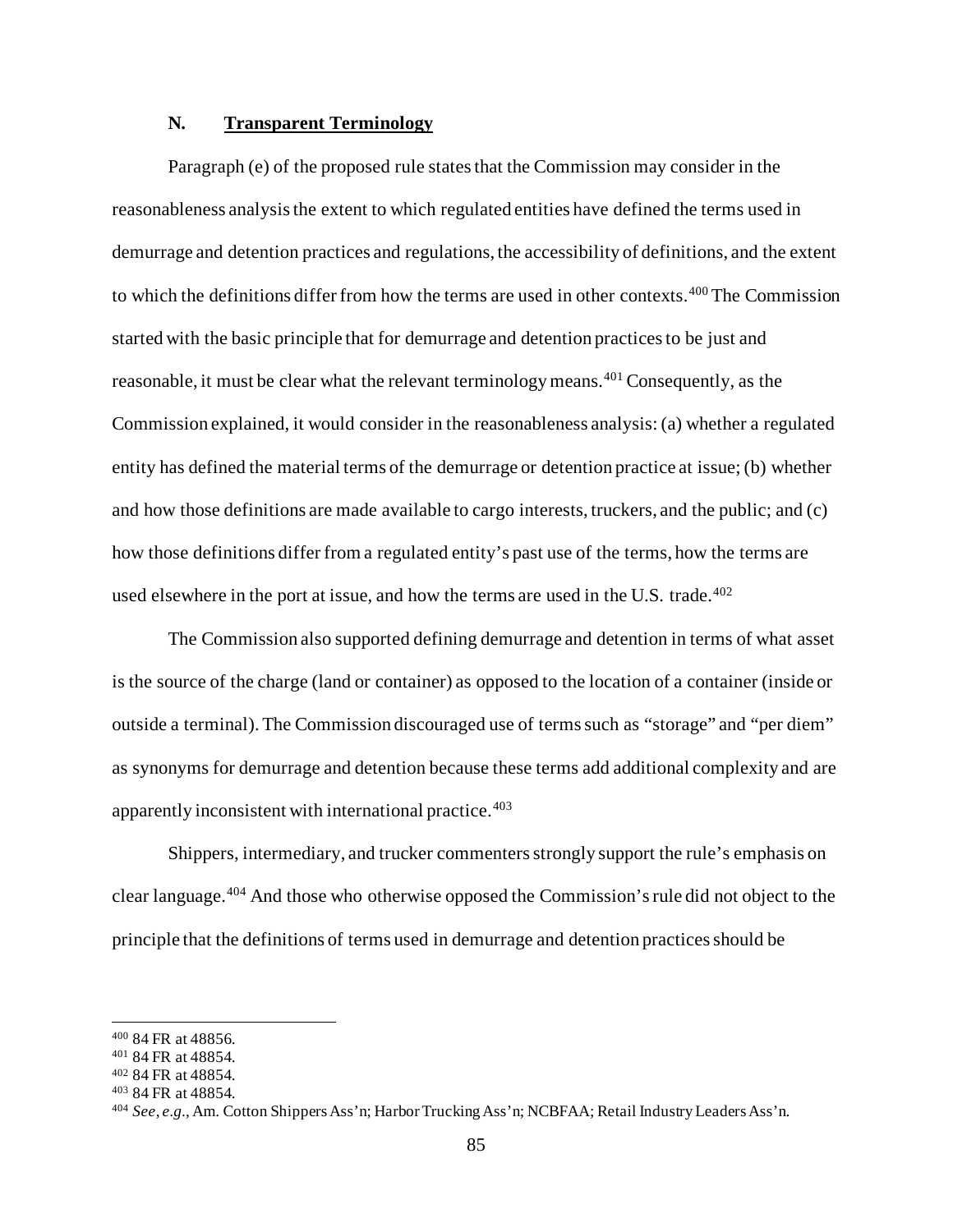clear.[405](#page-85-0) To better reflect this emphasis on clarity, the Commission is including the term "clearly" in paragraph (e) of the final rule.

Moreover, no commenters object to the notion that regulated entities should define material terms like "demurrage" and "detention."[406](#page-85-1) As NCBFAA points out, if shippers do not know what a charge means, they cannot "ascertain the nature of the charge and if it is justified."[407](#page-85-2) There are no substantive comments on the "accessibility" portion of this paragraph. The focus on accessibility, however, runs into some of the same issues addressed above regarding the accessibility of demurrage and detention policies: existing statutory and regulatory provisions regarding the publication and contents of common carrier tariffs and marine terminal operator schedules.[408](#page-85-3) Consequently, to the extent the Commission considers the "accessibility" of demurrage and detention definitions under § 41102(c), the factor will not be construed or weighed such that minimum compliance with the applicable tariff and schedule requirements would tend toward a finding of unreasonableness. On the other hand, providing additional accessibility of such definitions above and beyond the requirements will be viewed favorably in any reasonableness analysis.

The most commented upon aspect of the rule regarding terminology was the clause stating that the Commission would consider in the reasonableness analysis the "extent to which the definitions differ from how the terms are used in other contexts," i.e., how the definitions differ from a regulated entity's past use of the terms, how the terms are used elsewhere in the

<span id="page-85-2"></span>407 NCBFAA at 18.

<span id="page-85-0"></span><sup>405</sup> NAWE at 18; OCEMA at 6.

<span id="page-85-1"></span><sup>406</sup> Additionally, ocean common carrier tariffs must contain all "rates, charges, classifications, rules, and practices between all points or ports on its own route and on any through transportation route that has been established." 46 U.S.C. 40501(a); *see also* 46 CFR § 520.4 (requiring tariffs to state "separately each terminal or other charge, privilege, or facility under the control of the carrier or conference and any rules or regulations that in any way change, affect, or determine any part of the aggregate of the rates or charges).

<span id="page-85-3"></span><sup>408</sup> *See* Part III.J, *supra*.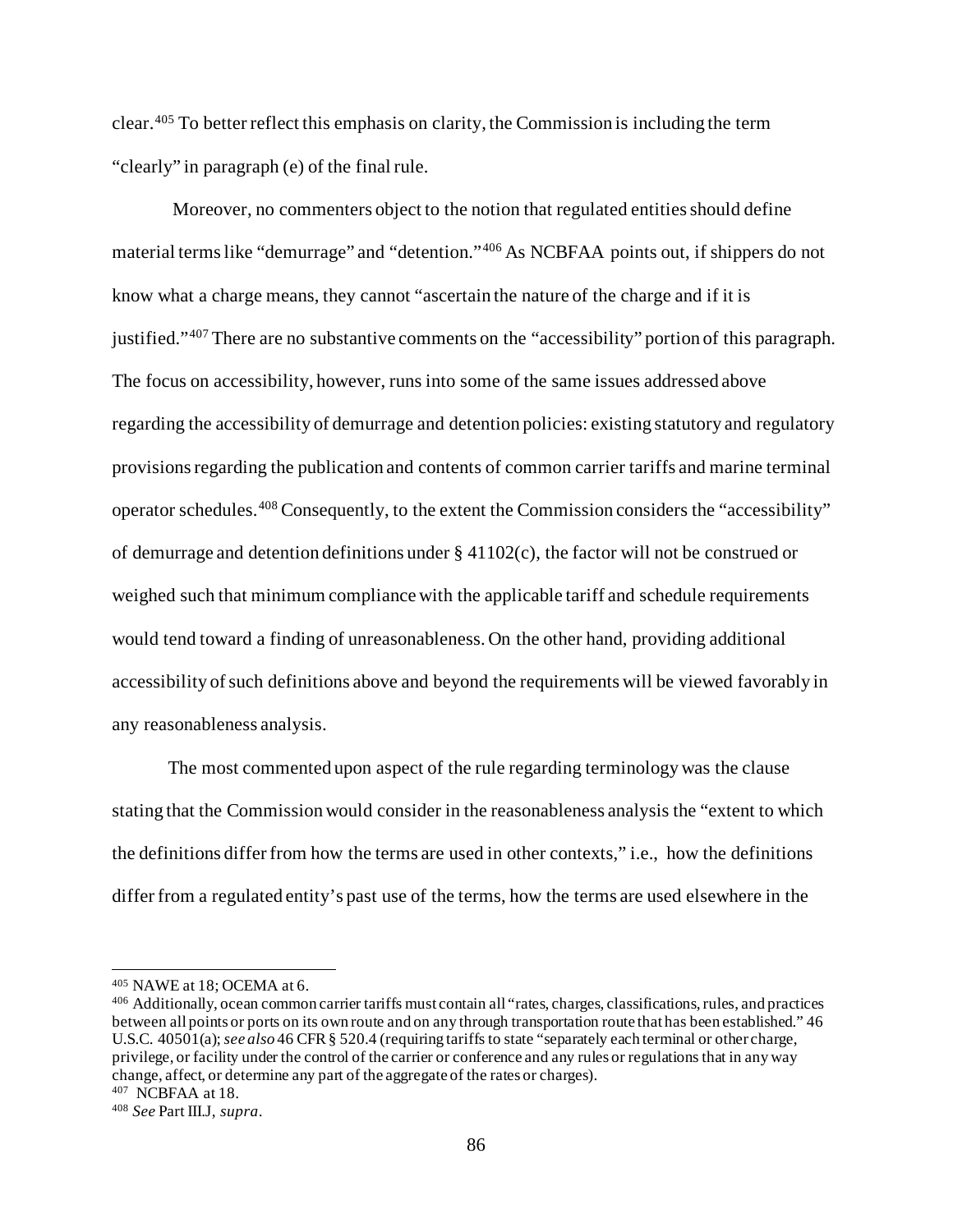port at issue, and how the terms are used in the U.S. trade. The rationale was that the more a regulated entity's definitions of demurrage and detention differ from how it had used the terms and how the terms were used in the industry, the more important it was for the regulated entity to ensure that the definitions were clear. Further, considering how the terms were used elsewhere would encourage consistent demurrage and detention terminology, which was in line with the Fact Finding Officer's finding that standardized demurrage and detention language would benefit the freight delivery system.[409](#page-86-0)

In their comments, shippers, intermediaries, and truckers largely support consistent or standardized demurrage and detention terminology.[410](#page-86-1) Ocean carrier and marine terminal operator commenters, however, object to the Commission considering in the reasonableness analysis how terms were used in the past and elsewhere in a port or U.S. trade.<sup>[411](#page-86-2)</sup> They argue that the Commission should assess the transparency of terminology based on the face of demurrage and detention documents, and that the rule would chill innovation or improvements in technology; ignores differences between carriers and marine terminal operators that result in different terminology; indicates a Commission preference for uniformity over competition; could increase risk that regulated entities could be accused by the Department of Justice or private plaintiffs of engaging in concerted activity; and would "add to confusion within the industry by requiring ocean carriers to abandon familiar, existing terminology in favor of some undefined standard."[412](#page-86-3)

<span id="page-86-0"></span><sup>409</sup> Final Report at 3, 30, 32.

<span id="page-86-1"></span><sup>410</sup> *E.g.*, Am. Coffee Corp.; Green Coffee Ass'n; Am. Cotton Shipper's Ass'n; Harbor Trucking Ass'n; IMC Companies; Meat Import Council of America; Nat'l Indus. Transp. League; NYNJFFF&BA; Retail Indus. Leaders Ass'n.

<span id="page-86-2"></span><sup>411</sup> NAWE at 18-20; OCEMA at 6; WSC at 17. 412 OCEMA at 6; *see also* NAWE at 19.

<span id="page-86-3"></span>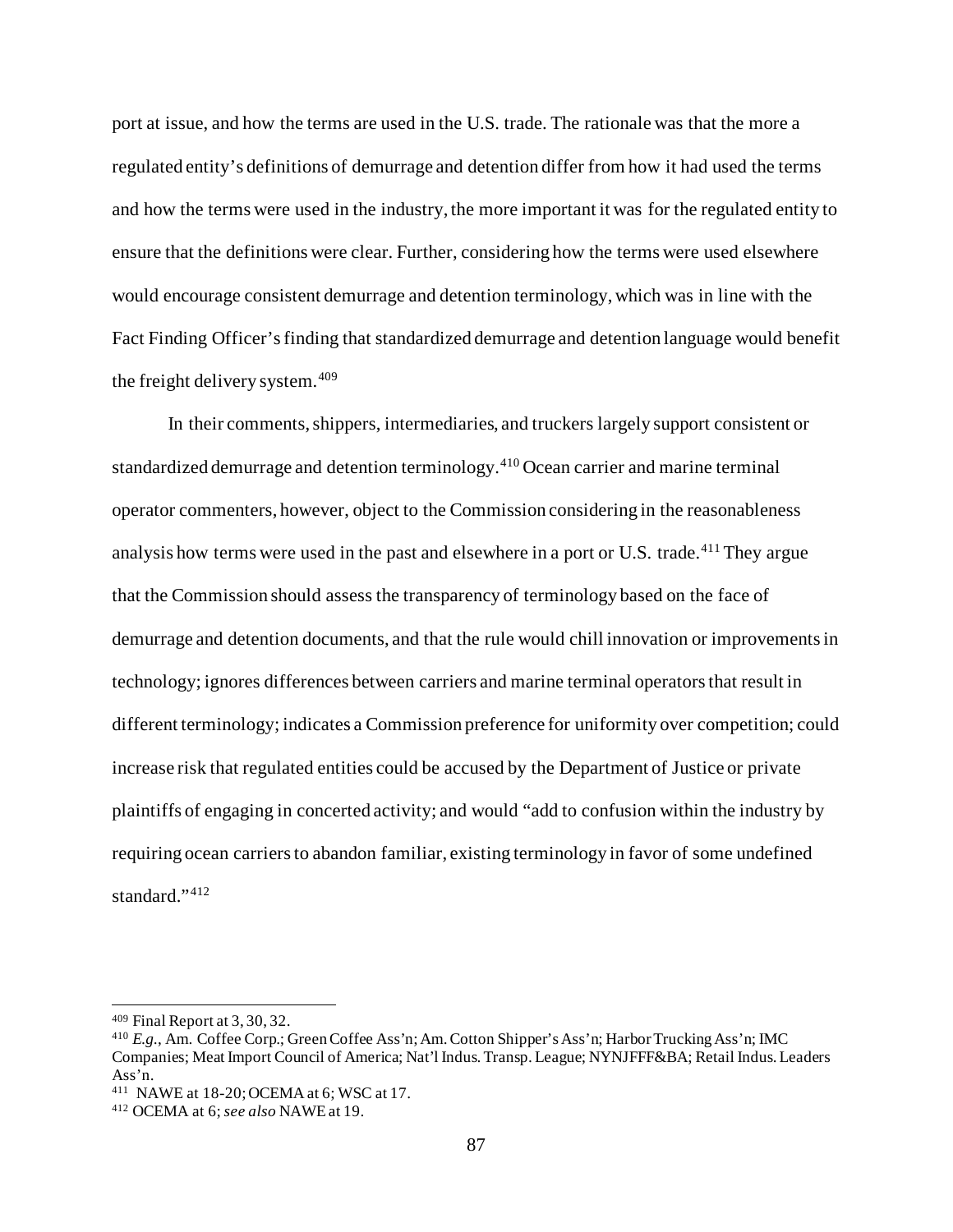Despite these criticisms, the Commission is not deleting this portion of the rule. The NPRM merely proposed that one factor that the Commission may consider in combination with other factors in the reasonableness analysis is how terms are used in light of how they are used elsewhere. The Commission, by issuing this guidance, is not requiring regulated entities to change their current terminology, and the primary consideration when it comes to the clarity of terminology would be the definitional documents themselves. Moreover, this guidance does not mean that the Commission would find a § 41102(c) violation simply because an ocean carrier or marine terminal operator changed its terminology. The Commission is capable of distinguishing between a regulated entity simply changing its terminology, which would in most cases would not raise any issues, and a regulated entity using its own terminology inconsistently.Likewise, regulated entities are free to use terminology that differs from that used in a particular port or the U.S. trade generally, so long as they make it clear what the terms mean. While the commenters do not explain how operational differences between, say, marine terminal operators, would result in different definitions of demurrage and detention, the proposed guidance does not mean that the Commission would ignore such differences if raised in a case.

As for the competitive concerns, the Fact Finding Officer's reports indeed indicate a preference for standardized or consistent demurrage and detention terminology, stating that it would benefit the industry and American economy.<sup>[413](#page-87-0)</sup> The Commission finds unpersuasive the claim that ocean carriers and marine terminal operators compete on the basis of the demurrage and detention terminology they use, and these commenters provide no support for the contention that they are at risk of antitrust prosecution or litigation due to their choice of terminology.

<span id="page-87-0"></span><sup>413</sup> Interim Report at 17; Final Report at 32.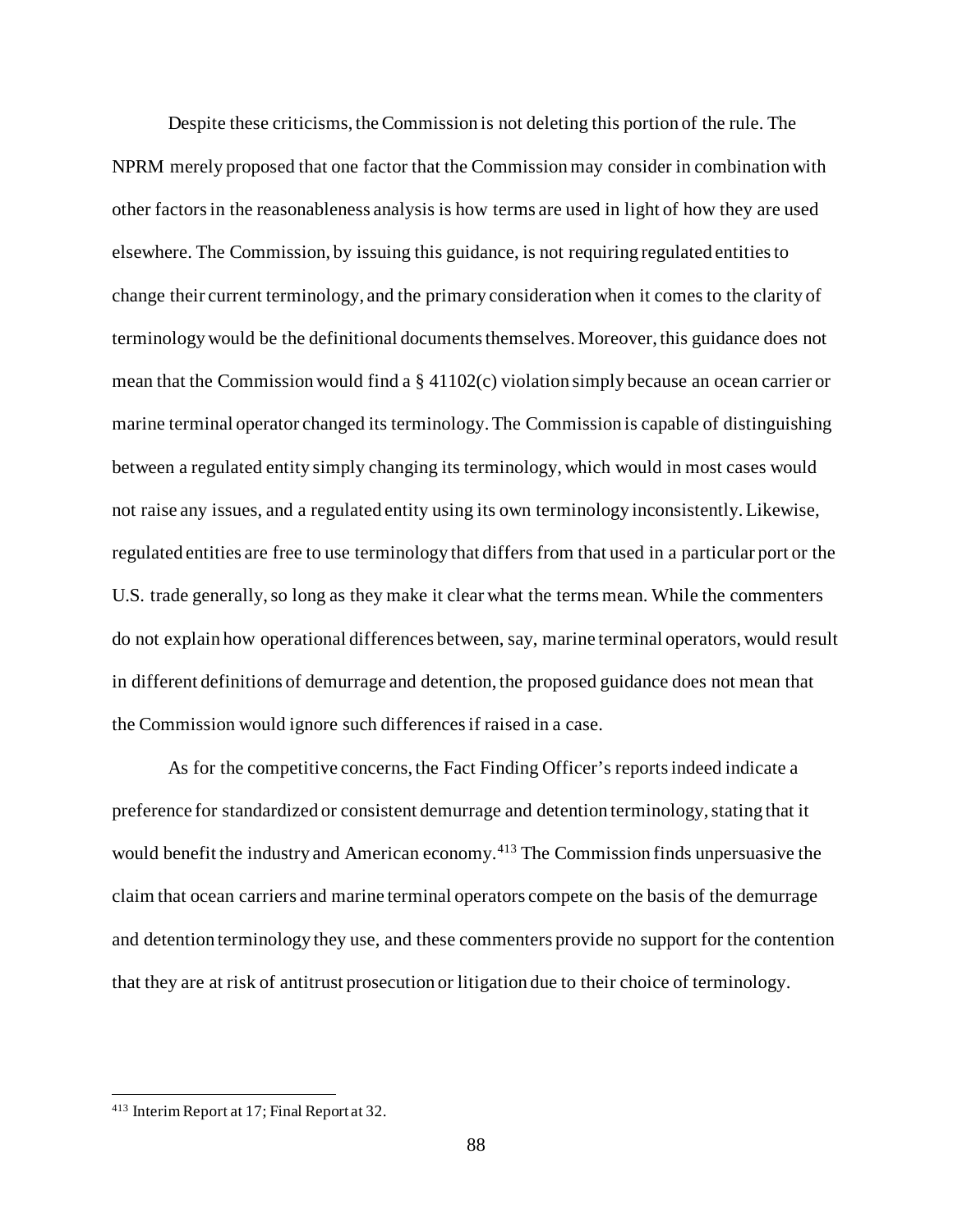At the end of the day, the Commission's proposed guidance in this regard is intended to provide advance notice that if ocean carriers or marine terminal operators use terms that are unclear, or use terms inconsistently, and as a consequence confuse or mislead shippers, intermediaries, or truckers, the Commission may take that into account as part of the reasonableness analysis under  $\S 41102(c)$ . Although the Commission believes that consistent demurrage and detention language would be beneficial, and encourages it, the rule should not be construed to mandate it.<sup>[414](#page-88-0)</sup>

#### **O. Carrier Haulage**

Finally, it is worth highlighting comments about "carrier haulage," because, while not specifically the subject of the Commission's rule, the topic was mentioned by several commenters. In a carrier haulage arrangement, also referred to as "store door" delivery or a "door move" or "door-to-door" transportation, the ocean carrier is responsible for arranging transport of a container from the terminal to another location, such as a consignee warehouse. In other words, the ocean carrier provides drayage trucking.[415](#page-88-1) In contrast, in a "merchant haulage" arrangement, also known as CY (container yard) or port-to-port transportation, the shipper makes the trucking arrangements.<sup>[416](#page-88-2)</sup>

Some commenters argue that ocean carriers should not be able to charge shippers demurrage or detention on carrier haulage moves because in those situations the ocean carrier, not the shipper or consignee, is responsible for ensuring that containers are timely retrieved from

<span id="page-88-0"></span><sup>414</sup> The Commission in the NPRM supported certain definitions of "demurrage" and "detention" and discouraged other terms such as storage or per diem. Although some commenters support the Commission's definitions, others did not. Moreover, one commenter noted that some ocean carriers use alternative terms such as "storage" or "per diem" to distinguish these charges from terminal demurrage. OCEMA at 6. While the Commission believes that, based on the Fact Finding Investigation, the definitions it suggested have merit, and that terms like storage and per diem could potentially cause confusion, use or nonuse of those definitions would not affect the reasonableness analysis.

<span id="page-88-1"></span><sup>415</sup> FMC Congestion Report at 9, 18.

<span id="page-88-2"></span><sup>416</sup> *Id.* at 9, 18.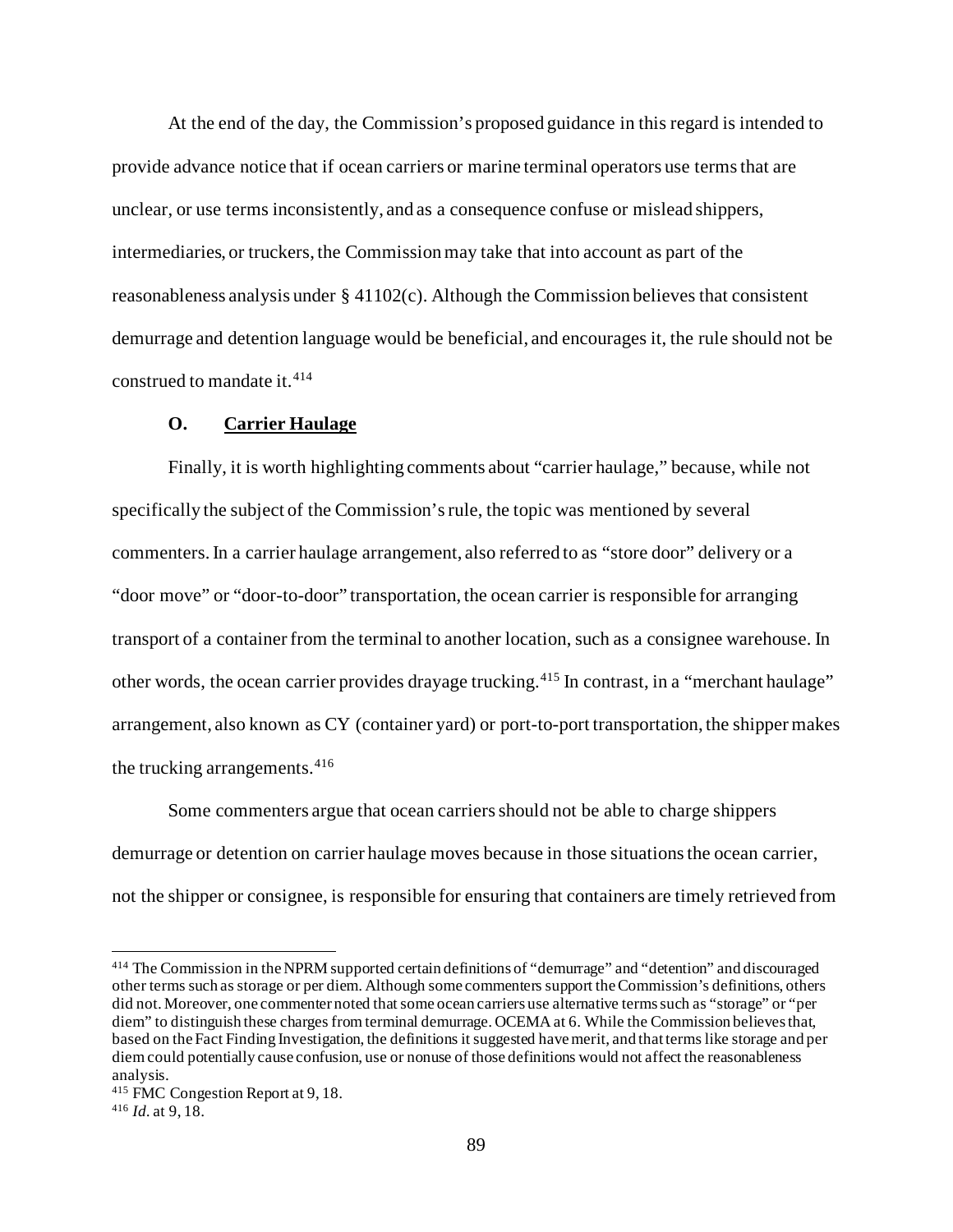the terminal and delivered to the appropriate location.<sup>[417](#page-89-0)</sup> As one commenter maintained: "Of late carriers have started billing importers for truck capacity issues at gateway ports (on carrier door moves) which, should immediately stop as the carrier is obliged to honor the terms of the 'door bill of lading."<sup>[418](#page-89-1)</sup> In contrast, truckers argue that "ocean carriers on carrier haulage should bill their shippers directly given motor carriers are not party to the [service] contract."[419](#page-89-2)

Also of interest is the comment that "[d]uring recent terminal congestion, reports indicated that shipping lines charged demurrage to merchants who arranged the transport in merchant haulage but waived the charges for merchants for whom they arranged the transport in carrier haulage."<sup>[420](#page-89-3)</sup> The commenter asserts that when arranging haulage, ocean carriers in carrier haulage are competing with entities such as ocean transportation intermediaries.<sup>[421](#page-89-4)</sup> Because, the commenter asserted, markets are less efficient when entities have the power to levy unreasonable charges on their competitors, the Commission's guidance should make clear that "containers in merchant haulage and carriers haulage be treated alike."[422](#page-89-5)

Although the rule does not address these specific situations, the Commission has concerns about them, especially charging shippers demurrage on carrier haulage moves, under § 41102(c) and will closely scrutinize them in an appropriate case. Additionally, insofar as ocean carriers are not fulfilling contractual obligations, shippers may have additional remedies.<sup>[423](#page-89-6)</sup>

<span id="page-89-0"></span><sup>417</sup> Mohawk Global Logistics at 9; Samaritans Int'l of Waxhaw ("Many times the freight line is in control of door to door delivery, by lack of coordination container are not moved in a timely fashion, Once again they charge us demurrage for their lack of efficiency."); W. Overseas Corp. at (describing situation in which ocean carrier was unable to find a trucker on a door move resulting in imposition of demurrage on importer because the carrier "had a provision in their tariff that allowed this to happen" and arguing that "[t]he whole point in making these books a door move was" so that the ocean carrier would make the delivery arrangements").

<span id="page-89-1"></span><sup>418</sup> Transworld Logistics & Shipping Servs. Inc. at 4.

<span id="page-89-2"></span><sup>419</sup> Harbor Trucking Ass'n at 2. It is possible that those comments can be reconciled, if the former is referring to demurrage and the latter, detention.

<span id="page-89-3"></span><sup>420</sup> Int'l Fed. of Freight Forwarders Ass'ns at 7.

<span id="page-89-4"></span><sup>421</sup> *Id.*

<span id="page-89-5"></span><sup>422</sup> *Id.*

<span id="page-89-6"></span><sup>423</sup> *See* 83 FR at 64479 (noting that shippers may have remedies outside the Shipping Act for some complaints, under principles of contract law, agency law, or admiralty law).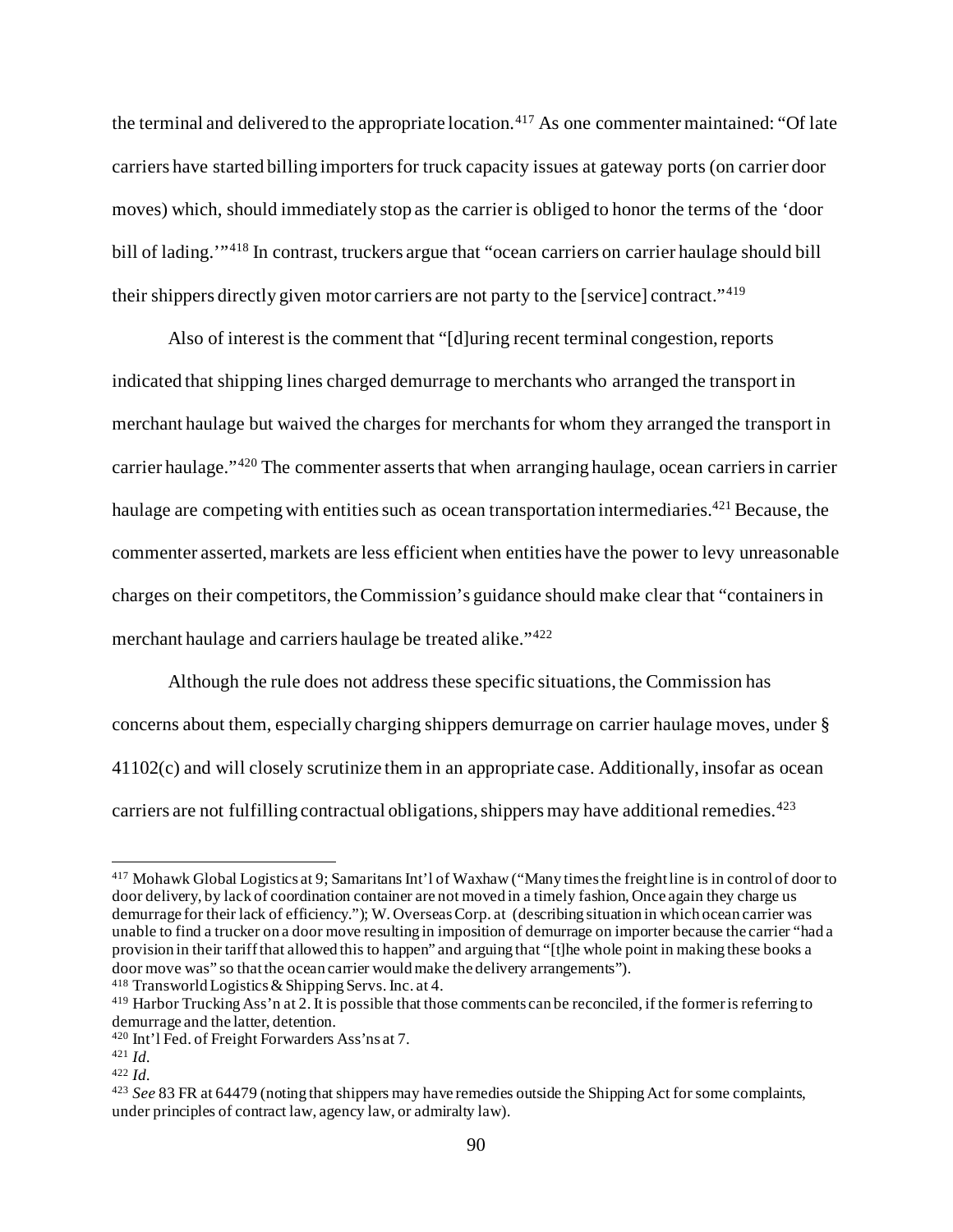# **IV. RULEMAKING ANALYSES**

## *Congressional Review Act*

The rule is not a "major rule" as defined by the Congressional Review Act, codified at 5 U.S.C. 801 et seq. The rule will not result in: (1) an annual effect on the economy of \$100,000,000 or more; (2) a major increase in costs or prices; or (3) significant adverse effects on competition, employment, investment, productivity, innovation, or the ability of United States-based companies to compete with foreign-based companies. 5 U.S.C. 804(2).

#### *Regulatory Flexibility Act*

The Regulatory Flexibility Act (codified as amended at 5 U.S.C. 601–612) provides that whenever an agency promulgates a final rule after being required to publish a notice of proposed rulemaking under the Administrative Procedure Act (APA) (5 U.S.C. 553), the agency must prepare and make available for public comment a final regulatory flexibility analysis (FRFA) describing the impact of the rule on small entities. 5 U.S.C. 604. An agency is not required to publish a FRFA, however, for the following types of rules, which are excluded from the APA's notice-and-comment requirement: interpretive rules; general statements of policy; rules of agency organization, procedure, or practice; and rules for which the agency for good cause finds that notice and comment is impracticable, unnecessary, or contrary to public interest. *See* 5 U.S.C. 553(b).

Although the Commission elected to seek public comment, the rule is an interpretive rule. Therefore, the APA did not require publication of a notice of proposed rulemaking in this instance, and the Commission is not required to prepare a FRFA.

#### *National Environmental Policy Act*

The Commission's regulations categorically exclude certain rulemakings from any

91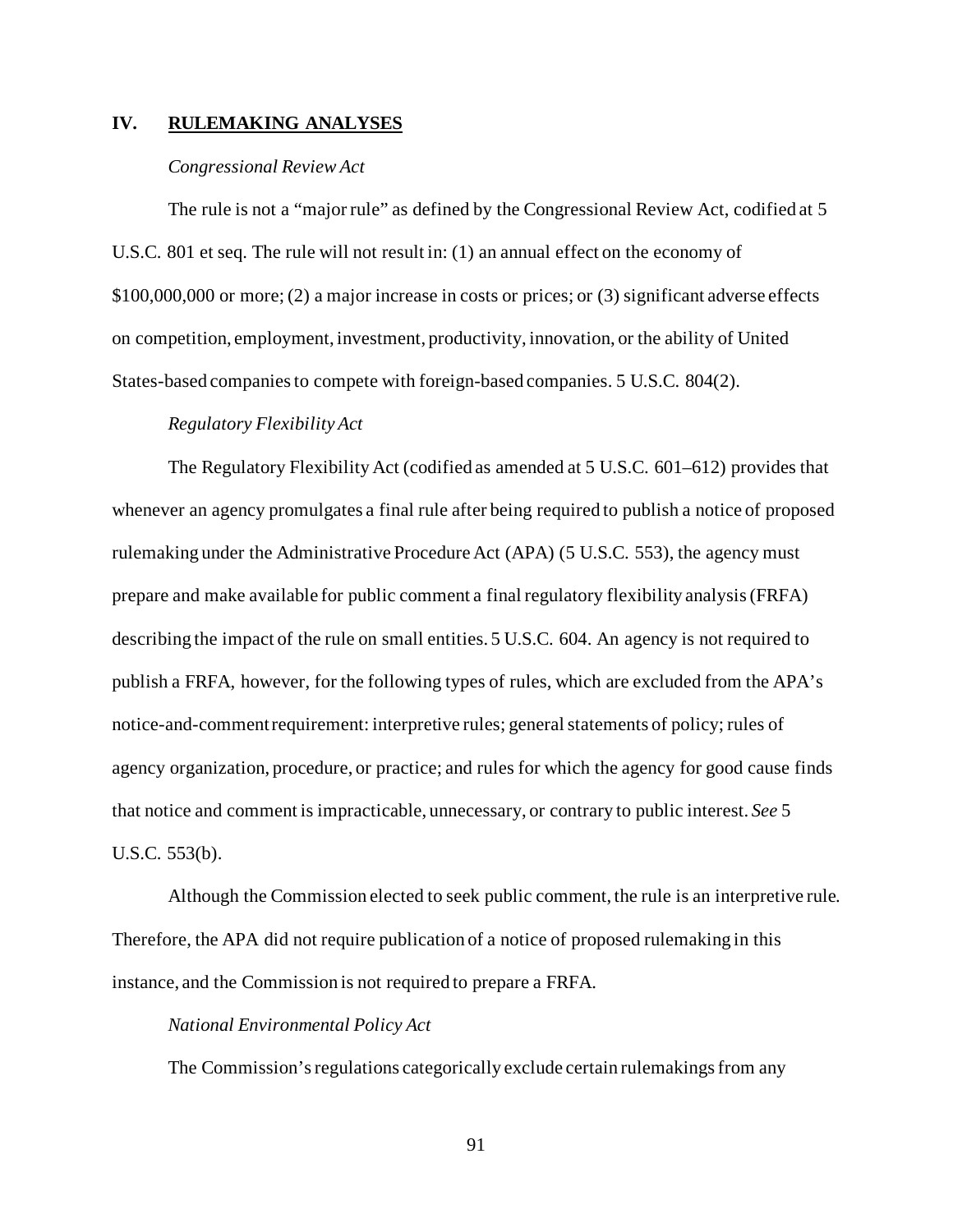requirement to prepare an environmental assessment or an environmental impact statement because they do not increase or decrease air, water or noise pollution or the use of fossil fuels, recyclables, or energy. 46 CFR 504.4. This rule regarding the Commission's interpretation of 46 U.S.C. 41102(c) falls within the categorical exclusion for investigatory and adjudicatory proceedings, the purpose of which is to ascertain past violations of the Shipping Act of 1984. 46 CFR 504.4(a)(22). Therefore, no environmental assessment or environmental impact statement is required.

## *Paperwork Reduction Act*

The Paperwork Reduction Act of 1995 (44 U.S.C. 3501-3521) (PRA) requires an agency to seek and receive approval from the Office of Management and Budget (OMB) before collecting information from the public. 44 U.S.C. 3507. This rule does not contain any collections of information as defined by 44 U.S.C. 3502(3) and 5 CFR 1320.3(c).

## *Executive Order 12988 (Civil Justice Reform)*

This rule meets the applicable standards in E.O. 12988 titled, "Civil Justice Reform," to minimize litigation, eliminate ambiguity, and reduce burden.

#### *Regulation Identifier Number*

The Commission assigns a regulation identifier number (RIN) to each regulatory action listed in the Unified Agenda of Federal Regulatory and Deregulatory Actions (Unified Agenda). The Regulatory Information Service Center publishes the Unified Agenda in April and October of each year. You may use the RIN contained in the heading at the beginning of this document to find this action in the Unified Agenda, available at

http://www.reginfo.gov/public/do/eAgendaMain.

#### **List of Subjects**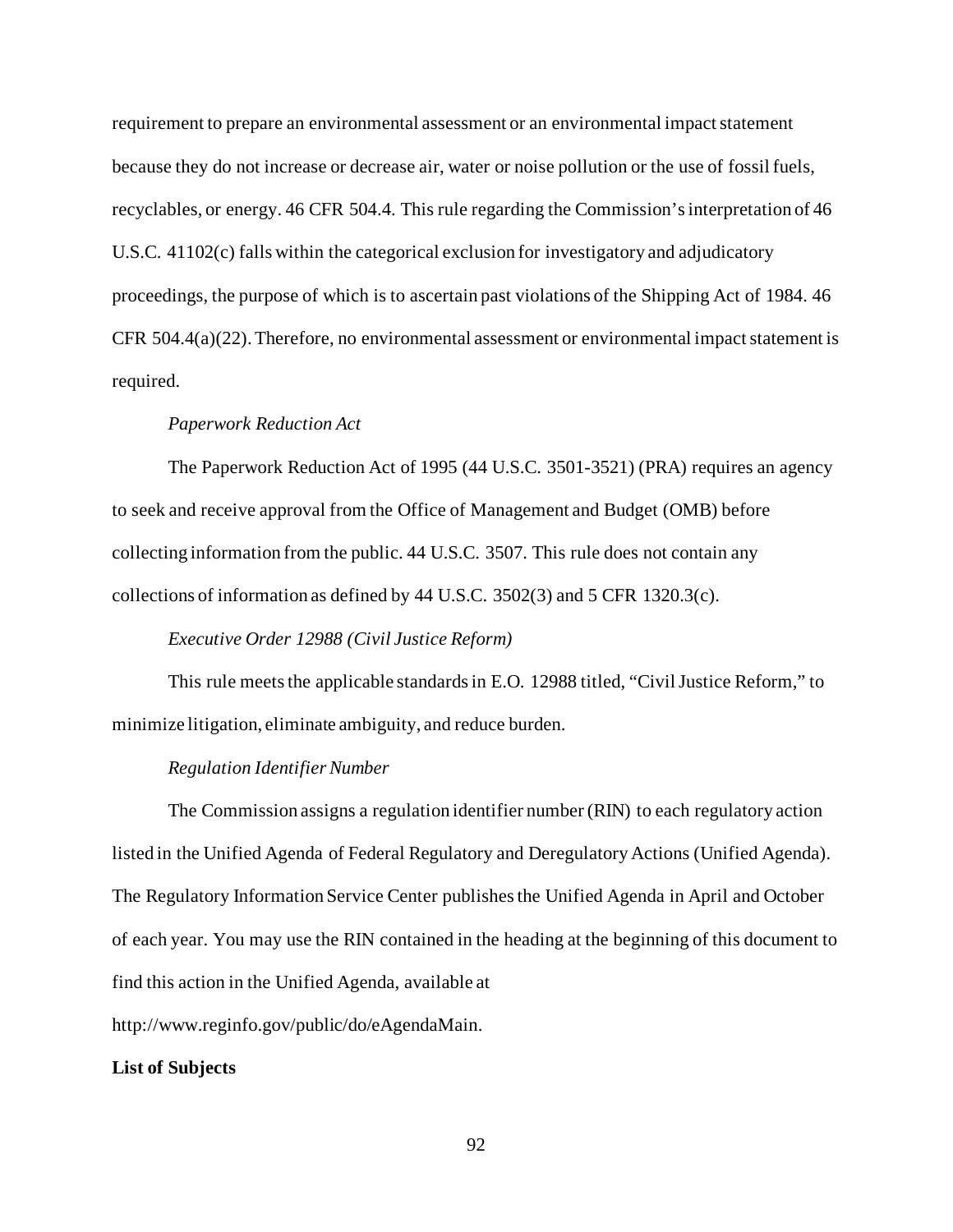#### *46 CFR part 545*

Antitrust, Exports, Freight forwarders, Maritime carriers, Non-vessel-operating common carriers, Ocean transportation intermediaries, Licensing requirements, Financial responsibility requirements, Reporting and recordkeeping requirements.

For the reasons set forth above, the Federal Maritime Commission amends 46 CFR part 545 as follows:

# **PART 545-INTERPRETATIONS AND STATEMENTS OF POLICY**

1. The authority citation for part 545 continues to read as follows:

Authority: 5 U.S.C. 553; 46 U.S.C. 305, 40307, 40501-40503, 41101-41106, and 40901- 40904; 46 CFR 515.23.

2. Add § 545.5 to read as follows:

# § **545.5 Interpretation of Shipping Act of 1984-Unjust and unreasonable practices with respect to demurrage and detention.**

(a) *Purpose***.** The purpose of this rule is to provide guidance about how the Commission will interpret 46 U.S.C. 41102(c) and § 545.4(d) in the context of demurrage and detention.

(b) *Applicability and Scope*. This rule applies to practices and regulations relating to demurrage and detention for containerized cargo. For purposes of this rule, the terms demurrage and detention encompass any charges, including "per diem," assessed by ocean common carriers, marine terminal operators, or ocean transportation intermediaries ("regulated entities") related to the use of marine terminal space (e.g., land) or shipping containers, not including freight charges.

(c) *Incentive Principle*. (1) *General*. In assessing the reasonableness of demurrage and detention practices and regulations, the Commission will consider the extent to which demurrage and detention are serving their intended primary purposes as financial incentives to promote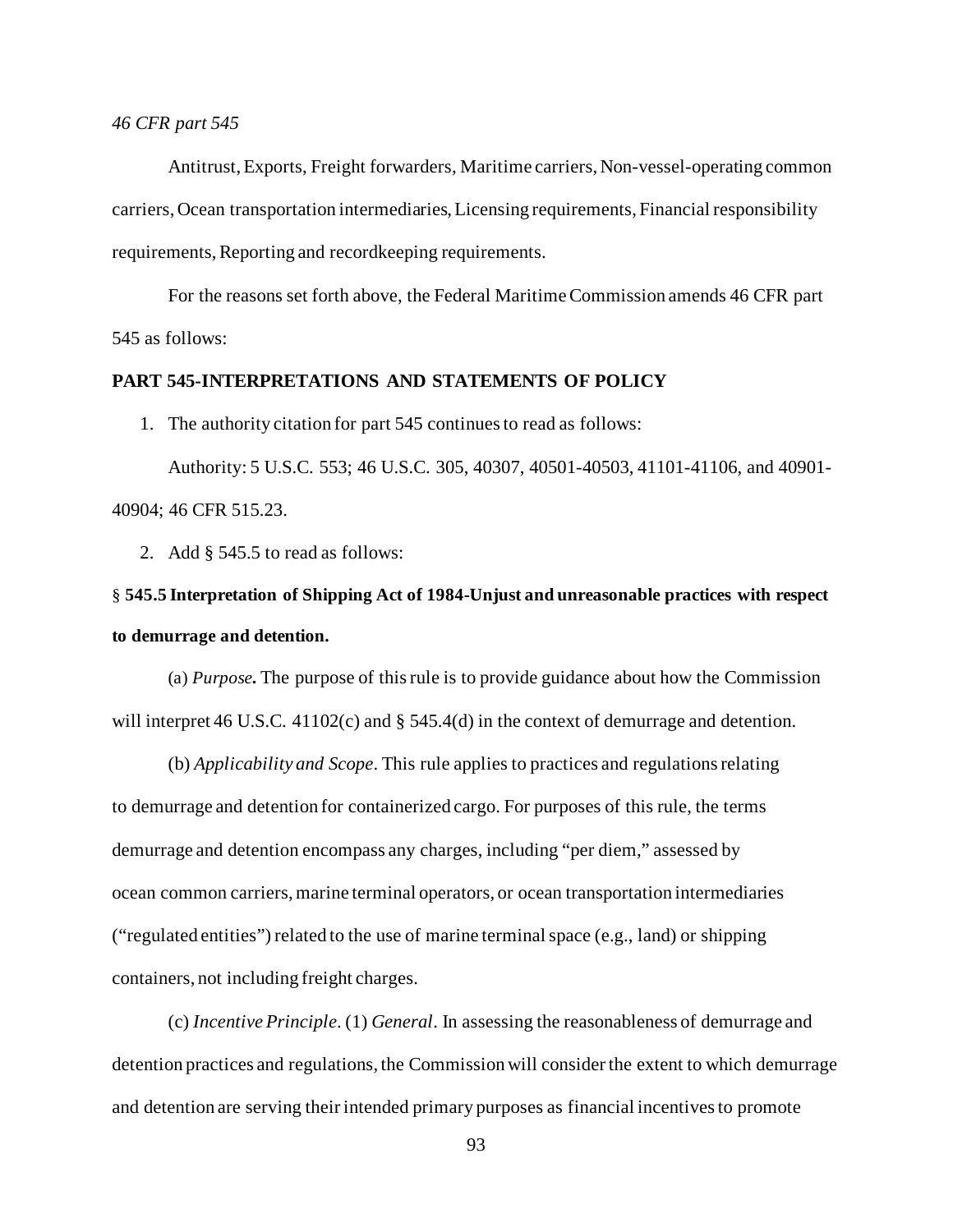freight fluidity.

(2) *Particular Applications of Incentive Principle*. (i) *Cargo Availability*. The Commission may consider in the reasonableness analysis the extent to which demurrage practices and regulations relate demurrage or free time to cargo availability for retrieval.

(ii) *Empty Container Return*. Absent extenuating circumstances, practices and regulations that provide for imposition of detention when it does not serve its incentivizing purposes, such as when empty containers cannot be returned, are likely to be found unreasonable.

(iii) *Notice of Cargo Availability*. In assessing the reasonableness of demurrage practices and regulations, the Commission may consider whether and how regulated entities provide notice to cargo interests that cargo is available for retrieval. The Commission may consider the type of notice, to whom notice is provided, the format of notice, method of distribution of notice, the timing of notice, and the effect of the notice.

(iv) *Government Inspections*. In assessing the reasonableness of demurrage and detention practices in the context of government inspections, the Commission may consider the extent to which demurrage and detention are serving their intended purposes and may also consider any extenuating circumstances.

(d) *Demurrage and Detention Policies.* The Commission may consider in the reasonableness analysis the existence, accessibility, content, and clarity of policies implementing demurrage and detention practices and regulations, including dispute resolution policies and practices and regulations regarding demurrage and detention billing. In assessing dispute resolution policies, the Commission may further consider the extent to which they contain information about points of contact, timeframes, and corroboration requirements.

(e) *Transparent Terminology*. The Commission may consider in the reasonableness

94